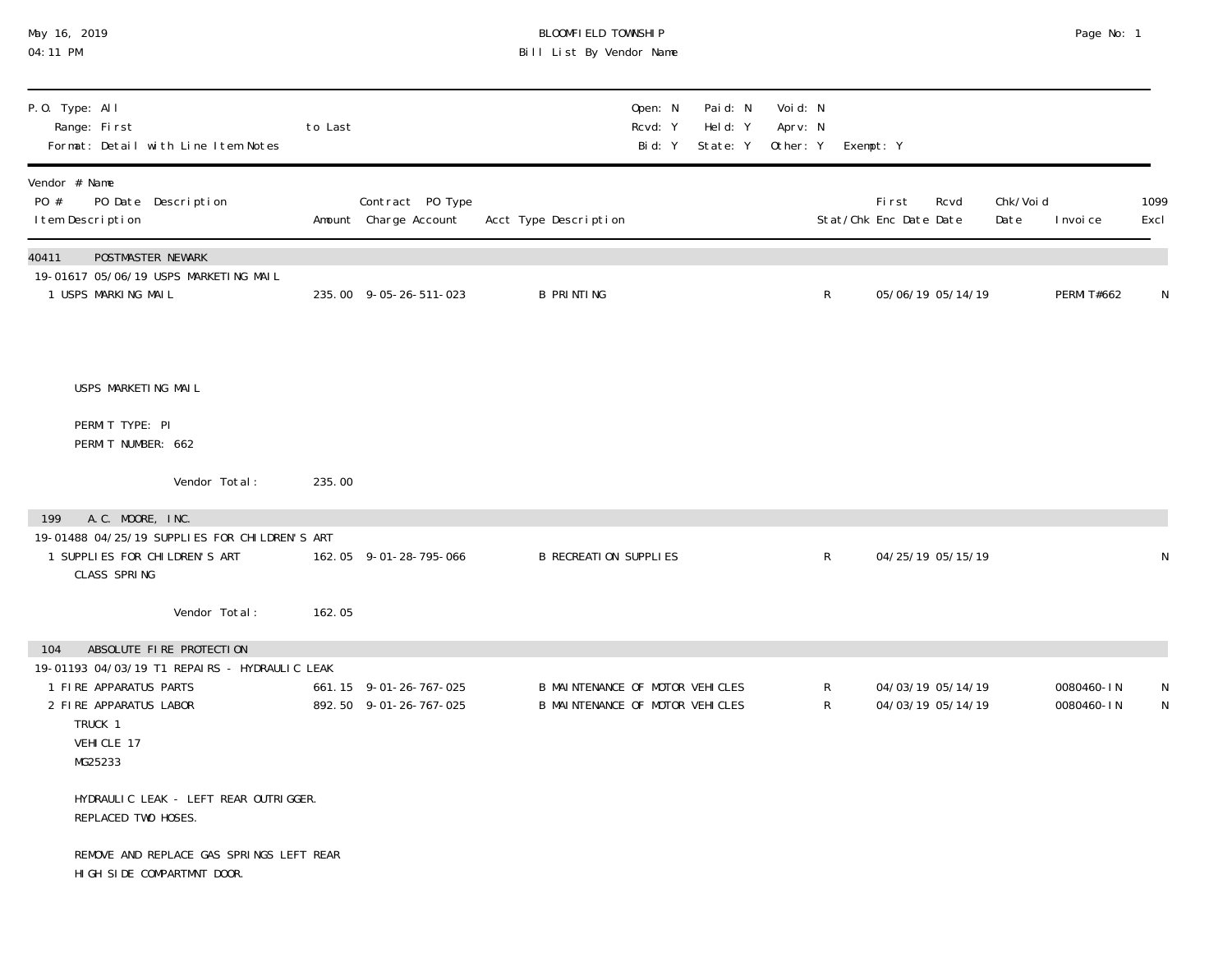### May 16, 2019 BLOOMFIELD TOWNSHIP Page No: 2 Page No: 2 Page No: 2 04:11 PM Bill List By Vendor Name

| Vendor # Name<br>PO #<br>I tem Description                                                                           | PO Date Description                                                                                                                                                                                                               |                        | Contract PO Type<br>Amount Charge Account                                                                      | Acct Type Description                                                                                                                    |                  | First<br>Rcvd<br>Stat/Chk Enc Date Date                                          | Chk/Voi d<br>Date | I nvoi ce                                            | 1099<br>Excl             |
|----------------------------------------------------------------------------------------------------------------------|-----------------------------------------------------------------------------------------------------------------------------------------------------------------------------------------------------------------------------------|------------------------|----------------------------------------------------------------------------------------------------------------|------------------------------------------------------------------------------------------------------------------------------------------|------------------|----------------------------------------------------------------------------------|-------------------|------------------------------------------------------|--------------------------|
| 104                                                                                                                  | ABSOLUTE FIRE PROTECTION<br>19-01193 04/03/19 T1 REPAIRS - HYDRAULIC LEAK<br>REMOVE AND REPLACE COMPARTMENT DOOR<br>LATCHES L-1 LOWER. REPLACE D-RINGS &<br>LATCH R-2. REMOVE AND REPLACE LATCH R-3.<br>TEST ALL DOOR - TESTED OK | Continued<br>1, 553.65 | Conti nued                                                                                                     |                                                                                                                                          |                  |                                                                                  |                   |                                                      |                          |
| 1 LABOR<br>2 TRAVEL TIME<br>TRUCK 1<br>VEHICLE #17<br>MG25233                                                        | 19-01613 05/06/19 TRUCK 1-TROUBLESHOOT ENGINE                                                                                                                                                                                     |                        | 183.75 9-01-26-767-025<br>105.00 9-01-26-767-025                                                               | B MAINTENANCE OF MOTOR VEHICLES<br>B MAINTENANCE OF MOTOR VEHICLES                                                                       | R<br>R           | 05/06/19 05/15/19<br>05/06/19 05/15/19                                           |                   | 0080526-IN<br>0080526-IN                             | N<br>N                   |
| LEVEL-<br>TO BE REPAIRED.                                                                                            | TRAVEL TO LOCATION. TROUBLESHOOT ENGINE<br>NOT RUNNING CORRECTLY. CHECK FUEL<br>OK, CHECK ALTERNATOR - OK, CHECK TRICKLE<br>CHARGER - FOUND TO BE NOT WORKING. CHECK<br>110 FEED - FOUND NO VOLTAGE. REEL NEEDS                   |                        |                                                                                                                |                                                                                                                                          |                  |                                                                                  |                   |                                                      |                          |
|                                                                                                                      |                                                                                                                                                                                                                                   | 288.75                 |                                                                                                                |                                                                                                                                          |                  |                                                                                  |                   |                                                      |                          |
| 2 FIRE APPARATUS PARTS<br>3 FIRE APPARATUS LABOR<br>4 HAZARDOUS WASTE DI SPOSAL<br>ENGINE #1<br>VEHICLE #2<br>MG7439 | 19-01632 05/06/19 PREV. MAINTENANCE/REPAIRS-E1<br>1 TOTAL PREVENTATIVE MAINTENANCE                                                                                                                                                |                        | 1,300.00 9-01-26-767-025<br>5, 050. 92 9-01-26-767-025<br>12, 180. 00 9-01-26-767-025<br>10.00 9-01-26-767-025 | B MAINTENANCE OF MOTOR VEHICLES<br>B MAINTENANCE OF MOTOR VEHICLES<br>B MAINTENANCE OF MOTOR VEHICLES<br>B MAINTENANCE OF MOTOR VEHICLES | R<br>R<br>R<br>R | 05/06/19 05/15/19<br>05/06/19 05/15/19<br>05/06/19 05/15/19<br>05/06/19 05/15/19 |                   | 0080538-IN<br>0080538-IN<br>0080538-IN<br>0080538-IN | N<br>N<br>${\sf N}$<br>N |
| CHASSIS P.M.<br>PUMOP P.M.<br><b>FUEL</b>                                                                            | REPLACE ENGINE OIL & FILTER, REPLACE<br>TRANSMISSION FLUID & FILTER, REPLACE                                                                                                                                                      |                        |                                                                                                                |                                                                                                                                          |                  |                                                                                  |                   |                                                      |                          |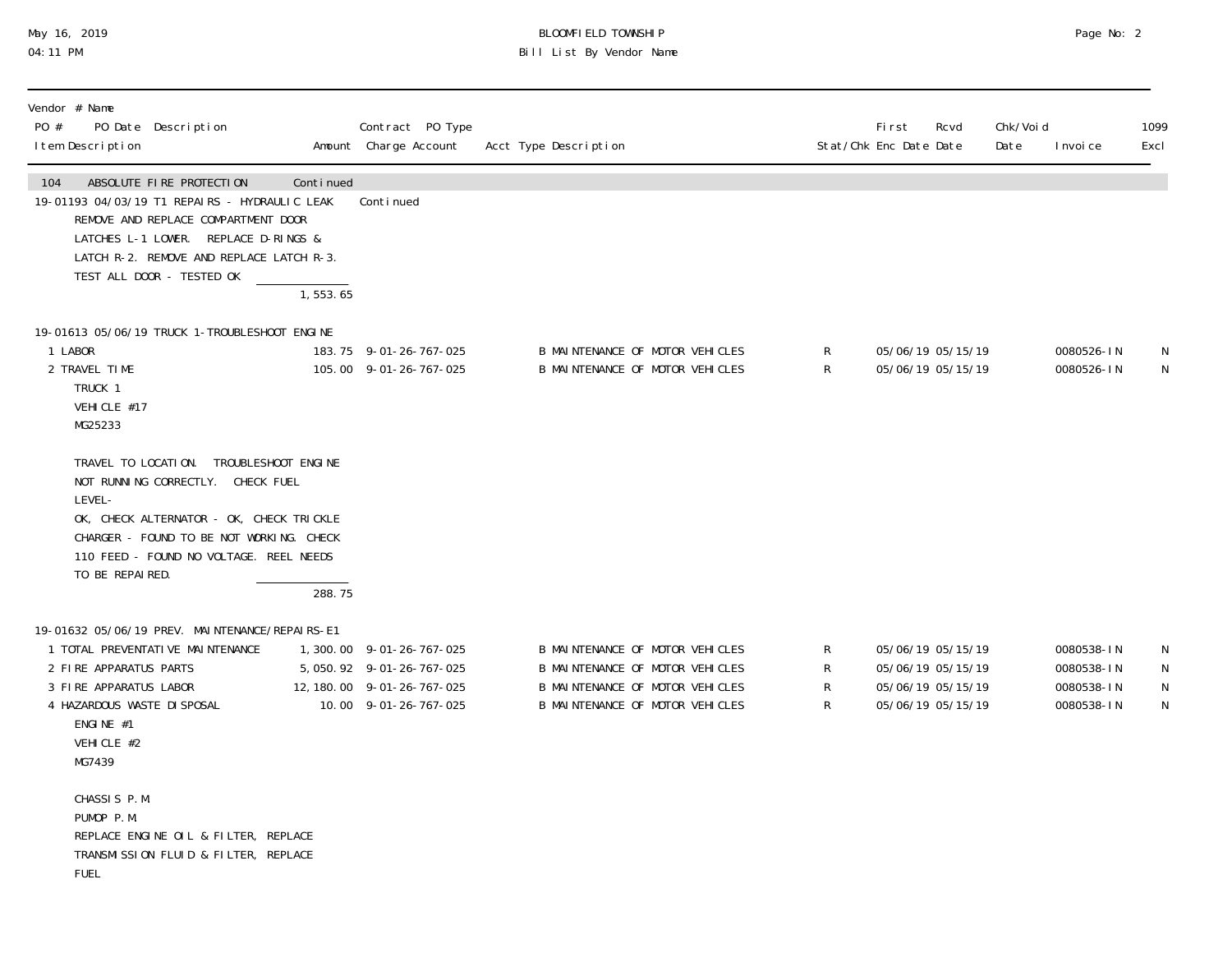### May 16, 2019 BLOOMFIELD TOWNSHIP Page No: 3 Page No: 3 Page No: 3 04:11 PM Bill List By Vendor Name

| Vendor # Name<br>PO #<br>PO Date Description<br>I tem Description                                                                                                        |                          | Contract PO Type<br>Amount Charge Account                                    | Acct Type Description                                                            |             | <b>First</b><br>Rcvd<br>Stat/Chk Enc Date Date              | Chk/Voi d<br>Date | I nvoi ce                           | 1099<br>Excl |
|--------------------------------------------------------------------------------------------------------------------------------------------------------------------------|--------------------------|------------------------------------------------------------------------------|----------------------------------------------------------------------------------|-------------|-------------------------------------------------------------|-------------------|-------------------------------------|--------------|
| ABSOLUTE FIRE PROTECTION<br>104<br>19-01632 05/06/19 PREV. MAINTENANCE/REPAIRS-E1<br>FILTERS.<br>REPLACE RAILS, WINDOW CRANKS, LIGHTS,<br>ETC. ASSORTED REPAIRS.         | Continued<br>18, 540. 92 | Continued                                                                    |                                                                                  |             |                                                             |                   |                                     |              |
| Vendor Total:                                                                                                                                                            | 20, 383. 32              |                                                                              |                                                                                  |             |                                                             |                   |                                     |              |
| ACROSS THE STREET PRODUCTIONS<br>205<br>19-01631 05/06/19 BLUE CARD CE RENEWAL - 1 YEAR<br>1 BLUE CARD CE RENEWAL - 1 YEAR<br>2 PRO-RATE (11)<br>3 20% BUNDLED DI SCOUNT | 750.00                   | 1,875.00 9-01-25-752-042<br>937.50-9-01-25-752-042<br>187.50-9-01-25-752-042 | B EDUCATION AND TRAINING<br>B EDUCATION AND TRAINING<br>B EDUCATION AND TRAINING | R<br>R<br>R | 05/06/19 05/15/19<br>05/06/19 05/15/19<br>05/06/19 05/15/19 |                   | I NV02237<br>I NV02237<br>I NV02237 | N<br>N<br>N  |
| Vendor Total:                                                                                                                                                            | 750.00                   |                                                                              |                                                                                  |             |                                                             |                   |                                     |              |
| <b>AGT BATTERY</b><br>214                                                                                                                                                |                          |                                                                              |                                                                                  |             |                                                             |                   |                                     |              |
| 18-04245 11/29/18 INV 89476A BATTERIES<br>1 INV 89476A BATTERIES                                                                                                         |                          | 275.17 8-07-26-511-025                                                       | <b>B MAINTENANCE OF VEHICLES</b>                                                 | R           | 11/29/18 05/15/19                                           |                   | 89476A                              | N            |
| Vendor Total:                                                                                                                                                            | 275.17                   |                                                                              |                                                                                  |             |                                                             |                   |                                     |              |
| AIR & GAS TECHNOLOGIES, INC.<br>781<br>19-01660 05/06/19 REPLACE BROKEN FILL HOSE<br>1 REPLACE BROKEN FILL HOSE                                                          |                          | 50.63 9-01-25-752-026                                                        | B MAINT. OF OTHER EQUIPMENT                                                      | R           | 05/06/19 05/15/19                                           |                   | 803454                              | N            |
| 1-BAHOS-0120 HOSE, 6000PSI WENDS,<br>2 FEET - FILL STATION HOSE                                                                                                          |                          |                                                                              |                                                                                  |             |                                                             |                   |                                     |              |
| Vendor Total:                                                                                                                                                            | 50.63                    |                                                                              |                                                                                  |             |                                                             |                   |                                     |              |
| AL GREIG, JR.<br>17354<br>19-01645 05/06/19 MANHOLE REPAIR - WILLET STREET<br>1 MANHOLE REPAIR - WILLET STREET                                                           |                          | 900.00 C-04-55-716-987                                                       | B RELINING, RECONSTRUCT., UPGRADES SEWER SYS R                                   |             | 05/06/19 05/15/19                                           |                   |                                     | N            |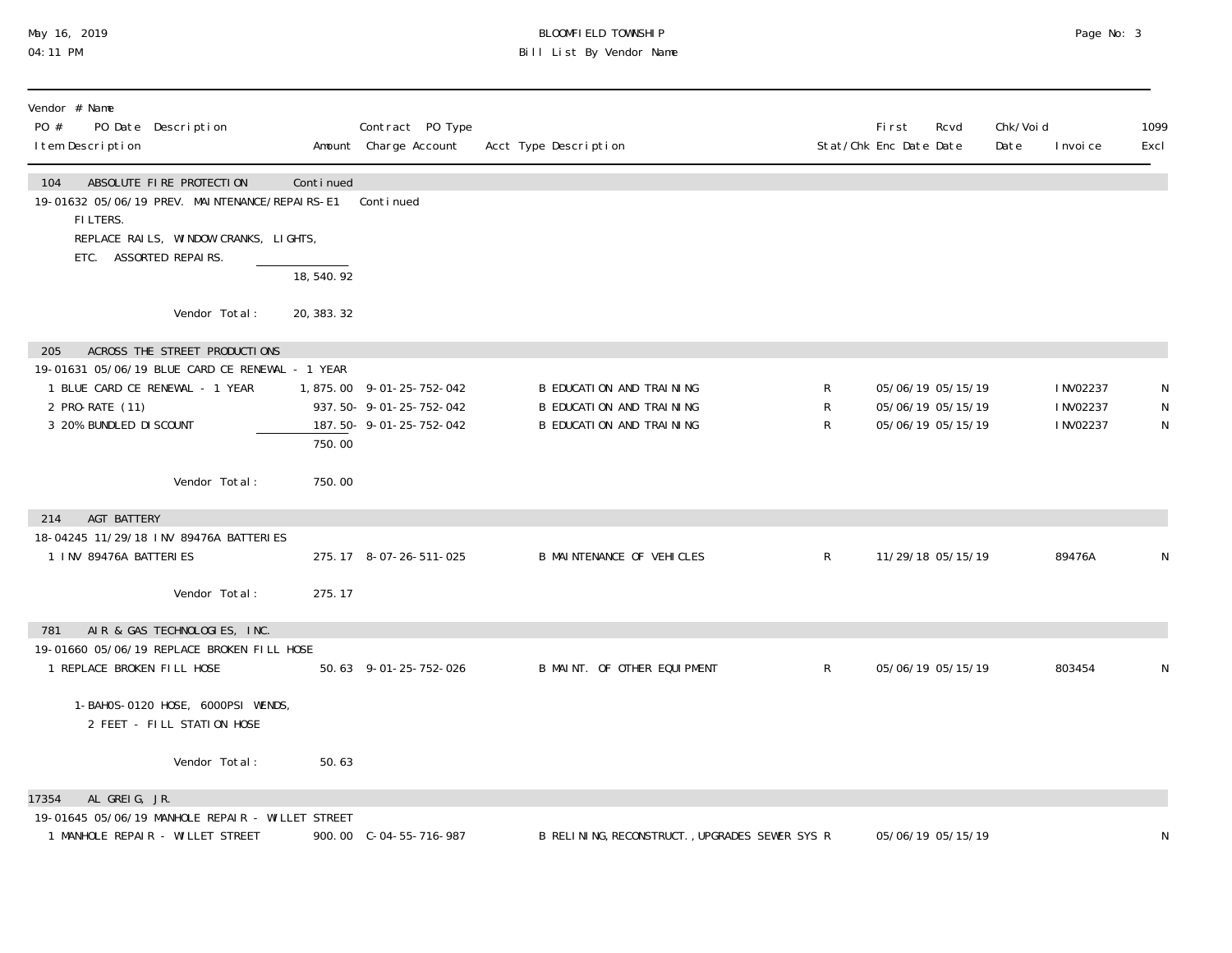# May 16, 2019 BLOOMFIELD TOWNSHIP Page No: 4 Bill List By Vendor Name

| Vendor # Name<br>PO Date Description<br>PO #<br>I tem Description                                                                                    |                     | Contract PO Type<br>Amount Charge Account | Acct Type Description                    |              | First<br>Stat/Chk Enc Date Date | Rcvd              | Chk/Voi d<br>Date | I nvoi ce  | 1099<br>Excl |
|------------------------------------------------------------------------------------------------------------------------------------------------------|---------------------|-------------------------------------------|------------------------------------------|--------------|---------------------------------|-------------------|-------------------|------------|--------------|
| AL GREIG, JR.<br>17354<br>19-01645 05/06/19 MANHOLE REPAIR - WILLET STREET Continued<br>REPLACE MANHOLE CASTING, FRAME AND COVER<br>ON WILLET STREET | Continued           |                                           |                                          |              |                                 |                   |                   |            |              |
| Vendor Total:                                                                                                                                        | 900.00              |                                           |                                          |              |                                 |                   |                   |            |              |
| ALL GUARD FENCE CO., INC.<br>811                                                                                                                     |                     |                                           |                                          |              |                                 |                   |                   |            |              |
| 19-01570 05/01/19 INSTALLATION OF HITTING CAGE<br>1 INSTALLATION OF HITTING CAGE<br>AT CLARKS POND SOUTH                                             |                     |                                           | B 2018 UPGRADES TO REC PROPERTIES        | $\mathsf{R}$ |                                 | 05/01/19 05/16/19 |                   |            | N            |
| Vendor Total:                                                                                                                                        | 15,600.00           |                                           |                                          |              |                                 |                   |                   |            |              |
| ALL INDUSTRIAL-SAFETY<br>1091                                                                                                                        |                     |                                           |                                          |              |                                 |                   |                   |            |              |
| 19-01369 04/17/19 INVOICE 223381-1                                                                                                                   |                     |                                           |                                          |              |                                 |                   |                   |            |              |
| 1 INVOICE 223381-1<br>EAGLE SHOVEL SQ PT LONG WOODEN HANDLE                                                                                          |                     | 326.70 G-02-40-390-005                    | B STATE OF NJ SFY 2018 CLEAN COMMUNITIES | R            |                                 | 04/17/19 05/15/19 |                   | 223381-1   | N            |
| 2 I NVOI CE 223381-1<br>KODI AK STEEL 22 TINE RAKE                                                                                                   |                     | 192.50 G-02-40-390-005                    | B STATE OF NJ SFY 2018 CLEAN COMMUNITIES | R            |                                 | 04/17/19 05/15/19 |                   | 223381-1   | N            |
| 3 I NVOI CE 223381-2<br>TRUCK CHARGE                                                                                                                 |                     | 25.00 G-02-40-390-005                     | B STATE OF NJ SFY 2018 CLEAN COMMUNITIES | R            |                                 | 04/17/19 05/15/19 |                   | 223381-2   | N            |
|                                                                                                                                                      | $\overline{544.20}$ |                                           |                                          |              |                                 |                   |                   |            |              |
| Vendor Total:                                                                                                                                        | 544.20              |                                           |                                          |              |                                 |                   |                   |            |              |
| ALLBROO5 ALLBRITE CLEANING SERVICES LLC                                                                                                              |                     |                                           |                                          |              |                                 |                   |                   |            |              |
| 19-01633 05/06/19 CLEANING SERVICES-APRIL 2019<br>1 CLEANING SERVICES-APRIL 2019                                                                     |                     | 2, 490.00 9-01-26-772-024                 | B CLEAN, &MAIN, OF BLDG'S & FACIL.       | R            |                                 | 05/06/19 05/14/19 |                   | 12/18BL00M | N            |

#### INVOICE #12/18BLOOM

MONTHLY CLEANING SERVICES FOR THE MONTH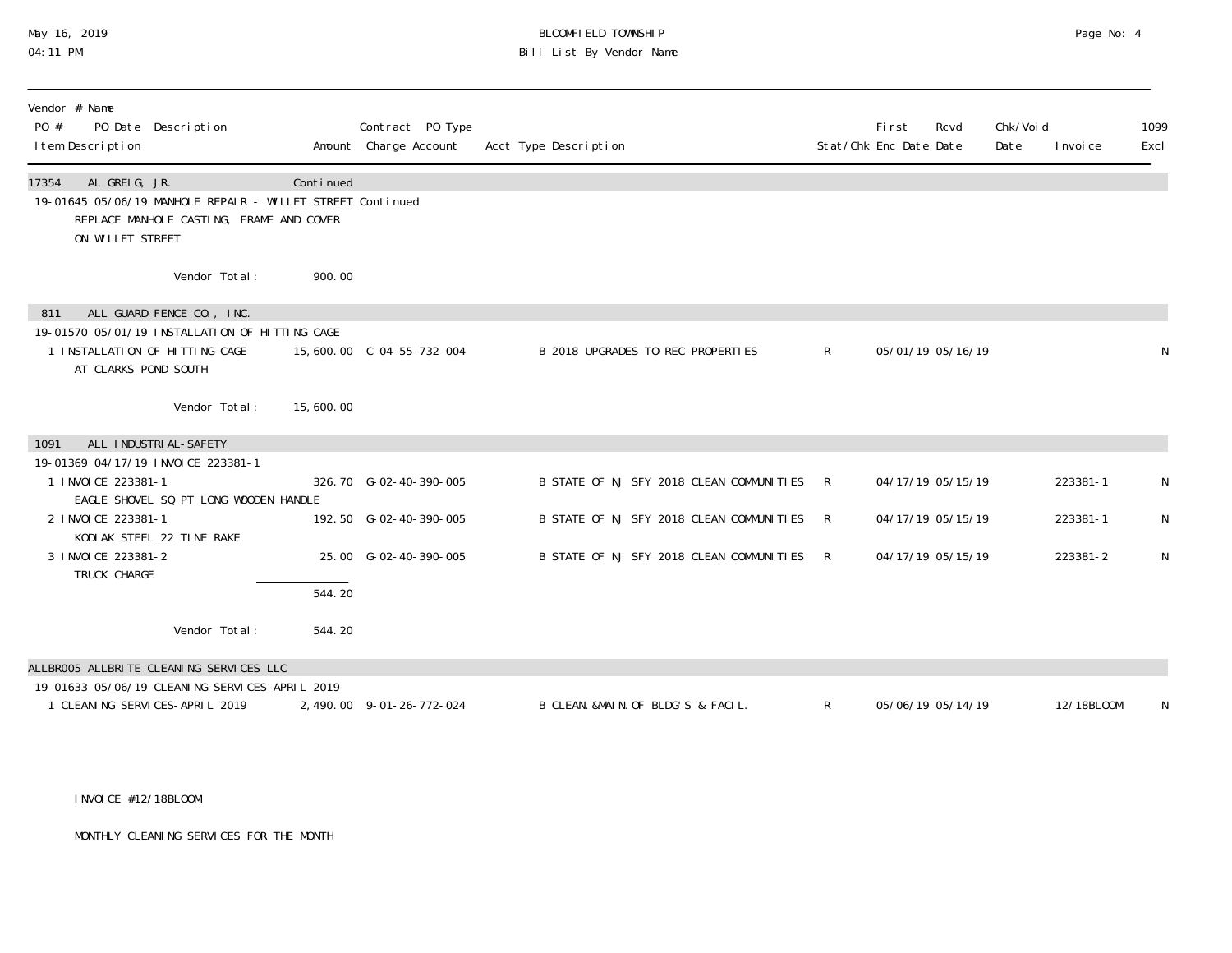### May 16, 2019 BLOOMFIELD TOWNSHIP Page No: 5 Page No: 5 04:11 PM Bill List By Vendor Name

| Vendor # Name<br>PO #<br>I tem Description | PO Date Description                                                                                                               |          | Contract PO Type<br>Amount Charge Account | Acct Type Description               |              | First<br>Rcvd<br>Stat/Chk Enc Date Date | Chk/Voi d<br>Date | I nvoi ce | 1099<br>Excl |
|--------------------------------------------|-----------------------------------------------------------------------------------------------------------------------------------|----------|-------------------------------------------|-------------------------------------|--------------|-----------------------------------------|-------------------|-----------|--------------|
|                                            | ALLBROO5 ALLBRITE CLEANING SERVICES LLC Continued<br>19-01633 05/06/19 CLEANING SERVICES-APRIL 2019 Continued<br>OF DECEMBER 2018 |          |                                           |                                     |              |                                         |                   |           |              |
|                                            | Vendor Total:                                                                                                                     | 2,490.00 |                                           |                                     |              |                                         |                   |           |              |
| ALLIED OIL<br>1120                         | 19-01134 04/01/19 FUEL DELIVERED - TOWNSHIP<br>2 FUEL DELIVERED - TOWNSHIP                                                        |          | B<br>2, 867. 25 9-01-31-820-074           | <b>B GASOLINE &amp; DIESEL FUEL</b> | $\mathsf{R}$ | 04/01/19 05/14/19                       |                   | 13669536  | N            |
|                                            | UNLEADED RFG GAS<br>I NVOI CE #13669536<br>ACCOUNT @10171000<br>UNIT COST: 1.9105<br>DATE DELIVERED: 3/25/19                      |          |                                           |                                     |              |                                         |                   |           |              |
| DELIVERED TO:<br>FIREHOUSE 2<br>NO. 1      | 90 WATSESSING AVENUE<br>BLOOMFIELD, NJ 07003                                                                                      |          |                                           |                                     |              |                                         |                   |           |              |
|                                            | 3 FUEL DELIVERED - TOWNSHIP                                                                                                       |          | 632.04 9-01-31-820-074                    | <b>B GASOLINE &amp; DIESEL FUEL</b> | $\mathsf{R}$ | 04/01/19 05/14/19                       |                   | 13678073  | N            |
|                                            | DULSD-DYED ULTRA LOW SULFUR DIESEL<br>I NVOI CE #13678073<br>ACCOUNT #10171001<br>UNIT COST: 2.1058<br>DATE DELIVERED: 3/27/19    |          |                                           |                                     |              |                                         |                   |           |              |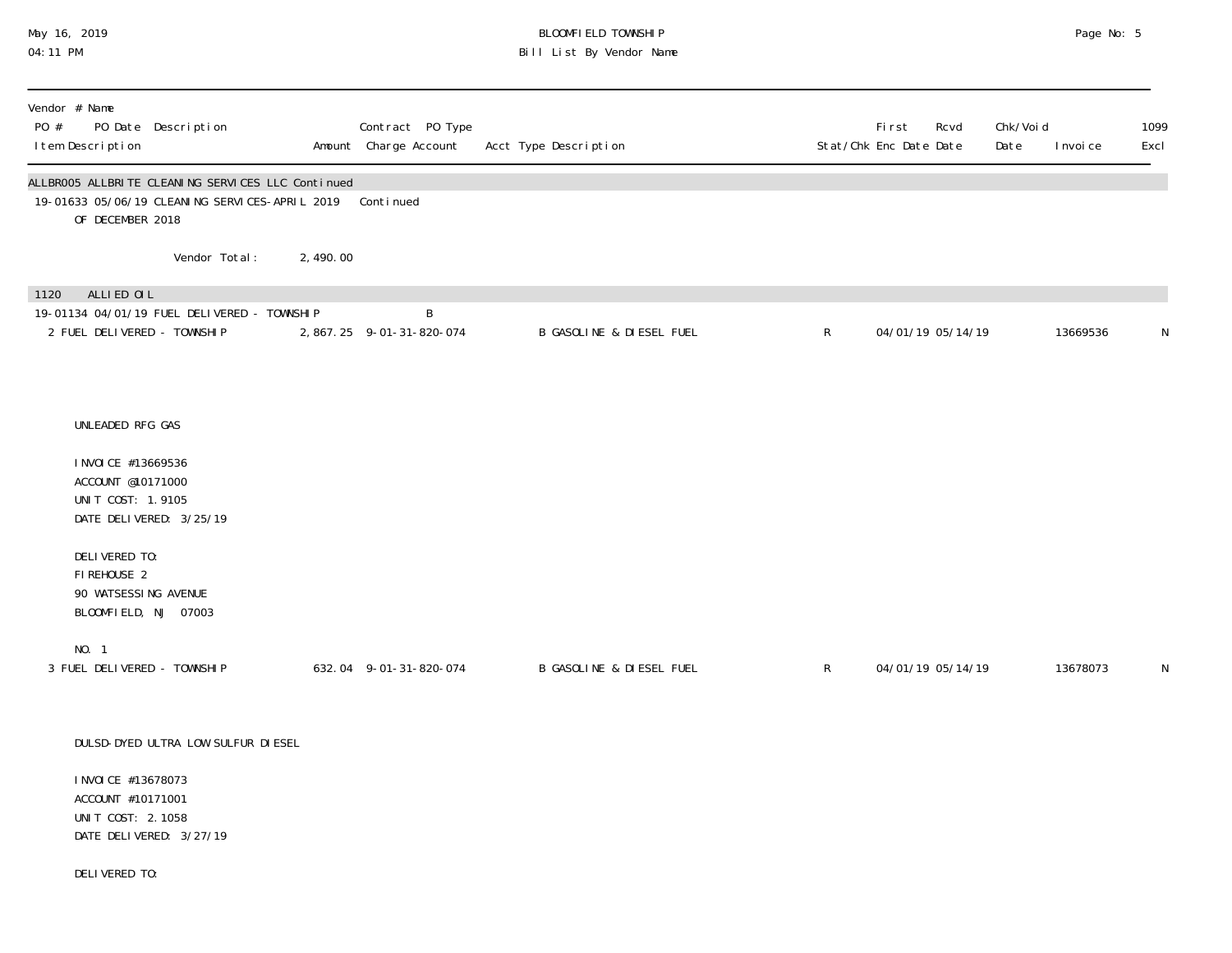# May 16, 2019 BLOOMFIELD TOWNSHIP Page No: 6 Bill List By Vendor Name

| Vendor # Name<br>PO #<br>PO Date Description<br>I tem Description                                                                |           | Contract PO Type<br>Amount Charge Account | Acct Type Description               |              | <b>First</b><br>Rcvd<br>Stat/Chk Enc Date Date | Chk/Voi d<br>Date<br>I nvoi ce | 1099<br>Excl |
|----------------------------------------------------------------------------------------------------------------------------------|-----------|-------------------------------------------|-------------------------------------|--------------|------------------------------------------------|--------------------------------|--------------|
| ALLIED OIL<br>1120<br>19-01134 04/01/19 FUEL DELIVERED - TOWNSHIP<br>FIREHOUSE 2<br>90 WATSESSING AVENUE<br>BLOOMFIELD, NJ 07003 | Continued | Continued                                 |                                     |              |                                                |                                |              |
| NO. 2<br>4 FUEL DELIVERED - TOWNSHIP                                                                                             |           | 2, 044. 35 9-01-31-820-074                | <b>B GASOLINE &amp; DIESEL FUEL</b> | $\mathsf{R}$ | 04/01/19 05/14/19                              | 13685572                       | N            |
| UNLEADED RFG GAS                                                                                                                 |           |                                           |                                     |              |                                                |                                |              |
| I NVOI CE #13685572<br>ACCOUNT #10171000<br>UNIT COST: 1.8575<br>DATE DELIVERED: 3/29/2019                                       |           |                                           |                                     |              |                                                |                                |              |
| DELIVERED TO:<br>FIREHOUSE 2<br>90 WATSESSING AVENUE<br>BLOOMFIELD, NJ 07003                                                     |           |                                           |                                     |              |                                                |                                |              |
| NO. 3<br>5 FUEL DELIVERED - TOWNSHIP                                                                                             |           | 853.16 9-01-31-820-074                    | B GASOLINE & DIESEL FUEL            | $\mathsf{R}$ | 04/01/19 05/14/19                              | 13705802                       | N            |
| DULSD-SYED ULTRA LOW SULFUR DIESEL                                                                                               |           |                                           |                                     |              |                                                |                                |              |
| I NVOI CE #13705802                                                                                                              |           |                                           |                                     |              |                                                |                                |              |

 ACCOUNT #10171001 UNIT COST: 2.1319 DATE DELIVERED: 4/3/2019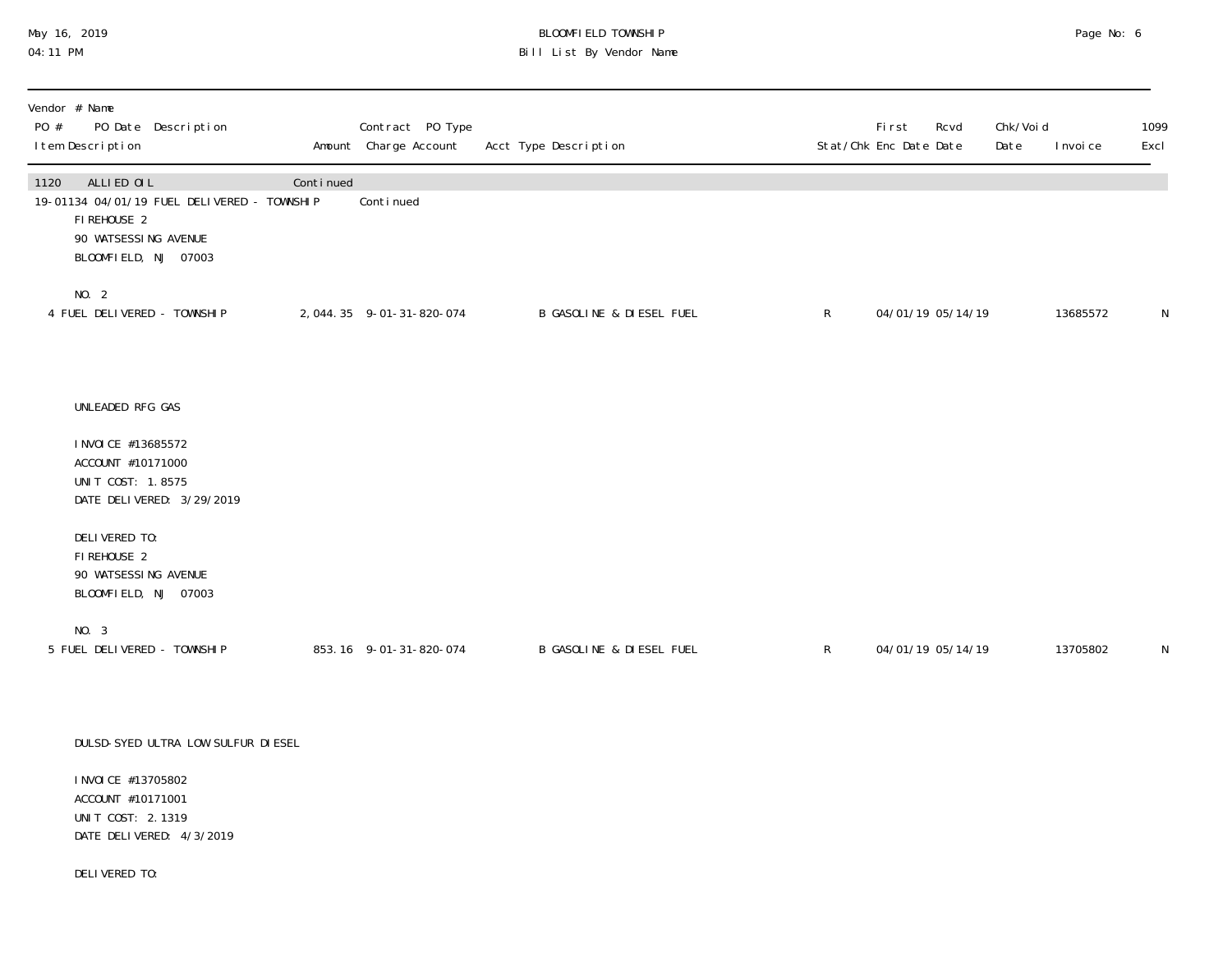## May 16, 2019 BLOOMFIELD TOWNSHIP Page No: 7 Page No: 7 04:11 PM Bill List By Vendor Name

| Vendor # Name<br>PO #<br>PO Date Description<br>I tem Description                                                                |           | Contract PO Type<br>Amount Charge Account | Acct Type Description    |              | First<br>Rcvd<br>Stat/Chk Enc Date Date | Chk/Voi d<br>Date | I nvoi ce | 1099<br>Excl |
|----------------------------------------------------------------------------------------------------------------------------------|-----------|-------------------------------------------|--------------------------|--------------|-----------------------------------------|-------------------|-----------|--------------|
| 1120<br>ALLIED OIL<br>19-01134 04/01/19 FUEL DELIVERED - TOWNSHIP<br>FIREHOUSE 2<br>90 WATSESSING AVENUE<br>BLOOMFIELD, NJ 07003 | Continued | Continued                                 |                          |              |                                         |                   |           |              |
| NO. 4<br>6 FUEL DELIVERED - TOWNSHIP                                                                                             |           | 3,060.99 9-01-31-820-074                  | B GASOLINE & DIESEL FUEL | $\mathsf{R}$ | 04/01/19 05/14/19                       |                   | 13705765  | N            |
| UNLEADED RFG GAS<br>I NVOI CE #13705765                                                                                          |           |                                           |                          |              |                                         |                   |           |              |
| ACCOUNT #10171000<br>UNIT COST: 1.9120<br>DATE DELIVERED: 4/3/2019                                                               |           |                                           |                          |              |                                         |                   |           |              |
| DELIVERED TO:<br>FIREHOUSE 2<br>90 WATSESSING AVENUE<br>BLOOMFIELD, NJ 07003                                                     |           |                                           |                          |              |                                         |                   |           |              |
| NO. 5<br>7 FUEL DELIVERED - TOWNSHIP                                                                                             |           | 2, 963. 99 9-01-31-820-074                | B GASOLINE & DIESEL FUEL | $\mathsf{R}$ | 04/01/19 05/14/19                       |                   | 13716764  | N            |
| UNLEADED RFG GAS                                                                                                                 |           |                                           |                          |              |                                         |                   |           |              |
| I NVOI CE #13716764<br>ACCOUNT #10171000                                                                                         |           |                                           |                          |              |                                         |                   |           |              |

UNIT COST: 1.9472 DATE DELIVERED: 4/8/2019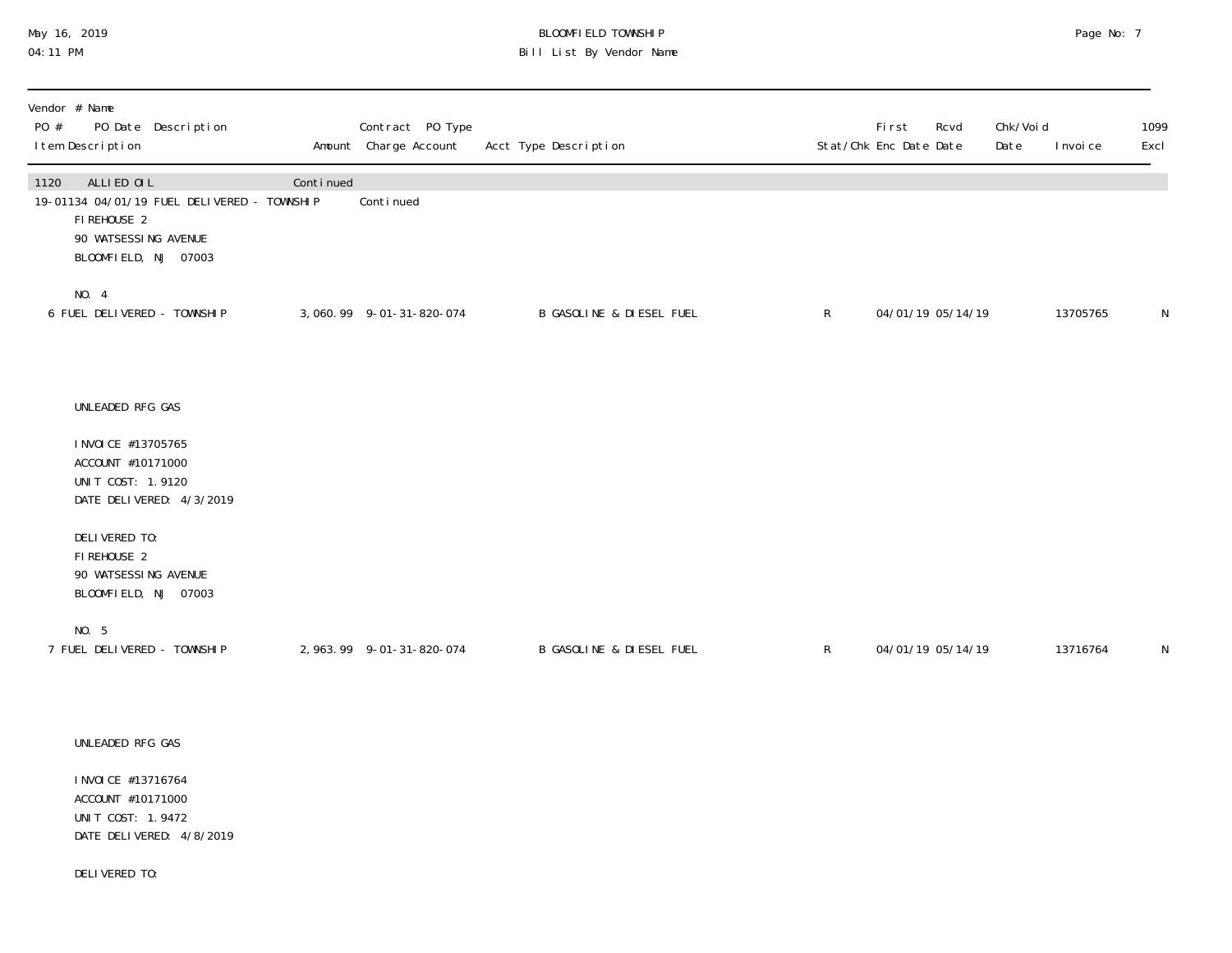### May 16, 2019 BLOOMFIELD TOWNSHIP Page No: 8 Page No: 8 04:11 PM Bill List By Vendor Name

| Vendor # Name<br>PO #<br>PO Date Description<br>I tem Description                                                                |           | Contract PO Type<br>Amount Charge Account | Acct Type Description               |              | First<br>Rcvd<br>Stat/Chk Enc Date Date | Chk/Void<br>Date | I nvoi ce | 1099<br>Excl |
|----------------------------------------------------------------------------------------------------------------------------------|-----------|-------------------------------------------|-------------------------------------|--------------|-----------------------------------------|------------------|-----------|--------------|
| 1120<br>ALLIED OIL<br>19-01134 04/01/19 FUEL DELIVERED - TOWNSHIP<br>FIREHOUSE 2<br>90 WATSESSING AVENUE<br>BLOOMFIELD, NJ 07003 | Continued | Continued                                 |                                     |              |                                         |                  |           |              |
| NO. 6<br>8 FUEL DELIVERED - TOWNSHIP                                                                                             |           | 3, 022. 41 9-01-31-820-074                | <b>B GASOLINE &amp; DIESEL FUEL</b> | $\mathsf{R}$ | 04/01/19 05/14/19                       |                  | 13734772  | N            |
| UNLEADED RFG GAS                                                                                                                 |           |                                           |                                     |              |                                         |                  |           |              |
| I NVOI CE #13734772<br>ACCOUNT #10171000<br>UNIT COST: 2.0130<br>DATE DELIVERED: 4/12/2019                                       |           |                                           |                                     |              |                                         |                  |           |              |
| DELIVERED TO:<br>FIREHOUSE 2<br>90 WATSESSING AVENUE<br>BLOOMFIELD, NJ 07003                                                     |           |                                           |                                     |              |                                         |                  |           |              |
| NO. 7<br>9 FUEL DELIVERED - TOWNSHIP                                                                                             |           | 1,086.03 9-01-31-820-074                  | <b>B GASOLINE &amp; DIESEL FUEL</b> | $\mathsf{R}$ | 04/01/19 05/14/19                       |                  | 13725413  | N            |
| DULSD-DYED ULTRA LOW SULFUR DI ESEL                                                                                              |           |                                           |                                     |              |                                         |                  |           |              |
| I NVOI CE #13725413<br>ACCOUNT #10171001                                                                                         |           |                                           |                                     |              |                                         |                  |           |              |

UNIT COST: 2.1702 DATE DELIVERED: 4/10/2019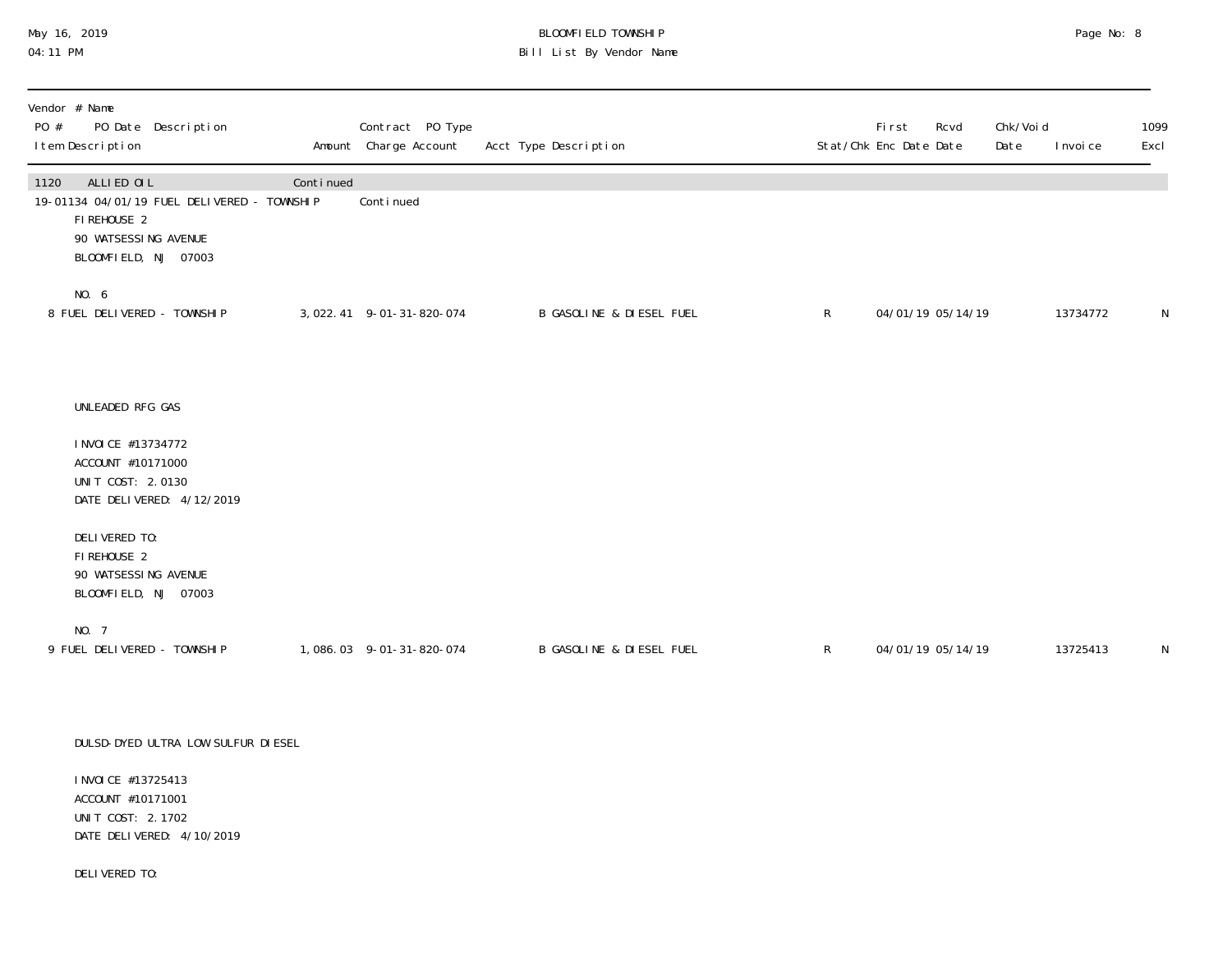# May 16, 2019 BLOOMFIELD TOWNSHIP Page No: 9 Bill List By Vendor Name

| Vendor # Name<br>PO Date Description<br>PO #<br>I tem Description                                                                |           | Contract PO Type<br>Amount Charge Account | Acct Type Description    |              | First<br>Rcvd<br>Stat/Chk Enc Date Date | Chk/Voi d<br>Date | I nvoi ce | 1099<br>Excl |
|----------------------------------------------------------------------------------------------------------------------------------|-----------|-------------------------------------------|--------------------------|--------------|-----------------------------------------|-------------------|-----------|--------------|
| ALLIED OIL<br>1120<br>19-01134 04/01/19 FUEL DELIVERED - TOWNSHIP<br>FIREHOUSE 2<br>90 WATSESSING AVENUE<br>BLOOMFIELD, NJ 07003 | Continued | Continued                                 |                          |              |                                         |                   |           |              |
| NO. 8<br>10 FUEL DELIVRED - TOWNSHIP                                                                                             |           | 1, 328. 22 9-01-31-820-074                | B GASOLINE & DIESEL FUEL | $\mathsf{R}$ | 04/01/19 05/14/19                       |                   | 13745684  | N            |
| DULSD-DYED ULTRA LOW SULFUR DI ESEL<br>I NVOI CE #13745684                                                                       |           |                                           |                          |              |                                         |                   |           |              |
| ACCOUNT #10171001<br>UNIT COST: 2.1944<br>DATE DELIVERED: 4/17/2019                                                              |           |                                           |                          |              |                                         |                   |           |              |
| DELIVERED TO:<br>FI REHOUSE 2<br>90 WATSESSING AVENUE<br>BLOOMFIELD, NJ 07003                                                    |           |                                           |                          |              |                                         |                   |           |              |
| NO 9<br>11 FUEL DELIVERED - TOWNSHIP                                                                                             |           | 3, 267. 29 9-01-31-820-074                | B GASOLINE & DIESEL FUEL | $\mathsf{R}$ | 04/01/19 05/14/19                       |                   | 13745651  | N            |
| UNLEADED RFG GAS                                                                                                                 |           |                                           |                          |              |                                         |                   |           |              |
| UNVOI CE #13745651                                                                                                               |           |                                           |                          |              |                                         |                   |           |              |

 ACCOUNT #10171000 UNIT COST: 2.0115 DATE DELIVERED: 4/17/2019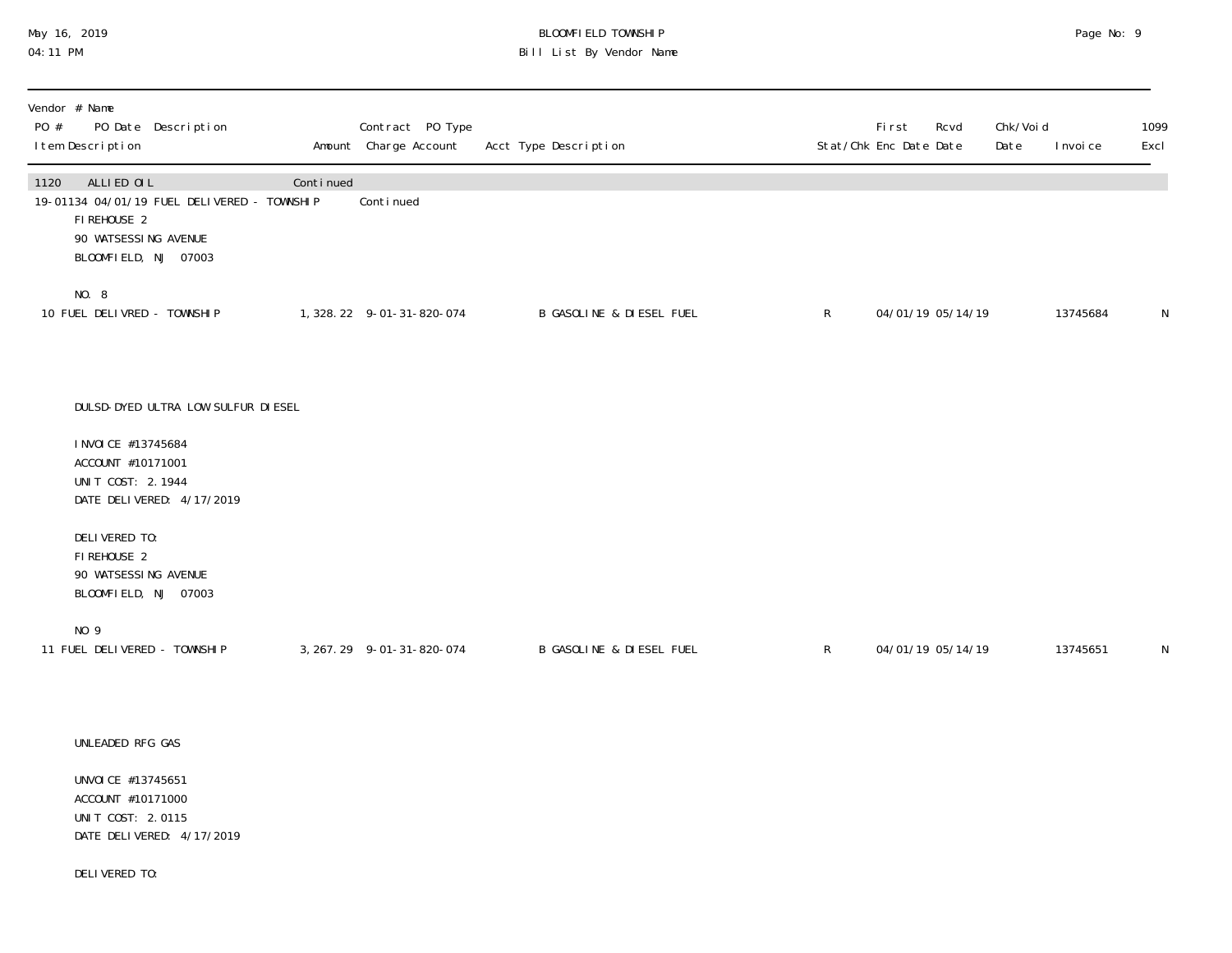# May 16, 2019 BLOOMFIELD TOWNSHIP Page No: 10 Bill List By Vendor Name

| Vendor # Name<br>PO #<br>PO Date Description<br>I tem Description                                                                |           | Contract PO Type<br>Amount Charge Account | Acct Type Description               |              | <b>First</b><br>Rcvd<br>Stat/Chk Enc Date Date | Chk/Voi d<br>Date | 1099<br>Excl<br>I nvoi ce |
|----------------------------------------------------------------------------------------------------------------------------------|-----------|-------------------------------------------|-------------------------------------|--------------|------------------------------------------------|-------------------|---------------------------|
| ALLIED OIL<br>1120<br>19-01134 04/01/19 FUEL DELIVERED - TOWNSHIP<br>FIREHOUSE 2<br>90 WATSESSING AVENUE<br>BLOOMFIELD, NJ 07003 | Continued | Continued                                 |                                     |              |                                                |                   |                           |
| NO. 10<br>12 FUEL DELIVERED - TOWNSHIP                                                                                           |           | 1,624.59 9-01-31-820-074                  | <b>B GASOLINE &amp; DIESEL FUEL</b> | $\mathsf{R}$ | 04/01/19 05/14/19                              |                   | 13757757<br>N             |
| UNLEADED RFG GAS                                                                                                                 |           |                                           |                                     |              |                                                |                   |                           |
| I NVOI CE #13757757<br>ACCOUNT #10171000<br>UNIT COST: 2.1355<br>DATE DELIVERED: 4/22/2019                                       |           |                                           |                                     |              |                                                |                   |                           |
| DELIVERED TO:<br>FIREHOUSE 2<br>90 WATSESSING AVENUE<br>BLOOMFIELD, NJ 07003                                                     |           |                                           |                                     |              |                                                |                   |                           |
| NO. 11<br>13 FUEL DELIVERED - TOWNSHIP                                                                                           |           | 1, 110.80 9-01-31-820-074                 | <b>B GASOLINE &amp; DIESEL FUEL</b> | $\mathsf{R}$ | 04/01/19 05/14/19                              |                   | 13762278<br>N             |
| LULSD-DYED ULTRA LOW SULFUR DI ESEL<br>I NVOI CE #13762278                                                                       |           |                                           |                                     |              |                                                |                   |                           |

 ACCOUNT #10171001 UNIT COST: 2.2322 DATE DELIVERED: 4/24/2019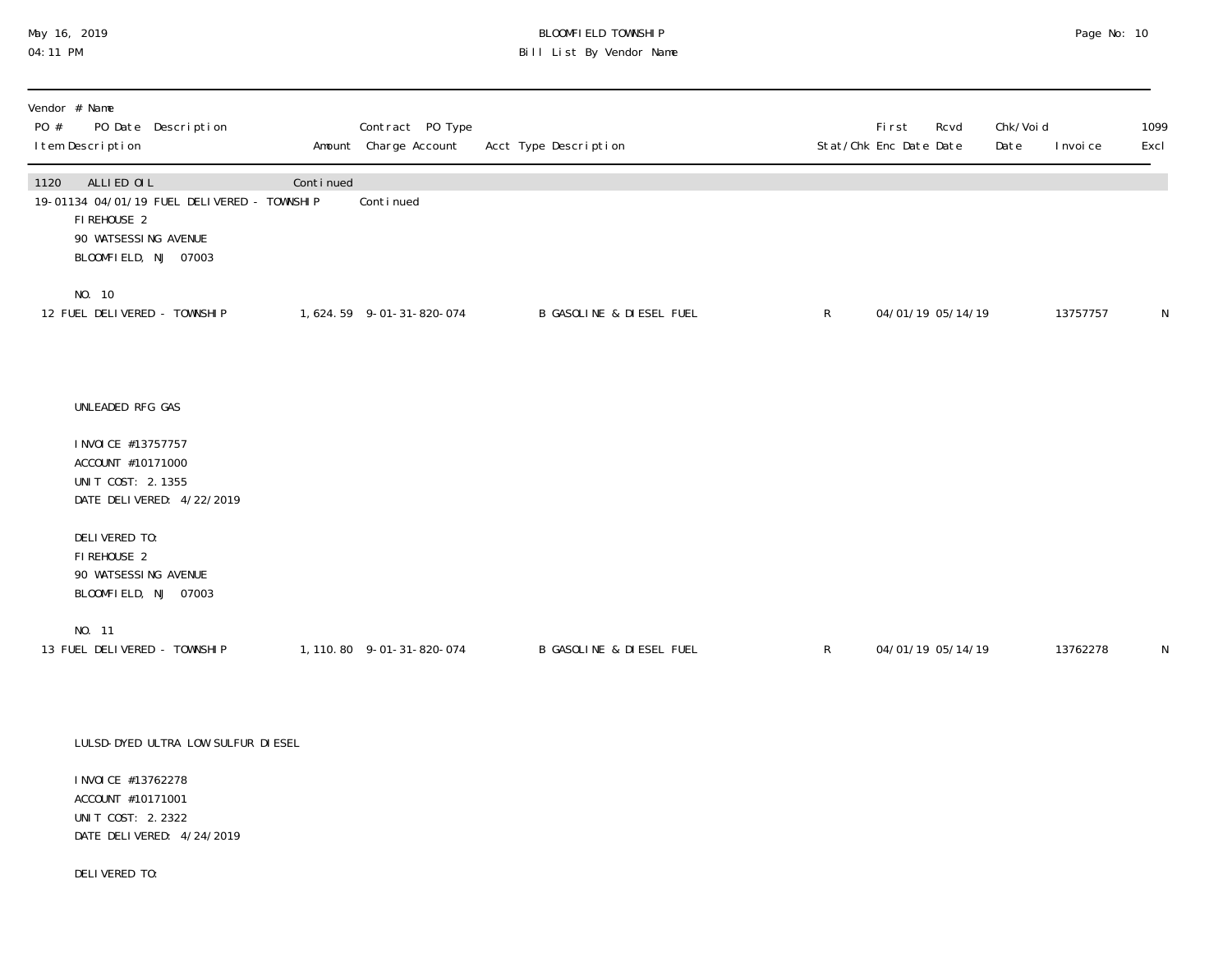# May 16, 2019 BLOOMFIELD TOWNSHIP Page No: 11 Bill List By Vendor Name

| Vendor # Name<br>PO #<br>PO Date Description<br>I tem Description                                                                |           | Contract PO Type<br>Amount Charge Account | Acct Type Description               |              | First<br>Stat/Chk Enc Date Date | Rcvd              | Chk/Voi d<br>Date | I nvoi ce | 1099<br>Excl |
|----------------------------------------------------------------------------------------------------------------------------------|-----------|-------------------------------------------|-------------------------------------|--------------|---------------------------------|-------------------|-------------------|-----------|--------------|
| ALLIED OIL<br>1120<br>19-01134 04/01/19 FUEL DELIVERED - TOWNSHIP<br>FIREHOUSE 2<br>90 WATSESSING AVENUE<br>BLOOMFIELD, NJ 07003 | Continued | Continued                                 |                                     |              |                                 |                   |                   |           |              |
| NO. 12<br>14 FUEL DELIVERED - TOWNSHP                                                                                            |           | 3, 724.83 9-01-31-820-074                 | B GASOLINE & DIESEL FUEL            | $\mathsf{R}$ |                                 | 04/01/19 05/14/19 |                   | 13768799  | $\mathsf{N}$ |
| UNLEADED RFG GAS<br>I NVOI CE #13768799<br>ACCOUNT #10171000<br>UNIT COST: 2.2875                                                |           |                                           |                                     |              |                                 |                   |                   |           |              |
| DATE DELIVERED: 4/26/2019<br>DELIVERED TO:<br>FIREHOUSE 2<br>90 WATSESSING AVENUE<br>BLOOMFIELD, NJ 07003                        |           |                                           |                                     |              |                                 |                   |                   |           |              |
| NO. 13<br>15 FUEL DELIVERED - TOWNSHIP                                                                                           |           | 2,706.88 9-01-31-820-074                  | <b>B GASOLINE &amp; DIESEL FUEL</b> | $\mathsf{R}$ | 04/01/19 05/14/19               |                   |                   | 13778043  | $\mathsf N$  |
| UNLEADED RFG GAS<br>I NVOI CE #13778043<br>$1000111T$ $110171000$                                                                |           |                                           |                                     |              |                                 |                   |                   |           |              |

 ACCOUNT #10171000 UNIT COST 2.1645 DATE DELIVERED: 5/1/2019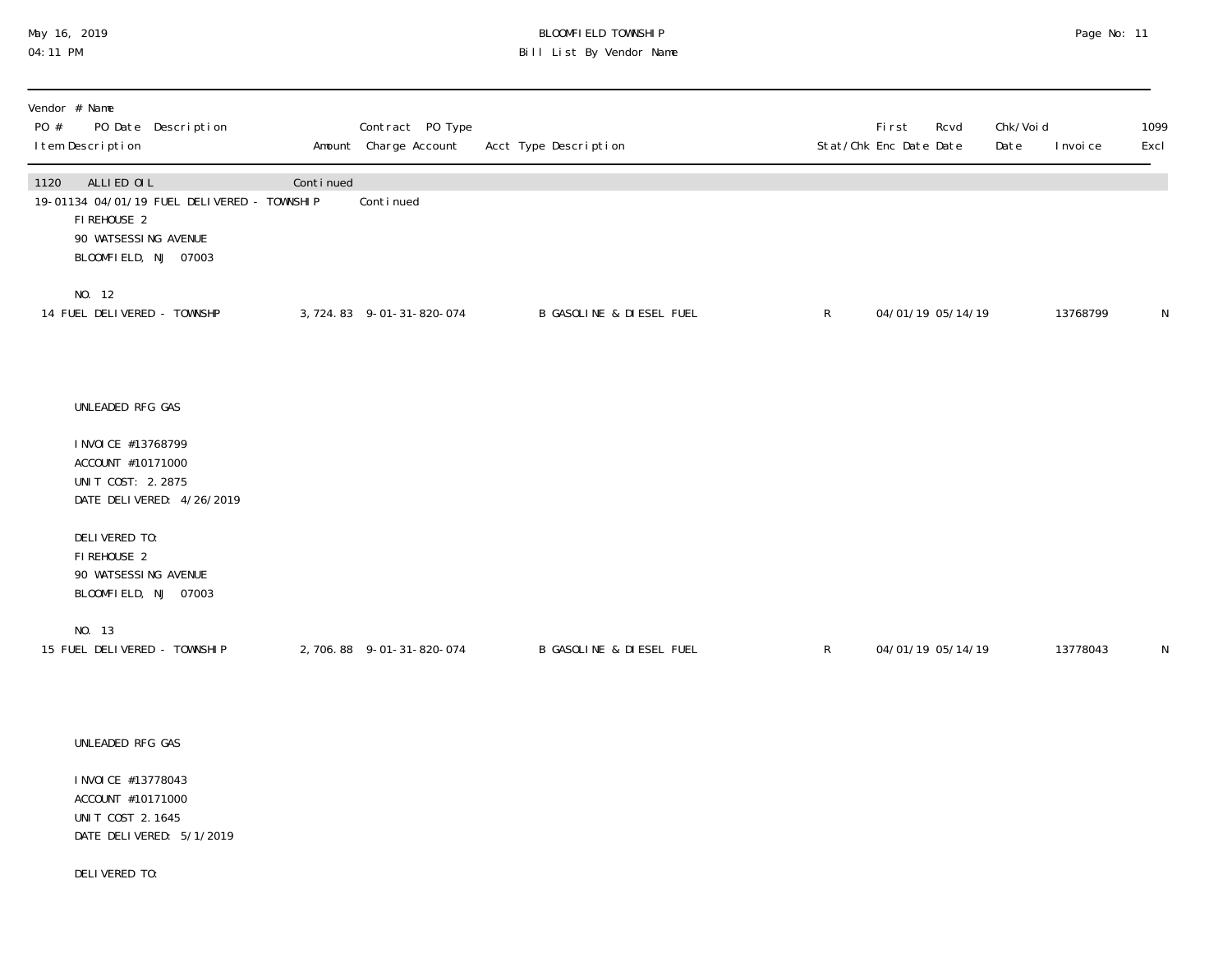## May 16, 2019 BLOOMFIELD TOWNSHIP Page No: 12 04:11 PM Bill List By Vendor Name

| Vendor # Name<br>PO Date Description<br>PO #<br>I tem Description                                                                |            | Contract PO Type<br>Amount Charge Account | Acct Type Description               |              | <b>First</b><br>Rcvd<br>Stat/Chk Enc Date Date | Chk/Voi d<br>Date | 1099<br>Excl<br>I nvoi ce |
|----------------------------------------------------------------------------------------------------------------------------------|------------|-------------------------------------------|-------------------------------------|--------------|------------------------------------------------|-------------------|---------------------------|
| ALLIED OIL<br>1120<br>19-01134 04/01/19 FUEL DELIVERED - TOWNSHIP<br>FIREHOUSE 2<br>90 WATSESSING AVENUE<br>BLOOMFIELD, NJ 07003 | Continued  | Continued                                 |                                     |              |                                                |                   |                           |
| NO. 14<br>16 FUEL DELIVERED - TOWNSHIP                                                                                           |            | 1,533.07 9-01-31-820-074                  | <b>B GASOLINE &amp; DIESEL FUEL</b> | $\mathsf{R}$ | 04/01/19 05/14/19                              |                   | N<br>13778001             |
| DULSD-DYED ULTRA LOW SULFUR DI ESEL                                                                                              |            |                                           |                                     |              |                                                |                   |                           |
| I NVOI CE #13778001<br>ACCOUNT #10171001<br>UNIT COST: 2.1891<br>DATE DELIVERED: 5/1/2019                                        |            |                                           |                                     |              |                                                |                   |                           |
| DELIVERED TO:<br>FI REHOUSE 2<br>90 WATSESSING AVENUE<br>BLOOMFIELD, NJ 07003                                                    |            |                                           |                                     |              |                                                |                   |                           |
| NO. 15                                                                                                                           | 31, 825.90 |                                           |                                     |              |                                                |                   |                           |
| Vendor Total:                                                                                                                    | 31, 825.90 |                                           |                                     |              |                                                |                   |                           |
| AMERICAN ROYAL HARDWARE<br>1244<br>19-00827 03/18/19 SUPPLIES - COMMUNITY GARDENS<br>1 SUPPLLIES - COMMUNITY GARDENS             |            | 429.81 9-01-20-715-030                    | <b>B MATERIALS &amp; SUPPLIES</b>   | $\mathsf{R}$ | 03/18/19 05/15/19                              | 62698             | N                         |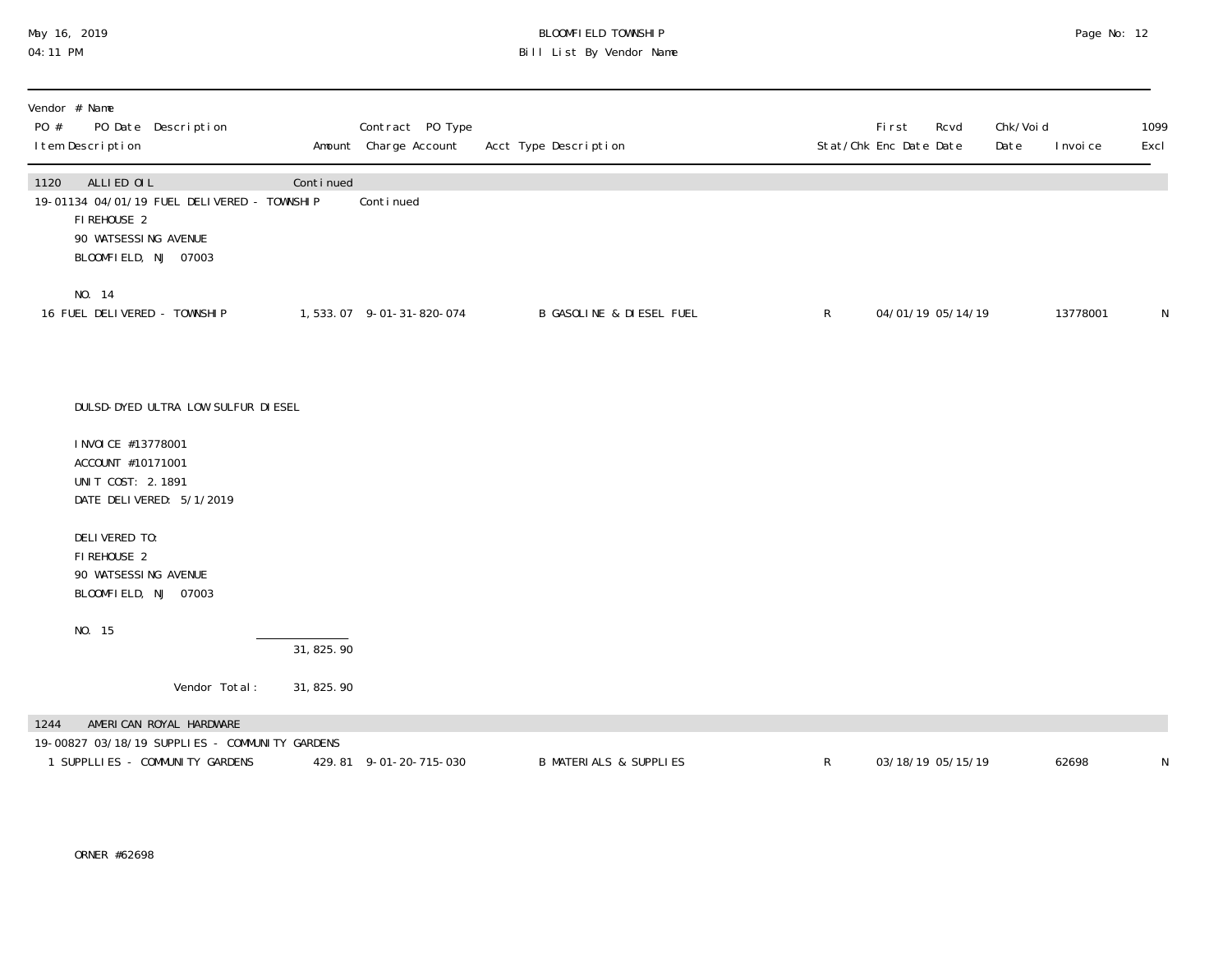# May 16, 2019 BLOOMFIELD TOWNSHIP Page No: 13 Bill List By Vendor Name

| Vendor # Name<br>PO #<br>PO Date Description<br>I tem Description                                                                                      |           | Contract PO Type<br>Amount Charge Account        | Acct Type Description                                      |              | <b>First</b><br>Rcvd<br>Stat/Chk Enc Date Date | Chk/Voi d<br>Date | I nvoi ce        | 1099<br>Excl |
|--------------------------------------------------------------------------------------------------------------------------------------------------------|-----------|--------------------------------------------------|------------------------------------------------------------|--------------|------------------------------------------------|-------------------|------------------|--------------|
| AMERICAN ROYAL HARDWARE<br>1244<br>19-00827 03/18/19 SUPPLIES - COMMUNITY GARDENS<br>TOWNSHIP OF BLOOMFIELD COMMUNITY GARDENS<br>MI SCELLANEOUS I TEMS | Continued | Continued                                        |                                                            |              |                                                |                   |                  |              |
| 19-01505 04/25/19 SUPPLI ES-MUNICIPAL BUILDINGS<br>1 SUPPLI ES-MUNI CI PAL BUI LDI NGS                                                                 |           | 19.78 9-01-26-772-024                            | B CLEAN. &MAIN. OF BLDG'S & FACIL.                         | $\mathsf{R}$ | 04/25/19 05/14/19                              |                   | 64107            | N            |
| SUPPLIES FOR THE MUNICIPAL BUILDING AND<br>LAW ENFORCEMENT BUILDING                                                                                    |           |                                                  |                                                            |              |                                                |                   |                  |              |
| I NVOI CE #64107                                                                                                                                       |           |                                                  |                                                            |              |                                                |                   |                  |              |
| 2 ROPES @ \$10.98 = \$21.98                                                                                                                            |           |                                                  |                                                            |              |                                                |                   |                  |              |
| $-$ \$ 2.20<br>\$19.78<br>TOTAL DUE                                                                                                                    |           |                                                  |                                                            |              |                                                |                   |                  |              |
| Vendor Total:                                                                                                                                          | 449.59    |                                                  |                                                            |              |                                                |                   |                  |              |
| AMERICAN WEAR INC.<br>1253<br>19-01375 04/17/19 542234 DPW GARAGE RAGS                                                                                 |           |                                                  |                                                            |              |                                                |                   |                  |              |
| 1                                                                                                                                                      |           | 7.50 9-01-26-767-035                             | B JANI TORI AL & HOUSEHOLD SUPPLY                          | R            | 04/17/19 05/15/19                              |                   | 542234           | N            |
| 19-01594 05/06/19 INV 545297 DPW GARAGE RAGS<br>1 INV 545297 DPW GARAGE RAGS                                                                           |           | 7.50 9-05-26-511-038                             | B GENERAL HARDWARE & MINOR TOOLS                           | $\mathsf{R}$ | 05/06/19 05/16/19                              |                   | 545297           | N            |
| 19-01598 05/06/19 INV 547875 DPW GARAGE RAGS<br>1 INV 547875 DPW GARAGE RAGS                                                                           |           | 7.50 9-01-26-767-035                             | B JANI TORI AL & HOUSEHOLD SUPPLY                          | R            | 05/06/19 05/16/19                              |                   | 547875           | N            |
| 19-01607 05/06/19 DPW APRIL 2019 UNIFORMS<br>1 DPW APRIL 2019 UNIFORMS<br>I NVOI CE 542233                                                             |           | 184.50 9-01-26-767-118                           | <b>B CLOTHING ALLOWANCE</b>                                | R            | 05/06/19 05/16/19                              |                   | 542233           | N            |
| 41 EMPLOYEES<br>2 INVOICE 545296 41 EMPLOYEES<br>3 INVOICE 547874 41 EMPLOYEES                                                                         |           | 184.50 9-01-26-767-118<br>184.50 9-01-26-767-118 | <b>B CLOTHING ALLOWANCE</b><br><b>B CLOTHING ALLOWANCE</b> | R<br>R       | 05/06/19 05/16/19<br>05/06/19 05/16/19         |                   | 545296<br>547874 | N<br>N       |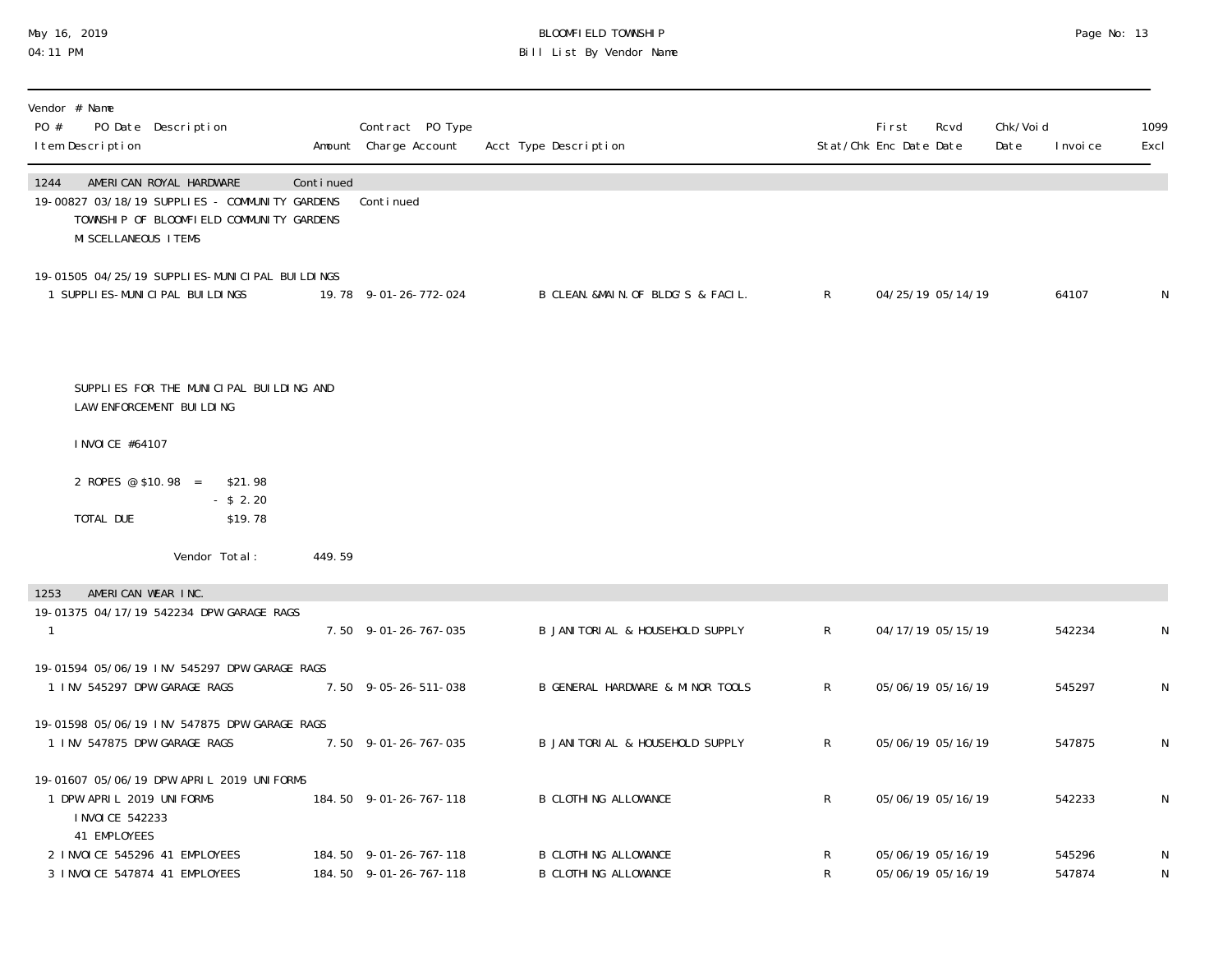### May 16, 2019 BLOOMFIELD TOWNSHIP Page No: 14 04:11 PM Bill List By Vendor Name

| Vendor # Name<br>PO #<br>PO Date Description<br>I tem Description                                                                            |                     | Contract PO Type<br>Amount Charge Account | Acct Type Description                        |              | First<br>Stat/Chk Enc Date Date | Rcvd              | Chk/Voi d<br>Date | I nvoi ce | 1099<br>Excl |
|----------------------------------------------------------------------------------------------------------------------------------------------|---------------------|-------------------------------------------|----------------------------------------------|--------------|---------------------------------|-------------------|-------------------|-----------|--------------|
| AMERICAN WEAR INC.<br>1253<br>19-01607 05/06/19 DPW APRIL 2019 UNIFORMS<br>4 INVOICE 550507 41 EMPLOYEES                                     | Continued<br>738.00 | Conti nued<br>184.50 9-01-26-767-118      | <b>B CLOTHING ALLOWANCE</b>                  | $\mathsf R$  |                                 | 05/06/19 05/16/19 |                   | 550507    | ${\sf N}$    |
| 19-01608 05/06/19 DPW GARAGE RAGS INV 550508<br>1 DPW GARAGE RAGS INV 550508<br>Vendor Total:                                                | 768.00              | 7.50 9-01-26-767-035                      | B JANITORIAL & HOUSEHOLD SUPPLY              | $\mathsf{R}$ |                                 | 05/06/19 05/16/19 |                   | 550508    | N            |
| ANDREA SCHNEI DER<br>47027<br>19-01636 05/06/19 REIMBURSEMENT<br>1 REI MBURSEMENT<br>USE OF CELL PHONE FOR 6 MONTHS - JANUARY<br>- JUNE 2019 |                     | 329.94 9-01-31-820-077                    | <b>B TELECOMMUNI CATIONS</b>                 | $\mathsf{R}$ |                                 | 05/06/19 05/16/19 |                   |           | N            |
| Vendor Total:                                                                                                                                | 329.94              |                                           |                                              |              |                                 |                   |                   |           |              |
| ANDREW WILLIAM JOHN KOLLAR,<br>27378<br>18-00701 03/01/18 PROFESSIONAL SERVICES<br>7 PROFESSIONAL SERVICES                                   |                     | B<br>7, 125.00 C-04-55-713-947            | B IMPROVEMENTS MUNICIPAL BUILDING & GROUND R |              |                                 | 03/01/18 05/15/19 |                   | 2019-0017 | N            |
| I NVOI CE #2019-0017<br>PROJECT #170028-NJ                                                                                                   |                     |                                           |                                              |              |                                 |                   |                   |           |              |
| ESTIMATE #7                                                                                                                                  |                     |                                           |                                              |              |                                 |                   |                   |           |              |
| ARCHI TECTURAL SERVICES FOR COLLINS HOUSE<br>CONSTURCTION, ADMINISTRATION AND BIDDING<br>SERVICES                                            |                     |                                           |                                              |              |                                 |                   |                   |           |              |
| (DO NOT MAIL)                                                                                                                                |                     |                                           |                                              |              |                                 |                   |                   |           |              |
| NO. 7                                                                                                                                        |                     |                                           |                                              |              |                                 |                   |                   |           |              |

Vendor Total: 7,125.00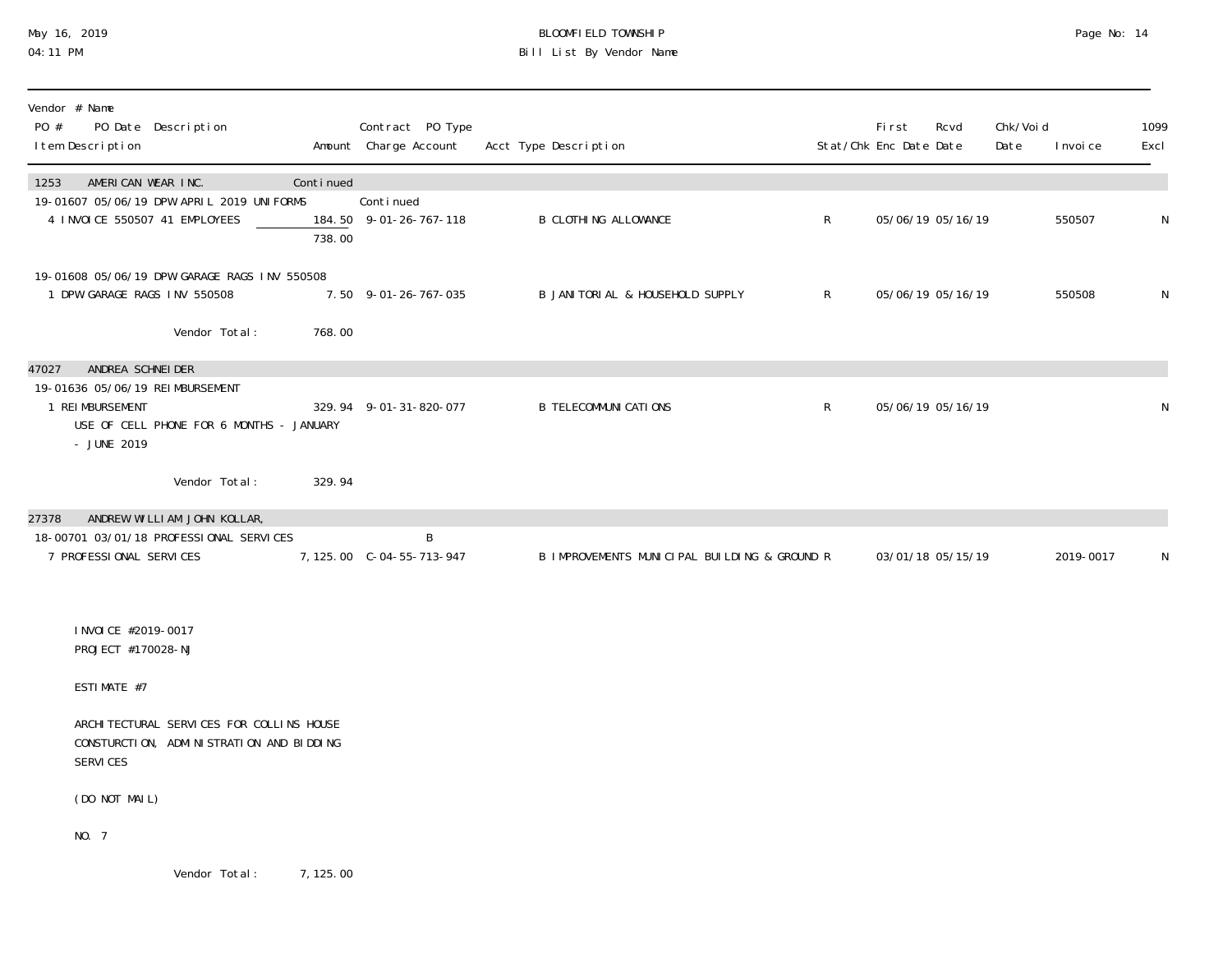### May 16, 2019 BLOOMFIELD TOWNSHIP Page No: 15 04:11 PM Bill List By Vendor Name

| Vendor # Name<br>PO Date Description<br>PO #<br>I tem Description                                                              |          | Contract PO Type<br>Amount Charge Account | Acct Type Description              |                | First<br>Rcvd<br>Stat/Chk Enc Date Date | Chk/Voi d<br>Date<br>I nvoi ce | 1099<br>Excl |
|--------------------------------------------------------------------------------------------------------------------------------|----------|-------------------------------------------|------------------------------------|----------------|-----------------------------------------|--------------------------------|--------------|
| APEX PEST CONTROL OF N.J., INC<br>1375<br>19-01509 04/25/19 MONTHLY PEST CONTROL-TOWN BLDG<br>1 MONTHLY PEST CONTROL-TOWN BLDG |          | 130.00 9-01-26-772-024                    | B CLEAN. &MAIN. OF BLDG'S & FACIL. | $\mathsf{R}^-$ | 04/25/19 05/15/19                       |                                | N            |
| MONTHLY PEST CONTROL - MARCH 2019<br>I NVOI CE #1003BL000319<br>TI CKET #188568<br>LAW ENFORCEMENT BUILDING \$75.00            |          |                                           |                                    |                |                                         |                                |              |
| I NVOI CE #1003BM00319<br>TI CKET #188569<br>MUNICIPAL BUILDING                                                                | \$55.00  |                                           |                                    |                |                                         |                                |              |
| TOTAL DUE:<br>19-01510 04/25/19 PEST CONTROL - CLERK'S OFFICE<br>1 PEST CONTROL - CLERK'S OFFICE                               | \$130.00 | 95.00 9-01-26-772-024                     | B CLEAN. &MAIN. OF BLDG'S & FACIL. | $\mathsf{R}$   | 04/25/19 05/15/19                       | 188501                         | N            |
| TI CKET #188501<br>MICE CONTROL - CLERK'S OFFICE, ROOM 214,<br>MUNICIPAL BUILDING                                              |          |                                           |                                    |                |                                         |                                |              |
| Vendor Total:                                                                                                                  | 225.00   |                                           |                                    |                |                                         |                                |              |
| ARCTIC FALLS<br>1818<br>19-01513 04/26/19 WATER<br>1 WATER<br><b>RM 200</b>                                                    |          | 7.40 9-01-27-785-036                      | B OFFICE SUPPLIES                  | $\mathsf{R}$   | 04/26/19 05/14/19                       | 180203                         | N            |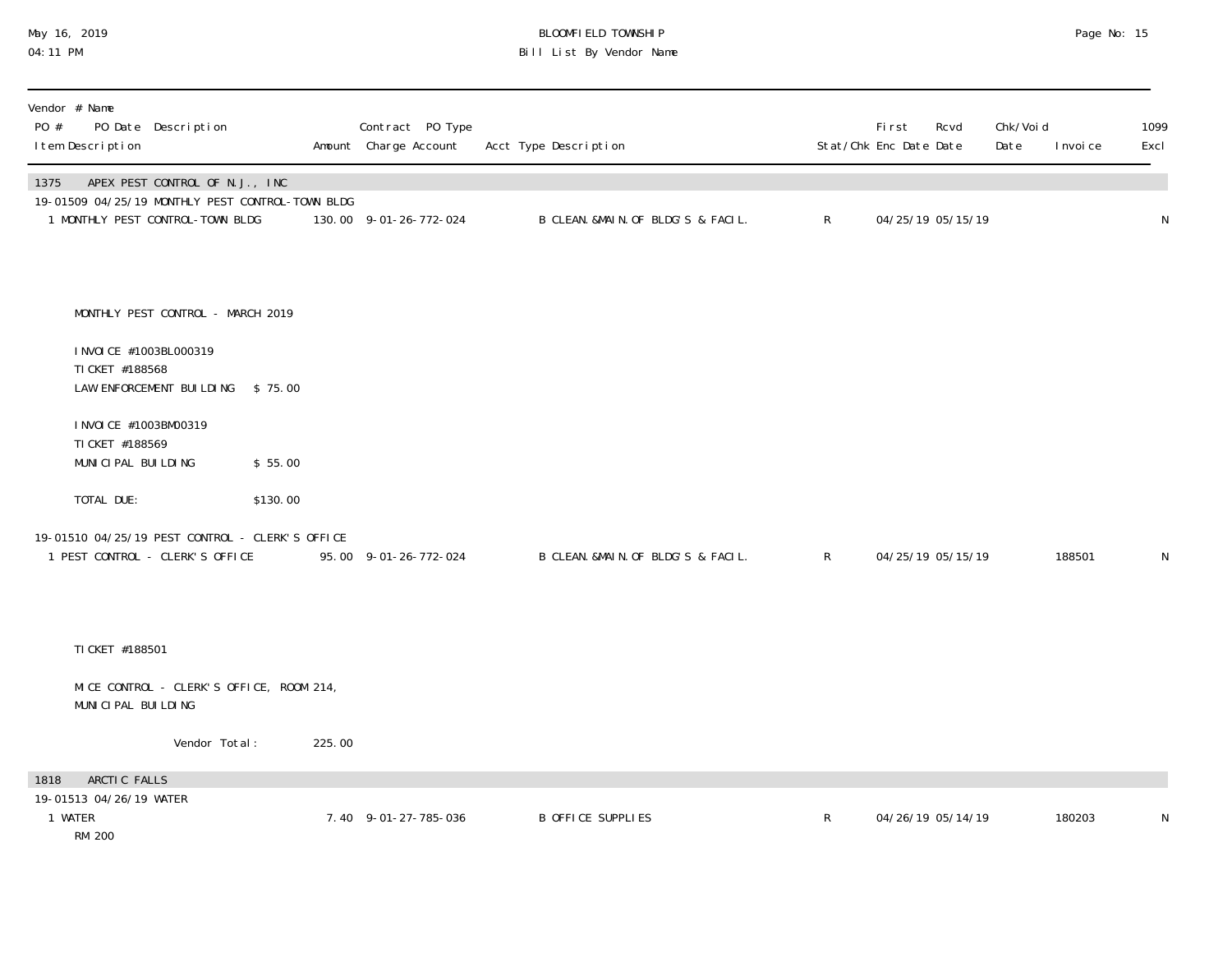# May 16, 2019 BLOOMFIELD TOWNSHIP Page No: 16 Bill List By Vendor Name

| Vendor # Name<br>PO #<br>PO Date Description<br>I tem Description                                         |           | Contract PO Type<br>Amount Charge Account | Acct Type Description              |              | <b>First</b><br>Stat/Chk Enc Date Date | Rcvd              | Chk/Voi d<br>Date | I nvoi ce | 1099<br>Excl |
|-----------------------------------------------------------------------------------------------------------|-----------|-------------------------------------------|------------------------------------|--------------|----------------------------------------|-------------------|-------------------|-----------|--------------|
| ARCTIC FALLS<br>1818                                                                                      | Continued |                                           |                                    |              |                                        |                   |                   |           |              |
| 19-01592 05/06/19 DPW QUARTERLY RENTAL FEE<br>1 DPW QUARTERLY RENTAL FEE<br>I NVOI CE 065376              |           | 57.00 9-01-26-767-030                     | <b>B MATERIALS &amp; SUPPLIES</b>  | $\mathsf{R}$ |                                        | 05/06/19 05/16/19 |                   | 065376    | N            |
| 19-01619 05/06/19 WATER<br>1 WATER                                                                        |           | 20.20 9-01-27-785-030                     | <b>B MATERIALS &amp; SUPPLIES</b>  | R            |                                        | 05/06/19 05/14/19 |                   | 181410    | N            |
| <b>RM 111</b><br>2 WATER<br>RM 213                                                                        |           | 12.80 9-01-27-785-030                     | <b>B MATERIALS &amp; SUPPLIES</b>  | $\mathsf{R}$ |                                        | 05/06/19 05/14/19 |                   | 181411    | ${\sf N}$    |
|                                                                                                           | 33.00     |                                           |                                    |              |                                        |                   |                   |           |              |
| 19-01658 05/06/19 WATER<br>1 WATER                                                                        |           | 42.15 9-01-33-830-036                     | <b>B OFFICE SUPPLIES</b>           | $\mathsf R$  |                                        | 05/06/19 05/14/19 |                   | 181097    | N            |
| 19-01664 05/07/19 FINANCE/TAX WATER 05/06/19<br>1 FINANCE/TAX WATER - 05/06/19                            |           | 27.74 9-01-20-708-036                     | <b>B OFFICE SUPPLIES</b>           | $\mathsf R$  | 05/07/19 05/14/19                      |                   |                   | 181730    | N            |
| 19-01674 05/08/19 DPW WATER DELIVERY IN 686778<br>1 DPW WATER DELIVERY IN 686778<br>5 5 GAL BOTTLES WATER |           | 34.14 9-01-26-767-030                     | <b>B MATERIALS &amp; SUPPLIES</b>  | R            |                                        | 05/08/19 05/16/19 |                   | 686778    | N            |
| 19-01739 05/08/19 Rental qtrly law<br>1 Rental qtrly law<br>law rental                                    |           | 14.97 9-01-20-712-036                     | <b>B OFFICE SUPPLIES</b>           | $\mathsf{R}$ |                                        | 05/08/19 05/14/19 |                   | 065620    | N            |
| Vendor Total:                                                                                             | 216.40    |                                           |                                    |              |                                        |                   |                   |           |              |
| ARROW ELEVATOR, INC.<br>1703                                                                              |           |                                           |                                    |              |                                        |                   |                   |           |              |
| 19-01651 05/06/19 ELEVATOR MAINTENANCE<br>1 ELEVATOR MAINTENANCE                                          |           | 420.00 9-01-26-772-024                    | B CLEAN. &MAIN. OF BLDG'S & FACIL. | R            |                                        | 05/06/19 05/16/19 |                   | 89066     | N            |

INVOICE #89066

ELEVATOR MAINTENANCE FOR THE MONTH OF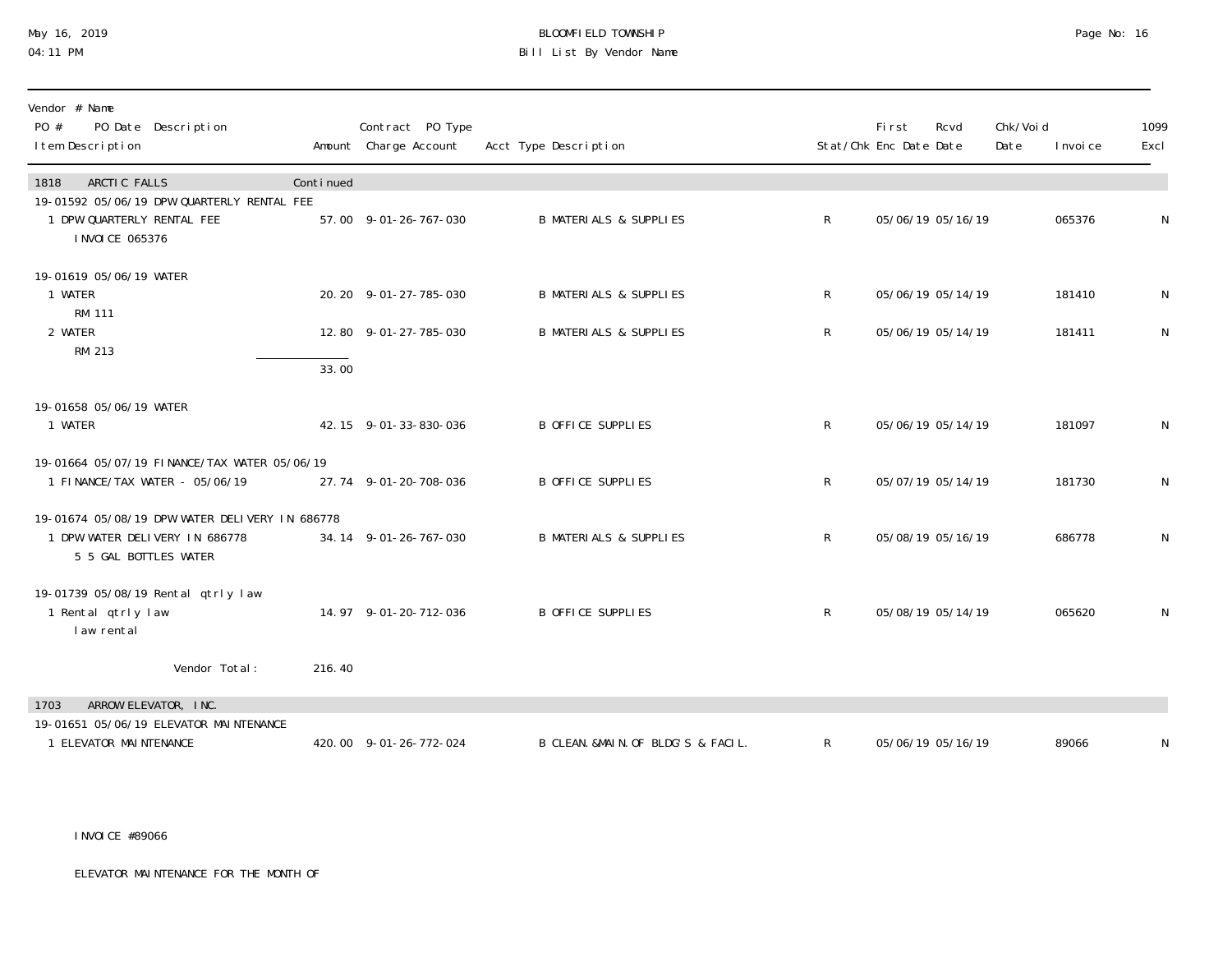### May 16, 2019 BLOOMFIELD TOWNSHIP Page No: 17 04:11 PM Bill List By Vendor Name

| Vendor # Name<br>PO #<br>PO Date Description<br>I tem Description                                                                                                                                      |           | Contract PO Type<br>Amount Charge Account            | Acct Type Description                                                        |                    | First<br>Rcvd<br>Stat/Chk Enc Date Date | Chk/Voi d<br>Date | 1099<br>Excl<br>I nvoi ce             |
|--------------------------------------------------------------------------------------------------------------------------------------------------------------------------------------------------------|-----------|------------------------------------------------------|------------------------------------------------------------------------------|--------------------|-----------------------------------------|-------------------|---------------------------------------|
| 1703<br>ARROW ELEVATOR, INC.<br>19-01651 05/06/19 ELEVATOR MAINTENANCE<br>MAY 2019                                                                                                                     | Continued | Conti nued                                           |                                                                              |                    |                                         |                   |                                       |
| LOCATION N-86-90<br>MUNICIPAL BUILDING<br>LAW ENFORCEMENT BUILDING<br>CIVIC CENTER                                                                                                                     |           |                                                      |                                                                              |                    |                                         |                   |                                       |
| Vendor Total:                                                                                                                                                                                          | 420.00    |                                                      |                                                                              |                    |                                         |                   |                                       |
| ASP STRATEGIC CONCEPTS, LLC<br>1905<br>19-01704 05/08/19 MEETINGS AND POLICY DEVELOPMNT<br>1 JAN. 2019-MEETINGS/POLICY DEVL<br>2 FEB. 2019-MEETINGS/POLICY DEVL<br>FOR PROFESSIONAL SERVICES RENDERED. |           | 2,500.00 9-01-25-752-028<br>2,500.00 9-01-25-752-028 | B CONSULTANT & PROFESSIONAL SERVICES<br>B CONSULTANT & PROFESSIONAL SERVICES | R.<br>$\mathsf{R}$ | 05/08/19 05/15/19<br>05/08/19 05/15/19  |                   | $19 - 01$<br>$19 - 01$<br>$\mathsf N$ |
| MEETINGS AND POLICY DEVELOPMENT                                                                                                                                                                        | 5,000.00  |                                                      |                                                                              |                    |                                         |                   |                                       |
| Vendor Total:                                                                                                                                                                                          | 5,000.00  |                                                      |                                                                              |                    |                                         |                   |                                       |
| ATLANTIC UNIFORM CO., INC<br>1901<br>19-00289 02/20/19 CROSSING GUARD UNIFORM<br>1 CROSSING GUARD UNIFORM<br>I SRAEL SANTOS<br>12/19/18<br>1 STOP SIGN<br>1 SAFETY VEST<br>1 WHI STLE                  |           | 67.97 8-01-25-745-030                                | <b>B MATERIALS &amp; SUPPLIES</b>                                            | $\mathsf{R}$       | 02/20/19 05/14/19                       |                   | A55635<br>N                           |
| INV#A55635                                                                                                                                                                                             |           |                                                      |                                                                              |                    |                                         |                   |                                       |
| 19-00735 03/06/19 CROSSING GUARD UNIFORMS<br>1 CROSSING GUARD UNIFORMS<br>QTY. 3                                                                                                                       |           | 50.96 9-01-25-745-030                                | <b>B MATERIALS &amp; SUPPLIES</b>                                            | $\mathsf{R}$       | 03/06/19 05/16/19                       |                   | A60004<br>N                           |
| SAFETY VEST                                                                                                                                                                                            |           |                                                      |                                                                              |                    |                                         |                   |                                       |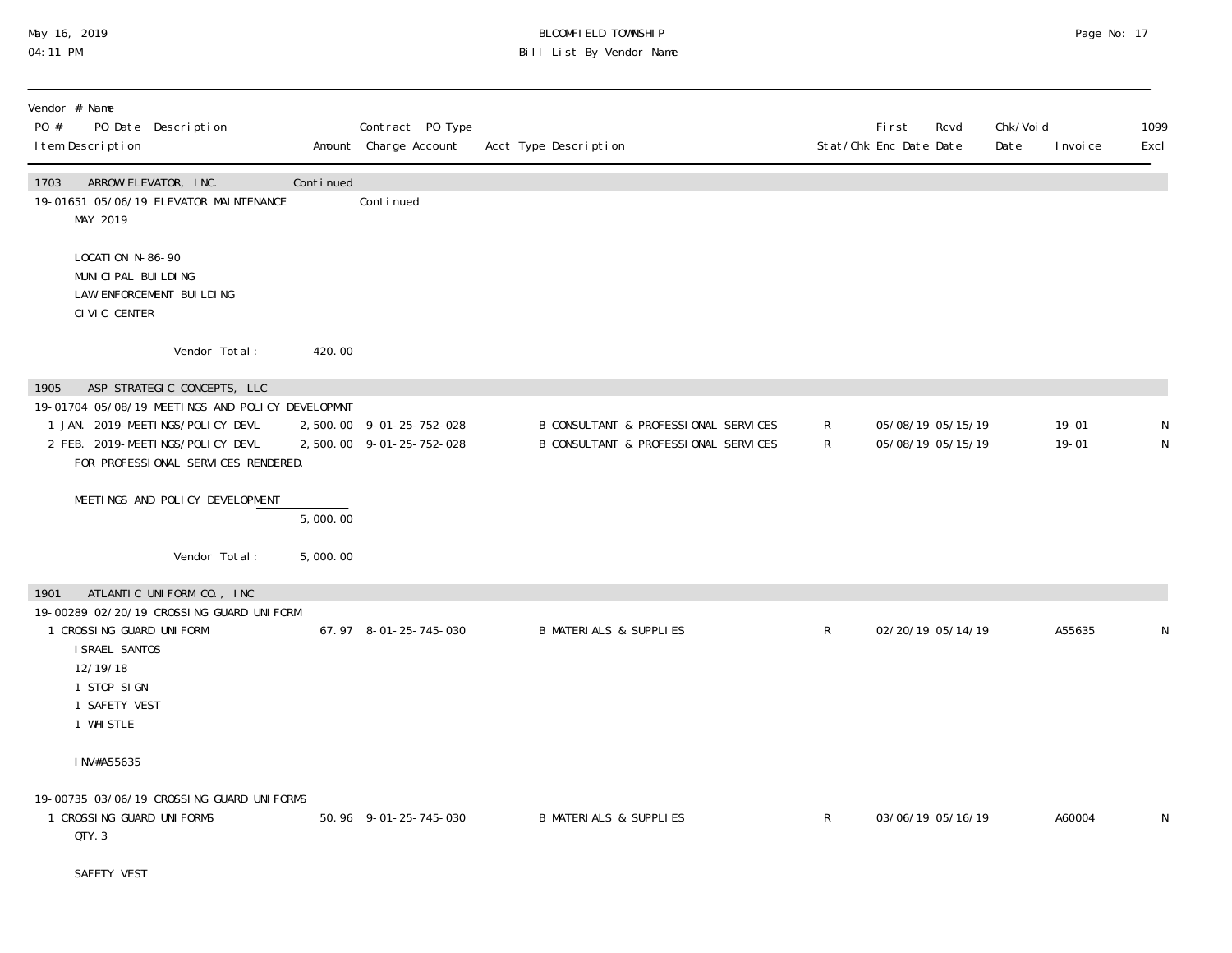## May 16, 2019 BLOOMFIELD TOWNSHIP Page No: 18 04:11 PM Bill List By Vendor Name

| Vendor # Name<br>PO #<br>PO Date Description<br>I tem Description                                         |           | Contract PO Type<br>Amount Charge Account | Acct Type Description             |              | First<br>Stat/Chk Enc Date Date | Rcvd              | Chk/Voi d<br>Date | I nvoi ce | 1099<br>Excl |
|-----------------------------------------------------------------------------------------------------------|-----------|-------------------------------------------|-----------------------------------|--------------|---------------------------------|-------------------|-------------------|-----------|--------------|
| ATLANTIC UNIFORM CO., INC<br>1901<br>19-00735 03/06/19 CROSSING GUARD UNIFORMS<br><b>WHI STLE</b>         | Continued | Continued                                 |                                   |              |                                 |                   |                   |           |              |
| STOP SIGN<br>2 STOP SIGN                                                                                  | 80.95     | 29.99 9-01-25-745-030                     | <b>B MATERIALS &amp; SUPPLIES</b> | $\mathsf R$  |                                 | 05/16/19 05/16/19 |                   | A44856    | N            |
| 19-01578 05/01/19 SLEO UNIFORM<br>1 SLEO UNIFORM<br>ANTHONY PEREIRA                                       |           | 349.94 9-01-25-745-030                    | <b>B MATERIALS &amp; SUPPLIES</b> | $\mathsf{R}$ | 05/01/19 05/15/19               |                   |                   | A60014    | N            |
| INV#A60014                                                                                                |           |                                           |                                   |              |                                 |                   |                   |           |              |
| 19-01579 05/01/19 SLEO UNIFORM PANTS<br>1 SLEO UNIFORM PANTS<br>TEDESCO<br>INV#A60013                     |           | 56.99 9-01-25-745-030                     | <b>B MATERIALS &amp; SUPPLIES</b> | $\mathsf{R}$ |                                 | 05/01/19 05/15/19 |                   | A60013    | N            |
| 511 PDU TACLITE PANTS                                                                                     |           |                                           |                                   |              |                                 |                   |                   |           |              |
| 19-01581 05/01/19 DI SPATCHER UNI FORM<br>1 DI SPATCHER UNI FORM<br>ETHAN FELIX                           |           | 129.98 9-01-25-745-030                    | <b>B MATERIALS &amp; SUPPLIES</b> | $\mathsf R$  |                                 | 05/01/19 05/15/19 |                   | A55785    | N            |
| INV#A55785<br>POLO<br>PDU<br>JOB SHIRT                                                                    |           |                                           |                                   |              |                                 |                   |                   |           |              |
| Vendor Total:                                                                                             | 685.83    |                                           |                                   |              |                                 |                   |                   |           |              |
| AVI DESI GN<br>2007<br>19-01246 04/08/19 INVENTORY STICKERS W/SERIAL #<br>1 INVENTORY STICKERS W/SERIAL # |           | 300.00 9-01-25-752-026                    | B MAINT. OF OTHER EQUIPMENT       | R            | 04/08/19 05/14/19               |                   |                   | 1111781   | N            |
| STICKERS FOR EQUIPMENT INVENTORY                                                                          |           |                                           |                                   |              |                                 |                   |                   |           |              |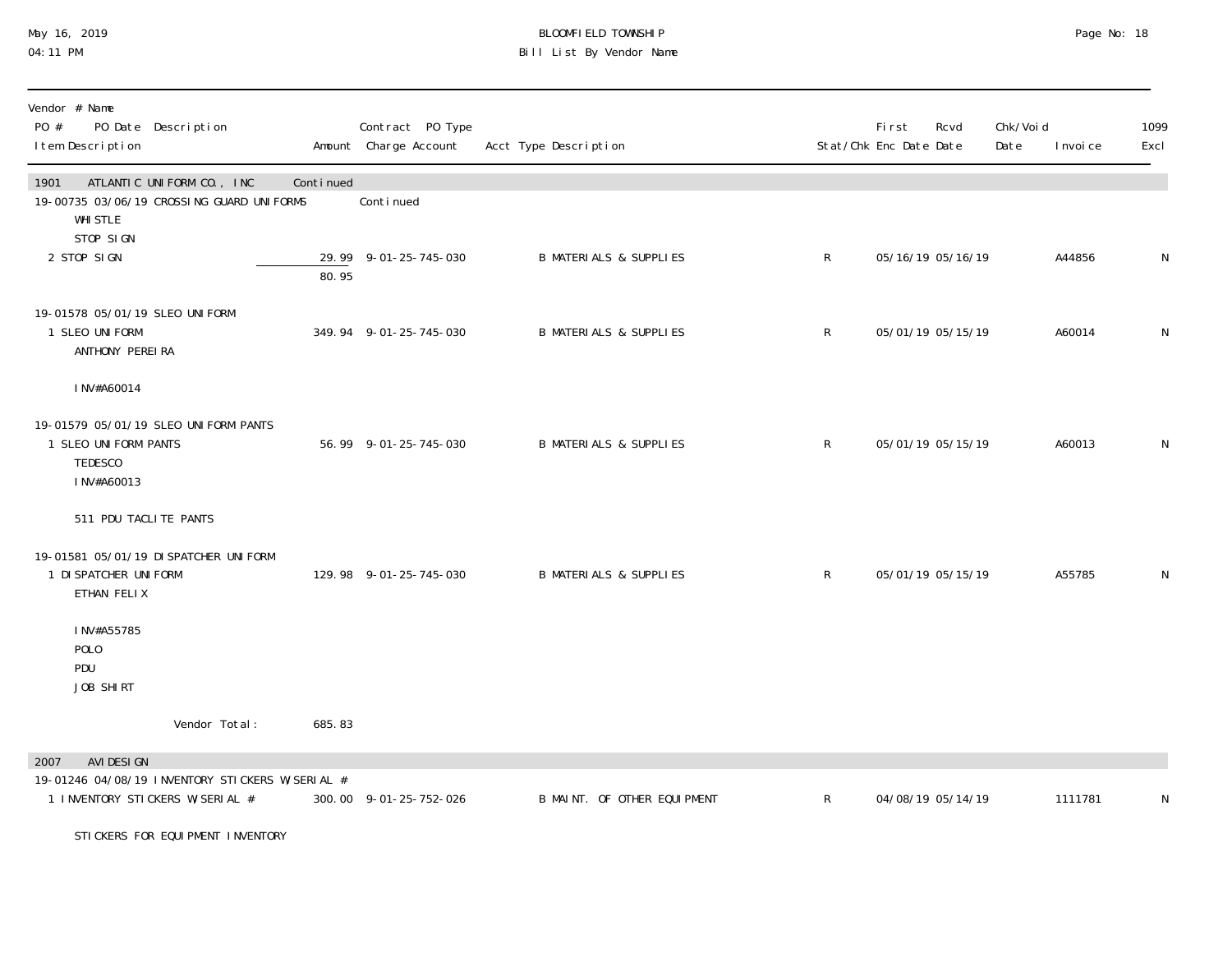### May 16, 2019 BLOOMFIELD TOWNSHIP Page No: 19 04:11 PM Bill List By Vendor Name

| Vendor # Name<br>PO #<br>PO Date Description<br>I tem Description                                                                                                                                                                                                                                    |           | Contract PO Type<br>Amount Charge Account | Acct Type Description                        |              | First<br>Stat/Chk Enc Date Date | Rcvd              | Chk/Voi d<br>Date | I nvoi ce  | 1099<br>Excl |
|------------------------------------------------------------------------------------------------------------------------------------------------------------------------------------------------------------------------------------------------------------------------------------------------------|-----------|-------------------------------------------|----------------------------------------------|--------------|---------------------------------|-------------------|-------------------|------------|--------------|
| AVI DESI GN<br>2007<br>19-01590 05/06/19 BPA-PAY STATION KIOSK SIGNAGE<br>1 BPA-PAY STATION KIOSK SIGNAGE<br>INV #: 1111784<br>INV DATE: 4/3/19                                                                                                                                                      | Continued | 3, 195.00 9-07-20-512-030                 | B PARKING SUPPLIES, MATERIALS, MISC EQUIP. R |              |                                 | 05/06/19 05/16/19 |                   | 1111784    | ${\sf N}$    |
| Vendor Total:                                                                                                                                                                                                                                                                                        | 3,495.00  |                                           |                                              |              |                                 |                   |                   |            |              |
| BERKELEY AUTO BODY, INC.<br>3290<br>19-01370 04/17/19 POLICE VEHICLE REPAIRS<br>1 POLICE VEHICLE REPAIRS<br>WORK ID BEE5F062<br>BLOOMFIELD POLICE DETECTIVE<br>VIN 21175<br>2012 FORD EXPLORER<br>PLATE L57EVE<br>WHEELS SUSPENSION REAR BUMPER LAMPS<br><b>QUARTER PANEL</b><br>FRONT AND REAR DOOR |           | 8, 184. 97 9-01-26-767-025                | B MAINTENANCE OF MOTOR VEHICLES              | $\mathsf{R}$ |                                 | 04/17/19 05/15/19 |                   | BEE5F062   | N            |
| INS. COMMIS.<br>CC:<br><b>CLERK</b><br>SAFETY DI RECTOR<br>DPW FILE<br>19-01688 05/08/19 VEHICLE REPAIR POLICE<br>1 VEHICLE REPAIR POLICE<br>WORK ORDER: BEE5F062-2<br>SUPPLEMENT TO REPAIRS OF POLICE 2012<br>FORD EXPLORER<br>VIN A21175<br>PLATE L57-EVE<br>WHEEL COVERS                          |           | 467.02 9-01-26-767-025                    | B MAINTENANCE OF MOTOR VEHICLES              | R            |                                 | 05/08/19 05/16/19 |                   | BEE5F062-2 | N            |
| 19-01715 05/08/19 POLICE VEHICLE REPAIR<br>1 POLICE VEHICLE REPAIR<br>WORKFILE C1B45200                                                                                                                                                                                                              |           | 2, 143. 35 9-01-26-767-025                | B MAINTENANCE OF MOTOR VEHICLES              | $\mathsf{R}$ |                                 | 05/08/19 05/16/19 |                   | C1B45200   | N            |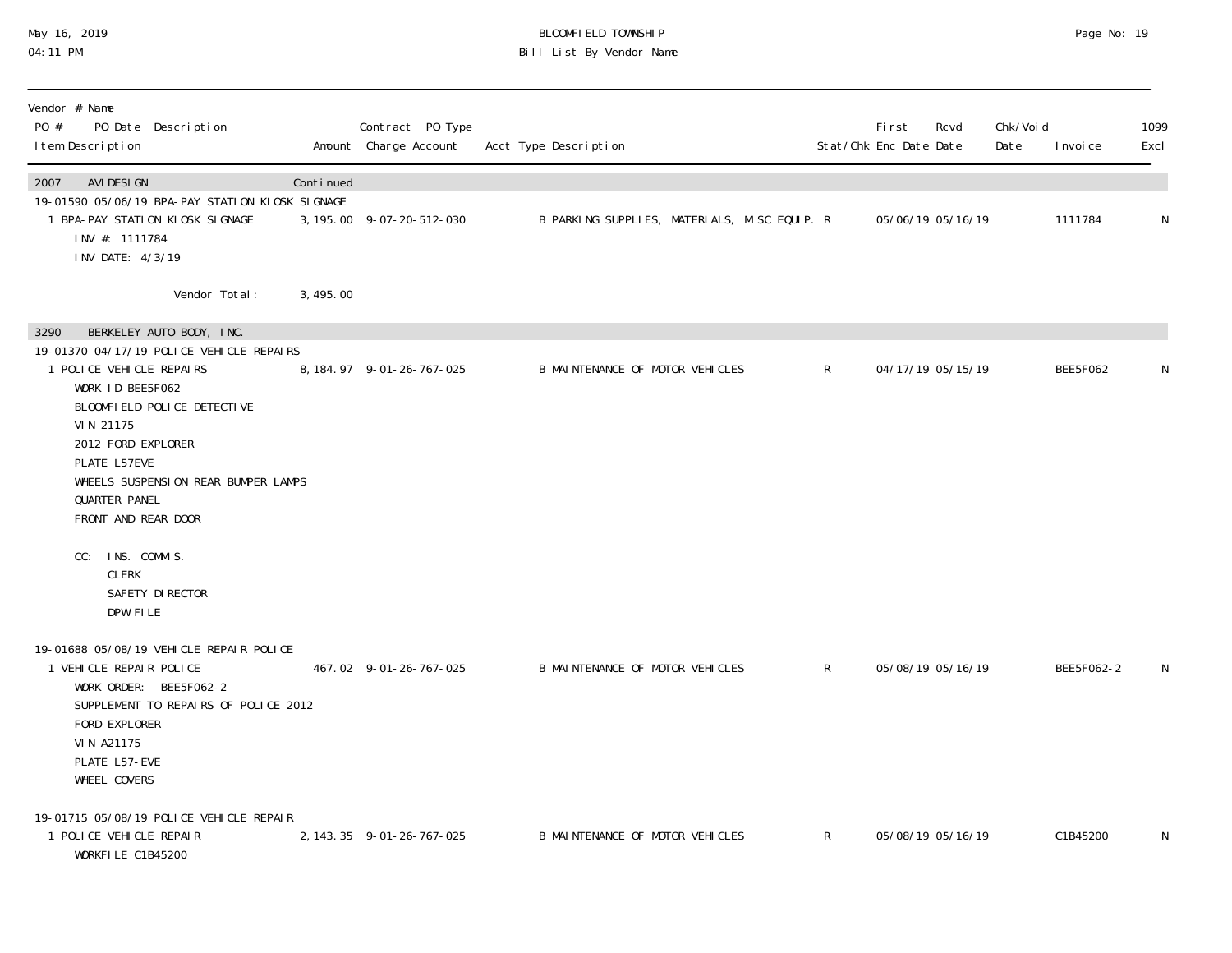### May 16, 2019 BLOOMFIELD TOWNSHIP Page No: 20 04:11 PM Bill List By Vendor Name

| Vendor # Name                                                                                                                                                                                                                                                                      |             |                                           |                                             |              |                                                |                               |              |
|------------------------------------------------------------------------------------------------------------------------------------------------------------------------------------------------------------------------------------------------------------------------------------|-------------|-------------------------------------------|---------------------------------------------|--------------|------------------------------------------------|-------------------------------|--------------|
| PO #<br>PO Date Description<br>I tem Description                                                                                                                                                                                                                                   |             | Contract PO Type<br>Amount Charge Account | Acct Type Description                       |              | <b>First</b><br>Rcvd<br>Stat/Chk Enc Date Date | Chk/Void<br>Date<br>I nvoi ce | 1099<br>Excl |
| 3290<br>BERKELEY AUTO BODY, INC.<br>19-01715 05/08/19 POLICE VEHICLE REPAIR<br>POLICE CAR 214<br>VIN 89125<br>LICENSE PLATE 21251MG                                                                                                                                                | Continued   | Continued                                 |                                             |              |                                                |                               |              |
| FRONT BUMPER FENDER LIGHTS AND DOOR                                                                                                                                                                                                                                                |             |                                           |                                             |              |                                                |                               |              |
| Vendor Total:                                                                                                                                                                                                                                                                      | 10, 795. 34 |                                           |                                             |              |                                                |                               |              |
| BEVAN, MOSCA & GIUDITTA, P.C.<br>3315<br>19-00329 02/25/19 PROFESSIONAL SERVICES MAY<br>1 PROFESSIONAL SERVICES MAY<br>RETAINER FEE FOR MAY                                                                                                                                        |             | 13, 750. 00 9-01-20-712-027               | <b>B LEGALS SERVICES</b>                    | $\mathsf{R}$ | 02/25/19 05/15/19                              | MAY 2019                      | N            |
| Vendor Total:                                                                                                                                                                                                                                                                      | 13,750.00   |                                           |                                             |              |                                                |                               |              |
| BLINDS UNLIMITED. INC.<br>3787<br>19-00634 03/06/19 NEW SHADES AND SHADE REPAIRS<br>1 NEW SHADES AND SHADE REPAIRS                                                                                                                                                                 |             | 480.00 9-01-25-752-030                    | <b>B MATERIALS &amp; SUPPLIES</b>           | $\mathsf{R}$ | 03/06/19 05/14/19                              | 641212                        | N            |
| 2 - 54X79 O/M PAHTA FLEX MAHE FIRE<br>RETARDED BLACK OUT SHADE CLUTCH<br>DRIVING LEFT CONTROL<br>1 - 52-3/8X79 I/B PAHTA FLEX MAHE FIRE<br>RETARDED PLK OUT SHADE CLUTCH<br>DRI VI NG<br>RIGHT CONTROL<br>2 - REPAIR TWO SHADES WITH NEW CLUTCH<br>DRI VE<br>INCLUDES INSTALLATION |             |                                           |                                             |              |                                                |                               |              |
| Vendor Total:                                                                                                                                                                                                                                                                      | 480.00      |                                           |                                             |              |                                                |                               |              |
| BLOOMFIELD CENTER URB REN, LLC<br>83845<br>19-01230 04/08/19 BPA CAM/TAX CHARGES - APR 2019<br>1 CAM CHGS/TAX ESTIMATE APR 2019<br>INV #: 243637                                                                                                                                   |             | 529.00 9-07-20-512-024                    | B CLEANING & MAINT. BUILDING & FACILITIES R |              | 04/08/19 05/14/19                              | 243637                        | N            |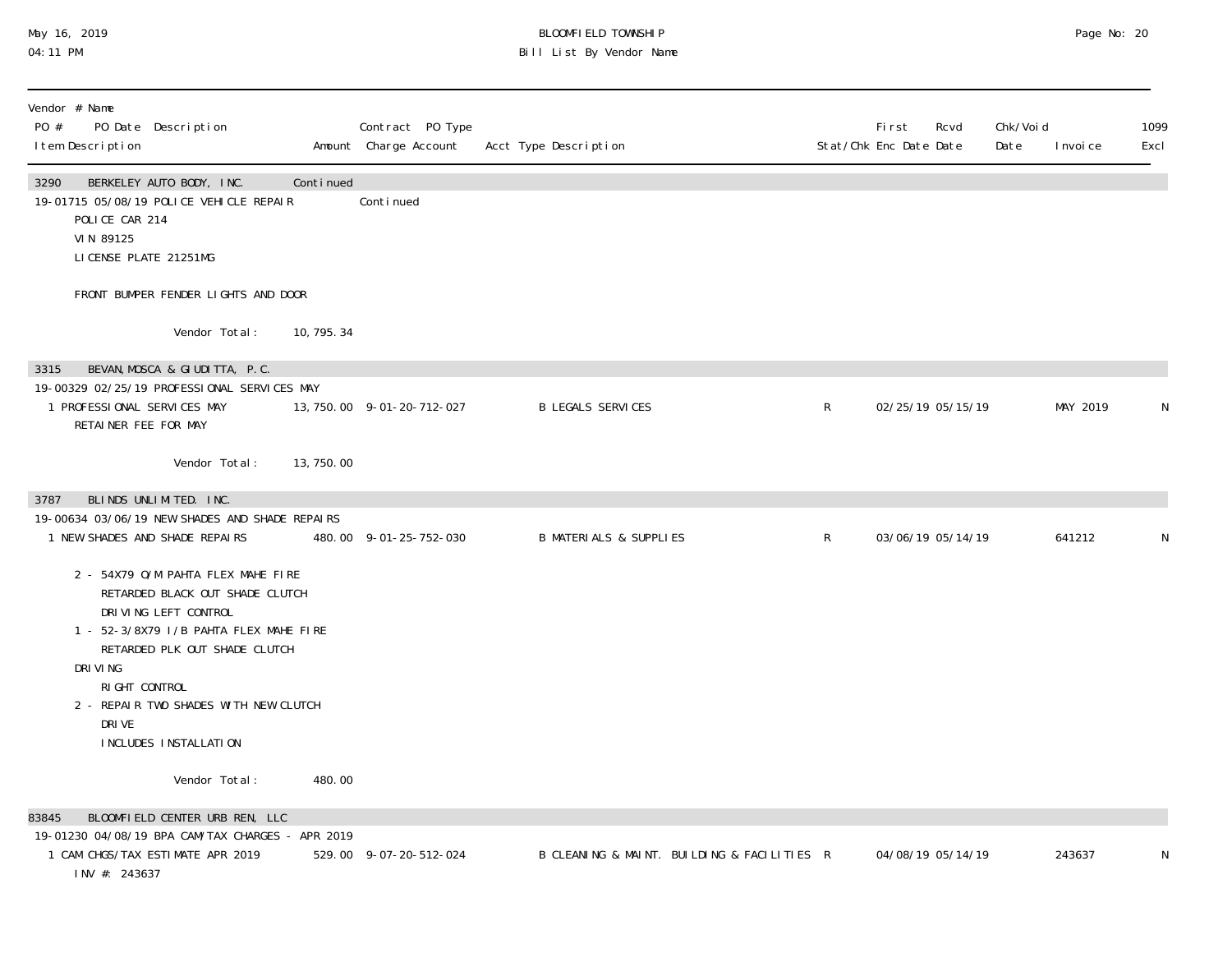## May 16, 2019 BLOOMFIELD TOWNSHIP Page No: 21 04:11 PM Bill List By Vendor Name

| Vendor # Name<br>PO #<br>PO Date Description<br>I tem Description                                                                                                                   |            | Contract PO Type<br>Amount Charge Account | Acct Type Description                       |              | <b>First</b><br>Stat/Chk Enc Date Date | Rcvd              | Chk/Voi d<br>Date | I nvoi ce      | 1099<br>Excl |
|-------------------------------------------------------------------------------------------------------------------------------------------------------------------------------------|------------|-------------------------------------------|---------------------------------------------|--------------|----------------------------------------|-------------------|-------------------|----------------|--------------|
| BLOOMFIELD CENTER URB REN, LLC Continued<br>83845<br>19-01230 04/08/19 BPA CAM/TAX CHARGES - APR 2019 Continued<br>INV DATE: 04/01/19                                               |            |                                           |                                             |              |                                        |                   |                   |                |              |
| *PLEASE DETACH AND RETURN REMITTANCE<br>PORTION WHEN MAILING IN CHECK PAYMENT                                                                                                       |            |                                           |                                             |              |                                        |                   |                   |                |              |
| 19-01533 04/26/19 BPA CAM/TAX & WATER CHARGES<br>1 CAM CHGS/TAX ESTIMATE MAY 2019<br>INV #: 244987<br>INV DATE: 05/01/19                                                            |            | 529.00 9-07-20-512-024                    | B CLEANING & MAINT. BUILDING & FACILITIES R |              |                                        | 04/26/19 05/16/19 |                   | 244987         | N            |
| *PLEASE DETACH AND RETURN REMITTANCE<br>PORTION WHEN MAILING IN CHECK PAYMENT<br>2 BPA WATER USAGE: 01/29 - 02/27<br>BILLING PERIOD: 01/29/19 - 02/27/19<br>BILLING DATE: 03/30/19  |            | 53.81 9-07-20-512-024                     | B CLEANING & MAINT. BUILDING & FACILITIES R |              |                                        | 04/26/19 05/16/19 |                   | $03 - 30 - 19$ | N            |
| *PLEASE DETACH AND RETURN REMITTANCE<br>PORTION WHEN MAILING IN CHECK PAYMENT<br>3 BPA WATER USAGE: 02/27 - 03/27<br>BILLING PERIOD: 02/27/19 - 03/27/19<br>BI LLING DATE: 04/09/19 |            | 53.81 9-07-20-512-024                     | B CLEANING & MAINT. BUILDING & FACILITIES R |              |                                        | 04/26/19 05/16/19 |                   | $04 - 09 - 19$ | N            |
| *PLEASE DETACH AND RETURN REMITTANCE<br>PORTION WHEN MAILING IN CHECK PAYMENT                                                                                                       | 636.62     |                                           |                                             |              |                                        |                   |                   |                |              |
| Vendor Total:                                                                                                                                                                       | 1, 165. 62 |                                           |                                             |              |                                        |                   |                   |                |              |
| BLOOMOO5 BLOOMFIELD DEVELOPMENT, LLC<br>17-37941 12/26/17                                                                                                                           |            |                                           |                                             |              |                                        |                   |                   |                |              |
| 1 168 BLMFLD AVE-PB-ESCROW RFND                                                                                                                                                     |            | 10,508.00 M-13-56-013-P33                 | B 168 BLOOMFIELD AVENUE                     | $\mathsf{R}$ |                                        | 12/26/17 05/16/19 |                   | ESC RFND       | N            |
| Vendor Total:                                                                                                                                                                       | 10,508.00  |                                           |                                             |              |                                        |                   |                   |                |              |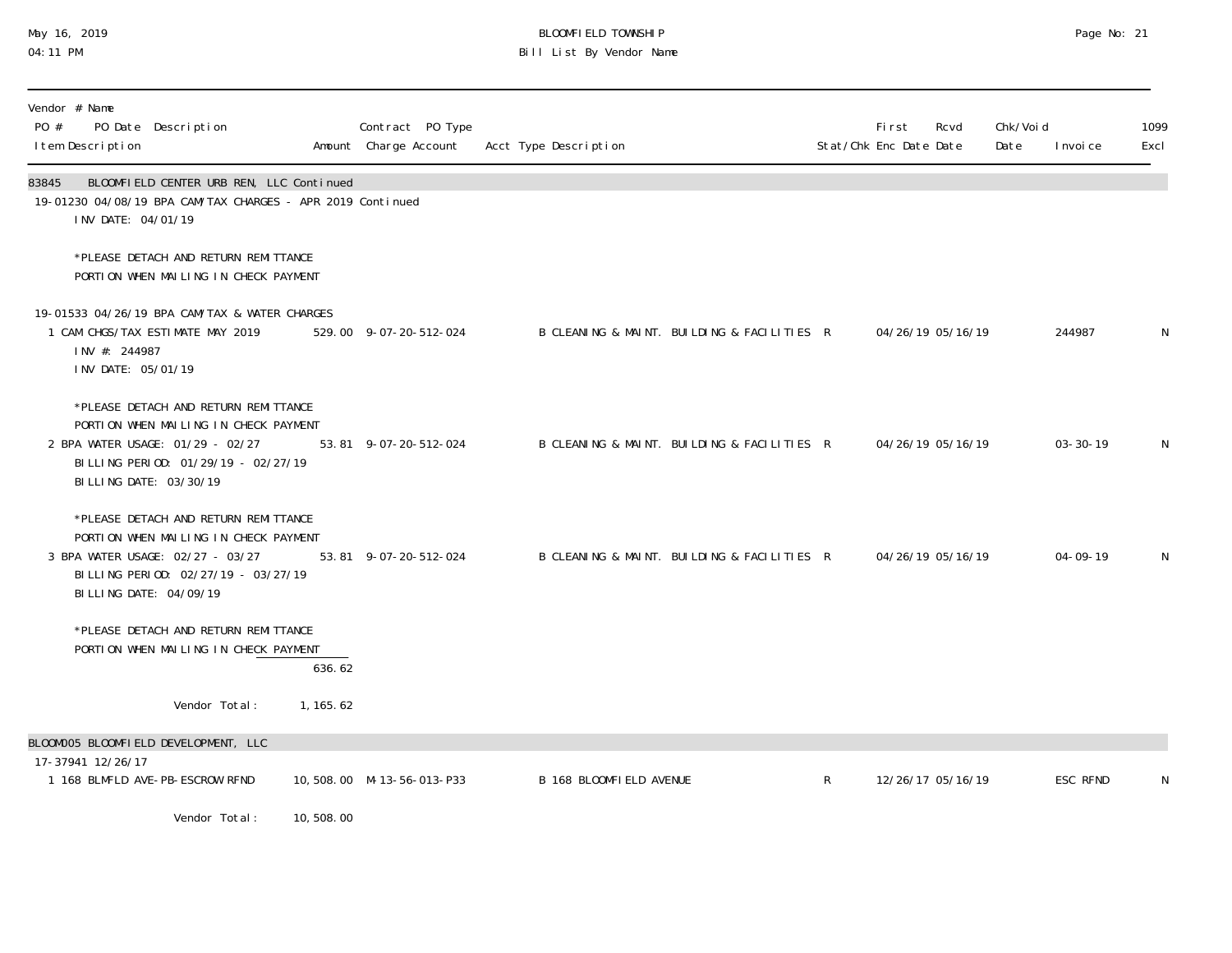#### May 16, 2019 BLOOMFIELD TOWNSHIP Page No: 22 04:11 PM Bill List By Vendor Name

| Vendor # Name<br>PO #<br>PO Date Description<br>I tem Description                                             |        | Contract PO Type<br>Amount Charge Account | Acct Type Description              |   | <b>First</b><br>Rcvd<br>Stat/Chk Enc Date Date | Chk/Voi d<br>Date<br>I nvoi ce | 1099<br>Excl |
|---------------------------------------------------------------------------------------------------------------|--------|-------------------------------------------|------------------------------------|---|------------------------------------------------|--------------------------------|--------------|
| BLOOMFIELD LIFE<br>3775                                                                                       |        |                                           |                                    |   |                                                |                                |              |
| 19-01616 05/06/19 BLOOMFIELD LIFE NEWSPAPER<br>1 BLOOMFIELD LIFE NEWSPAPER                                    |        | 22.33 9-01-20-715-023                     | <b>B PRINTING</b>                  | R | 05/06/19 05/15/19                              |                                | $\mathsf N$  |
| ACCOUNT #BL2065450                                                                                            |        |                                           |                                    |   |                                                |                                |              |
|                                                                                                               |        |                                           |                                    |   |                                                |                                |              |
| SUBSCRIPTION FROM, 04/04/2019-4/30/2020<br><b>SERVICE</b>                                                     |        |                                           |                                    |   |                                                |                                |              |
| Vendor Total:                                                                                                 | 22.33  |                                           |                                    |   |                                                |                                |              |
| BLOOMFIELD'S BEST BAGEL'S<br>3674                                                                             |        |                                           |                                    |   |                                                |                                |              |
| 18-04384 12/07/18 (30) GALLONS OF HOT CHOCOLATE<br>1 (30) GALLONS OF HOT CHOCOLATE<br>FOR TREE LIGHTING EVENT |        | 540.00 R-14-20-854-030                    | <b>B MATERIALS &amp; SUPPLIES</b>  | R | 12/07/18 05/15/19                              | 1792                           | N            |
| INV# 1792                                                                                                     |        |                                           |                                    |   |                                                |                                |              |
| Vendor Total:                                                                                                 | 540.00 |                                           |                                    |   |                                                |                                |              |
| BRIGHT VIEW ENGINEERING, LLC<br>4312                                                                          |        |                                           |                                    |   |                                                |                                |              |
| 19-01640 05/06/19 SERVICES TRAFFIC CONSULTING                                                                 |        |                                           |                                    |   |                                                |                                |              |
| 1 SERVICES TRAFFIC CONSULTING                                                                                 |        | 1, 442.50 C-04-55-873-965                 | B 2014 STREET RESURFACING - 14-15a | R | 05/06/19 05/14/19                              | 1191102                        | N            |
| 1191102-1<br>2 SERVICES TRAFFIC CONSULTING<br>1191104-1                                                       |        | 1, 443. 75 C-04-55-873-965                | B 2014 STREET RESURFACING - 14-15a | R | 05/06/19 05/14/19                              | 1191104                        | N            |
| 3 SERVICES TRAFFIC CONSULTING                                                                                 |        | 695.00 C-04-55-873-965                    | B 2014 STREET RESURFACING - 14-15a | R | 05/06/19 05/14/19                              | 181122-3                       | N            |
| 181122-3                                                                                                      |        |                                           |                                    |   |                                                |                                |              |
| 4 SERVICES TRAFFIC CONSULTING<br>181109-5                                                                     |        | 6,570.00 C-04-55-873-965                  | B 2014 STREET RESURFACING - 14-15a | R | 05/06/19 05/14/19                              | 181109-5                       | N            |
| 5 SERVICES TRAFFIC CONSULTING                                                                                 |        | 5, 751. 25 C-04-55-873-965                | B 2014 STREET RESURFACING - 14-15a | R | 05/06/19 05/14/19                              | 181107-4                       | N            |
| 181107-4                                                                                                      |        |                                           |                                    |   |                                                |                                |              |
| 6 SERVICES TRAFFIC CONSULTING<br>191106-1                                                                     |        | 1, 401. 25 C-04-55-873-965                | B 2014 STREET RESURFACING - 14-15a | R | 05/06/19 05/14/19                              | 191106-1                       | N            |
| 7 SERVICES TRAFFIC CONSULTING                                                                                 |        |                                           | B 2014 STREET RESURFACING - 14-15a | R | 05/06/19 05/14/19                              | 191105-1                       | N            |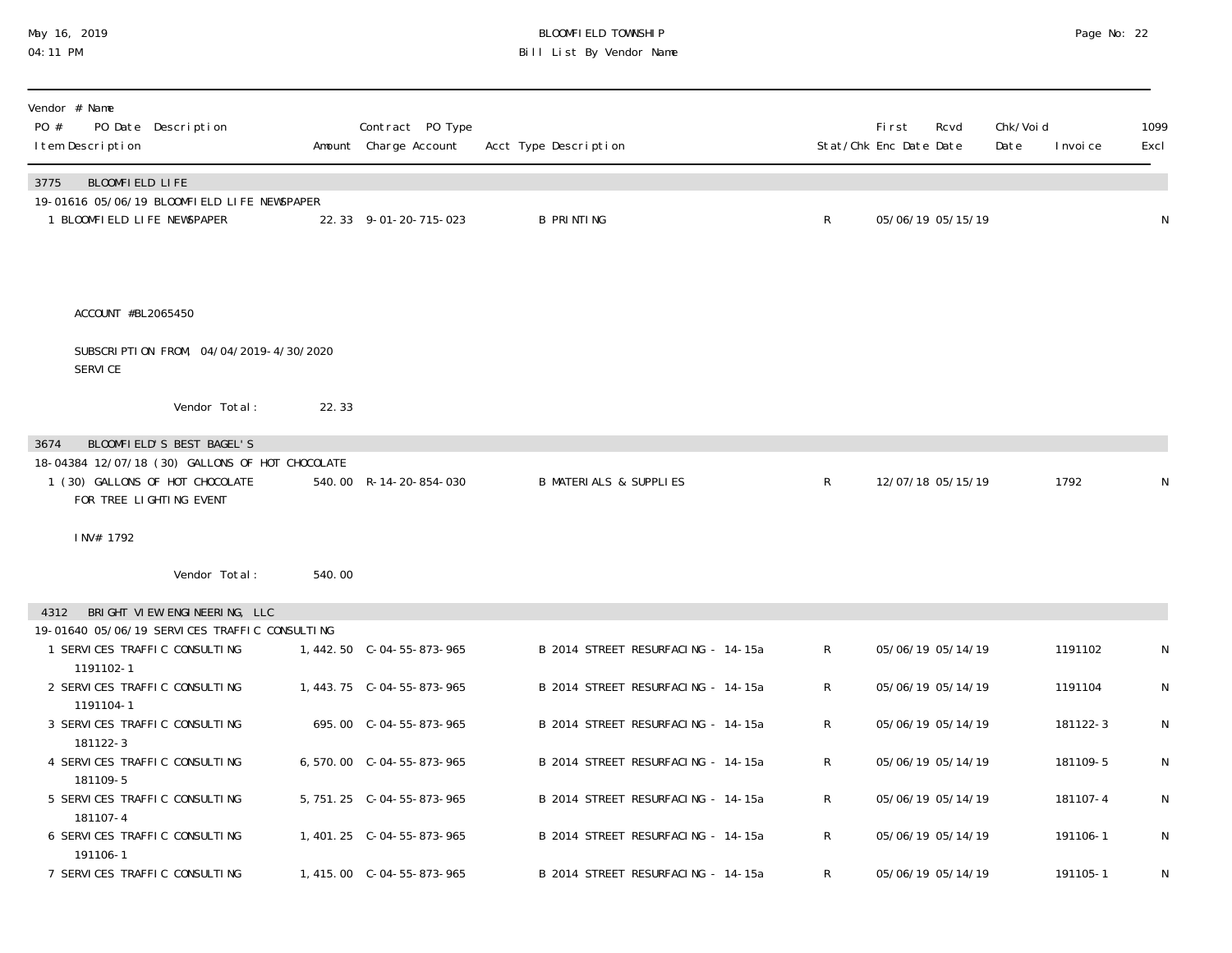### May 16, 2019 BLOOMFIELD TOWNSHIP Page No: 23 04:11 PM Bill List By Vendor Name

| Vendor # Name<br>PO #<br>PO Date Description<br>I tem Description                                                                       |             | Contract PO Type<br>Amount Charge Account | Acct Type Description              |              | First<br>Stat/Chk Enc Date Date | Rcvd              | Chk/Voi d<br>Date<br>I nvoi ce | 1099<br>Excl |
|-----------------------------------------------------------------------------------------------------------------------------------------|-------------|-------------------------------------------|------------------------------------|--------------|---------------------------------|-------------------|--------------------------------|--------------|
| 4312 BRIGHT VIEW ENGINEERING, LLC Continued<br>19-01640 05/06/19 SERVICES TRAFFIC CONSULTING<br>191105-1                                |             | Conti nued                                |                                    |              |                                 |                   |                                |              |
| 8 SERVICES TRAFFIC CONSULTING<br>181123-2                                                                                               |             |                                           | B 2014 STREET RESURFACING - 14-15a | $R_{\perp}$  |                                 | 05/06/19 05/14/19 | 181123-2                       | N            |
| 9 SERVICES TRAFFIC CONSULTING<br>181109-6                                                                                               |             | 600.00 C-04-55-873-965                    | B 2014 STREET RESURFACING - 14-15a | R            | 05/06/19 05/14/19               |                   | 181109-6                       | N            |
| 10 SERVICES TRAFFIC CONSULTING<br>191107-1                                                                                              |             | 1,527.50 C-04-55-873-965                  | B 2014 STREET RESURFACING - 14-15a | $\mathsf{R}$ | 05/06/19 05/14/19               |                   | 191107-1                       | N            |
| 11<br>ENGINEERING SERVICES FOR TRAFFIC STUDIES<br>TO DETERMINE FUTURE ROADWAY IMPROVEMENTS<br>AND TRAFFIC SAFETY UPGRADES               | 23, 552.50  | $0.00 \quad C - 04 - 55 - 873 - 965$      | B 2014 STREET RESURFACING - 14-15a | $R_{\perp}$  | 05/06/19 05/14/19               |                   |                                | N            |
| 19-01642 05/06/19 ROADWAY PAVEMENT EVALUATION<br>1 ROADWAY PAVEMENT EVALUATION                                                          |             | 7, 200.00 C-04-55-873-965                 | B 2014 STREET RESURFACING - 14-15a | R            | 05/06/19 05/14/19               |                   | 191103-1                       | N            |
| ROADWAY PAVEMENT EVALUATION FOR FUTURE<br>ROADWAY PROJECTS                                                                              |             |                                           |                                    |              |                                 |                   |                                |              |
| I NVOI CE #191103-1                                                                                                                     |             |                                           |                                    |              |                                 |                   |                                |              |
| CONTRACT AMOUNT:<br>\$48,000.00<br>AMOUNT PAID TO DATE:<br>\$7, 200.00<br>LESS PREVIOUS PAYMENT: \$<br>AMOUNT DUE:<br>\$7, 200.00       | 0.00        |                                           |                                    |              |                                 |                   |                                |              |
| Vendor Total:                                                                                                                           | 30, 752. 50 |                                           |                                    |              |                                 |                   |                                |              |
| BROOKDALE SHOP-RITE<br>4316<br>19-01573 05/01/19 CONSUMABLES FOR INTERNATIONAL<br>1 CONSUMABLES FOR INTERNATIONAL<br>FOOD FESTIVAL 4/27 |             | 201.08 R-14-20-854-030                    | <b>B MATERIALS &amp; SUPPLIES</b>  | R            |                                 | 05/01/19 05/15/19 | 02152496388                    | N            |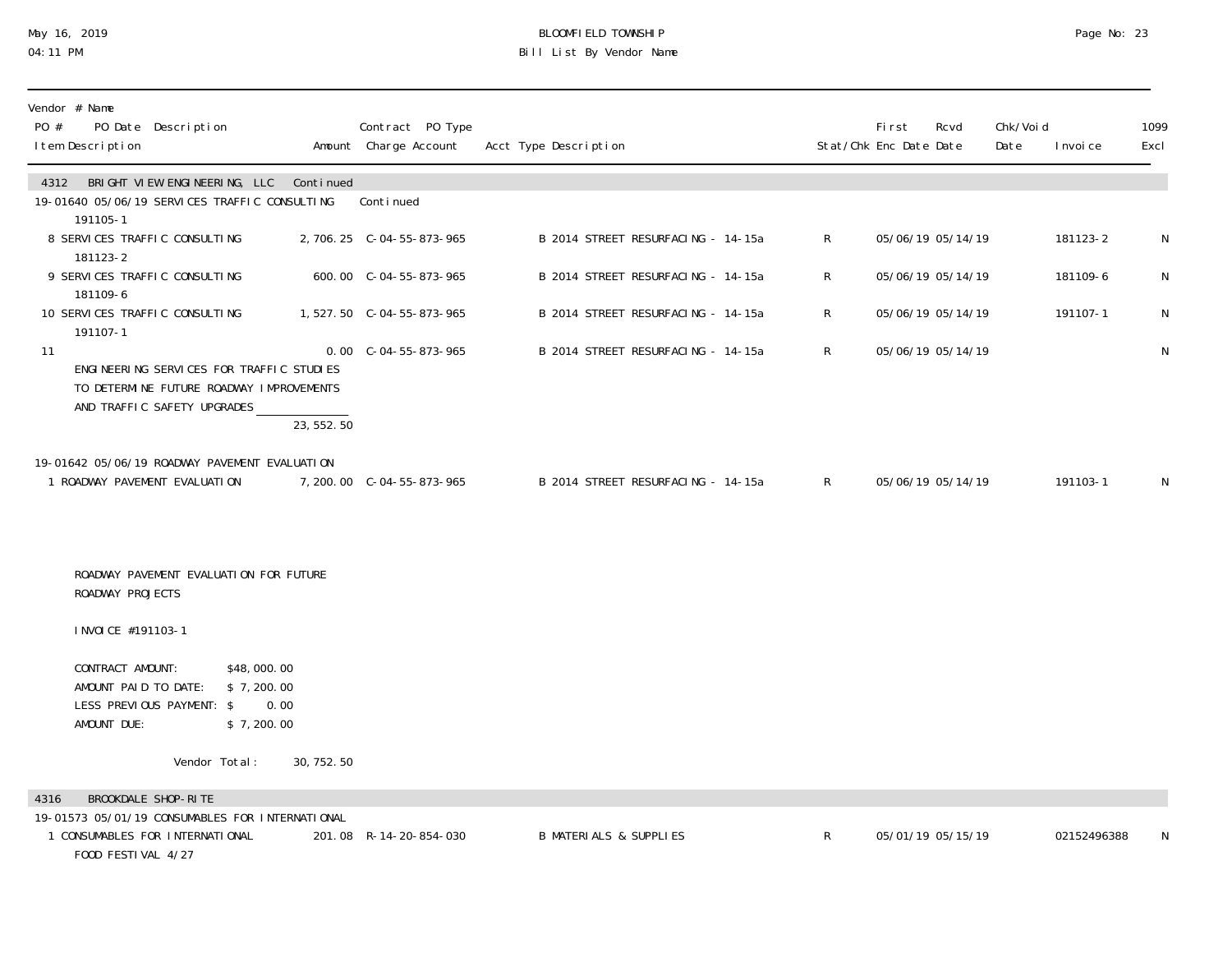# May 16, 2019 BLOOMFIELD TOWNSHIP Page No: 24 Bill List By Vendor Name

| Vendor # Name<br>PO Date Description<br>PO #<br>I tem Description                                                                                       |           | Contract PO Type<br>Amount Charge Account                                 | Acct Type Description                                                         |              | <b>First</b><br>Stat/Chk Enc Date Date | Rcvd                                                        | Chk/Voi d<br>Date | I nvoi ce                  | 1099<br>Excl                |
|---------------------------------------------------------------------------------------------------------------------------------------------------------|-----------|---------------------------------------------------------------------------|-------------------------------------------------------------------------------|--------------|----------------------------------------|-------------------------------------------------------------|-------------------|----------------------------|-----------------------------|
| BROOKDALE SHOP-RITE<br>4316<br>19-01573 05/01/19 CONSUMABLES FOR INTERNATIONAL Continued<br>INV#02150496388                                             | Continued |                                                                           |                                                                               |              |                                        |                                                             |                   |                            |                             |
| 19-01695 05/08/19 STORAGE BINS<br>1 STORAGE BINS<br>QTY. 4                                                                                              |           | 20.97 9-01-25-745-030                                                     | <b>B MATERIALS &amp; SUPPLIES</b>                                             | $\mathsf{R}$ |                                        | 05/08/19 05/14/19                                           |                   | 02150532127                | N                           |
| INV#02150532127<br>4/19/19                                                                                                                              |           |                                                                           |                                                                               |              |                                        |                                                             |                   |                            |                             |
| 19-01724 05/08/19 CONSUMABLES FOR YOUTH WEEK<br>1 CONSUMABLES FOR YOUTH WEEK<br>LUNCHEON 5/6/2019                                                       |           | 49.56 R-14-20-854-030                                                     | <b>B MATERIALS &amp; SUPPLIES</b>                                             | $\mathsf{R}$ |                                        | 05/08/19 05/14/19                                           |                   | INV#02150379267 N          |                             |
| INV# 02150379267                                                                                                                                        |           |                                                                           |                                                                               |              |                                        |                                                             |                   |                            |                             |
| Vendor Total:                                                                                                                                           | 271.61    |                                                                           |                                                                               |              |                                        |                                                             |                   |                            |                             |
| <b>BSN SPORTS</b><br>4498<br>19-01150 04/03/19 MAT CLEAN FOR RUBBER FLOORING<br>1 MAT CLEAN FOR RUBBER FLOORING                                         |           | 132.00 R-14-20-854-030                                                    | <b>B MATERIALS &amp; SUPPLIES</b>                                             | R            |                                        | 04/03/19 05/14/19                                           |                   | 904823452                  | N                           |
| Vendor Total:                                                                                                                                           | 132.00    |                                                                           |                                                                               |              |                                        |                                                             |                   |                            |                             |
| <b>BUDGET PRINT CENTER</b><br>4596<br>19-01450 04/23/19 STATIONARY FOR ADMIN<br>1 STATIONARY FOR ADMIN<br>250 - POSTCARDS/ENVELOPES FOR ADMIN<br>OFFICE |           | 130.50 9-01-20-701-023                                                    | <b>B PRINTING</b>                                                             | $\mathsf R$  |                                        | 04/23/19 05/15/19                                           |                   | 178533                     | N                           |
| 19-01654 05/06/19 FIRE DEPARTMENT EMS FORMS<br>1 NCR 2-SIDED BLK/RED (1000)<br>2 PMS 185<br>3 TYPESETTING                                               |           | 438.00 9-01-25-752-156<br>25.00 9-01-25-752-156<br>265.00 9-01-25-752-156 | <b>B FIRE AUXILIARY</b><br><b>B FIRE AUXILIARY</b><br><b>B FIRE AUXILIARY</b> | R<br>R<br>R  |                                        | 05/06/19 05/15/19<br>05/06/19 05/15/19<br>05/06/19 05/15/19 |                   | 178313<br>178313<br>178313 | N<br>${\sf N}$<br>${\sf N}$ |

FIRE DEPARTMENT EMS RESPONSE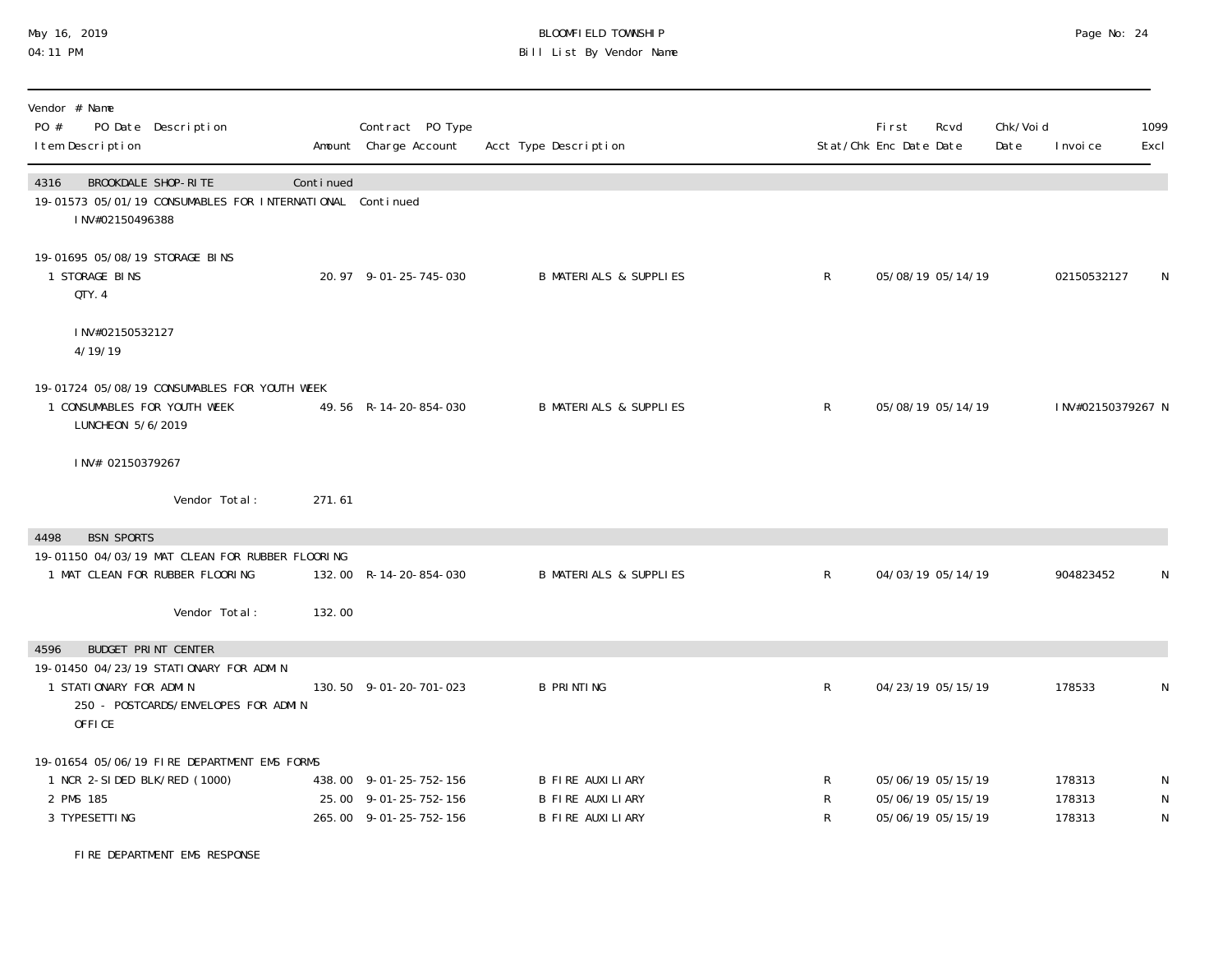### May 16, 2019 BLOOMFIELD TOWNSHIP Page No: 25 04:11 PM Bill List By Vendor Name

| Vendor # Name<br>PO #<br>PO Date Description<br>I tem Description                                                               |           | Contract PO Type<br>Amount Charge Account        | Acct Type Description                                              |              | First<br>Stat/Chk Enc Date Date        | Rcvd | Chk/Voi d<br>Date | I nvoi ce             | 1099<br>Excl     |
|---------------------------------------------------------------------------------------------------------------------------------|-----------|--------------------------------------------------|--------------------------------------------------------------------|--------------|----------------------------------------|------|-------------------|-----------------------|------------------|
| <b>BUDGET PRINT CENTER</b><br>4596<br>19-01654 05/06/19 FIRE DEPARTMENT EMS FORMS<br><b>FORMS</b>                               | Continued | Continued                                        |                                                                    |              |                                        |      |                   |                       |                  |
|                                                                                                                                 | 728.00    |                                                  |                                                                    |              |                                        |      |                   |                       |                  |
| Vendor Total:                                                                                                                   | 858.50    |                                                  |                                                                    |              |                                        |      |                   |                       |                  |
| BUY-WISE AUTO PARTS<br>4617                                                                                                     |           |                                                  |                                                                    |              |                                        |      |                   |                       |                  |
| 18-04146 11/20/18 DPW<br>1 DPW STOCK TOOLS INV 01VH4195<br>2 DPW TRUCK 27 INV 07VI 3200<br>ROTOR AND PADS                       |           | 125.26 8-01-26-767-034<br>322.52 8-01-26-767-034 | B MOTOR VEHICLE PARTS & ACCESS.<br>B MOTOR VEHICLE PARTS & ACCESS. | R<br>R       | 11/20/18 05/15/19<br>11/20/18 05/15/19 |      |                   | 01VH4195<br>07VI 3200 | N<br>$\mathsf N$ |
| PLATE MG69294<br>3 DPW TRUCK 27 INV 07VI 4816                                                                                   |           | 136.63 8-01-26-767-034                           | B MOTOR VEHICLE PARTS & ACCESS.                                    | $\mathsf{R}$ | 11/20/18 05/15/19                      |      |                   | 07VI 4816             | N                |
| RADI ATOR AND HOSES<br>4 DPW TRUCK 902/ST0CK 07VJ4691<br><b>BATTERIES</b>                                                       |           | 580.08 8-01-26-767-034                           | B MOTOR VEHICLE PARTS & ACCESS.                                    | R            | 11/20/18 05/15/19                      |      |                   | 07VJ4691              | $\mathsf N$      |
|                                                                                                                                 | 1, 164.49 |                                                  |                                                                    |              |                                        |      |                   |                       |                  |
| 18-04147 11/20/18 07VI 1156 POLICE 102<br>1 07VI 1156 POLICE 102<br><b>PLATE 16483MG</b><br>FAN TENSIONER BELT PUMP KIT         |           | 170.91 8-01-26-767-034                           | B MOTOR VEHICLE PARTS & ACCESS.                                    | $\mathsf{R}$ | 11/20/18 05/15/19                      |      |                   | 07VI 1156             | N                |
| 19-01379 04/17/19 ANIMAL CONTROL VEHICLE PARTS<br>1 ANIMAL CONTROL VEHICLE PARTS<br>07YC2069                                    |           | 249.62 9-01-26-767-034                           | B MOTOR VEHICLE PARTS & ACCESS.                                    | $\mathsf{R}$ | 04/17/19 05/15/19                      |      |                   | 07YC2069              | N                |
| BRAKE ROTORS AND PADS<br>2 ANIMAL CONTROL VEHICLE PARTS<br>07YC1563<br>ANIMAL CONTROL CAR #36<br>MG77661<br>COIL AND SPARK PLUG |           | 121.06 9-01-26-767-034                           | B MOTOR VEHICLE PARTS & ACCESS.                                    | $\mathsf{R}$ | 04/17/19 05/15/19                      |      |                   | 07YC1563              | N                |
|                                                                                                                                 | 370.68    |                                                  |                                                                    |              |                                        |      |                   |                       |                  |
| 19-01380 04/17/19 WATER DEPT VEHICLE PARTS<br>1 WATER DEPT VEHICLE PARTS                                                        |           | 66.69 9-01-26-767-034                            | B MOTOR VEHICLE PARTS & ACCESS.                                    | R            | 04/17/19 05/15/19                      |      |                   | 07YF7346              | N                |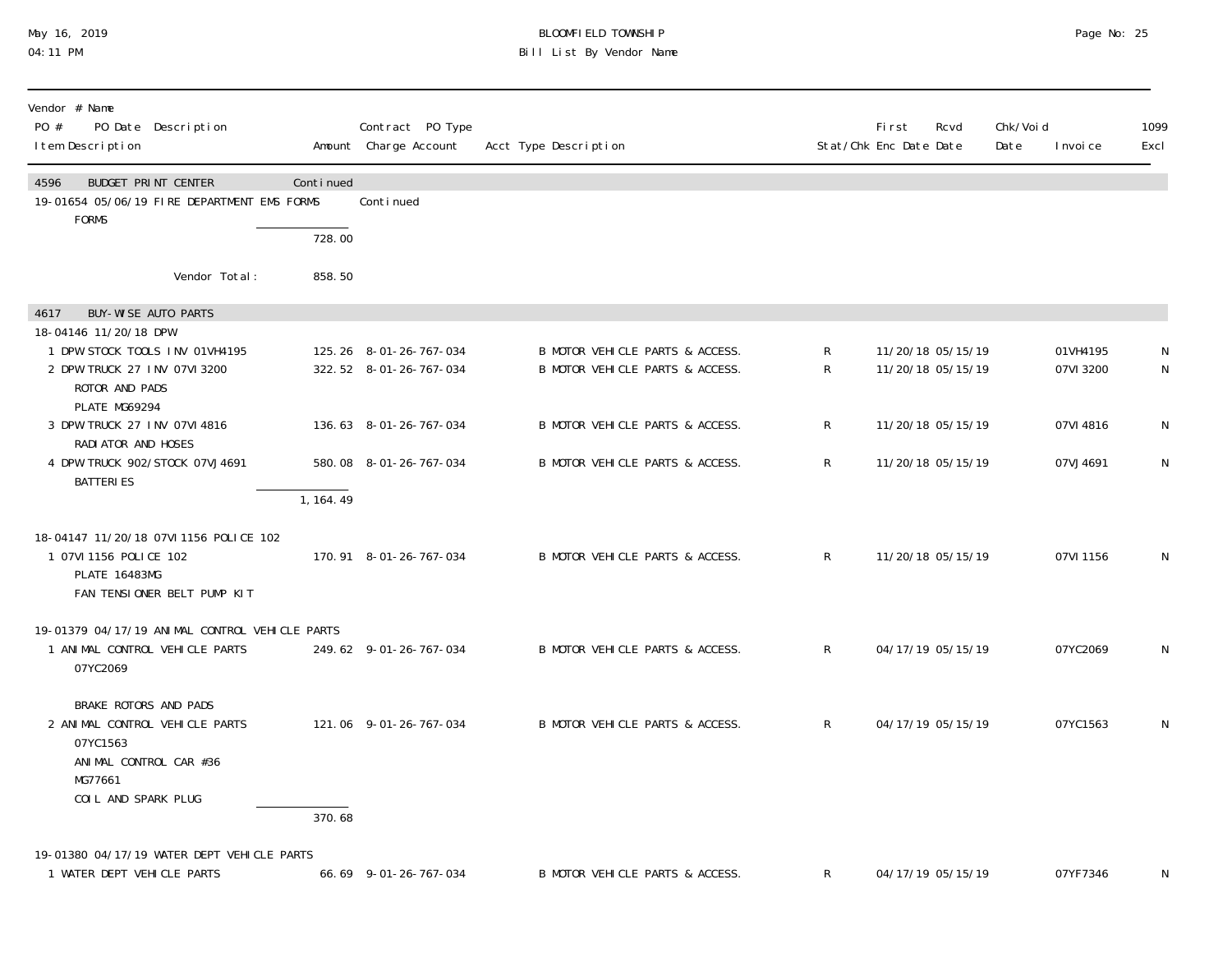# May 16, 2019 BLOOMFIELD TOWNSHIP Page No: 26 Bill List By Vendor Name

| Vendor # Name<br>PO #<br>PO Date Description<br>I tem Description                                                                                       |           | Contract PO Type<br>Amount Charge Account                                                                                     | Acct Type Description                                                                                                                                                       |                       | First<br>Stat/Chk Enc Date Date | Rcvd                                                                                                  | Chk/Voi d<br>Date | I nvoi ce                                                | 1099<br>Excl                             |
|---------------------------------------------------------------------------------------------------------------------------------------------------------|-----------|-------------------------------------------------------------------------------------------------------------------------------|-----------------------------------------------------------------------------------------------------------------------------------------------------------------------------|-----------------------|---------------------------------|-------------------------------------------------------------------------------------------------------|-------------------|----------------------------------------------------------|------------------------------------------|
| <b>BUY-WISE AUTO PARTS</b><br>4617<br>19-01380 04/17/19 WATER DEPT VEHICLE PARTS<br>07YF7346                                                            | Continued | Conti nued                                                                                                                    |                                                                                                                                                                             |                       |                                 |                                                                                                       |                   |                                                          |                                          |
| WHEEL HUB<br>2 WATER DEPT VEHICLE PARTS<br>07YF7605<br>WHEEL HUB REPAIR KIT                                                                             |           | 107.40 9-01-26-767-034                                                                                                        | B MOTOR VEHICLE PARTS & ACCESS.                                                                                                                                             | $\mathsf{R}$          |                                 | 04/17/19 05/15/19                                                                                     |                   | 07YF7605                                                 | $\mathsf N$                              |
| PLATE MG70140                                                                                                                                           | 174.09    |                                                                                                                               |                                                                                                                                                                             |                       |                                 |                                                                                                       |                   |                                                          |                                          |
| 19-01381 04/17/19 POLICE DEPT VEHICLE PARTS<br>1 POLICE DEPT VEHICLE PARTS<br>07YC1497<br>POLICE UNDERCOVER PLATE VAK6OL<br>QUICK STRUT COMPLETE        |           | 255.08 9-01-26-767-034                                                                                                        | B MOTOR VEHICLE PARTS & ACCESS.                                                                                                                                             | $\mathsf{R}$          |                                 | 04/17/19 05/15/19                                                                                     |                   | 07YC1497                                                 | N                                        |
| 2 07YC0723 UNCOVER VAK6OL STRUT<br>3 07YE2686 C68AYH MUFFLER<br>4 07YE2687 C68AYH GASKET<br>5 07YF7914 14450MG TIE ROD<br>6 07YD9226 POLICE 2015 EXP    |           | 117.38 9-01-26-767-034<br>289.93 9-01-26-767-034<br>558.57 9-01-26-767-034<br>181.20 9-01-26-767-034<br>38.51 9-01-26-767-034 | B MOTOR VEHICLE PARTS & ACCESS.<br>B MOTOR VEHICLE PARTS & ACCESS.<br>B MOTOR VEHICLE PARTS & ACCESS.<br>B MOTOR VEHICLE PARTS & ACCESS.<br>B MOTOR VEHICLE PARTS & ACCESS. | R<br>R<br>R<br>R<br>R |                                 | 04/17/19 05/15/19<br>04/17/19 05/15/19<br>04/17/19 05/15/19<br>04/17/19 05/15/19<br>04/17/19 05/15/19 |                   | 07YC0723<br>07YE2686<br>07YE2687<br>07YF7914<br>07YD9226 | N<br>N<br>${\sf N}$<br>N<br>$\mathsf{N}$ |
| DI RECTIONAL SWITCH<br>7 07YF1417 POLICE CAR 200<br>16461MG<br>MOTOR ASY                                                                                | 1,454.13  | 13.46 9-01-26-767-034                                                                                                         | B MOTOR VEHICLE PARTS & ACCESS.                                                                                                                                             | $\mathsf R$           |                                 | 04/17/19 05/15/19                                                                                     |                   | 07YF1417                                                 | $\mathsf N$                              |
| 19-01605 05/06/19 DPW TRUCK 402 VEHICLE PARTS<br>1 DPW TRUCK 402 VEHICLE PARTS<br>I NVOI CE 07YN0517<br>SWITCH ASY - STOP LIGHT<br><b>PLATE 17808MG</b> |           | 11.84 9-01-26-767-034                                                                                                         | B MOTOR VEHICLE PARTS & ACCESS.                                                                                                                                             | $\mathsf{R}$          |                                 | 05/06/19 05/16/19                                                                                     |                   | 07YN0517                                                 | N                                        |
| 19-01606 05/06/19 POLICE VEHICLE PARTS<br>1 POLICE VEHICLE PARTS<br>I NVOI CE 07YI 5317<br>POLICE MOTOR ASY                                             |           | 23.03 9-01-26-767-034                                                                                                         | B MOTOR VEHICLE PARTS & ACCESS.                                                                                                                                             | $\mathsf{R}$          |                                 | 05/06/19 05/16/19                                                                                     |                   | 07YI 5317                                                | $\mathsf N$                              |
| 2 INV 07YJ9427 RELAY STOCK                                                                                                                              |           | 98.10 9-01-26-767-034                                                                                                         | B MOTOR VEHICLE PARTS & ACCESS.                                                                                                                                             | R                     |                                 | 05/06/19 05/16/19                                                                                     |                   | 07YJ9427                                                 | N                                        |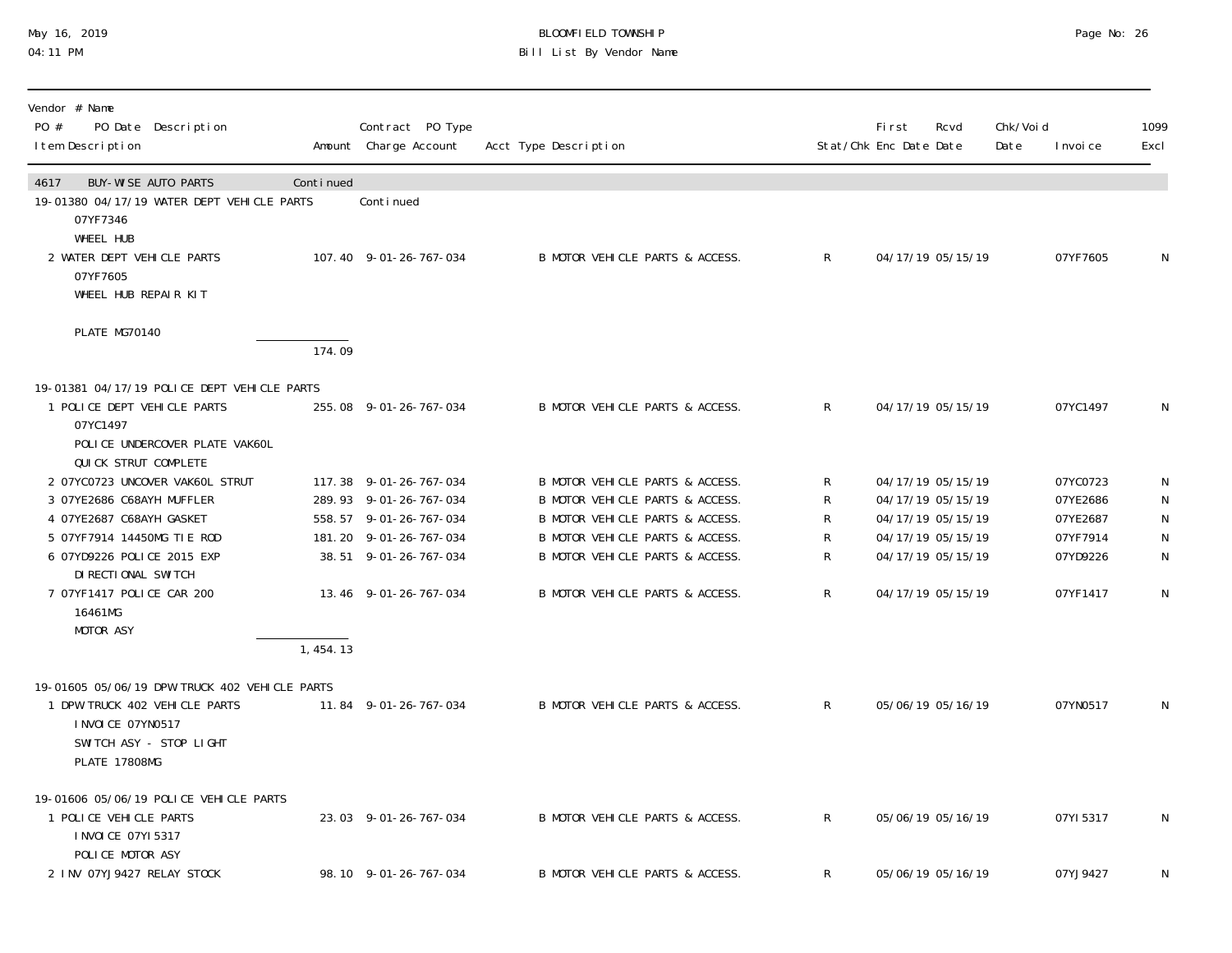### May 16, 2019 BLOOMFIELD TOWNSHIP Page No: 27 04:11 PM Bill List By Vendor Name

| Vendor # Name<br>PO #<br>PO Date Description<br>I tem Description                                                           |           | Contract PO Type<br>Amount Charge Account                                                                                                              | Acct Type Description                                                                                                                                                                                          |                            | First<br>Stat/Chk Enc Date Date                                                  | Rcvd                                   | Chk/Voi d<br>Date | I nvoi ce                                                            | 1099<br>Excl                                       |
|-----------------------------------------------------------------------------------------------------------------------------|-----------|--------------------------------------------------------------------------------------------------------------------------------------------------------|----------------------------------------------------------------------------------------------------------------------------------------------------------------------------------------------------------------|----------------------------|----------------------------------------------------------------------------------|----------------------------------------|-------------------|----------------------------------------------------------------------|----------------------------------------------------|
| <b>BUY-WISE AUTO PARTS</b><br>4617                                                                                          | Continued |                                                                                                                                                        |                                                                                                                                                                                                                |                            |                                                                                  |                                        |                   |                                                                      |                                                    |
| 19-01606 05/06/19 POLICE VEHICLE PARTS<br>3 INV 07YH5519<br>POLICE CAR 213<br><b>PLATE 21252MG</b>                          |           | Continued<br>568.71 9-01-26-767-034                                                                                                                    | B MOTOR VEHICLE PARTS & ACCESS.                                                                                                                                                                                | R.                         |                                                                                  | 05/06/19 05/16/19                      |                   | 07YH5519                                                             | N                                                  |
| TENSIONER / ALTERNATOR ASY/ V-BELT<br>4 INV 07YL9924                                                                        |           | 63.20 9-01-26-767-034                                                                                                                                  | B MOTOR VEHICLE PARTS & ACCESS.                                                                                                                                                                                | R                          |                                                                                  | 05/06/19 05/16/19                      |                   | 07YL9924                                                             | N                                                  |
| POLICE 2006 TAURUS BRAKE ROTOR<br>5 INV 07YK2396<br>POLICE CAR 220 16461MG                                                  |           | 180.00 9-01-26-767-034                                                                                                                                 | B MOTOR VEHICLE PARTS & ACCESS.                                                                                                                                                                                | $\mathsf{R}$               |                                                                                  | 05/06/19 05/16/19                      |                   | 07YK2396                                                             | N                                                  |
| 6 INV 07YL6586<br>POLICE 2006 TAURUS BRAKES AND CYLINDAR                                                                    | 1, 140.58 | 207.54 9-01-26-767-034                                                                                                                                 | B MOTOR VEHICLE PARTS & ACCESS.                                                                                                                                                                                | $\mathsf{R}$               |                                                                                  | 05/06/19 05/16/19                      |                   | 07YL6586                                                             | $\mathsf N$                                        |
| 19-01682 05/08/19 DPW VEHICLE PARTS<br>1 DPW VEHICLE PARTS<br>I NVOI CE 07YR6263<br>DPW DI RECTOR VEHICLE 16487MG           |           | 28.83 9-01-26-767-034                                                                                                                                  | B MOTOR VEHICLE PARTS & ACCESS.                                                                                                                                                                                | $\mathsf{R}$               |                                                                                  | 05/08/19 05/16/19                      |                   | 07YR6263                                                             | N                                                  |
| TUBE ASY<br>2 07YR5848 16487MG COMPRESSION<br>3 07YR6830 16487MG COMPRESSION                                                | 135.77    | 78.37 9-01-26-767-034<br>28.57 9-01-26-767-034                                                                                                         | B MOTOR VEHICLE PARTS & ACCESS.<br>B MOTOR VEHICLE PARTS & ACCESS.                                                                                                                                             | R<br>R                     | 05/08/19 05/16/19                                                                | 05/08/19 05/16/19                      |                   | 07YR5848<br>07YR6830                                                 | N<br>N                                             |
| 19-01717 05/08/19 POLICE VEHICLE PARTS<br>1 POLICE VEHICLE PARTS<br>I NVOI CE 07YQ7462<br>16448MG<br><b>STRUTS</b>          |           | 314.36 9-01-26-767-034                                                                                                                                 | B MOTOR VEHICLE PARTS & ACCESS.                                                                                                                                                                                | $\mathsf{R}$               |                                                                                  | 05/08/19 05/16/19                      |                   | 07YQ7462                                                             | N                                                  |
| 2 07YQ9998 POLICE 299<br>3 07YQ6713 16448MG<br>4 07YP9569<br>5 07Y00070 MG88522<br>6 07Y00071 MG88522<br>7 07YP6091 16448MG | 1,776.75  | 89.92 9-01-26-767-034<br>128.46 9-01-26-767-034<br>756.86 9-01-26-767-034<br>246.88 9-01-26-767-034<br>218.36 9-01-26-767-034<br>21.91 9-01-26-767-034 | B MOTOR VEHICLE PARTS & ACCESS.<br>B MOTOR VEHICLE PARTS & ACCESS.<br>B MOTOR VEHICLE PARTS & ACCESS.<br>B MOTOR VEHICLE PARTS & ACCESS.<br>B MOTOR VEHICLE PARTS & ACCESS.<br>B MOTOR VEHICLE PARTS & ACCESS. | R<br>R<br>R<br>R<br>R<br>R | 05/08/19 05/16/19<br>05/08/19 05/16/19<br>05/08/19 05/16/19<br>05/08/19 05/16/19 | 05/08/19 05/16/19<br>05/08/19 05/16/19 |                   | 07YQ9998<br>07Y06713<br>07YP9569<br>07Y00070<br>07Y00071<br>07YP6091 | N<br>N<br>${\sf N}$<br>${\sf N}$<br>${\sf N}$<br>N |

Vendor Total: 6,399.24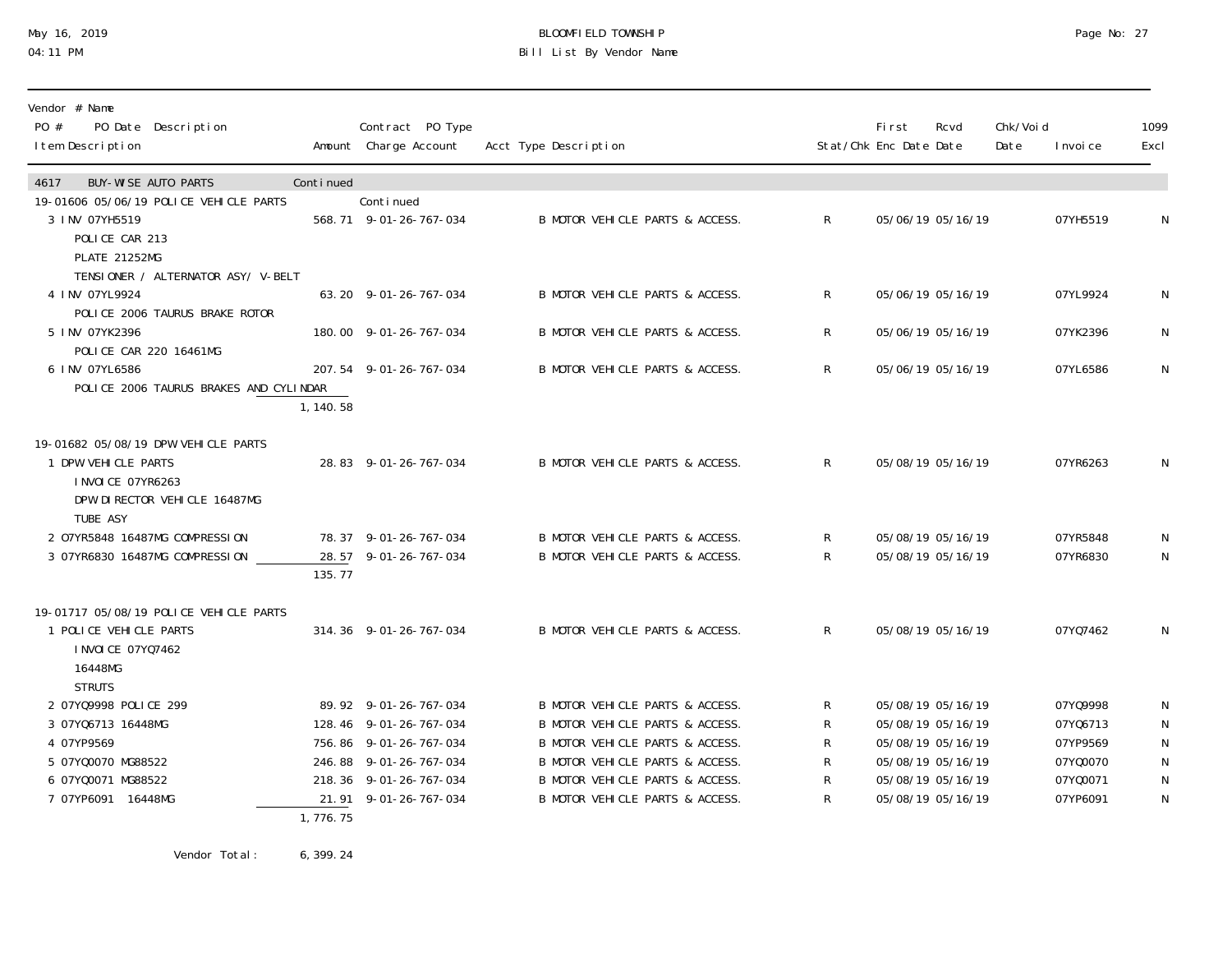# May 16, 2019 BLOOMFIELD TOWNSHIP Page No: 28 04:11 PM Bill List By Vendor Name

| Vendor # Name<br>PO #<br>PO Date Description<br>I tem Description |              | Contract PO Type<br>Amount Charge Account            | Acct Type Description                                      |              | <b>First</b><br>Stat/Chk Enc Date Date | Rcvd                                   | Chk/Voi d<br>Date | I nvoi ce   | 1099<br>Excl |
|-------------------------------------------------------------------|--------------|------------------------------------------------------|------------------------------------------------------------|--------------|----------------------------------------|----------------------------------------|-------------------|-------------|--------------|
| BV001005 BV001 REO BLOCKER, LLC.                                  |              |                                                      |                                                            |              |                                        |                                        |                   |             |              |
| 19-01705 05/08/19 REDEEM TSC #15-00233, 1142/21                   |              |                                                      |                                                            |              |                                        |                                        |                   |             |              |
| 1 TSC #15-00233, 1142/21<br>2 RECORDING FEE                       |              | 12, 456. 48 T-13-22-856-C30<br>55.00 T-13-22-856-C30 | B TAX TITLE LIEN REDEMPTION<br>B TAX TITLE LIEN REDEMPTION | R<br>R       |                                        | 05/08/19 05/14/19<br>05/08/19 05/14/19 |                   |             | N            |
| 3 SUBS PAID                                                       |              | 46, 878. 75 T-13-22-856-C30                          | B TAX TITLE LIEN REDEMPTION                                | R            |                                        | 05/08/19 05/14/19                      |                   |             | N            |
| 4 INTEREST AND 6% EARNED                                          |              | 20, 420. 31 T-13-22-856-C30                          | <b>B TAX TITLE LIEN REDEMPTION</b>                         | R            |                                        | 05/08/19 05/14/19                      |                   |             | N            |
| 5 6% YEP EARNED                                                   |              | 2,814.79 T-13-22-856-C30                             | B TAX TITLE LIEN REDEMPTION                                | R            |                                        | 05/08/19 05/14/19                      |                   |             | N            |
| 6 FORECLOSURE FEE                                                 |              | 1,307.00 T-13-22-856-C30                             | <b>B TAX TITLE LIEN REDEMPTION</b>                         | R            |                                        | 05/08/19 05/14/19                      |                   |             | N            |
| 7 PREMI UM HELD                                                   |              | 67, 300.00 T-13-22-856-C30                           | <b>B TAX TITLE LIEN REDEMPTION</b>                         | R            |                                        | 05/08/19 05/14/19                      |                   |             | N            |
| TSC #15-00233, 1142/21 REDEEMED 5/21/19                           |              |                                                      |                                                            |              |                                        |                                        |                   |             |              |
| BY FORTUNE TITLE<br>CHECK MUST BE DATED BY 5/21/19                |              |                                                      |                                                            |              |                                        |                                        |                   |             |              |
| RETURN CHECK TO CINDY                                             |              |                                                      |                                                            |              |                                        |                                        |                   |             |              |
|                                                                   | 151, 232. 33 |                                                      |                                                            |              |                                        |                                        |                   |             |              |
|                                                                   |              |                                                      |                                                            |              |                                        |                                        |                   |             |              |
| Vendor Total:                                                     | 151, 232. 33 |                                                      |                                                            |              |                                        |                                        |                   |             |              |
| C & J TROPHIES & PROMOTIONS<br>5612                               |              |                                                      |                                                            |              |                                        |                                        |                   |             |              |
| 19-01458 04/23/19 TOWN WIDE TRACK MEET                            |              |                                                      |                                                            |              |                                        |                                        |                   |             |              |
| 1 TOWN WIDE TRACK MEET                                            |              | 1, 199. 20 R-14-20-854-030                           | <b>B MATERIALS &amp; SUPPLIES</b>                          | R            |                                        | 04/23/19 05/15/19                      |                   | 51720/51719 | N.           |
| TROPHIES - \$256.90<br>RIBBONS - \$942.30                         |              |                                                      |                                                            |              |                                        |                                        |                   |             |              |
|                                                                   |              |                                                      |                                                            |              |                                        |                                        |                   |             |              |
| Vendor Total:                                                     | 1, 199. 20   |                                                      |                                                            |              |                                        |                                        |                   |             |              |
| CERTIFIED SPEEDMETER SERVICE<br>5595                              |              |                                                      |                                                            |              |                                        |                                        |                   |             |              |
| 19-01262 04/08/19 SIGNBOARD SERVICE CONTRACT                      |              |                                                      |                                                            |              |                                        |                                        |                   |             |              |
| 1 SI GNBOARD SERVI CE CONTRACT                                    |              | 1,000.00 9-01-25-745-026                             | B MAINTENANCE OF OTHER EQUIPMENT                           | $\mathsf{R}$ |                                        | 04/08/19 05/15/19                      |                   | 21545       | N            |
| 2019-2020                                                         |              |                                                      |                                                            |              |                                        |                                        |                   |             |              |
|                                                                   |              |                                                      |                                                            |              |                                        |                                        |                   |             |              |
| 2 SI GNBOARDS                                                     |              |                                                      |                                                            |              |                                        |                                        |                   |             |              |
|                                                                   |              |                                                      |                                                            |              |                                        |                                        |                   |             |              |

Vendor Total: 1,000.00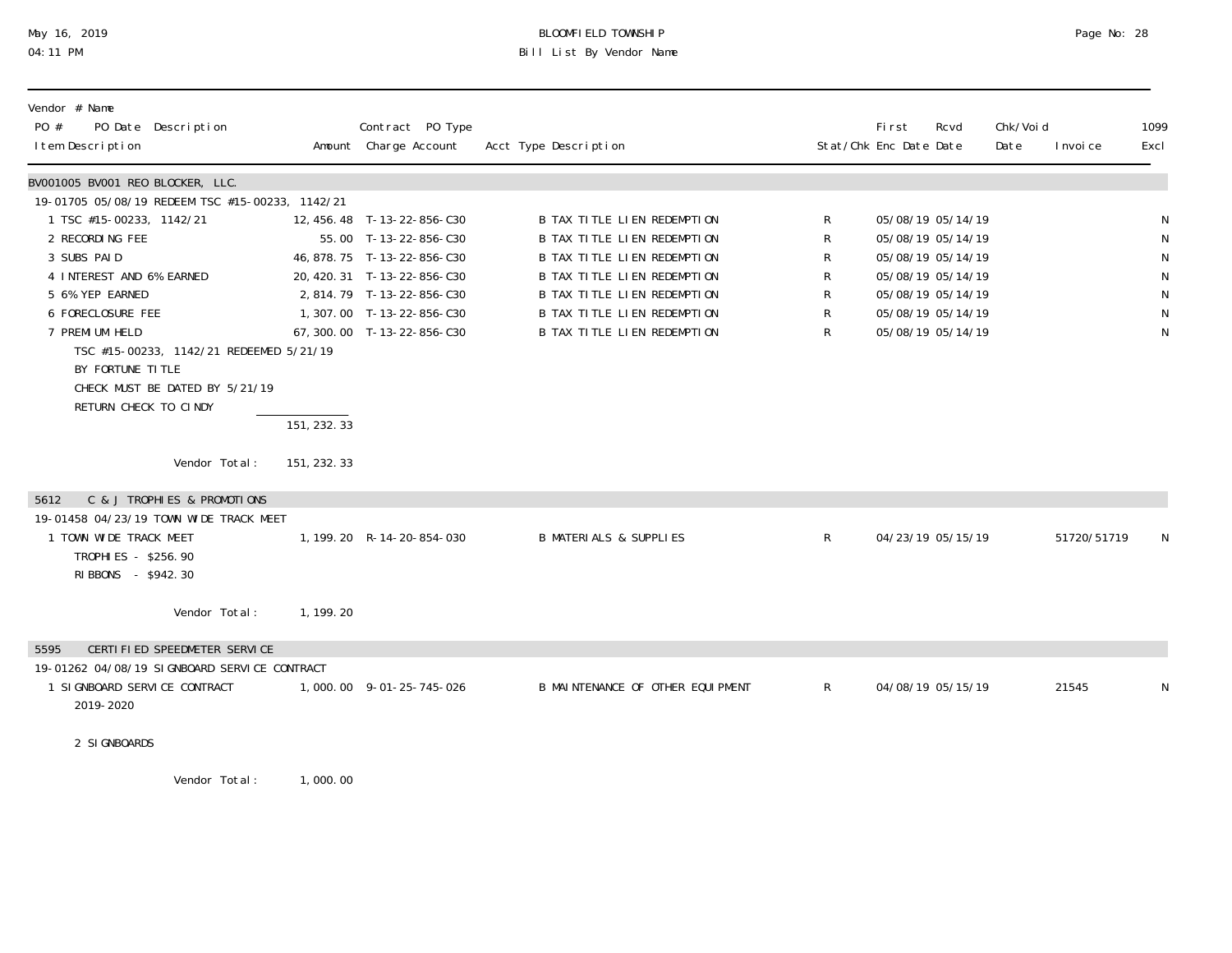# May 16, 2019 BLOOMFIELD TOWNSHIP Page No: 29 Bill List By Vendor Name

| Vendor # Name<br>PO #<br>I tem Description | PO Date Description                                                                |            | Contract PO Type<br>Amount Charge Account | Acct Type Description             |              | Fi rst<br>Stat/Chk Enc Date Date | Rcvd | Chk/Voi d<br>Date | I nvoi ce | 1099<br>Excl |
|--------------------------------------------|------------------------------------------------------------------------------------|------------|-------------------------------------------|-----------------------------------|--------------|----------------------------------|------|-------------------|-----------|--------------|
| CHARLOO5 CHARLOTTE & LILY                  |                                                                                    |            |                                           |                                   |              |                                  |      |                   |           |              |
|                                            | 19-01754 05/08/19 GRAPHIC DESIGN LEAD BACKPACKS<br>1 GRAPHIC DESIGN LEAD BACKPACKS |            | 190.00 G-02-40-390-004                    | B 2019 CHILD LEAD GRANT           | $\mathsf{R}$ | 05/08/19 05/14/19                |      |                   | SC-19055  | N            |
|                                            | Vendor Total:                                                                      | 190.00     |                                           |                                   |              |                                  |      |                   |           |              |
| CHEF IT UP 2 GO<br>5916                    |                                                                                    |            |                                           |                                   |              |                                  |      |                   |           |              |
| 1 SPECIAL NEEDS AFTERCARE<br>PROGRAM       | 19-01491 04/25/19 SPECIAL NEEDS AFTERCARE                                          |            | 2,750.00 R-14-20-854-030                  | <b>B MATERIALS &amp; SUPPLIES</b> | $\mathsf{R}$ | 04/25/19 05/15/19                |      |                   |           | N            |
| FEB & MARCH \$2250<br>APRI L               | \$500                                                                              |            |                                           |                                   |              |                                  |      |                   |           |              |
|                                            | Vendor Total:                                                                      | 2,750.00   |                                           |                                   |              |                                  |      |                   |           |              |
| 5914                                       | CHERRY HILL WINNER FORD                                                            |            |                                           |                                   |              |                                  |      |                   |           |              |
| 1 ANIMAL CONTROL VEHICLE                   | 18-03359 09/13/18 ANIMAL CONTROL VEHICLE<br>2019 FORD F250 PICKUP & EQUIPMENT      |            | 55, 255.00 D-03-20-853-028                | B CONSULTANT & PROFESSIONAL SERV  | R            | 09/13/18 05/15/19                |      |                   | 232756    | N            |
|                                            | STATE OF NJ, CONTRACT, #A88726, T2100                                              |            |                                           |                                   |              |                                  |      |                   |           |              |
|                                            | Vendor Total:                                                                      | 55, 255.00 |                                           |                                   |              |                                  |      |                   |           |              |
| 34200                                      | CITY OF NEWARK WATER DEPT.                                                         |            |                                           |                                   |              |                                  |      |                   |           |              |
| 1 NEWARK WATER BILL-APRIL 2019             | 19-01638 05/06/19 NEWARK WATER BILL-APRIL 2019                                     |            | 58, 614. 18 9-05-20-514-072               | <b>B PURCHASE OF WATER</b>        | $\mathsf{R}$ | 05/06/19 05/14/19                |      |                   | 11243678  | N            |

#### ACCOUNT #0013943 INVOICE #11243678

 1040100 ACTUAL READING - MTR 338041 687100 ACTUAL READING - MTR 338042 449500 ACTUAL READING - MTR 338043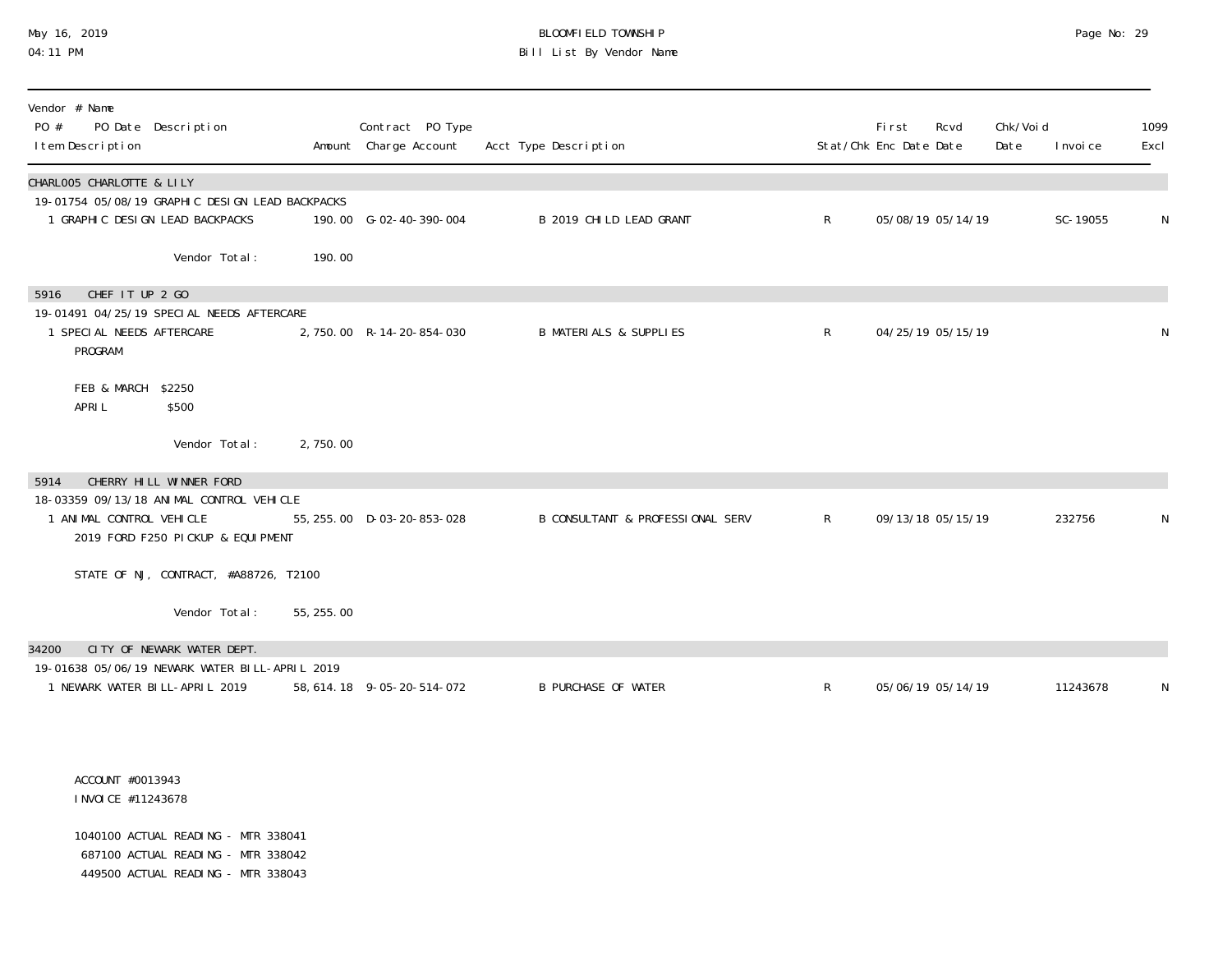# May 16, 2019 BLOOMFIELD TOWNSHIP Page No: 30 04:11 PM Bill List By Vendor Name

| Vendor # Name<br>PO #<br>PO Date Description<br>I tem Description                                                                                                                                                                                                                                                                                                                                                                                                                                                                                                                     |                                                                                                                                                                              | Contract PO Type<br>Amount Charge Account        | Acct Type Description                                        |                   | First<br>Stat/Chk Enc Date Date        | Rcvd              | Chk/Voi d<br>Date | I nvoi ce    | 1099<br>Excl     |
|---------------------------------------------------------------------------------------------------------------------------------------------------------------------------------------------------------------------------------------------------------------------------------------------------------------------------------------------------------------------------------------------------------------------------------------------------------------------------------------------------------------------------------------------------------------------------------------|------------------------------------------------------------------------------------------------------------------------------------------------------------------------------|--------------------------------------------------|--------------------------------------------------------------|-------------------|----------------------------------------|-------------------|-------------------|--------------|------------------|
| CITY OF NEWARK WATER DEPT.<br>34200<br>19-01666 05/07/19 N 13TH ST WATER - APRIL 2019<br>1 N 13TH ST WATER - APRIL 2019<br>$Acct$ #<br>Address<br>003478069 N 13TH STREET<br>003478173 N 13TH STREET<br>003478275 N 13TH STREET<br>003478379 N 13TH STREET<br>003478481 N 13TH STREET<br>003478585 N 13TH STREET<br>003478687 N 13TH STREET<br>003478791 N 13TH STREET<br>003478893 N 13TH STREET<br>003478997 N 13TH STREET<br>0034790101 N 13TH STREET<br>0034791105 N 13TH STREET<br>0034792107 N 13TH STREET<br>0034793109 N 13TH STREET<br>0038071406 N 13TH STREE<br>\$1,087.79 | Continued<br>Due<br>\$33.54<br>\$23.80<br>\$66.01<br>\$56.26<br>\$30.30<br>\$204.38<br>\$66.00<br>\$13.09<br>\$98.46<br>\$150.41<br>\$82.23<br>\$14.18<br>\$59.51<br>\$40.03 | 2,025.99 9-05-20-514-072                         | <b>B PURCHASE OF WATER</b>                                   | $R_{\perp}$       |                                        | 05/07/19 05/14/19 |                   |              | N                |
| Vendor Total:                                                                                                                                                                                                                                                                                                                                                                                                                                                                                                                                                                         | 60, 640. 17                                                                                                                                                                  |                                                  |                                                              |                   |                                        |                   |                   |              |                  |
| CLERK005 CLERKBASE<br>19-00372 02/28/19 2019 ONBOARD SOFTWARE<br>1 2019 ONBOARD SOFTWARE<br>ACCOUNT NO. C1111<br>I NVOI CE NO. 11531<br>BILL DATE: 11-30-18                                                                                                                                                                                                                                                                                                                                                                                                                           |                                                                                                                                                                              | 1, 200. 00 9-01-20-704-028                       | <b>B CONSULTANT &amp; PROFESSIONAL SERV</b>                  | $\mathsf{R}$      |                                        | 02/28/19 05/15/19 |                   | <b>11531</b> | N                |
| Vendor Total:                                                                                                                                                                                                                                                                                                                                                                                                                                                                                                                                                                         | 1,200.00                                                                                                                                                                     |                                                  |                                                              |                   |                                        |                   |                   |              |                  |
| COMCAST<br>6645<br>19-01706 05/08/19 TH COMCAST VARIOUS BILL<br>1 TH COMCAST VARIOUS BILL<br>8499053240453902 299.29<br>2 TH COMCAST VARIOUS BILL                                                                                                                                                                                                                                                                                                                                                                                                                                     |                                                                                                                                                                              | 299.29 9-01-31-820-077<br>271.11 9-01-31-820-077 | <b>B TELECOMMUNI CATIONS</b><br><b>B TELECOMMUNI CATIONS</b> | $\mathsf{R}$<br>R | 05/08/19 05/15/19<br>05/08/19 05/15/19 |                   |                   |              | $\mathsf N$<br>N |
| 84990532404508796<br>271.11                                                                                                                                                                                                                                                                                                                                                                                                                                                                                                                                                           |                                                                                                                                                                              |                                                  |                                                              |                   |                                        |                   |                   |              |                  |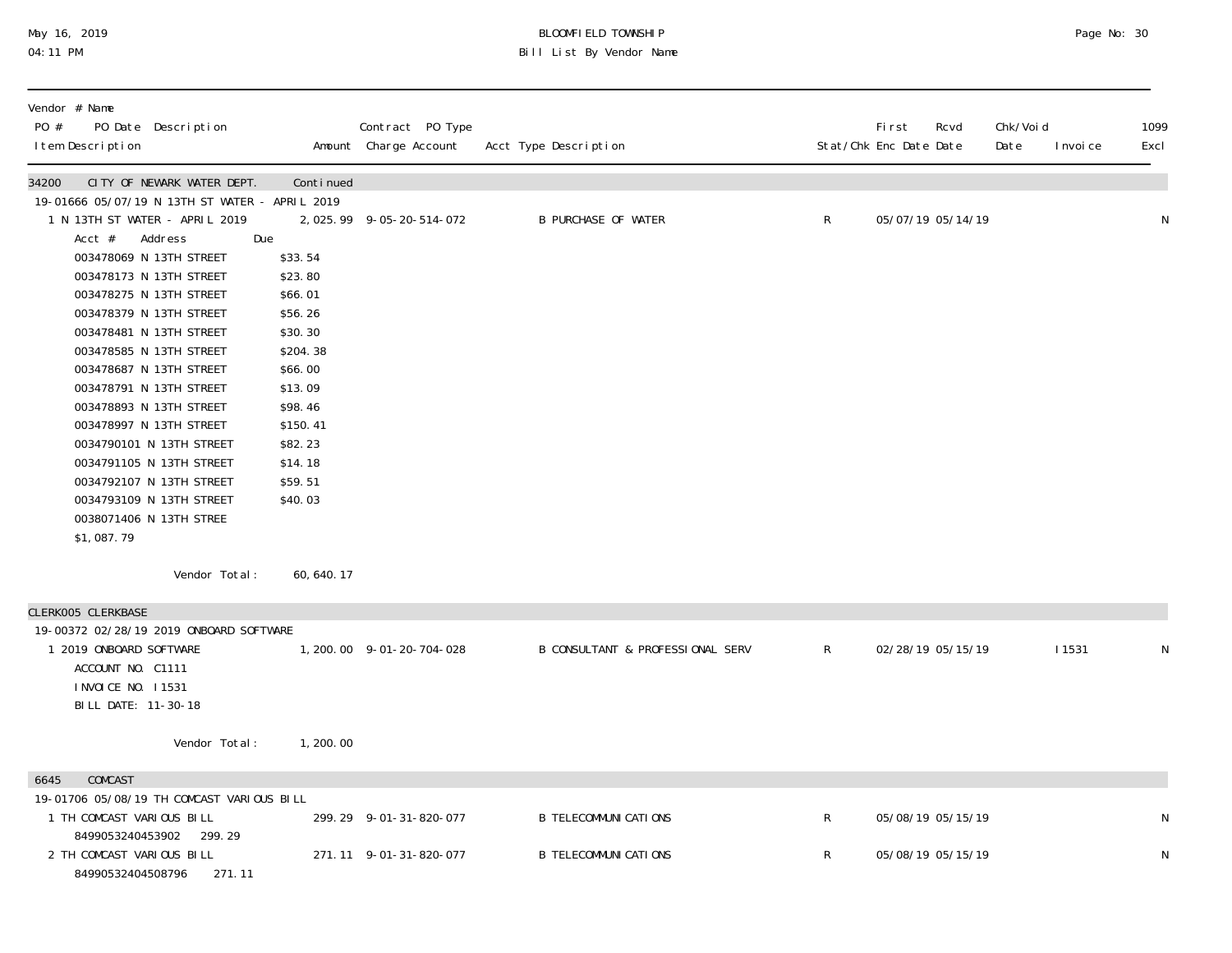### May 16, 2019 BLOOMFIELD TOWNSHIP Page No: 31 04:11 PM Bill List By Vendor Name

| Vendor # Name<br>PO #<br>PO Date Description<br>I tem Description  |           | Contract PO Type<br>Amount Charge Account | Acct Type Description                 |                | First<br>Stat/Chk Enc Date Date | Rcvd | Chk/Void<br>Date | I nvoi ce | 1099<br>Excl |
|--------------------------------------------------------------------|-----------|-------------------------------------------|---------------------------------------|----------------|---------------------------------|------|------------------|-----------|--------------|
|                                                                    |           |                                           |                                       |                |                                 |      |                  |           |              |
| COMCAST<br>6645<br>19-01706 05/08/19 TH COMCAST VARIOUS BILL       | Continued | Conti nued                                |                                       |                |                                 |      |                  |           |              |
| 3 TH COMCAST VARIOUS BILL<br>8499053240448290<br>480.99            |           | 480.99 9-01-31-820-077                    | <b>B TELECOMMUNI CATIONS</b>          | $\mathsf{R}$   | 05/08/19 05/15/19               |      |                  |           | N            |
| 4 TH COMCAST VARIOUS BILL                                          |           | 292.97 9-01-31-820-077                    | <b>B TELECOMMUNI CATIONS</b>          | $\mathsf{R}$   | 05/08/19 05/15/19               |      |                  |           | $\mathsf N$  |
| 8499053240511022<br>292.97<br>5 TH COMCAST VARIOUS BILL            |           | 50.51 9-01-31-820-077                     | <b>B TELECOMMUNI CATI ONS</b>         | $\mathsf{R}$   | 05/08/19 05/15/19               |      |                  |           | N            |
| 8499053240408278<br>50.51                                          | 1, 394.87 |                                           |                                       |                |                                 |      |                  |           |              |
| 19-01707 05/08/19 PD VARIOUS COMCAST BILL                          |           |                                           |                                       |                |                                 |      |                  |           |              |
| 1 PD VARIOUS COMCAST BILL<br>8499053240448431<br>375.06            |           | 375.06 9-01-20-707-024                    | B POLICE COMPUTER MAINT. & SUPPOR     | $\mathsf{R}$   | 05/08/19 05/15/19               |      |                  |           | N            |
| 2 PD VARIOUS COMCAST BILL                                          |           | 246.56 9-01-20-707-024                    | B POLICE COMPUTER MAINT. & SUPPOR     | $\mathsf{R}^-$ | 05/08/19 05/15/19               |      |                  |           | N            |
| 8499053240452391<br>246.56<br>3 PD VARIOUS COMCAST BILL            |           | 514.16 9-01-20-707-024                    | B POLICE COMPUTER MAINT. & SUPPOR     | R              | 05/08/19 05/15/19               |      |                  |           | N            |
| 8499053240504274<br>514.16<br>4 PD VARIOUS COMCAST BILL            |           | 511.68 9-01-20-707-024                    | B POLICE COMPUTER MAINT. & SUPPOR     | $\mathsf{R}^-$ | 05/08/19 05/15/19               |      |                  |           | N            |
| 8499053240448563<br>511.68                                         | 1,647.46  |                                           |                                       |                |                                 |      |                  |           |              |
|                                                                    |           |                                           |                                       |                |                                 |      |                  |           |              |
| Vendor Total:                                                      | 3,042.33  |                                           |                                       |                |                                 |      |                  |           |              |
| COMCAOO5 COMCAST C/O XFINITY                                       |           |                                           |                                       |                |                                 |      |                  |           |              |
| 19-01693 05/08/19 DIR. OFFICE CABLE SVS<br>1 DIR. OFFICE CABLE SVS |           | 147.22 9-01-25-745-030                    | <b>B MATERIALS &amp; SUPPLIES</b>     | $\mathsf{R}$   | 05/08/19 05/14/19               |      |                  |           | N            |
| ACCT#8499 05 324 0456418                                           |           |                                           |                                       |                |                                 |      |                  |           |              |
| $5/2/19 - 6/1/19$                                                  |           |                                           |                                       |                |                                 |      |                  |           |              |
| Vendor Total:                                                      | 147.22    |                                           |                                       |                |                                 |      |                  |           |              |
| COMPROO5 COMPREHENSIVE IND MED EXAM LLC                            |           |                                           |                                       |                |                                 |      |                  |           |              |
| 19-01479 04/24/19 professional services                            |           |                                           |                                       |                |                                 |      |                  |           |              |
| 1 professional services<br>Examinee: Gwen Smith                    |           | 975.00 1-12-22-056-000                    | B S. I. - RES. FOR CLAIMS-PRIM. COVER | $\mathsf{R}$   | 04/24/19 05/14/19               |      |                  | APRIL 17  | N            |
| Date: april 17, 2019                                               |           |                                           |                                       |                |                                 |      |                  |           |              |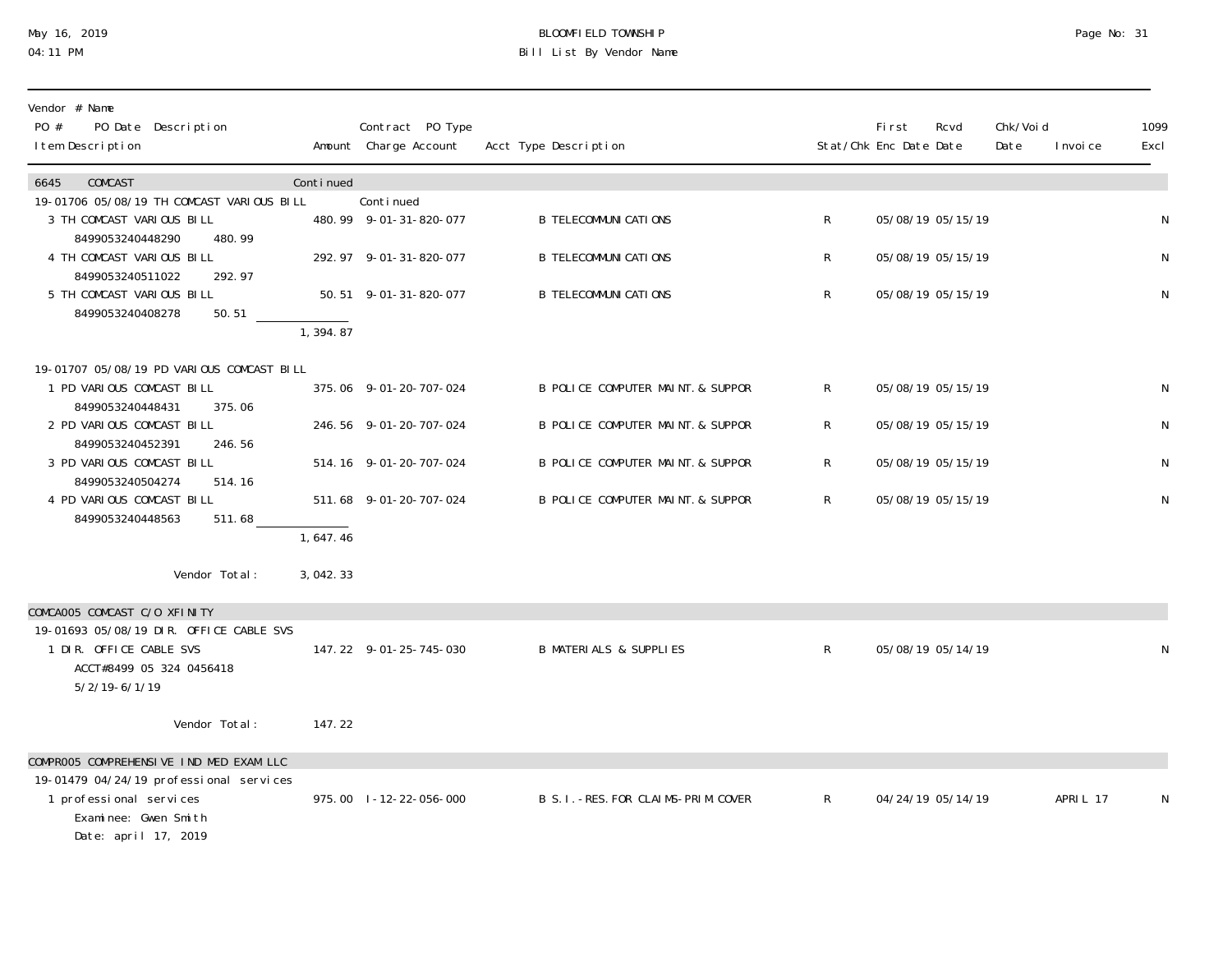### May 16, 2019 BLOOMFIELD TOWNSHIP Page No: 32 04:11 PM Bill List By Vendor Name

| I tem Description        |                                                                     |                                                                                                                         |            | Contract PO Type<br>Amount Charge Account | Acct Type Description                        |              | First<br>Stat/Chk Enc Date Date | Rcvd              | Chk/Voi d<br>Date | I nvoi ce        | 1099<br>Excl |
|--------------------------|---------------------------------------------------------------------|-------------------------------------------------------------------------------------------------------------------------|------------|-------------------------------------------|----------------------------------------------|--------------|---------------------------------|-------------------|-------------------|------------------|--------------|
|                          |                                                                     | COMPROO5 COMPREHENSIVE IND MED EXAM LLC Continued<br>19-01479 04/24/19 professional services<br>Date of injury: 2/17/14 |            | Continued                                 |                                              |              |                                 |                   |                   |                  |              |
|                          |                                                                     | Vendor Total:                                                                                                           | 975.00     |                                           |                                              |              |                                 |                   |                   |                  |              |
| 6713                     |                                                                     | COOPER ELECTRIC SUPPLY<br>19-01653 05/06/19 LED REPLACEMENT-MEMORIAL PARK<br>1 LED REPLACEMENT-MEMORIAL PARK            |            | 14, 175.00 C-04-55-713-947                | B IMPROVEMENTS MUNICIPAL BUILDING & GROUND R |              |                                 | 05/06/19 05/15/19 |                   | $04 - 26 - 2019$ | N            |
|                          | MEMORIAL PARK                                                       | LED LIGHT REPLACEMENTS FOR UPPER                                                                                        |            |                                           |                                              |              |                                 |                   |                   |                  |              |
| TYPE A                   |                                                                     | HADCO-C6905D-A4N74032A5NNNNA<br>/CA6905-P4ARPM @ \$2,835.00                                                             |            |                                           |                                              |              |                                 |                   |                   |                  |              |
|                          |                                                                     | 5 EACH AT \$2, 835.00 = \$14, 175.00                                                                                    |            |                                           |                                              |              |                                 |                   |                   |                  |              |
|                          |                                                                     | SPECIALTY I TEM AND SUPPLIER                                                                                            |            |                                           |                                              |              |                                 |                   |                   |                  |              |
|                          |                                                                     | Vendor Total:                                                                                                           | 14, 175.00 |                                           |                                              |              |                                 |                   |                   |                  |              |
| COREAOO5 CORE & MAIN, LP |                                                                     |                                                                                                                         |            |                                           |                                              |              |                                 |                   |                   |                  |              |
|                          | FORMAL BID 6929<br>COPPER TUBING<br>3/4" SOFT COPPER<br>SERVICE BOX | 19-01667 05/08/19 INV K147802 WATER DEPT SUPPLY<br>1 INV K147802 WATER DEPT SUPPLY                                      |            | 5, 463.50 9-05-26-511-055                 | B PLUMBING SUPPLIES, ETC.                    | $\mathsf{R}$ |                                 | 05/08/19 05/16/19 |                   | K147802          | N            |
|                          | 2 INV K374504 CREDIT                                                | BRASS NIPPLE / BUSHING/ 2 HOLE LID                                                                                      | 2,180.70   | 3, 282. 80 - 9 - 05 - 26 - 511 - 055      | B PLUMBING SUPPLIES, ETC.                    | R            |                                 | 05/08/19 05/16/19 |                   | K374504          | N            |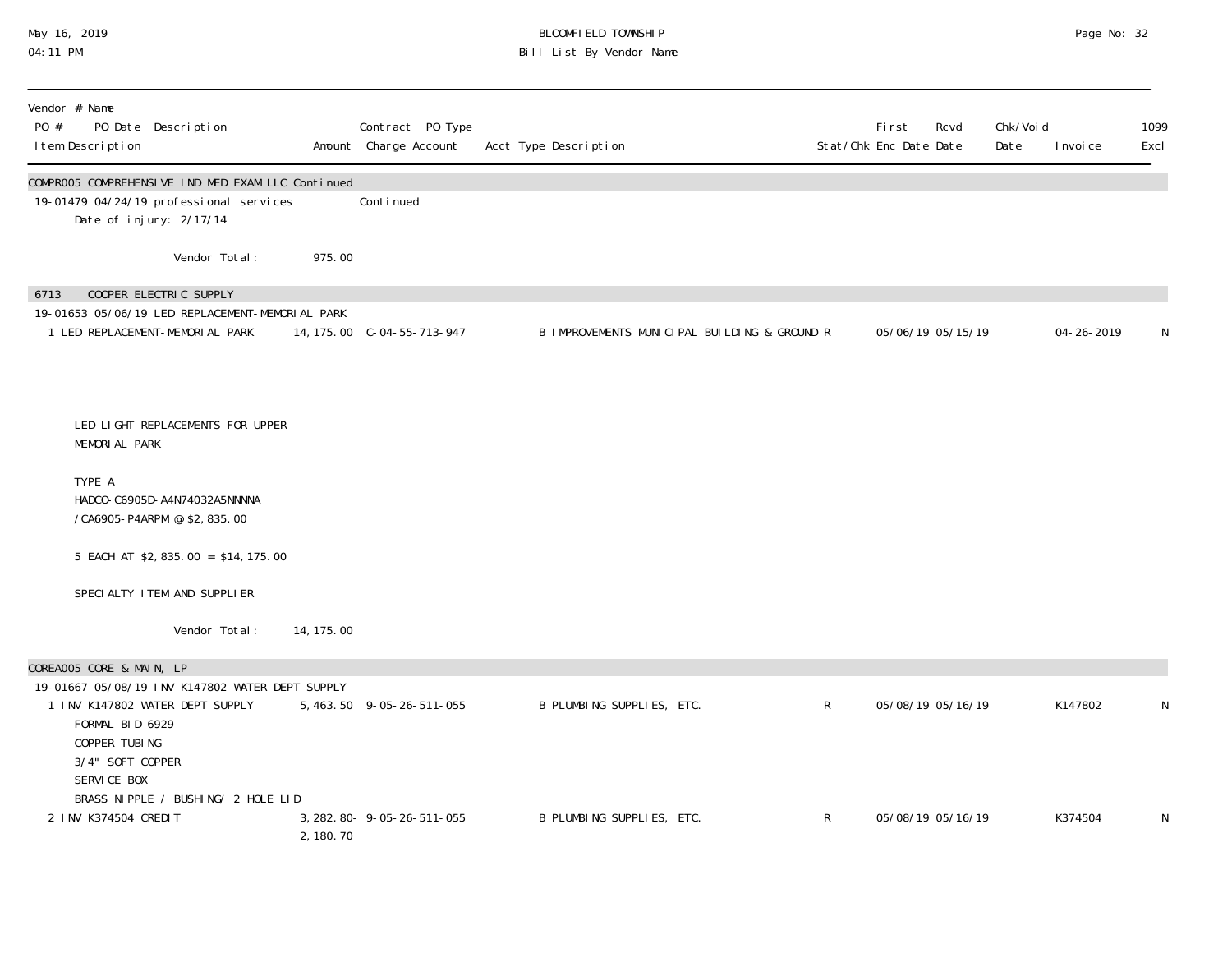# May 16, 2019 BLOOMFIELD TOWNSHIP Page No: 33 Bill List By Vendor Name

| Vendor # Name<br>PO #<br>PO Date Description<br>I tem Description                                                                                                                       |           | Contract PO Type<br>Amount Charge Account | Acct Type Description                 |              | First<br>Stat/Chk Enc Date Date | Rcvd              | Chk/Voi d<br>Date | I nvoi ce    | 1099<br>Excl |
|-----------------------------------------------------------------------------------------------------------------------------------------------------------------------------------------|-----------|-------------------------------------------|---------------------------------------|--------------|---------------------------------|-------------------|-------------------|--------------|--------------|
| COREAOO5 CORE & MAIN, LP                                                                                                                                                                | Continued |                                           |                                       |              |                                 |                   |                   |              |              |
| 19-01698 05/08/19 WATER DEPT VALVE LIDS<br>1 WATER DEPT VALVE LIDS<br>FORMAL BID: 6929\<br><b>INVOICE K266398</b>                                                                       |           | 350.00 9-05-26-511-055                    | B PLUMBING SUPPLIES, ETC.             | $\mathsf{R}$ |                                 | 05/08/19 05/16/19 |                   | K266398      | N            |
| 2 I NVOI CE K464634                                                                                                                                                                     | 700.00    | 350.00 9-05-26-511-055                    | B PLUMBING SUPPLIES, ETC.             | $\mathsf{R}$ |                                 | 05/08/19 05/16/19 |                   | K464634      | $\mathsf N$  |
| Vendor Total:                                                                                                                                                                           | 2,880.70  |                                           |                                       |              |                                 |                   |                   |              |              |
| CREATIVE WONDERS, LLC<br>6951                                                                                                                                                           |           |                                           |                                       |              |                                 |                   |                   |              |              |
| 19-01089 03/29/19 BMAC-CASH MATCH<br>1 BMAC-CASH MATCH<br>65 JUNIOR ACADEMY UNIFORM PACKAGES<br>\$46.00                                                                                 |           | 2,990.00 G-02-40-306-005                  | B 2018 MUNICIPAL ALLIANCE GRANT MATCH | $\mathsf{R}$ |                                 | 03/29/19 05/14/19 |                   | 5283         | N            |
| Vendor Total:                                                                                                                                                                           | 2,990.00  |                                           |                                       |              |                                 |                   |                   |              |              |
| CYBEROO5 CYBERWARP COMMUNICATIONS                                                                                                                                                       |           |                                           |                                       |              |                                 |                   |                   |              |              |
| 19-00793 03/12/19 BPA DOMAIN MAIL 1/1-12/31 2019<br>1 BPA DOMAIN MAIL 1/1-12/31 2019<br>INV #: 9108<br>DOMAIN MAIL - BLOOFMI ELDPARKING. ORG<br>1 YEAR ANNUAL BILLING 1/1/19 - 12/31/19 |           | 120.00 9-07-20-512-028                    | B CONSULTANT & PROFESSIONAL SERVICES  | $\mathsf{R}$ |                                 | 03/12/19 05/14/19 |                   | 9108         | N            |
| *PLEASE RETURN REMITTANCE STUB WHEN<br>MAILING IN PAYMENT                                                                                                                               |           |                                           |                                       |              |                                 |                   |                   |              |              |
| Vendor Total:                                                                                                                                                                           | 120.00    |                                           |                                       |              |                                 |                   |                   |              |              |
| D & H ALTERNATIVE RISK SOLUTIO<br>8370                                                                                                                                                  |           |                                           |                                       |              |                                 |                   |                   |              |              |
| 19-01319 04/11/19 Workers comp management<br>1 Workers comp management<br>Second Quarter of 2019<br>workders compensation claims managment<br>fees                                      |           | 7,000.00 9-01-20-712-028                  | B CONSULTANT & PROFESS. SERVICES      | $\mathsf{R}$ |                                 | 04/11/19 05/14/19 |                   | APRIL 1 2019 | N            |
| Vendor Total:                                                                                                                                                                           | 7,000.00  |                                           |                                       |              |                                 |                   |                   |              |              |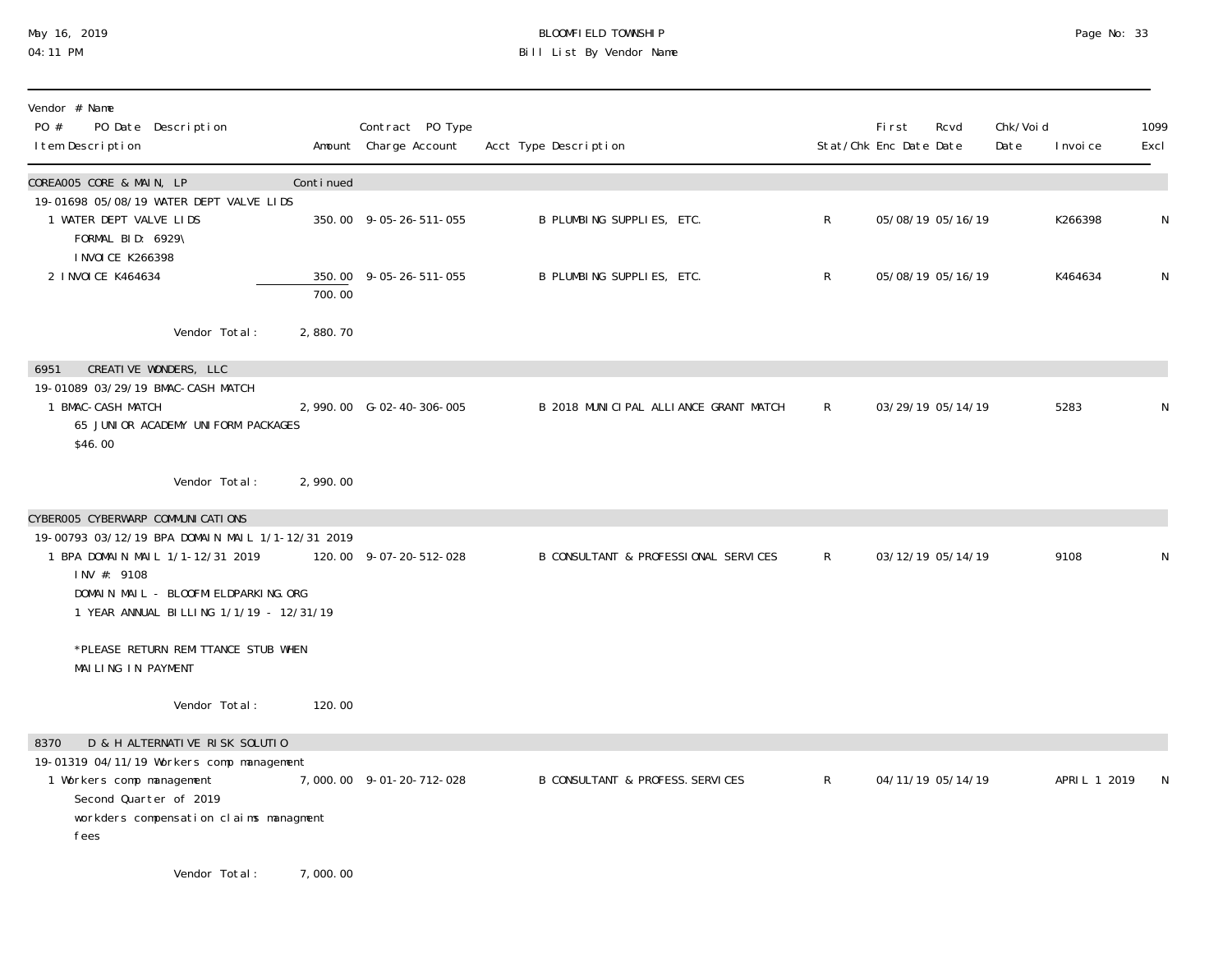### May 16, 2019 BLOOMFIELD TOWNSHIP Page No: 34 04:11 PM Bill List By Vendor Name

| Vendor # Name<br>PO #<br>PO Date Description<br>I tem Description                                                                                                             |          | Contract PO Type<br>Amount Charge Account | Acct Type Description           |              | <b>First</b><br>Stat/Chk Enc Date Date | Rcvd              | Chk/Void<br>Date | I nvoi ce | 1099<br>Excl |
|-------------------------------------------------------------------------------------------------------------------------------------------------------------------------------|----------|-------------------------------------------|---------------------------------|--------------|----------------------------------------|-------------------|------------------|-----------|--------------|
| DEE'S JFK SERVICE, INC.<br>8165<br>19-01079 03/29/19 181212017 FIRE VEHICLE REP<br>1 181212017 FIRE VEHICLE REP<br>I NVOI CE 181212017                                        |          | 703.95 9-01-26-767-025                    | B MAINTENANCE OF MOTOR VEHICLES | $\mathsf{R}$ |                                        | 03/29/19 05/15/19 |                  | 181212017 | N            |
| FIRE VEHICLE PLATE 25483MG                                                                                                                                                    |          |                                           |                                 |              |                                        |                   |                  |           |              |
| VIN# 14561                                                                                                                                                                    |          |                                           |                                 |              |                                        |                   |                  |           |              |
| REMOVE FUEL TANK CLEAN INSIDE AND<br><b>REI NSTALL</b>                                                                                                                        |          |                                           |                                 |              |                                        |                   |                  |           |              |
| 19-01124 04/01/19 POLICE VEHICLE REPAIRS<br>1 POLICE VEHICLE REPAIRS<br>I NVOI CE 190226003<br>POLICE PLATE MG85137<br>VIN 104438<br>OIL CHANGE TUNE UP POWER STEERING BRAKES |          | 1, 277.11 9-01-26-767-025                 | B MAINTENANCE OF MOTOR VEHICLES | R            |                                        | 04/01/19 05/15/19 |                  | 190226003 | N            |
| 19-01439 04/22/19 VEHICLE REPAIRS<br>1 DPW VEHICLE REPAIRS<br>I NVOI CE 181205010                                                                                             |          | 599.95 9-01-26-767-025                    | B MAINTENANCE OF MOTOR VEHICLES | R            |                                        | 04/22/19 05/15/19 |                  | 181205010 | N            |
| PLATE MG90823<br>VIN 170907<br>REMOVE WATER FROM GAS TANK AND BLOW OUT<br><b>LINES</b>                                                                                        |          |                                           |                                 |              |                                        |                   |                  |           |              |
| 19-01440 04/22/19 POLICE VEHICLE REPAIRS<br>1 POLICE VEHICLE REPAIRS<br>I NVOI CE 190410006<br>VAK60L<br>VIN 182044<br>WHEEL ALIGNMENT                                        |          | 129.95 9-01-26-767-025                    | B MAINTENANCE OF MOTOR VEHICLES | $\mathsf{R}$ |                                        | 04/22/19 05/15/19 |                  | 19041006  | N            |
| Vendor Total:                                                                                                                                                                 | 2,710.96 |                                           |                                 |              |                                        |                   |                  |           |              |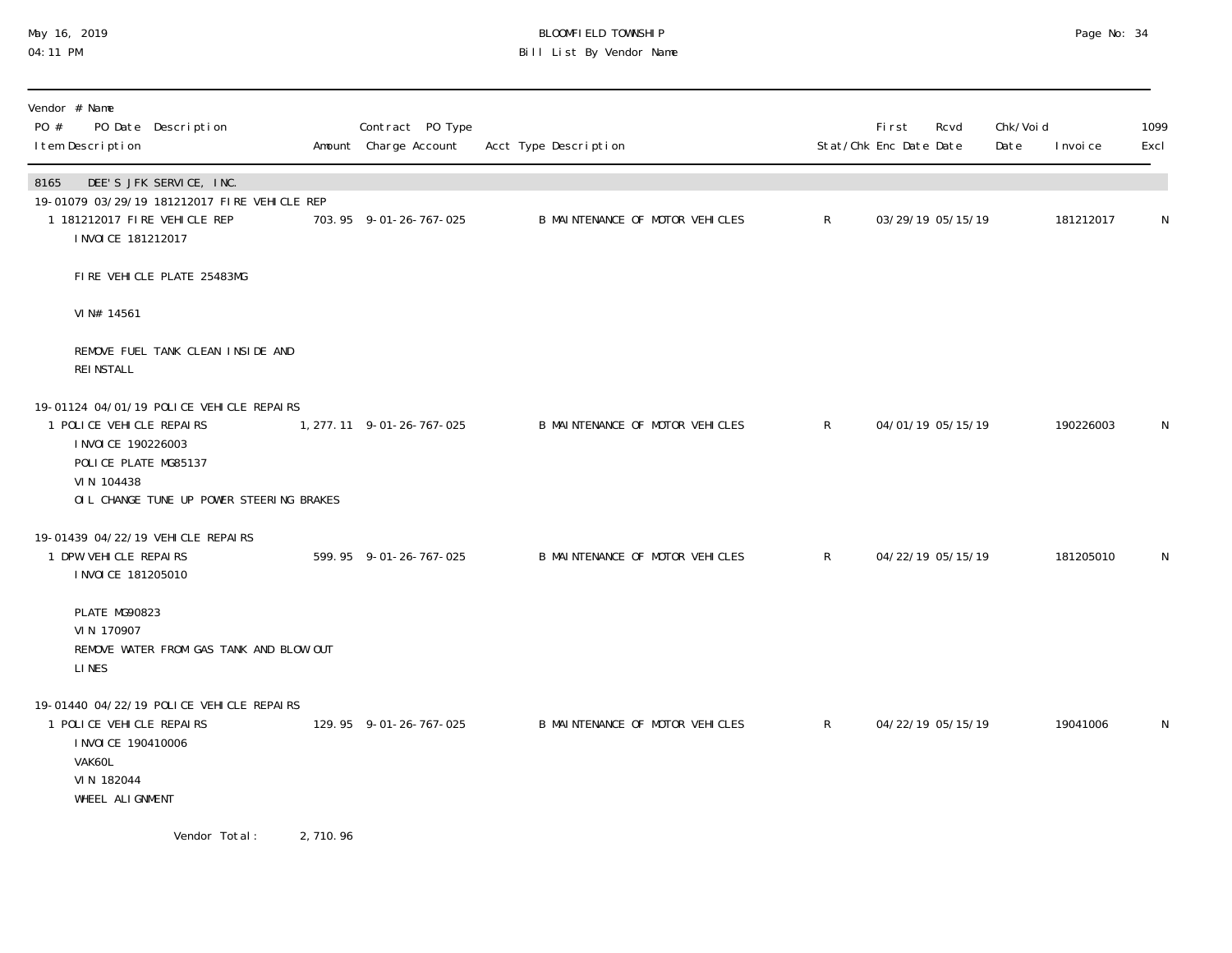#### May 16, 2019 BLOOMFIELD TOWNSHIP Page No: 35 04:11 PM Bill List By Vendor Name

| Vendor # Name<br>PO #<br>PO Date Description<br>I tem Description                                                      |        | Contract PO Type<br>Amount Charge Account     | Acct Type Description                       |                  | First<br>Stat/Chk Enc Date Date | Rcvd                                   | Chk/Voi d<br>Date | I nvoi ce        | 1099<br>Excl     |
|------------------------------------------------------------------------------------------------------------------------|--------|-----------------------------------------------|---------------------------------------------|------------------|---------------------------------|----------------------------------------|-------------------|------------------|------------------|
| DI AMOND BI CYCLE CENTER<br>8576<br>19-01575 05/01/19 HITCH BIKE RACK<br>1 HITCH BIKE RACK<br>THULE CAMBER 4           |        | 299.95 9-01-25-745-142                        | B COMMUNITY POLICING PROMOTIONAL ITEMS      | $\mathsf{R}$     |                                 | 05/01/19 05/14/19                      |                   | 220000062146     | N                |
| Vendor Total:                                                                                                          | 299.95 |                                               |                                             |                  |                                 |                                        |                   |                  |                  |
| DI AMOND ROCK SPRING WATER<br>8579<br>19-01128 04/01/19 5 GALLON WATERS AND SURCHARGE<br>1 5 GAL WATERS<br>2 SURCHARGE |        | 32.00 9-01-25-752-123<br>4.00 9-01-25-752-123 | <b>B PRINTING</b><br><b>B PRINTING</b>      | R<br>R           |                                 | 04/01/19 05/14/19<br>04/01/19 05/14/19 |                   | 856980<br>856980 | N<br>$\mathsf N$ |
| WATER FOR FIRE PREVENTION WATER COOLER                                                                                 | 36.00  |                                               |                                             |                  |                                 |                                        |                   |                  |                  |
| 19-01536 04/26/19 WATER FOR FIRE PREVENTION<br>1 5GAL WATER FOR FIRE PREVENTION<br>2 SURCHARGE                         |        | 32.00 9-01-25-752-123<br>4.00 9-01-25-752-123 | <b>B PRINTING</b><br><b>B PRINTING</b>      | R<br>$\mathsf R$ |                                 | 04/26/19 05/15/19<br>04/26/19 05/15/19 |                   | 859197<br>859197 | N<br>${\sf N}$   |
| WATER FOR COOLER IN FIRE PREVENTION<br><b>BUREAU</b>                                                                   | 36.00  |                                               |                                             |                  |                                 |                                        |                   |                  |                  |
| Vendor Total:                                                                                                          | 72.00  |                                               |                                             |                  |                                 |                                        |                   |                  |                  |
| DR. MARYANN ALESSIO<br>1034<br>19-01165 04/03/19 NURSING-SCHOOL PHYSICIAN 03/19                                        |        |                                               |                                             |                  |                                 |                                        |                   |                  |                  |
| 1 NURSI NG-SCHOOL PHYSICIAN 03/19<br>SCHOOL PHYSICIAN                                                                  |        | 200.00 9-01-27-785-028                        | <b>B CONSULTANT &amp; PROFESSIONAL SERV</b> | $\mathsf{R}$     |                                 | 04/03/19 05/14/19                      |                   | 03282019         | N                |
| ST THOMAS THE APOSTLE SCHOOL                                                                                           |        |                                               |                                             |                  |                                 |                                        |                   |                  |                  |
| MARCH 2019<br>\$200.00                                                                                                 |        |                                               |                                             |                  |                                 |                                        |                   |                  |                  |
| 19-01517 04/26/19 NURSING-SCHOOL PHYSICIAN 04/19<br>1 NURSI NG-SCHOOL PHYSICIAN 04/19<br>SCHOOL PHYSICIAN              |        | 200.00 9-01-27-785-028                        | B CONSULTANT & PROFESSIONAL SERV            | $\mathsf{R}$     |                                 | 04/26/19 05/14/19                      |                   | APRI L 2019      | N                |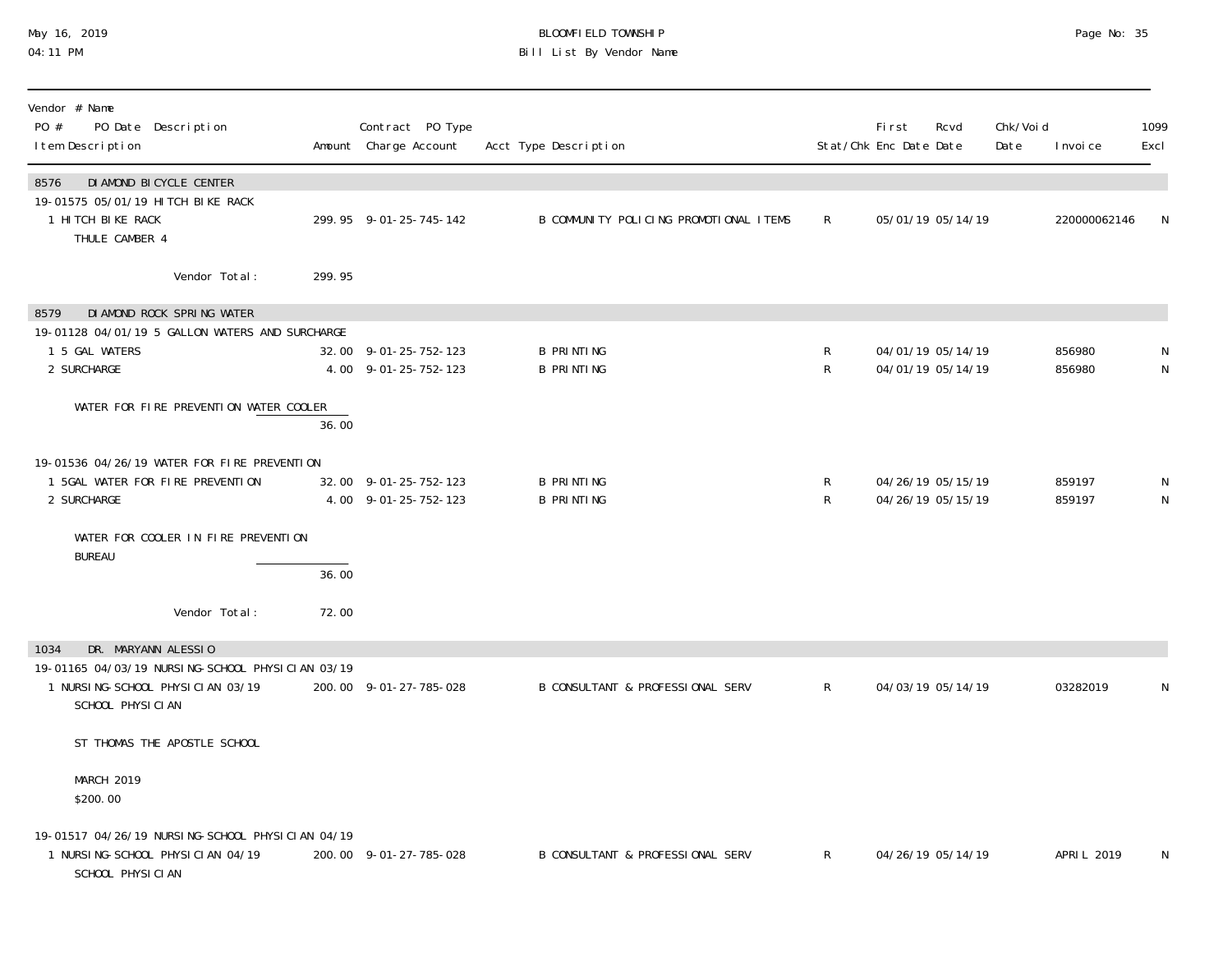### May 16, 2019 BLOOMFIELD TOWNSHIP Page No: 36 04:11 PM Bill List By Vendor Name

| Vendor # Name<br>PO #<br>PO Date Description<br>I tem Description                                                                                                                                                                                                                                                                                                                                                              |           | Contract PO Type<br>Amount Charge Account            | Acct Type Description                                              |                   | <b>First</b><br>Stat/Chk Enc Date Date | Rcvd                                   | Chk/Voi d<br>Date | I nvoi ce    | 1099<br>Excl |
|--------------------------------------------------------------------------------------------------------------------------------------------------------------------------------------------------------------------------------------------------------------------------------------------------------------------------------------------------------------------------------------------------------------------------------|-----------|------------------------------------------------------|--------------------------------------------------------------------|-------------------|----------------------------------------|----------------------------------------|-------------------|--------------|--------------|
| DR. MARYANN ALESSIO<br>1034<br>19-01517 04/26/19 NURSING-SCHOOL PHYSICIAN 04/19 Continued<br>ST THOMAS THE APOSTLE SCHOOL                                                                                                                                                                                                                                                                                                      | Continued |                                                      |                                                                    |                   |                                        |                                        |                   |              |              |
| APRIL 2019<br>\$200.00                                                                                                                                                                                                                                                                                                                                                                                                         |           |                                                      |                                                                    |                   |                                        |                                        |                   |              |              |
| Vendor Total:                                                                                                                                                                                                                                                                                                                                                                                                                  | 400.00    |                                                      |                                                                    |                   |                                        |                                        |                   |              |              |
| 9399<br>DRAGER SAFETY DIAGNOSTICS, INC<br>19-00397 02/28/19 SEMI-ANNUAL CALIBRATION<br>1 SEMI-ANNUAL CALIBRATION<br>ALCOTEST MACHINE                                                                                                                                                                                                                                                                                           |           | 179.00 9-01-25-745-030                               | <b>B MATERIALS &amp; SUPPLIES</b>                                  | $\mathsf{R}$      |                                        | 02/28/19 05/15/19                      |                   | 5950621082   | N            |
| PART NUMBERS<br>4414176-SI MULATOR<br>4414175-TEMPERATURE PROBE<br>12043-SET OF HOSES/CONNECTORS                                                                                                                                                                                                                                                                                                                               |           |                                                      |                                                                    |                   |                                        |                                        |                   |              |              |
| Vendor Total:                                                                                                                                                                                                                                                                                                                                                                                                                  | 179.00    |                                                      |                                                                    |                   |                                        |                                        |                   |              |              |
| DRUMMOO5 DRUMMOND PLUMBING & HEATING<br>19-01401 04/17/19 REPL. FAUCET / REPAIR HEAT HQ                                                                                                                                                                                                                                                                                                                                        |           |                                                      |                                                                    |                   |                                        |                                        |                   |              |              |
| 1 1ST FL. BATHROOM FAUCET REPLAC<br>2 REPAIR HEAT FIRE HEAQUARTERS                                                                                                                                                                                                                                                                                                                                                             |           | 225.00 9-01-25-752-024<br>1, 200. 00 9-01-25-752-024 | B MAINT. OF BLDG'S & FACILITIES<br>B MAINT. OF BLDG'S & FACILITIES | R<br>$\mathsf{R}$ |                                        | 04/17/19 05/15/19<br>04/17/19 05/15/19 |                   | 1220<br>1220 | N<br>N       |
| REMOVED THE CONDENSATE TANK FOR THE<br>RETURN WATER FOR THE STEAM SYSTEM AND<br>REPIPED BACK TO THE BOILER. THE TANK<br>FEED MECHANISM HAD FAILED AND ONLY THE<br>PUMPS WERE NOT OPERATIONAL. INSTALLED<br>NEW MANUAL FEED VALUE THAT SHOULD BE<br>CHECKED ABOUT ONCE A WEEK TO MAKE SURE<br>THERE IS SUFFICIENT WATER LEVEL. HAD TO<br>REPLACE THE FLOAT SWITCH ON THE<br>SECONDARY<br>LOW WATER CUT OFF THAT WAS NOT WORKING |           |                                                      |                                                                    |                   |                                        |                                        |                   |              |              |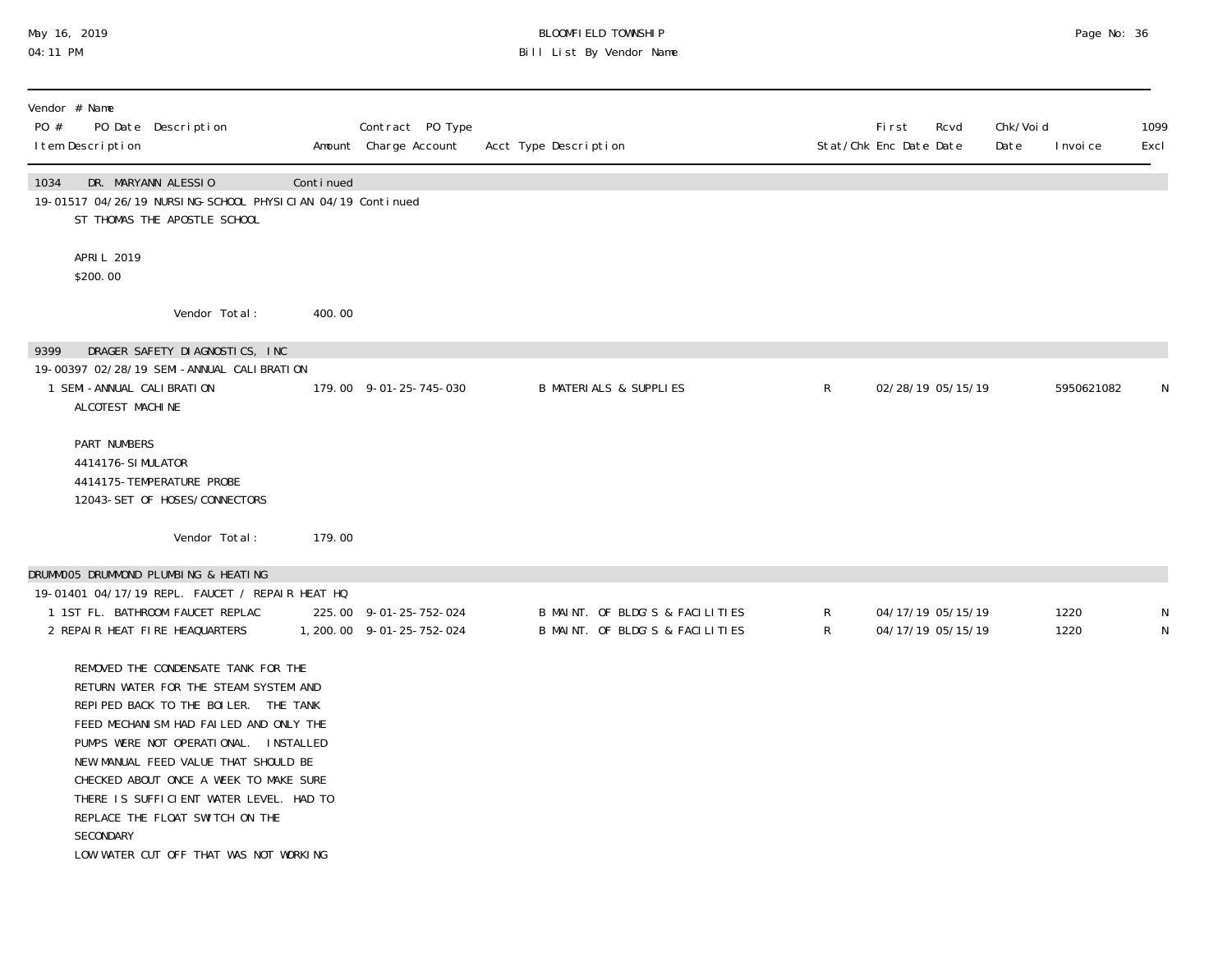# May 16, 2019 BLOOMFIELD TOWNSHIP Page No: 37 04:11 PM Bill List By Vendor Name

| Vendor # Name<br>PO #<br>PO Date Description<br>I tem Description                                                                                                                          |           | Contract PO Type<br>Amount Charge Account | Acct Type Description                       |              | <b>First</b><br>Stat/Chk Enc Date Date | Rcvd | Chk/Voi d<br>Date | I nvoi ce | 1099<br>Excl |
|--------------------------------------------------------------------------------------------------------------------------------------------------------------------------------------------|-----------|-------------------------------------------|---------------------------------------------|--------------|----------------------------------------|------|-------------------|-----------|--------------|
| DRUMMOO5 DRUMMOND PLUMBING & HEATING<br>19-01401 04/17/19 REPL. FAUCET / REPAIR HEAT HQ Continued<br>AND NOT LETTING THE BOILER START/                                                     | Continued |                                           |                                             |              |                                        |      |                   |           |              |
|                                                                                                                                                                                            | 1,425.00  |                                           |                                             |              |                                        |      |                   |           |              |
| Vendor Total:                                                                                                                                                                              | 1,425.00  |                                           |                                             |              |                                        |      |                   |           |              |
| DUKE MULTIMEDIA PRODUCTIONS<br>9571<br>19-01430 04/17/19 WBMA-TV MONTHLY SERVICES<br>1 WBMA-TV MONTHLY SERVICES<br>WBMA-TV MONTHLY SERVICES                                                |           | 5, 416.67 9-01-20-723-028                 | B CONSULTANT & PROFESSIONAL SERVICES        | R            | 04/17/19 05/15/19                      |      |                   | 1107      |              |
| I NVOI CE# 1107                                                                                                                                                                            |           |                                           |                                             |              |                                        |      |                   |           |              |
| Vendor Total:                                                                                                                                                                              | 5,416.67  |                                           |                                             |              |                                        |      |                   |           |              |
| DYNAMIC TESTING SERVICE<br>9808<br>19-01133 04/01/19 URINE SCREENING<br>1 URINE SCREENING<br>10 PANEL URINE SCREEN                                                                         |           | 60.00 9-01-20-712-028                     | <b>B CONSULTANT &amp; PROFESS. SERVICES</b> | $\mathsf{R}$ | 04/01/19 05/14/19                      |      |                   | 11187     | N            |
| Vendor Total:                                                                                                                                                                              | 60.00     |                                           |                                             |              |                                        |      |                   |           |              |
| 10357<br>EAGLE EQUIPMENT, INC.<br>19-01365 04/17/19 INV 1818693 DEALER ITEMS<br>1 INV 1818693 DEALER ITEMS<br>SUCTION HOSE AND CLAMPS<br>DPW VEHICLE #901 SEWER/VAC<br><b>DEALER ITEMS</b> |           | 3, 611. 18 9-01-26-767-034                | B MOTOR VEHICLE PARTS & ACCESS.             | $\mathsf{R}$ | 04/17/19 05/15/19                      |      |                   | 1818693   | N            |
| Vendor Total:                                                                                                                                                                              | 3,611.18  |                                           |                                             |              |                                        |      |                   |           |              |
| EASTERN CONCRETE MATERIALS, INC<br>10374<br>19-01368 04/17/19 INVOICE 21619050<br>1 I NVOI CE 21619050<br>MCCPC #9 CAT II SUBCAT A<br>LIME A LIME #57 3/4" ST                              |           | 560.71 9-05-26-511-030                    | <b>B MATERIALS &amp; SUPPLIES</b>           | $\mathsf{R}$ | 04/17/19 05/14/19                      |      |                   | 21619050  | N            |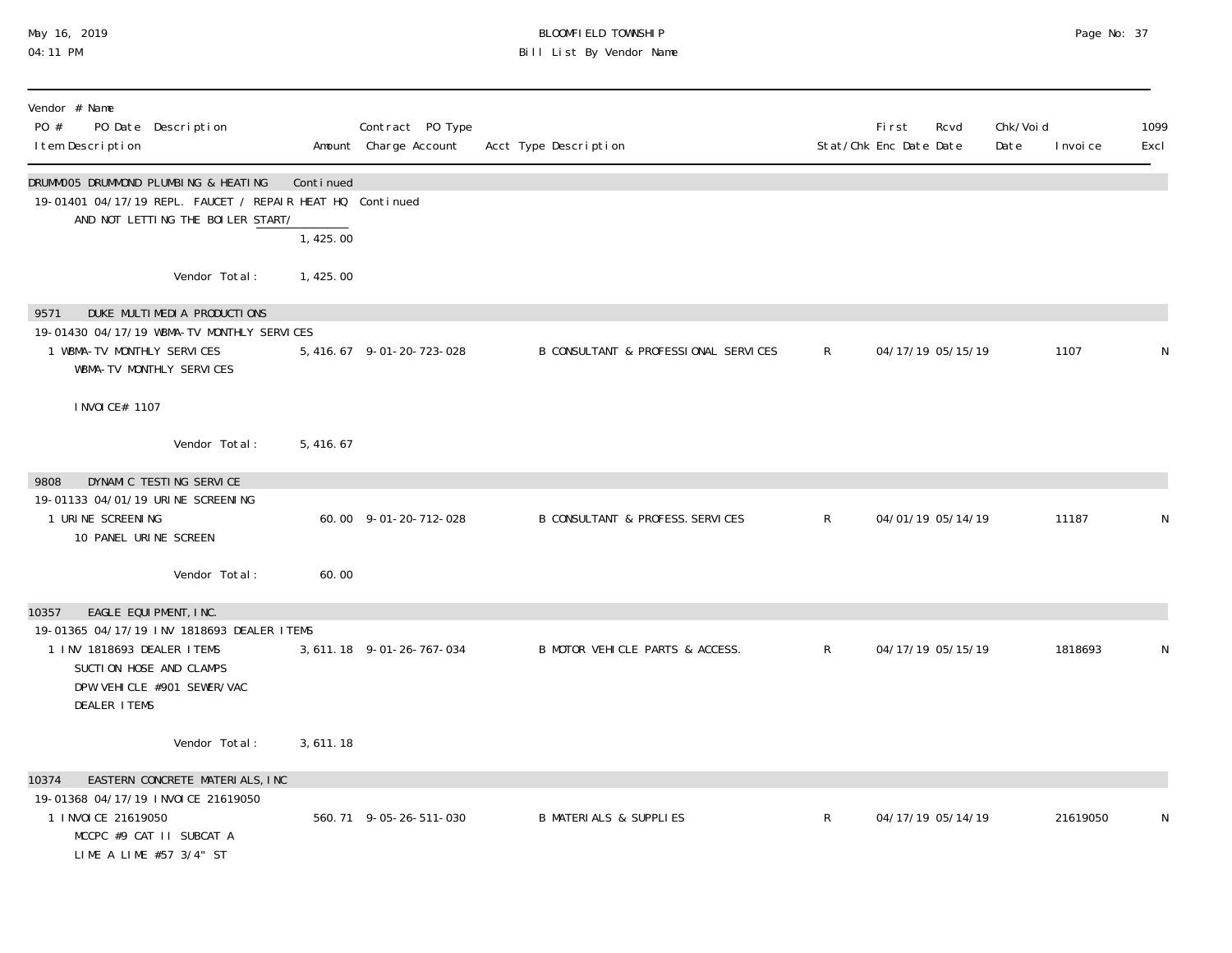## May 16, 2019 BLOOMFIELD TOWNSHIP Page No: 38 04:11 PM Bill List By Vendor Name

| Vendor # Name<br>PO #<br>I tem Description                                                                                       | PO Date Description                                                                |        | Contract PO Type<br>Amount Charge Account | Acct Type Description             |              | <b>First</b><br>Stat/Chk Enc Date Date | Rcvd | Chk/Voi d<br>Date | I nvoi ce | 1099<br>Excl |
|----------------------------------------------------------------------------------------------------------------------------------|------------------------------------------------------------------------------------|--------|-------------------------------------------|-----------------------------------|--------------|----------------------------------------|------|-------------------|-----------|--------------|
| 10374<br>19-01368 04/17/19 INVOICE 21619050<br>TI CKET: 58024324                                                                 | EASTERN CONCRETE MATERIALS, INC Continued                                          |        | Conti nued                                |                                   |              |                                        |      |                   |           |              |
|                                                                                                                                  | Vendor Total:                                                                      | 560.71 |                                           |                                   |              |                                        |      |                   |           |              |
| EMPLOOO5 EMPLOYERS ASSOCIATION OF NJ<br>19-01454 04/23/19 SEMINAR<br>1 SEMINAR<br>DUVA                                           | EANJ'S 103RD ANNUAL MEMBERSHIP MEETING<br>OF MAY 7, 2019 ATTENDANCE FOR KIMBERLY   |        | 30.00 9-01-20-701-042                     | <b>B EDUCATION &amp; TRAINING</b> | $\mathsf{R}$ | 04/23/19 05/14/19                      |      |                   |           | N            |
|                                                                                                                                  | Vendor Total:                                                                      | 30.00  |                                           |                                   |              |                                        |      |                   |           |              |
| 11590<br>1 HQ GENERATOR - MAJOR SERVICE                                                                                          | EMR POWER SYSTEMS, LLC<br>19-01498 04/25/19 HQ GENERATOR - MAJOR SERVICE           |        | 300.00 9-01-25-752-024                    | B MAINT. OF BLDG'S & FACILITIES   | $\mathsf{R}$ | 04/25/19 05/15/19                      |      |                   | 67744     |              |
| 1.75 GALLONS OIL<br>DI SPOSAL FEE<br>OIL FILTER<br>AIR FILTER<br>ABSORBENT PADS<br>MISC. PARTS                                   |                                                                                    |        |                                           |                                   |              |                                        |      |                   |           |              |
|                                                                                                                                  | 19-01499 04/25/19 ST. 2 GENERATOR-MAJOR SERVICE<br>1 ST. 2 GENERATOR-MAJOR SERVICE |        | 300.00 9-01-25-752-024                    | B MAINT. OF BLDG'S & FACILITIES   | R            | 04/25/19 05/15/19                      |      |                   | 67746     | N            |
| 2.5 GALLONS OIL<br>DI SPOSAL FEE<br>OIL FILTER<br>FUEL FILTER<br>FUEL CONDITIONER<br>AIR FILTER<br>ABSORBENT PADS<br>MISC. PARTS |                                                                                    |        |                                           |                                   |              |                                        |      |                   |           |              |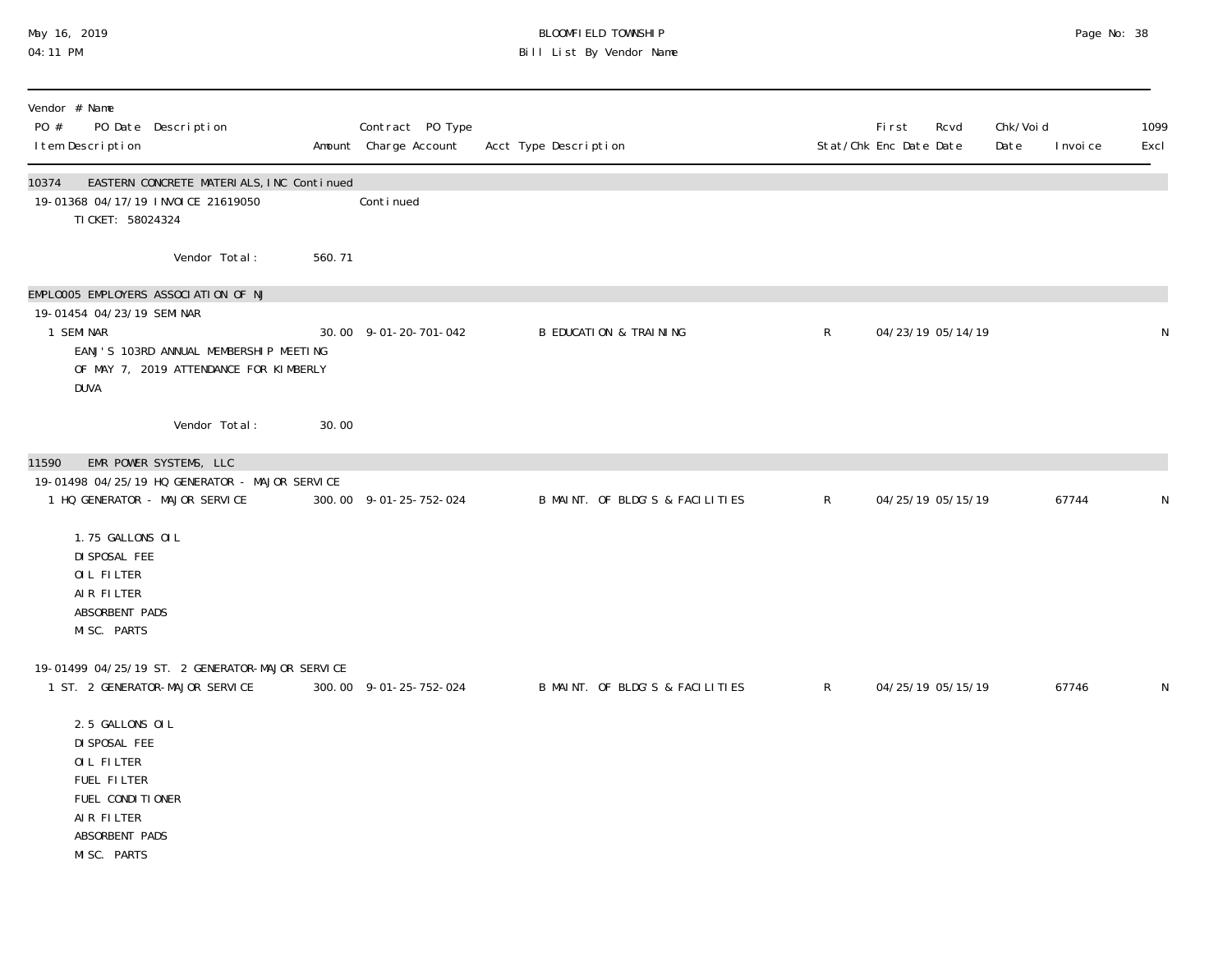## May 16, 2019 BLOOMFIELD TOWNSHIP Page No: 39 04:11 PM Bill List By Vendor Name

| Vendor # Name<br>PO #<br>PO Date Description<br>I tem Description                                                     |           | Contract PO Type<br>Amount Charge Account | Acct Type Description              |              | First<br>Rcvd<br>Stat/Chk Enc Date Date | Chk/Voi d<br>Date | I nvoi ce | 1099<br>Excl |
|-----------------------------------------------------------------------------------------------------------------------|-----------|-------------------------------------------|------------------------------------|--------------|-----------------------------------------|-------------------|-----------|--------------|
| EMR POWER SYSTEMS, LLC<br>11590<br>19-01500 04/25/19 ST. 4 GENERATOR-MAJOR SERVICE<br>1 ST. 4 GENERATOR-MAJOR SERVICE | Continued | 235.00 9-01-25-752-024                    | B MAINT. OF BLDG'S & FACILITIES    | $\mathsf{R}$ | 04/25/19 05/15/19                       |                   | 67745     | $\mathsf{N}$ |
| 1.5 GALLONS OIL<br>DI SPOSAL FEE<br>OIL FILTER<br>AIR FILTER<br>ABSORBENT PADS<br><b>MISC PARTS</b>                   |           |                                           |                                    |              |                                         |                   |           |              |
| 19-01647 05/06/19 SERVICE CHECK FOR GENERATORS<br>1 SERVICE CHECK FOR GENERATORS                                      |           | 340.00 9-01-26-772-024                    | B CLEAN. &MAIN. OF BLDG'S & FACIL. | $\mathsf{R}$ | 05/06/19 05/15/19                       |                   | 67743     | $\mathsf{N}$ |
| I NVOI CE #67743                                                                                                      |           |                                           |                                    |              |                                         |                   |           |              |
| MAJOR SERVICE CHECK<br>BLOOMFIELD MUNICIPAL BUILDING (80KW)                                                           |           |                                           |                                    |              |                                         |                   |           |              |
| 19-01650 05/06/19 SERVICE CHECK FOR GENERATORS<br>1 SERVICE CHECK FOR GENERATORS                                      |           | 300.00 9-01-26-772-024                    | B CLEAN. &MAIN. OF BLDG'S & FACIL. | $\mathsf{R}$ | 05/06/19 05/15/19                       |                   | 67741     | N            |
| I NVOI CE #67741                                                                                                      |           |                                           |                                    |              |                                         |                   |           |              |
| MAJOR SERVICE CHECK<br>BLOOMFIELD POLICE POWER HOUSE - OUTSIDE                                                        |           |                                           |                                    |              |                                         |                   |           |              |
| Vendor Total:                                                                                                         | 1,475.00  |                                           |                                    |              |                                         |                   |           |              |
| FIX N FUEL<br>13950<br>19-00991 03/22/19 INVOICE 31895<br>1 INVOICE 31895                                             |           | 74.90 9-01-26-767-025                     | B MAINTENANCE OF MOTOR VEHICLES    | $\mathsf{R}$ | 03/22/19 05/14/19                       |                   | 31895     | $\mathsf{N}$ |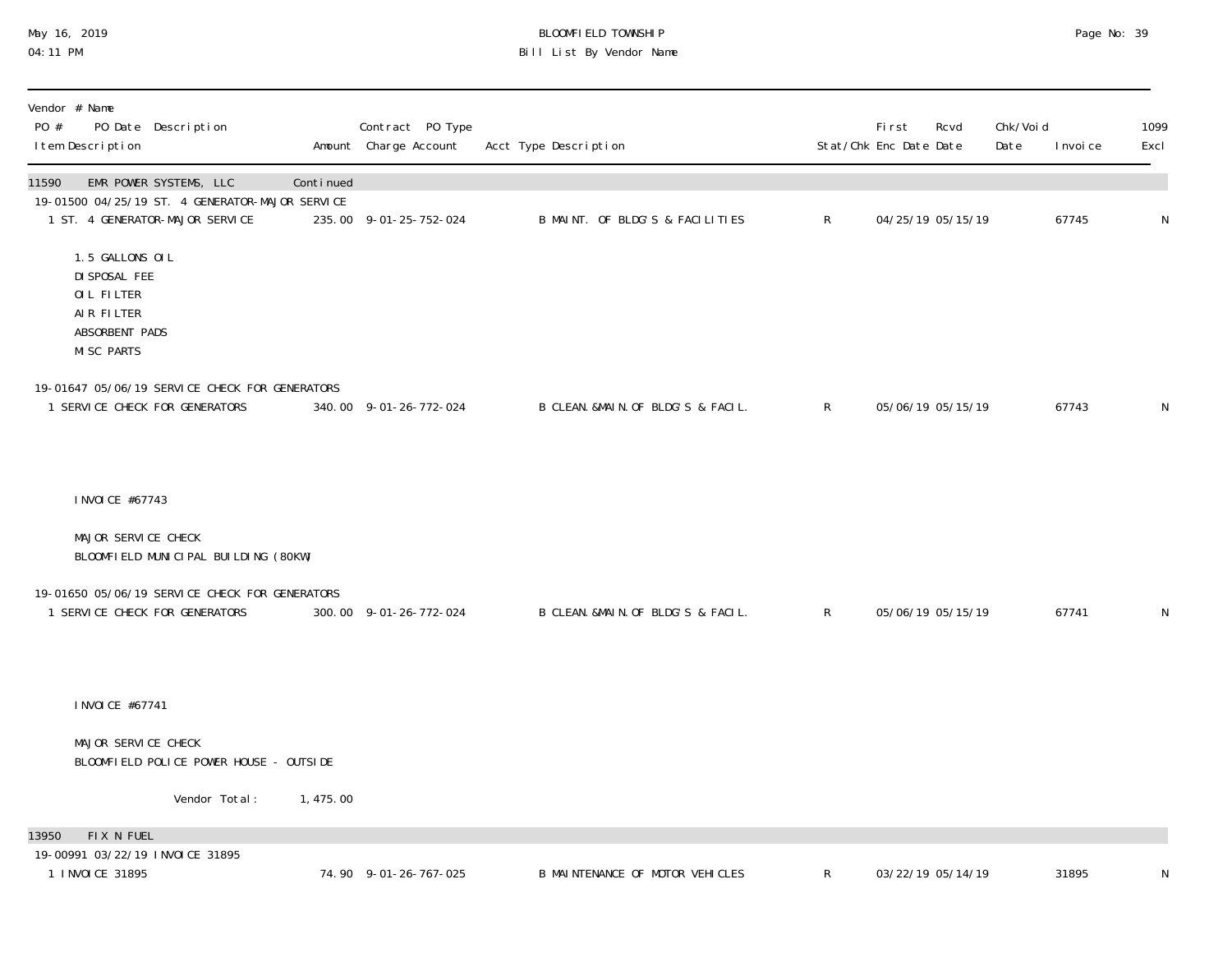# May 16, 2019 BLOOMFIELD TOWNSHIP Page No: 40 04:11 PM Bill List By Vendor Name

| Vendor # Name<br>PO #<br>PO Date Description<br>I tem Description                                                                                                                                                                         |           | Contract PO Type<br>Amount Charge Account | Acct Type Description                       |              | First<br>Rcvd<br>Stat/Chk Enc Date Date | Chk/Voi d<br>Date | I nvoi ce   | 1099<br>Excl |
|-------------------------------------------------------------------------------------------------------------------------------------------------------------------------------------------------------------------------------------------|-----------|-------------------------------------------|---------------------------------------------|--------------|-----------------------------------------|-------------------|-------------|--------------|
| FIX N FUEL<br>13950<br>19-00991 03/22/19 INVOICE 31895<br>RECREATION DEPARTMENT VEHICLE OIL CHANGE<br>AND BRAKE CHECK<br>LICENSE 0P5648<br><b>VIN HDC61921</b>                                                                            | Continued | Continued                                 |                                             |              |                                         |                   |             |              |
| Vendor Total:                                                                                                                                                                                                                             | 74.90     |                                           |                                             |              |                                         |                   |             |              |
| FLEETOO5 FLEETWASH, INC.<br>19-01528 04/26/19 BPA-DECK SWEEPING/LITTR MAR' 19<br>1 BPA-DECK SWEEPING/LITTR MAR' 19<br>INV #: x-1563744<br>WORK ORDER: FS103903                                                                            |           | 621.00 9-07-20-512-024                    | B CLEANING & MAINT. BUILDING & FACILITIES R |              | 04/26/19 05/16/19                       |                   | X-1563744   | N            |
| MONTHLY INVOICE FOR WEEEKLY SERVICES:<br>$-03/08/19$<br>$-03/15/19$<br>$-03/29/19$                                                                                                                                                        |           |                                           |                                             |              |                                         |                   |             |              |
| Vendor Total:                                                                                                                                                                                                                             | 621.00    |                                           |                                             |              |                                         |                   |             |              |
| 14702<br>FRANK'S GMC TRUCK CENTER, INC.<br>19-01680 05/08/19 INV 838306<br>1 INV 838306<br>FENDER DEALER ITEMS<br>DPW TRUCK 901                                                                                                           |           | 127.71 9-01-26-767-034                    | B MOTOR VEHICLE PARTS & ACCESS.             | $\mathsf{R}$ | 05/08/19 05/16/19                       |                   | 838306      | N            |
| Vendor Total:                                                                                                                                                                                                                             | 127.71    |                                           |                                             |              |                                         |                   |             |              |
| GARDEN STATE HWY. PROD. INC<br>15640<br>19-01362 04/17/19 TRAFFIC DIVISION SUPPLIES<br>1 I NVOI CE PSI N005443<br>I NVOI CE: PSI N005443<br>MCCP CONTRACT 28<br>TRAFFIC DIVISION SUPPLIES<br>10 STOP AHEAD SIGNS<br>10 SPECIAL STOP AHEAD |           |                                           | B TOWNSHIP WIDE REPAVING & CONSTRUCTION     | $\mathsf{R}$ | 04/17/19 05/15/19                       |                   | PSI N005443 | N            |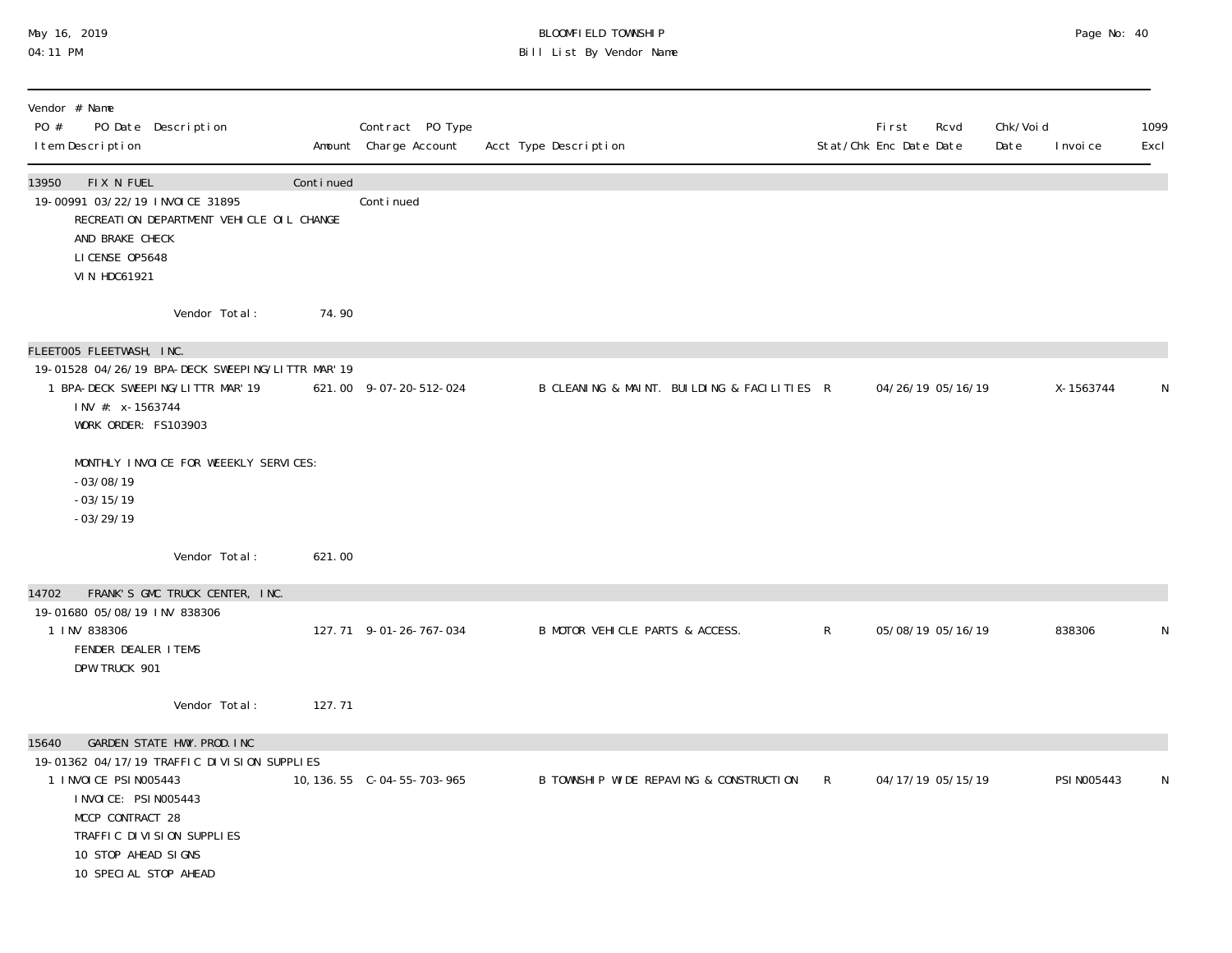# May 16, 2019 BLOOMFIELD TOWNSHIP Page No: 41 04:11 PM Bill List By Vendor Name

| Vendor # Name<br>PO #<br>PO Date Description<br>I tem Description                                                                                                                                                                                                                                                                                                                                                                                                                                   |             | Contract PO Type<br>Amount Charge Account | Acct Type Description                       |              | First<br>Stat/Chk Enc Date Date | Rcvd<br>Date      | Chk/Voi d | I nvoi ce | 1099<br>Excl |
|-----------------------------------------------------------------------------------------------------------------------------------------------------------------------------------------------------------------------------------------------------------------------------------------------------------------------------------------------------------------------------------------------------------------------------------------------------------------------------------------------------|-------------|-------------------------------------------|---------------------------------------------|--------------|---------------------------------|-------------------|-----------|-----------|--------------|
| 15640<br>GARDEN STATE HWY. PROD. INC<br>19-01362 04/17/19 TRAFFIC DIVISION SUPPLIES<br>10 STOP SIGN<br>10 SLOW SIGN<br>10 25 MPH<br>5 NO TURN ON RED<br>10 DO NOT ENTER<br>5 WRONG WAY<br>10 DO NOT BLOCK DRIVEWAY<br>10 ALL WAY<br>10 RESERVED PARKING<br>10 PENALTY<br>100 BLANK ALUMI NUM<br>5 ROUND POST<br>20 TWI ST BRACKET<br>10 PEDESTRI AN<br>2 BANDING ROLL<br>100 CENTER HOLE BRACKET<br>100 TRAFFIC CONE STENCILED BLFD PD<br>25 ONE WAY<br>25 SPECIAL ONE WAY<br>GREEN INK SILK SCREEN | Continued   | Conti nued                                |                                             |              |                                 |                   |           |           |              |
| Vendor Total:                                                                                                                                                                                                                                                                                                                                                                                                                                                                                       | 10, 136. 55 |                                           |                                             |              |                                 |                   |           |           |              |
| 15610<br>GARDEN STATE LABS INC.                                                                                                                                                                                                                                                                                                                                                                                                                                                                     |             |                                           |                                             |              |                                 |                   |           |           |              |
| 19-01107 03/29/19 INVOICE #392523<br>1 INVOICE #392523<br>FEBRUARY                                                                                                                                                                                                                                                                                                                                                                                                                                  |             | 5, 820.00 9-05-26-511-028                 | <b>B CONSULTANT &amp; PROFESSIONAL SERV</b> | $\mathsf{R}$ |                                 | 03/29/19 05/14/19 |           | 392523    | N            |
| 52 CHLORINE DONE BY GSL &TC18/SPC<br>4 HALOACETIC ACIDS EPA 552.2<br>24 LEAD AND COPPER<br>4 T. TRI HALOMETHANES EPA 524.2                                                                                                                                                                                                                                                                                                                                                                          |             |                                           |                                             |              |                                 |                   |           |           |              |
| Vendor Total:                                                                                                                                                                                                                                                                                                                                                                                                                                                                                       | 5,820.00    |                                           |                                             |              |                                 |                   |           |           |              |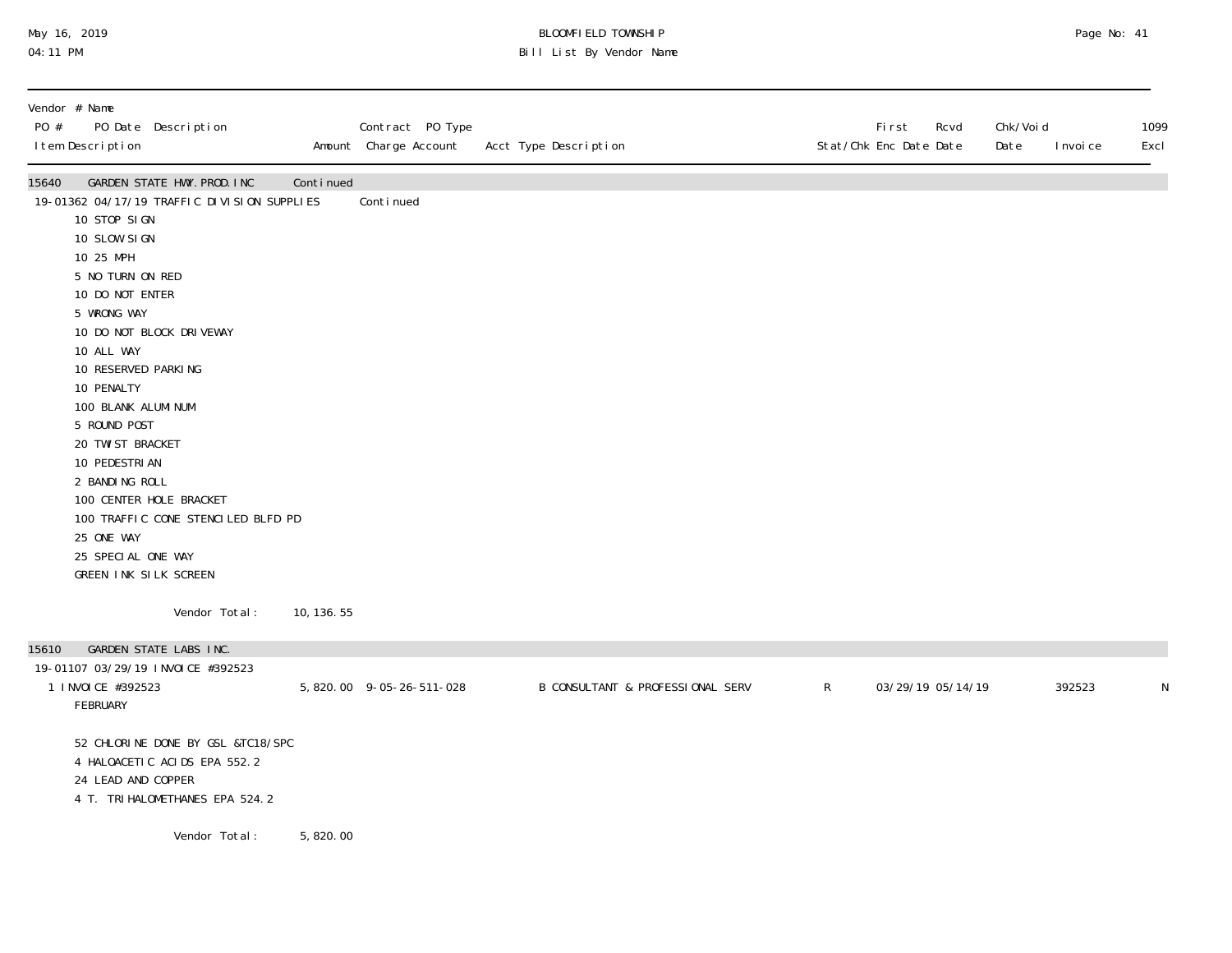## May 16, 2019 BLOOMFIELD TOWNSHIP Page No: 42 04:11 PM Bill List By Vendor Name

| Vendor # Name<br>PO #<br>PO Date Description<br>I tem Description                                                                                                                                                                                                                                                                     |           | Contract PO Type<br>Amount Charge Account | Acct Type Description        |                | First<br>Stat/Chk Enc Date Date | Rcvd              | Chk/Voi d<br>Date | I nvoi ce | 1099<br>Excl |
|---------------------------------------------------------------------------------------------------------------------------------------------------------------------------------------------------------------------------------------------------------------------------------------------------------------------------------------|-----------|-------------------------------------------|------------------------------|----------------|---------------------------------|-------------------|-------------------|-----------|--------------|
| GENERAL CHEMICAL COMPANY<br>15960<br>19-01376 04/17/19 INV 55705 ROOT X<br>1 INV 55705 ROOT X<br>FOR SEWER LATERIALS - RESIDENTS                                                                                                                                                                                                      |           | 887.58 9-01-26-773-031                    | <b>B CHEMICALS</b>           | R              |                                 | 04/17/19 05/14/19 |                   | 55705     | N            |
| Vendor Total:                                                                                                                                                                                                                                                                                                                         | 887.58    |                                           |                              |                |                                 |                   |                   |           |              |
| GEORGO10 GEORGE A. KOTEEN ASSOCS, INC.<br>19-00348 02/28/19 ENERGY AUDIT-SAVINGS/CREDITS<br>1 ENERGY AUDIT-CREDIT ON ELECTRC<br>INVOICE DATED - 11/12<br>CREDIT ON ELECTRIC (ACCT #<br>73-386-534-02)                                                                                                                                 |           | 1,050.03 8-01-31-820-071                  | B BUILDING ELECTRICITY & GAS | R              |                                 | 02/28/19 05/14/19 |                   | 11/12     | N            |
| -AMOUNT DUE ON BILLING ADJUSTMENT<br>RECOMMENATION 7/25/17 TO CORRECT PSE&G<br>OVERBILLINGS (\$2, 100. 05 * 50% =<br>\$1,050.03)<br>2 ENERGY AUDIT-SAVNGS ON ELECTRC<br>I NVOI CE DATED - 11/13/18<br>SAVINGS ON ELECTRIC (ACCT<br>#73-386-534-02)<br>-AMOUNT DUE ON SAVINGS FOR JULY 2017<br>RECOMMENDATION TO LOWER FIXED DEMAND KW |           | 232.72 8-01-31-820-071                    | B BUILDING ELECTRICITY & GAS | $\mathsf{R}^-$ |                                 | 02/28/19 05/14/19 |                   | 11/13/18  | N            |
| FOR PSE&G $(\$465.43 * 50% = \$232.72)$                                                                                                                                                                                                                                                                                               | 1, 282.75 |                                           |                              |                |                                 |                   |                   |           |              |
| 19-01663 05/07/19 ENERGY AUDIT-SAVINGS/CREDITS<br>1 ENERGY AUDIT-CREDIT ON ELECTRC<br>I NVOI CE DATED - 03/27/2019<br>CREDIT ON ELECTRIC (ACCT #<br>73-386-534-02)                                                                                                                                                                    |           | 260.89 9-01-31-820-071                    | B BUILDING ELECTRICITY & GAS | $\mathsf{R}^-$ |                                 | 05/07/19 05/14/19 |                   | 21956     | N            |
| SAVINGS AS PER RECCOMEDATION OF JULY<br>2017 TO CORRECT THE FIXED DEMAND OF 14KW<br>TO THE ACTUAL KW DEMANDS RECORDED BY THE<br>METER WHICH ARE LOWER<br>(TOTAL SAVINGS: \$521.78)                                                                                                                                                    |           |                                           |                              |                |                                 |                   |                   |           |              |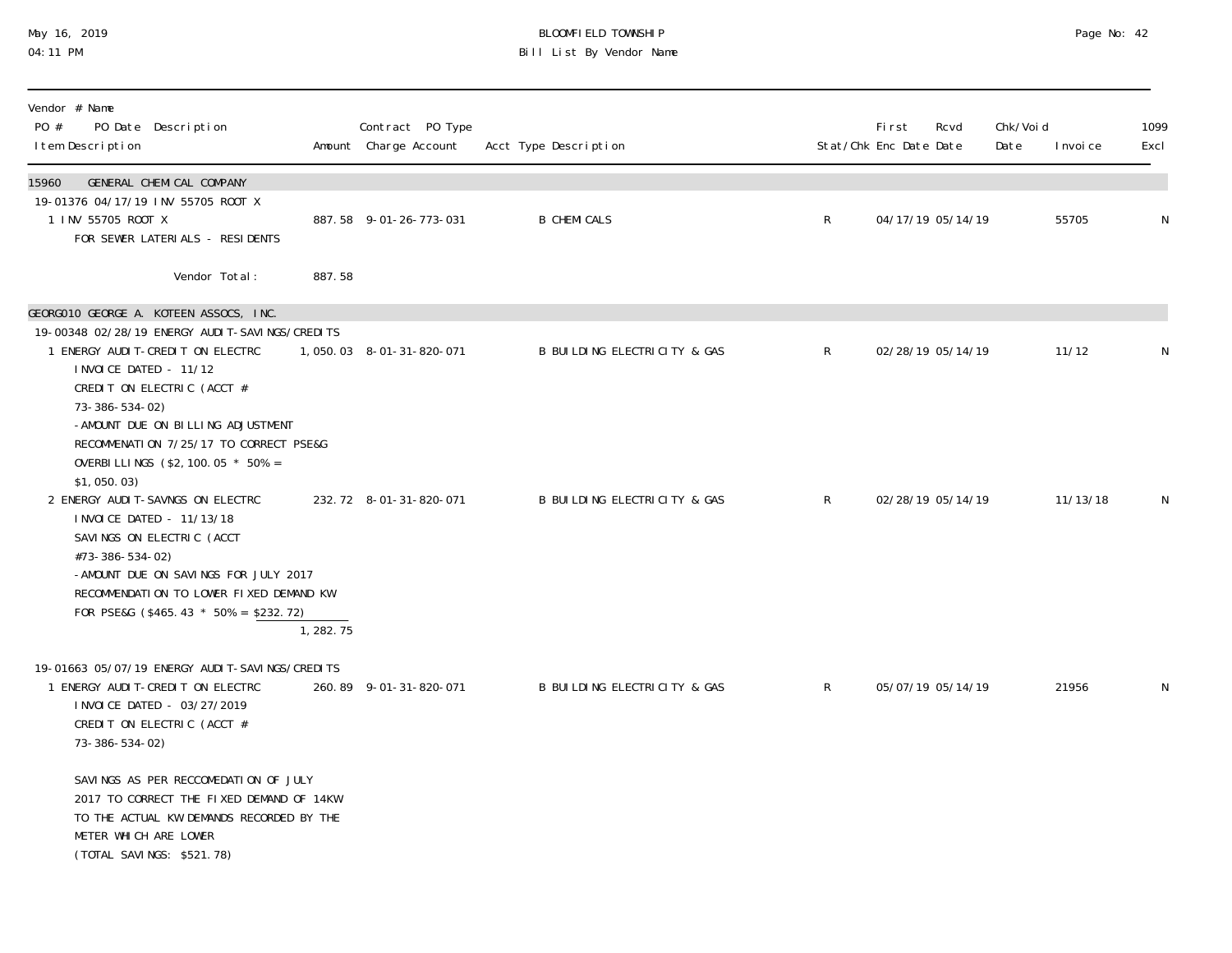# May 16, 2019 BLOOMFIELD TOWNSHIP Page No: 43 04:11 PM Bill List By Vendor Name

| Vendor # Name<br>PO #<br>I tem Description                       | PO Date Description                                                                                                                                                                                          |           | Contract PO Type<br>Amount Charge Account | Acct Type Description                        |              | <b>First</b><br>Stat/Chk Enc Date Date | Rcvd              | Chk/Voi d<br>Date | I nvoi ce | 1099<br>Excl |
|------------------------------------------------------------------|--------------------------------------------------------------------------------------------------------------------------------------------------------------------------------------------------------------|-----------|-------------------------------------------|----------------------------------------------|--------------|----------------------------------------|-------------------|-------------------|-----------|--------------|
|                                                                  | GEORGO10 GEORGE A. KOTEEN ASSOCS, INC. Continued<br>19-01663 05/07/19 ENERGY AUDIT-SAVINGS/CREDITS Continued<br>-50% AMOUNT DUE \$260.89                                                                     |           |                                           |                                              |              |                                        |                   |                   |           |              |
|                                                                  | Vendor Total:                                                                                                                                                                                                | 1,543.64  |                                           |                                              |              |                                        |                   |                   |           |              |
| GRAPE005 GRAPES ELECTRIC INC.                                    | 19-01553 04/29/19 ELECTRICAL UPGRADES FIRE H. Q.<br>1 ELECTRICAL UPGRADES FIRE H.Q.<br>UPGRADES/REPLACEMENT OF ELECTRICAL<br>LIGHTING AT FIRE DEPARTMENT HEADQUARTERS<br>375 FRANKLIN STREET, BLOOMFIELD, NJ |           | 2, 175.00 C-04-55-713-947                 | B IMPROVEMENTS MUNICIPAL BUILDING & GROUND R |              | 04/29/19 05/16/19                      |                   |                   |           | N            |
| I NVOI CE 4/1/19                                                 | I NVOI CE 3/1/19 \$2,500.00<br>\$2, 175.00                                                                                                                                                                   |           |                                           |                                              |              |                                        |                   |                   |           |              |
| TOTAL DUE:                                                       | \$4,675.00                                                                                                                                                                                                   |           |                                           |                                              |              |                                        |                   |                   |           |              |
|                                                                  | Vendor Total:                                                                                                                                                                                                | 2, 175.00 |                                           |                                              |              |                                        |                   |                   |           |              |
| HANDI-LIFT. INC.<br>18097<br>PROPOSED WORK:<br>TWO $(2)$ HOURS @ | 19-01324 04/12/19 CHAIR LIFT SERVICE - FIRE HQ<br>1 CHAIR LIFT SERVICE - FIRE HQ                                                                                                                             |           | 402.50 9-01-26-772-024                    | B CLEAN. &MAIN. OF BLDG'S & FACIL.           | $\mathsf{R}$ |                                        | 04/12/19 05/14/19 |                   | 94952     | N            |
| 1ST HOUR \$315.00                                                |                                                                                                                                                                                                              |           |                                           |                                              |              |                                        |                   |                   |           |              |
| 2ND HOUR \$175.00                                                |                                                                                                                                                                                                              |           |                                           |                                              |              |                                        |                   |                   |           |              |
| TOTAL                                                            | \$490.00                                                                                                                                                                                                     |           |                                           |                                              |              |                                        |                   |                   |           |              |
|                                                                  | Vendor Total:                                                                                                                                                                                                | 402.50    |                                           |                                              |              |                                        |                   |                   |           |              |
| 22001                                                            | INDEPENDENCE CONSTRUCTORS, INC<br>19-01629 05/06/19 UST INSPECTIONS-APRIL 2019                                                                                                                               |           |                                           |                                              |              |                                        |                   |                   |           |              |
| 1 UST INSPECTIONS-APRIL 2019                                     |                                                                                                                                                                                                              |           | 1, 920.00 9-01-31-820-074                 | <b>B GASOLINE &amp; DIESEL FUEL</b>          | R            |                                        | 05/06/19 05/14/19 |                   | 585726    | N            |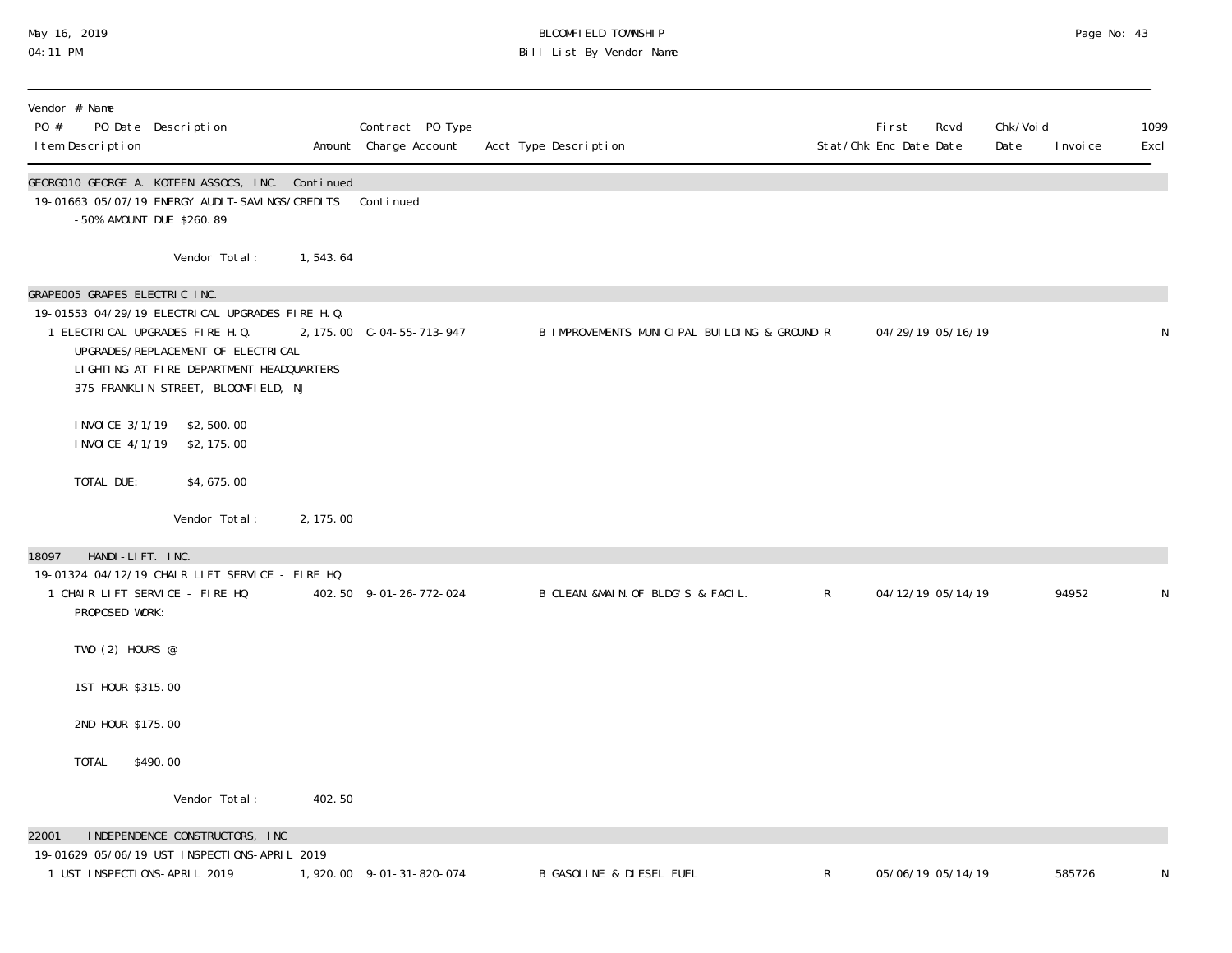# May 16, 2019 BLOOMFIELD TOWNSHIP Page No: 44 04:11 PM Bill List By Vendor Name

| Vendor # Name<br>PO #<br>PO Date Description<br>I tem Description                                                                           |               |          | Contract PO Type<br>Amount Charge Account                                                                                                                                            | Acct Type Description                                                                                                                                                                            |                            | <b>First</b><br>Rcvd<br>Stat/Chk Enc Date Date                                                                                                  | Chk/Voi d<br>Date | I nvoi ce                                                   | 1099<br>Excl                       |
|---------------------------------------------------------------------------------------------------------------------------------------------|---------------|----------|--------------------------------------------------------------------------------------------------------------------------------------------------------------------------------------|--------------------------------------------------------------------------------------------------------------------------------------------------------------------------------------------------|----------------------------|-------------------------------------------------------------------------------------------------------------------------------------------------|-------------------|-------------------------------------------------------------|------------------------------------|
| 22001<br>INDEPENDENCE CONSTRUCTORS, INC Continued<br>19-01629 05/06/19 UST INSPECTIONS-APRIL 2019<br>I NVOI CE #585726                      |               |          | Continued                                                                                                                                                                            |                                                                                                                                                                                                  |                            |                                                                                                                                                 |                   |                                                             |                                    |
| MAINTENANCE CONTRACT FOR APRIL 2019                                                                                                         |               |          |                                                                                                                                                                                      |                                                                                                                                                                                                  |                            |                                                                                                                                                 |                   |                                                             |                                    |
| CONCDUCT MONTHLY INSPECTIONS FOR<br>UNDERGROUND STORGE TANKS AND TANK<br>MONITORING SYSTEMS FOR THE MONTH OF<br>APRIL 2019                  |               |          |                                                                                                                                                                                      |                                                                                                                                                                                                  |                            |                                                                                                                                                 |                   |                                                             |                                    |
|                                                                                                                                             | Vendor Total: | 1,920.00 |                                                                                                                                                                                      |                                                                                                                                                                                                  |                            |                                                                                                                                                 |                   |                                                             |                                    |
| INGLEOO5 INGLESINO, WEBSTER, WYCISKALA &<br>19-01481 04/24/19 General Files - Tax                                                           |               |          |                                                                                                                                                                                      |                                                                                                                                                                                                  |                            |                                                                                                                                                 |                   |                                                             |                                    |
| 1 General Files - Tax<br>2 Bk 62, lot 2<br>3 Bk 197, lot 8<br>4 Bk 332, lot 6<br>5 Bk 226, lot 32<br>6 Bk 970, lot 1<br>7 Bk 241, lot 39    |               | 2,846.10 | 457.30 9-01-20-712-027<br>121.20 9-01-20-712-027<br>1, 182. 90 9-01-20-712-027<br>769.10 9-01-20-712-027<br>90.60 9-01-20-712-027<br>45.00 9-01-20-712-027<br>180.00 9-01-20-712-027 | <b>B LEGALS SERVICES</b><br><b>B LEGALS SERVICES</b><br><b>B LEGALS SERVICES</b><br><b>B LEGALS SERVICES</b><br><b>B LEGALS SERVICES</b><br><b>B LEGALS SERVICES</b><br><b>B LEGALS SERVICES</b> | R<br>R<br>R<br>R<br>R<br>R | 04/24/19 05/14/19<br>04/24/19 05/14/19<br>04/24/19 05/14/19<br>04/24/19 05/14/19<br>04/24/19 05/14/19<br>04/24/19 05/14/19<br>04/24/19 05/14/19 |                   | 35145<br>35148<br>35149<br>35150<br>35152<br>35157<br>35168 | N<br>N<br>N<br>${\sf N}$<br>N<br>N |
|                                                                                                                                             | Vendor Total: | 2,846.10 |                                                                                                                                                                                      |                                                                                                                                                                                                  |                            |                                                                                                                                                 |                   |                                                             |                                    |
| JATS CLEANING SERVICES, LLC<br>23800<br>19-01527 04/26/19 BPA CLEANING SERVICES-MAR 2019<br>1 BPA CLEANING SERVICES-MAR 2019<br>INV #: 9863 |               |          | 340.00 9-07-20-512-024                                                                                                                                                               | B CLEANING & MAINT. BUILDING & FACILITIES R                                                                                                                                                      |                            | 04/26/19 05/16/19                                                                                                                               |                   | 9863                                                        | N                                  |
|                                                                                                                                             | Vendor Total: | 340.00   |                                                                                                                                                                                      |                                                                                                                                                                                                  |                            |                                                                                                                                                 |                   |                                                             |                                    |
| JERRY'S ARTIST OUTLET<br>23813<br>19-01492 04/25/19 AWARDS FOR TOWN PAINTS EVENT<br>1 AWARDS FOR TOWN PAINTS EVENT                          |               |          | 200.00 R-14-20-854-030                                                                                                                                                               | <b>B MATERIALS &amp; SUPPLIES</b>                                                                                                                                                                | $\mathsf{R}$               | 04/25/19 05/15/19                                                                                                                               |                   |                                                             | N                                  |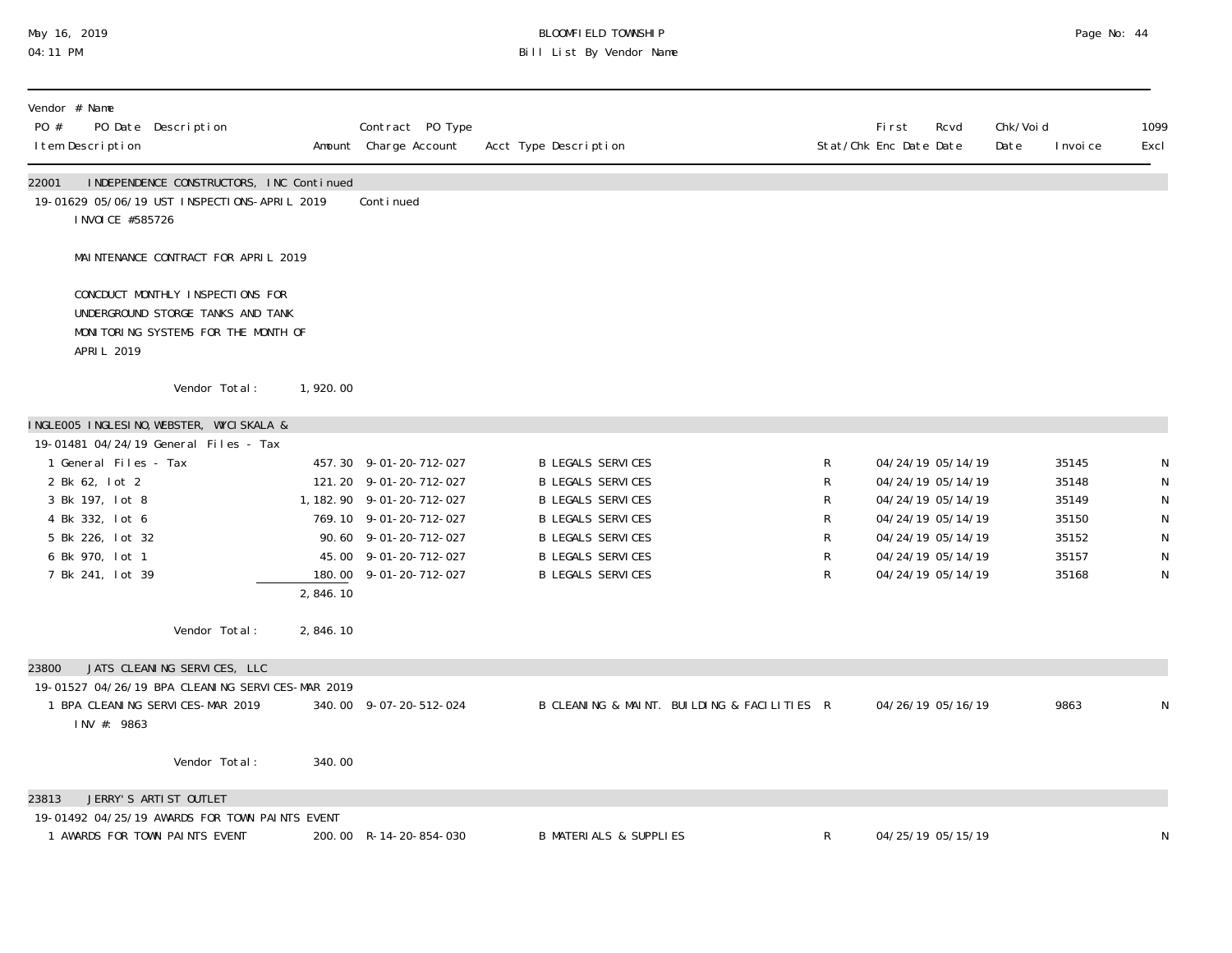## May 16, 2019 BLOOMFIELD TOWNSHIP Page No: 45 04:11 PM Bill List By Vendor Name

| Vendor # Name<br>PO #<br>I tem Description             | PO Date Description                                                                                                           |           | Contract PO Type<br>Amount Charge Account | Acct Type Description                |                | First<br>Rcvd<br>Stat/Chk Enc Date Date | Chk/Voi d<br>Date | I nvoi ce     | 1099<br>Excl |
|--------------------------------------------------------|-------------------------------------------------------------------------------------------------------------------------------|-----------|-------------------------------------------|--------------------------------------|----------------|-----------------------------------------|-------------------|---------------|--------------|
| 23813<br>5/11/19                                       | JERRY'S ARTIST OUTLET<br>19-01492 04/25/19 AWARDS FOR TOWN PAINTS EVENT                                                       | Continued | Continued                                 |                                      |                |                                         |                   |               |              |
|                                                        | Vendor Total:                                                                                                                 | 200.00    |                                           |                                      |                |                                         |                   |               |              |
| 23811<br>1 2019 ANNUAL RENEWAL JAG                     | JERSEY ACCESS GROUP, INC.<br>19-01404 04/17/19 2019 ANNUAL RENEWAL JAG<br>JAG ANNUAL RENEWAL 2019                             |           | 200.00 9-01-20-723-028                    | B CONSULTANT & PROFESSIONAL SERVICES | $\mathsf{R}$   | 04/17/19 05/14/19                       |                   | 1171          | N            |
| I NVOI CE# 1171                                        |                                                                                                                               |           |                                           |                                      |                |                                         |                   |               |              |
|                                                        | Vendor Total:                                                                                                                 | 200.00    |                                           |                                      |                |                                         |                   |               |              |
| 23824                                                  | JERSEY REFRIGERATION<br>19-01540 04/26/19 RUN 40 AMP LINE FOR NEW KENNEL<br>1 RUN 40 AMP LINE FOR NEW KENNEL<br>Vendor Total: | 2,900.00  | 2, 900. 00 9-03-400-66-000-000            | G RESERVE FOR RESTRICTED DONATIONS   | $\mathsf{R}$   | 04/26/19 05/16/19                       |                   | 041119        | N            |
| <b>JGB SPORTS</b><br>23003<br><b>CLARKS POND SOUTH</b> | 19-01459 04/23/19 HITTING NET & HARD WARE FOR<br>1 HITTING NET & HARD WARE FOR                                                |           | 1, 352.00 R-14-20-854-030                 | <b>B MATERIALS &amp; SUPPLIES</b>    | R.             | 04/23/19 05/15/19                       |                   | 6483          | N            |
|                                                        | Vendor Total:                                                                                                                 | 1,352.00  |                                           |                                      |                |                                         |                   |               |              |
| JOESA005 JOE SANTORA<br>1 FORFEIT FEE REFUND           | 18-03527 09/27/18 FORFEIT FEE REFUND                                                                                          |           | 80.00 R-14-20-854-030                     | <b>B MATERIALS &amp; SUPPLIES</b>    | $\mathsf{R}^-$ | 09/27/18 05/14/19                       |                   |               | N            |
|                                                        | Vendor Total:                                                                                                                 | 80.00     |                                           |                                      |                |                                         |                   |               |              |
| JOHN PENN<br>39394                                     | 19-01586 05/02/19 JAN-MAY 2019 MEDICARE PART A<br>1 JAN-MAY 2019 MEDICARE PART A<br>REI MBURSEMENT MEDI CARE PART A           |           | 1, 200.00 9-01-23-733-093                 | <b>B MEDICAL EXPENSES</b>            | R              | 05/02/19 05/14/19                       |                   | REIMB. PART A | N            |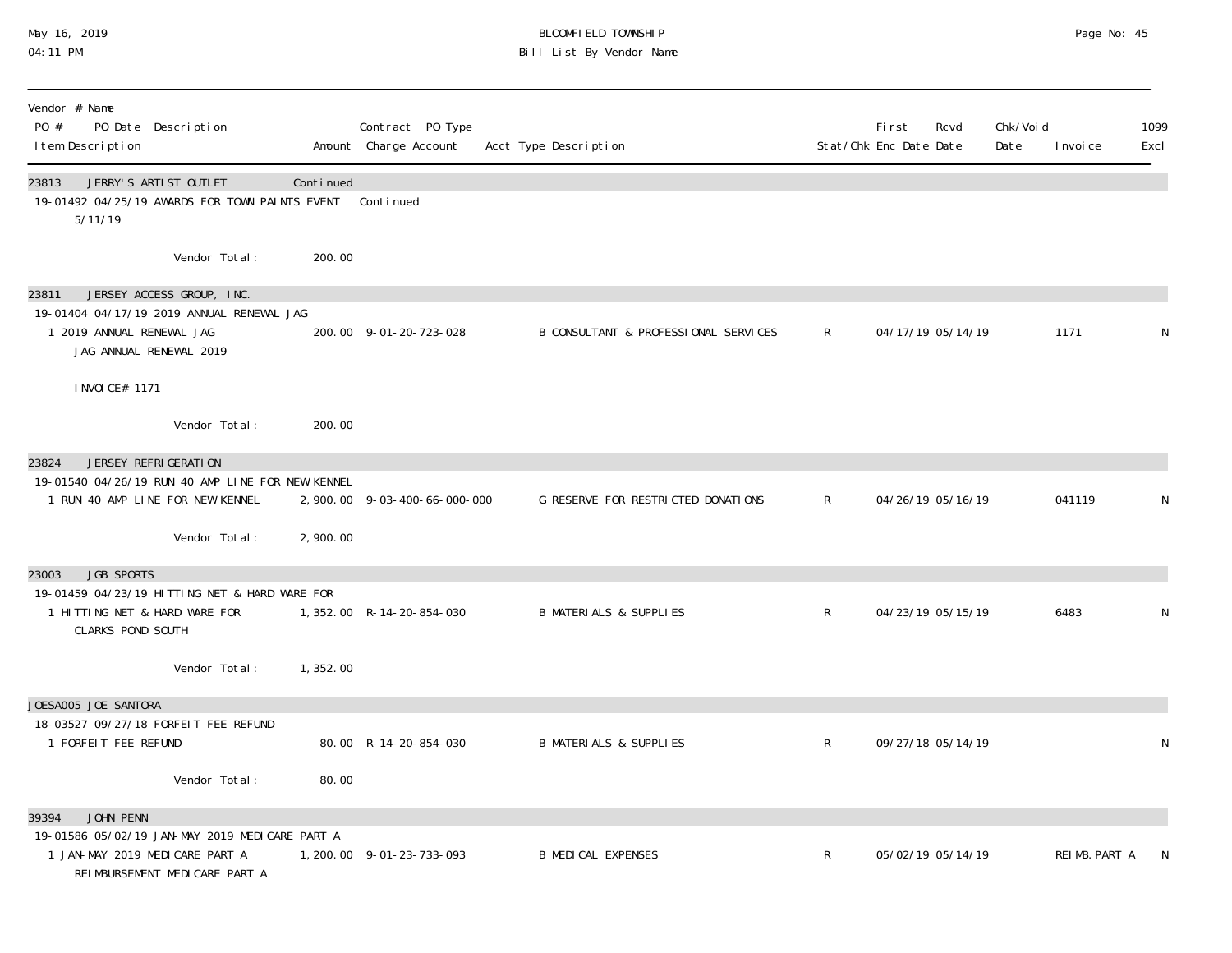# May 16, 2019 BLOOMFIELD TOWNSHIP Page No: 46 Bill List By Vendor Name

| Vendor # Name<br>PO #<br>PO Date Description<br>I tem Description                                                                                           |           | Contract PO Type<br>Amount Charge Account | Acct Type Description             |              | Rcvd<br><b>First</b><br>Stat/Chk Enc Date Date | Chk/Void<br>Date<br>I nvoi ce | 1099<br>Excl |
|-------------------------------------------------------------------------------------------------------------------------------------------------------------|-----------|-------------------------------------------|-----------------------------------|--------------|------------------------------------------------|-------------------------------|--------------|
| 39394<br>JOHN PENN<br>19-01586 05/02/19 JAN-MAY 2019 MEDICARE PART A<br>\$240.00 PER MONTH 5 MONTHS                                                         | Continued | Continued                                 |                                   |              |                                                |                               |              |
| Vendor Total:                                                                                                                                               | 1,200.00  |                                           |                                   |              |                                                |                               |              |
| JOHNNY ON THE SPOT<br>24750<br>19-01460 04/23/19 BROOKSIDE TEMPORARY BATHROOM<br>1 BROOKSIDE TEMPORARY BATHROOM<br>INV# 578779                              |           | 84.95 9-01-28-795-029                     | <b>B OTHER CONTRACTUAL</b>        | $\mathsf{R}$ | 04/23/19 05/15/19                              | 578779                        | N            |
| Vendor Total:                                                                                                                                               | 84.95     |                                           |                                   |              |                                                |                               |              |
| JOHNSTON COMMUNICATION<br>24811                                                                                                                             |           |                                           |                                   |              |                                                |                               |              |
| 19-01512 04/26/19 BPA-LABOR TROUBLESHOOT PHONES<br>1 BPA-LABOR TROUBLESHOOT PHONES<br>INV #: 40229<br>INV DATE: 03/27/19<br>SERVICE TICKETS: 318120, 318121 |           | 675.00 9-07-20-512-077                    | <b>B TELECOMMUNI CATIONS</b>      | $\mathsf{R}$ | 04/26/19 05/16/19                              | 40229                         | N            |
| Vendor Total:                                                                                                                                               | 675.00    |                                           |                                   |              |                                                |                               |              |
| JOSEPH P. FISCHER<br>13814                                                                                                                                  |           |                                           |                                   |              |                                                |                               |              |
| 19-01572 05/01/19 FACE PAINTER AND SPIN ART FOR<br>1 FACE PAINTER AND SPIN ART FOR<br>TOWN PAINTS                                                           |           | 400.00 R-14-20-854-030                    | <b>B MATERIALS &amp; SUPPLIES</b> | $\mathsf{R}$ | 05/01/19 05/15/19                              |                               | N            |
| Vendor Total:                                                                                                                                               | 400.00    |                                           |                                   |              |                                                |                               |              |
| KIM DOLAN<br>9106<br>19-01519 04/26/19 CLINIC HOURS<br>1 CLINIC HOURS<br>3/19/19 4.5 HRS<br>4/2/19 4.5 HRS<br>4/16/19 4.5 HRS                               |           | 1,890.00 9-01-27-794-028                  | B CONSULTING & PROFESS. SERVICES  | $\mathsf{R}$ | 04/26/19 05/15/19                              |                               | N            |
| Vendor Total:                                                                                                                                               | 1,890.00  |                                           |                                   |              |                                                |                               |              |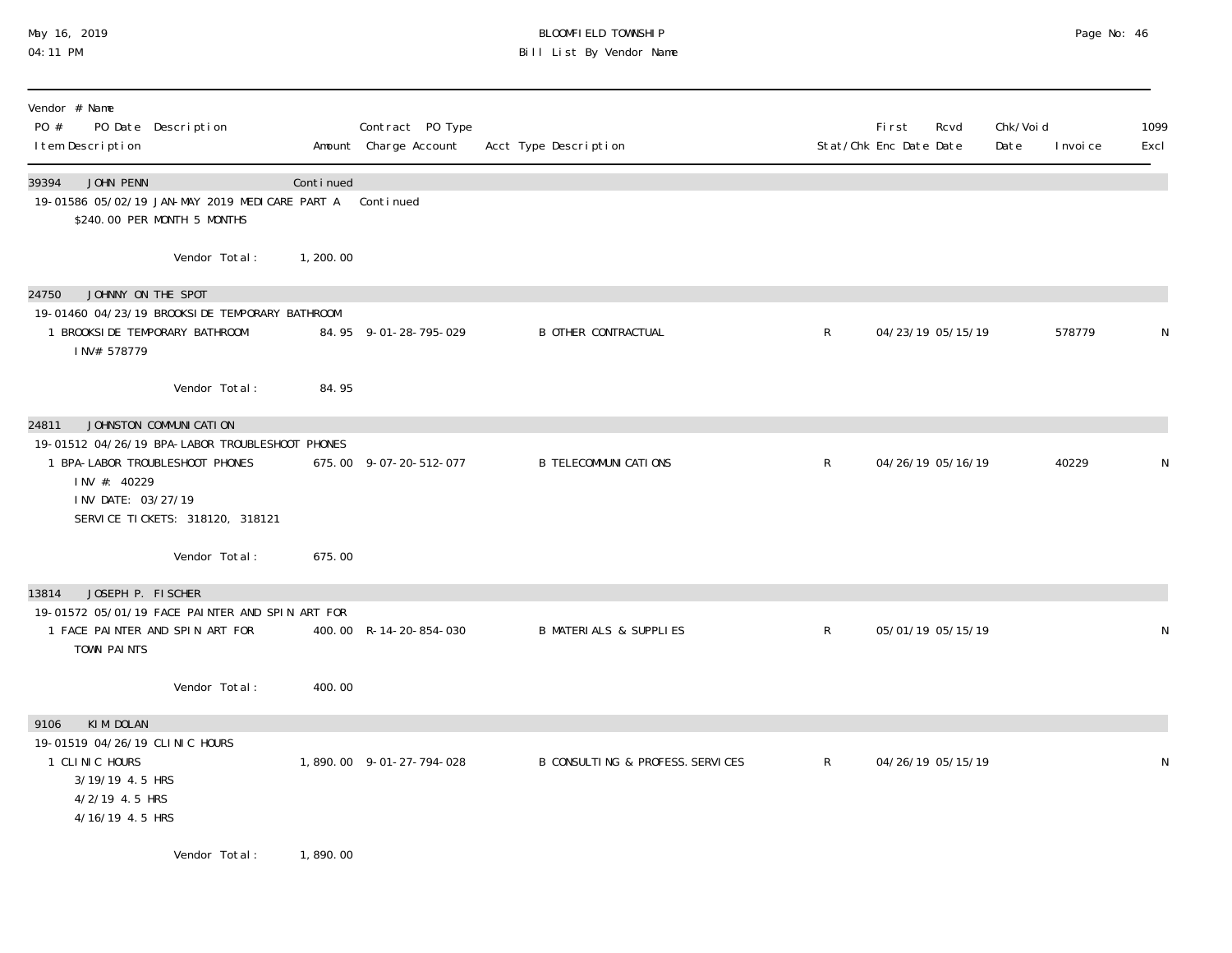# May 16, 2019 BLOOMFIELD TOWNSHIP Page No: 47 04:11 PM Bill List By Vendor Name

| Vendor # Name<br>PO #<br>PO Date Description<br>I tem Description                                                                                          |                                                                        | Contract PO Type<br>Amount Charge Account | Acct Type Description                  |                | <b>First</b><br>Stat/Chk Enc Date Date | Rcvd | Chk/Void<br>Date | I nvoi ce | 1099<br>Excl |
|------------------------------------------------------------------------------------------------------------------------------------------------------------|------------------------------------------------------------------------|-------------------------------------------|----------------------------------------|----------------|----------------------------------------|------|------------------|-----------|--------------|
| KSI PROO5 KSI PROFESSI ONAL ENGINEERS, LLC<br>19-00932 03/18/19 PROFESSIONAL SERVICES<br>1 PROFESSIONAL SERVICES                                           |                                                                        |                                           | B IMPROVEMENTS VAR. BUI LDI NG/GROUNDS | $\mathsf{R}^-$ | 03/18/19 05/16/19                      |      |                  | 14682     | ${\sf N}$    |
| RECOMMENDATIONS FOR UPGRADE/REPAIR OF<br>THE STRUCTURAL CONDITION FOR FLOORING IN<br>THE BLOOMFIELD CHILDREN'S LIBRARY, 90<br>BROAD STREET, BLOOMFIELD, NJ |                                                                        |                                           |                                        |                |                                        |      |                  |           |              |
| Vendor Total:                                                                                                                                              | 1,000.00                                                               |                                           |                                        |                |                                        |      |                  |           |              |
| KUNZMOO5 KUNZMAN CONSTRUCTION LLC<br>19-01845 05/16/19 COLLINS HOUSE RESTORATION<br>1 COLLINS HOUSE RETORATION                                             |                                                                        |                                           | B IMPROVEMENTS VAR. BUI LDI NG/GROUNDS | $R_{\perp}$    | 05/16/19 05/16/19                      |      |                  |           | ${\sf N}$    |
| COLLINS HOUSE HISTORIC<br>RESTORATION-EXTERIOR AND THERMAL<br><b>ENVELOPE</b>                                                                              |                                                                        |                                           |                                        |                |                                        |      |                  |           |              |
| ESTIMATE #9                                                                                                                                                |                                                                        |                                           |                                        |                |                                        |      |                  |           |              |
| ORIGINAL CONTRACT AMOUNT: \$263,500.00                                                                                                                     |                                                                        |                                           |                                        |                |                                        |      |                  |           |              |
| WORK COMPLETED TO DATE:<br>LESS 2% RETAINAGE:<br>EARNED TO DATE:<br>LESS PREVIOUS PROJECT:                                                                 | \$142, 307. 18<br>$($ \$ 2,846.14)<br>\$139, 461.04<br>(\$121, 821.04) |                                           |                                        |                |                                        |      |                  |           |              |
| PAYMENT DUE THIS ESTIMATE: \$17,640.00                                                                                                                     |                                                                        |                                           |                                        |                |                                        |      |                  |           |              |
| Vendor Total:                                                                                                                                              | 17,640.00                                                              |                                           |                                        |                |                                        |      |                  |           |              |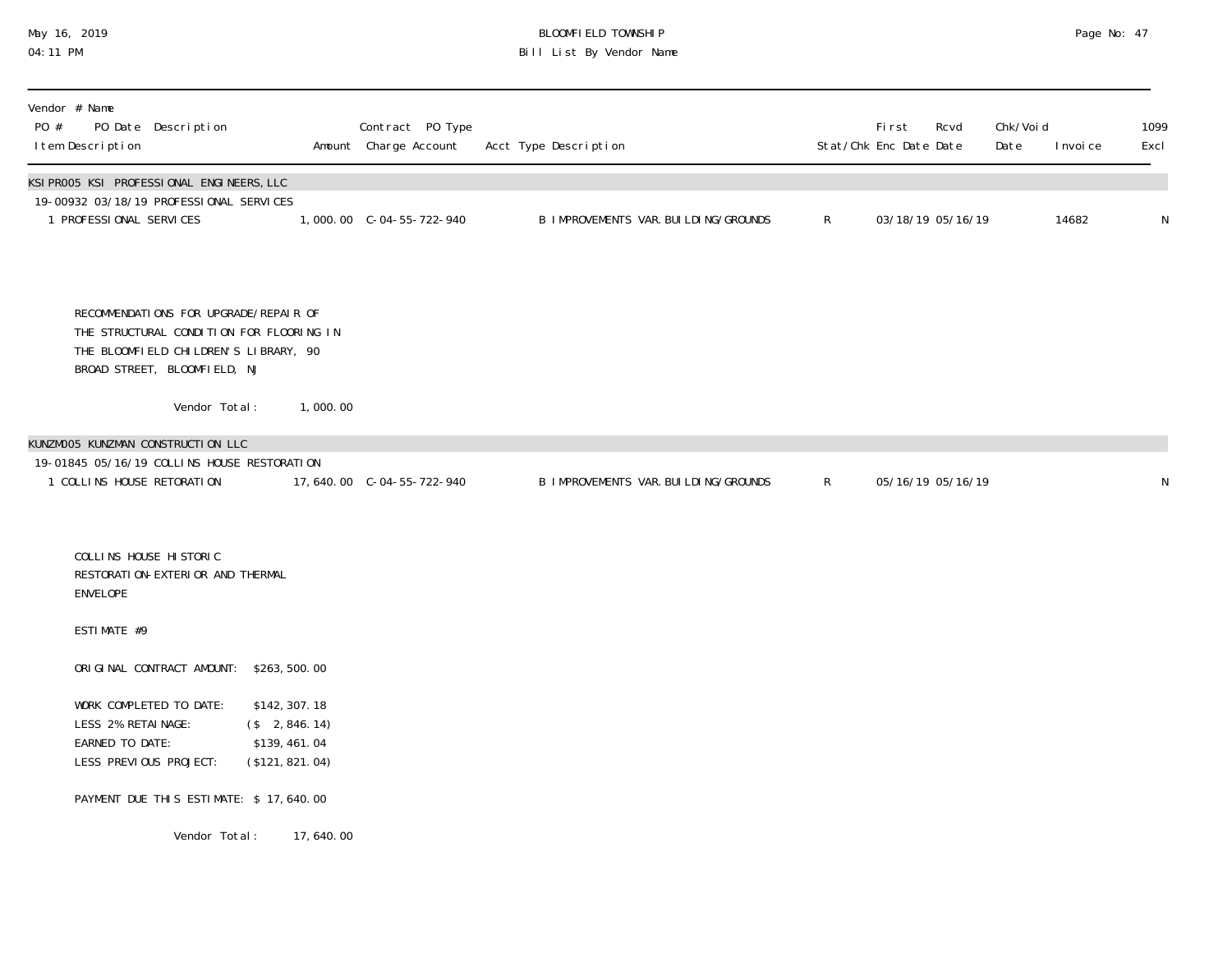## May 16, 2019 BLOOMFIELD TOWNSHIP Page No: 48 04:11 PM Bill List By Vendor Name

| Vendor # Name<br>PO #<br>PO Date Description<br>I tem Description                                                                   |          | Contract PO Type<br>Amount Charge Account | Acct Type Description                       |              | First<br>Stat/Chk Enc Date Date | Rcvd              | Chk/Voi d<br>Date | I nvoi ce     | 1099<br>Excl |
|-------------------------------------------------------------------------------------------------------------------------------------|----------|-------------------------------------------|---------------------------------------------|--------------|---------------------------------|-------------------|-------------------|---------------|--------------|
| LANGUAGE LINE SERVICES<br>1929<br>19-01353 04/15/19 OVER THE PHONE INTERPRETATION                                                   |          |                                           |                                             |              |                                 |                   |                   |               |              |
| 1 OVER THE PHONE INTERPRETATION                                                                                                     |          | 44.20 9-01-33-830-028                     | <b>B CONSULTANT &amp; PROFESSIONAL SERV</b> | $\mathsf{R}$ |                                 | 04/15/19 05/15/19 |                   | 4531242       | N            |
| Vendor Total:                                                                                                                       | 44.20    |                                           |                                             |              |                                 |                   |                   |               |              |
| LASER CONTRACTING CO., INC<br>28601                                                                                                 |          |                                           |                                             |              |                                 |                   |                   |               |              |
| 19-01520 04/26/19 170 GLENWOOD AVE<br>1 170 GLENWOOD AVE<br>WATER LEAK DETECTED 4/9/19                                              |          | 550.00 9-05-26-511-028                    | B CONSULTANT & PROFESSIONAL SERV            | $\mathsf{R}$ |                                 | 04/26/19 05/15/19 |                   | 170 GLENWOOD  | N            |
| 19-01531 04/26/19 4/13/19 17 EDI SON ST<br>1 4/13/19 17 EDI SON ST<br>WATER LEAK SURVEY FOR 17 EDI SON ST<br>NO LEAK FOUND          |          | 300.00 9-05-26-511-028                    | <b>B CONSULTANT &amp; PROFESSIONAL SERV</b> | $\mathsf{R}$ |                                 | 04/26/19 05/15/19 |                   | 4/13/19       | N            |
| Vendor Total:                                                                                                                       | 850.00   |                                           |                                             |              |                                 |                   |                   |               |              |
| LAWOFOO5 LAW OFFICE OF GINA DEVITO                                                                                                  |          |                                           |                                             |              |                                 |                   |                   |               |              |
| 19-01258 04/08/19 March Wednesday AM Prosecutor<br>1 March Wednesday AM Prosecutor<br>march invoice<br>dates of<br>3, 13, 20 and 27 |          | 1, 200. 00 9-01-33-857-028                | <b>B CONSULTANT &amp; PROFESSIONAL SERV</b> | $\mathsf{R}$ |                                 | 04/08/19 05/14/19 |                   | <b>MAR-19</b> | N            |
| 19-01274 04/11/19 Asst pros 2018 lost invoice<br>1 Asst pros 2018 lost invoice<br>invoice was not sent over in error<br>dates of    |          | 3,500.00 8-01-33-857-028                  | B CONSULTANT & PROFESSIONAL SERV            | R            |                                 | 04/11/19 05/14/19 |                   | AUG TO OCT    | N            |
| aug 8, 15, 22, 29<br>Sept 5, 6, 12, 13, 19, 26<br>Oct 3, 10, 17, 24                                                                 |          |                                           |                                             |              |                                 |                   |                   |               |              |
| Vendor Total:                                                                                                                       | 4,700.00 |                                           |                                             |              |                                 |                   |                   |               |              |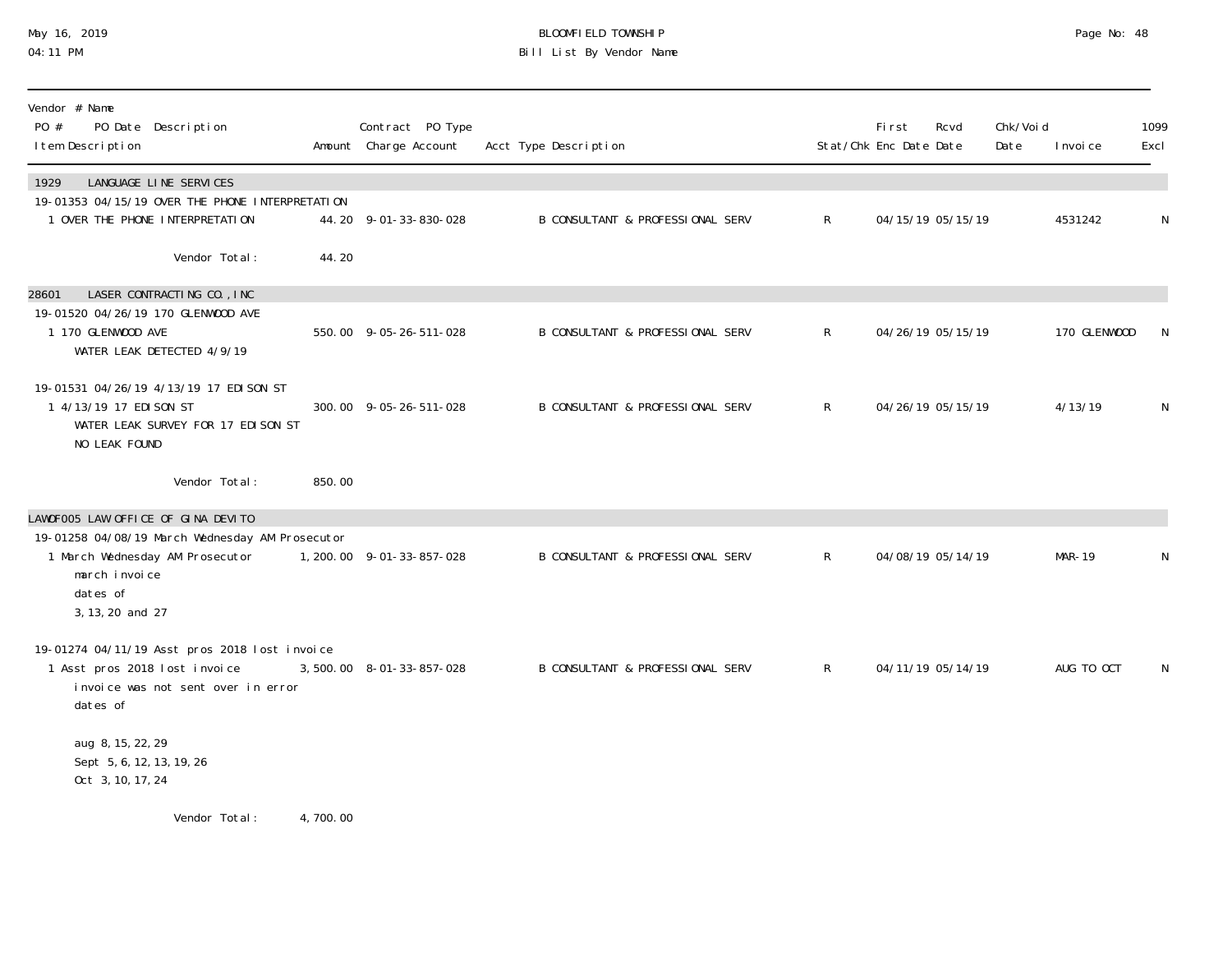## May 16, 2019 BLOOMFIELD TOWNSHIP Page No: 49 04:11 PM Bill List By Vendor Name

| Vendor # Name<br>PO #<br>PO Date Description<br>I tem Description                                                    |            | Contract PO Type<br>Amount Charge Account | Acct Type Description                       |                | <b>First</b><br>Stat/Chk Enc Date Date | Rcvd              | Chk/Voi d<br>Date | I nvoi ce | 1099<br>Excl |
|----------------------------------------------------------------------------------------------------------------------|------------|-------------------------------------------|---------------------------------------------|----------------|----------------------------------------|-------------------|-------------------|-----------|--------------|
| LAW OFFICE OF JOSEPH C. ANGELO<br>83771                                                                              |            |                                           |                                             |                |                                        |                   |                   |           |              |
| 19-01465 04/23/19 Asst. Prosecutor<br>1 Monday sub Asst. Prosecutor<br>April 15th DWI sub prosecutor                 |            | 400.00 9-01-20-712-027                    | <b>B LEGALS SERVICES</b>                    | $\mathsf{R}^-$ |                                        | 04/23/19 05/14/19 |                   | APRIL 15  | N            |
| 2 Wedn Asst. Prosecutor<br>April 17 Wednesday pm session                                                             |            | 300.00 9-01-20-712-027                    | <b>B LEGALS SERVICES</b>                    | $\mathsf{R}$   |                                        | 04/23/19 05/14/19 |                   | APRIL 17  | N            |
|                                                                                                                      | 700.00     |                                           |                                             |                |                                        |                   |                   |           |              |
| 19-01555 04/29/19 wednessday pm prosecutor<br>1 wednessday pm prosecutor                                             |            | 300.00 9-01-20-712-027                    | <b>B LEGALS SERVICES</b>                    | $\mathsf{R}^-$ |                                        | 04/29/19 05/14/19 |                   | APRIL 24  | N            |
| Vendor Total:                                                                                                        | 1,000.00   |                                           |                                             |                |                                        |                   |                   |           |              |
| LAW OFFICE OF KEVIN P. BARRY<br>2733                                                                                 |            |                                           |                                             |                |                                        |                   |                   |           |              |
| 19-01719 05/08/19 April Public Defender<br>1 April Public Defender<br>dates of                                       |            | 2, 200.00 9-01-33-857-028                 | B CONSULTANT & PROFESSIONAL SERV            | $\mathsf{R}^-$ |                                        | 05/08/19 05/16/19 |                   | MAY 2     | N            |
| 3,9<br>10 am and pm                                                                                                  |            |                                           |                                             |                |                                        |                   |                   |           |              |
| 11<br>17 am and pm<br>18                                                                                             |            |                                           |                                             |                |                                        |                   |                   |           |              |
| 24 am and pm<br>25                                                                                                   |            |                                           |                                             |                |                                        |                   |                   |           |              |
| Vendor Total:                                                                                                        | 2, 200, 00 |                                           |                                             |                |                                        |                   |                   |           |              |
| LAW OFFICES OF JAMES V. POMACO<br>40424                                                                              |            |                                           |                                             |                |                                        |                   |                   |           |              |
| 19-01135 04/01/19 MARCH PUBLIC DEFENDER<br>1 MARCH PUBLIC DEFENDER<br>DATES OF                                       |            | 1,600.00 9-01-33-857-028                  | <b>B CONSULTANT &amp; PROFESSIONAL SERV</b> | $\mathsf{R}$   |                                        | 04/01/19 05/14/19 |                   | MARCH28   | N            |
| 4, 5, 11, 12, 19, 25, 26, 27 BOTH AM AND PM                                                                          |            |                                           |                                             |                |                                        |                   |                   |           |              |
| 19-01758 05/08/19 Public Defender April 2019<br>1 Public Defender April 2019<br>9 pd sessions for the month of april |            | 1,800.00 9-01-33-857-028                  | <b>B CONSULTANT &amp; PROFESSIONAL SERV</b> | $\mathsf{R}$   |                                        | 05/08/19 05/14/19 |                   | MAY 8     | N            |
| Vendor Total:                                                                                                        | 3,400.00   |                                           |                                             |                |                                        |                   |                   |           |              |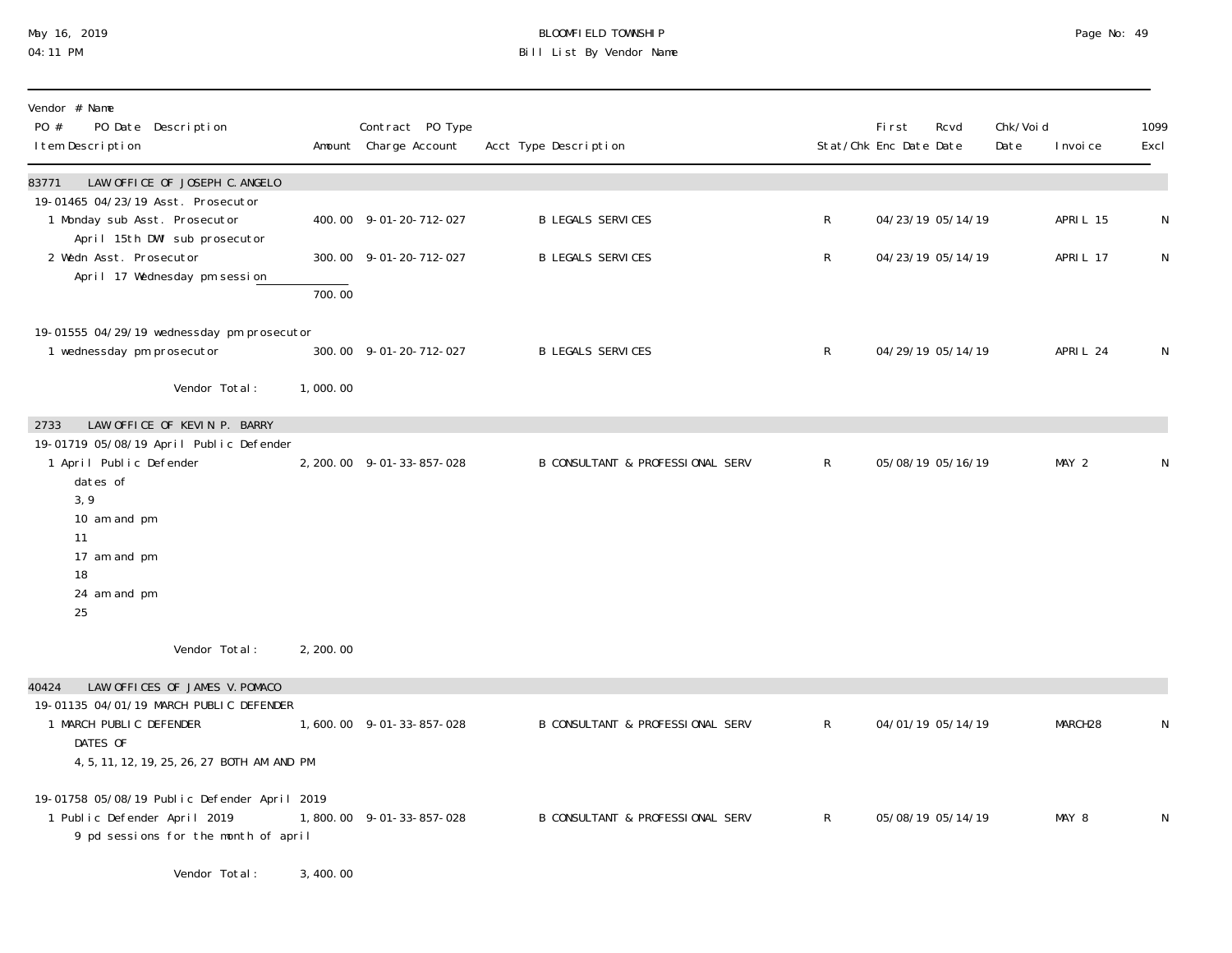## May 16, 2019 BLOOMFIELD TOWNSHIP Page No: 50 04:11 PM Bill List By Vendor Name

| Vendor # Name<br>PO #<br>PO Date Description<br>I tem Description                                                                                  |                                                         | Contract PO Type<br>Amount Charge Account | Acct Type Description                  |              | First<br>Stat/Chk Enc Date Date | Rcvd              | Chk/Void<br>Date | I nvoi ce | 1099<br>Excl |
|----------------------------------------------------------------------------------------------------------------------------------------------------|---------------------------------------------------------|-------------------------------------------|----------------------------------------|--------------|---------------------------------|-------------------|------------------|-----------|--------------|
| LCEQUOO5 LC EQUIPMENT, INC.<br>19-01634 05/06/19 STREET SIGN REPLACEMENT<br>1 STREET SIGN REPLACEMENT                                              |                                                         | 51, 097. 20 C-04-55-722-940               | B IMPROVEMENTS VAR. BUI LDI NG/GROUNDS | $\mathsf{R}$ |                                 | 05/06/19 05/14/19 |                  | 19146     | N            |
| STREET SIGN REPLACEMENT PROGRAM<br>(PHASE 2)                                                                                                       |                                                         |                                           |                                        |              |                                 |                   |                  |           |              |
| ESTIMATE #1                                                                                                                                        |                                                         |                                           |                                        |              |                                 |                   |                  |           |              |
| ORIGINAL CONTRACT AMOUNT:<br>TOTAL WORK COMPLETED TO DATE: \$ 52, 140.00<br>LESS 2% RETAINAGE:                                                     | \$234,780.00<br>\$1,042.80                              |                                           |                                        |              |                                 |                   |                  |           |              |
| AMOUNT DUE THIS FIRST<br><b>ESTIMATE:</b>                                                                                                          | \$51,097.20                                             |                                           |                                        |              |                                 |                   |                  |           |              |
| 19-01802 05/15/19 STREET SIGN REPLACEMENT-PHASE2<br>1 STREET SIGN REPLACEMENT-PHASE2                                                               |                                                         | 35, 613. 20 C-04-55-722-940               | B IMPROVEMENTS VAR. BUI LDI NG/GROUNDS | $\mathsf{R}$ |                                 | 05/15/19 05/15/19 |                  | 19205     | N            |
| STREET SIGN REPLACEMENT PROGRAM<br>(PHASE 2)                                                                                                       |                                                         |                                           |                                        |              |                                 |                   |                  |           |              |
| ORIGINAL CONTRACT AMOUNT: \$234,780.00                                                                                                             |                                                         |                                           |                                        |              |                                 |                   |                  |           |              |
| ESTIMATE #2<br>I NVOI CE #19205                                                                                                                    |                                                         |                                           |                                        |              |                                 |                   |                  |           |              |
| TOTAL WORK COMPLETED TO DATE: \$88,480.00<br>LESS 2% RETAINAGE:<br>AMOUNT EARNED TO DATE:<br>LESS PREVIOUS ESTIMATE:<br>PAYMENT DUE THIS ESTIMATE: | \$1,769.20<br>\$86,710.40<br>\$51,097.20<br>\$35,613.20 |                                           |                                        |              |                                 |                   |                  |           |              |
| Vendor Total:                                                                                                                                      | 86, 710. 40                                             |                                           |                                        |              |                                 |                   |                  |           |              |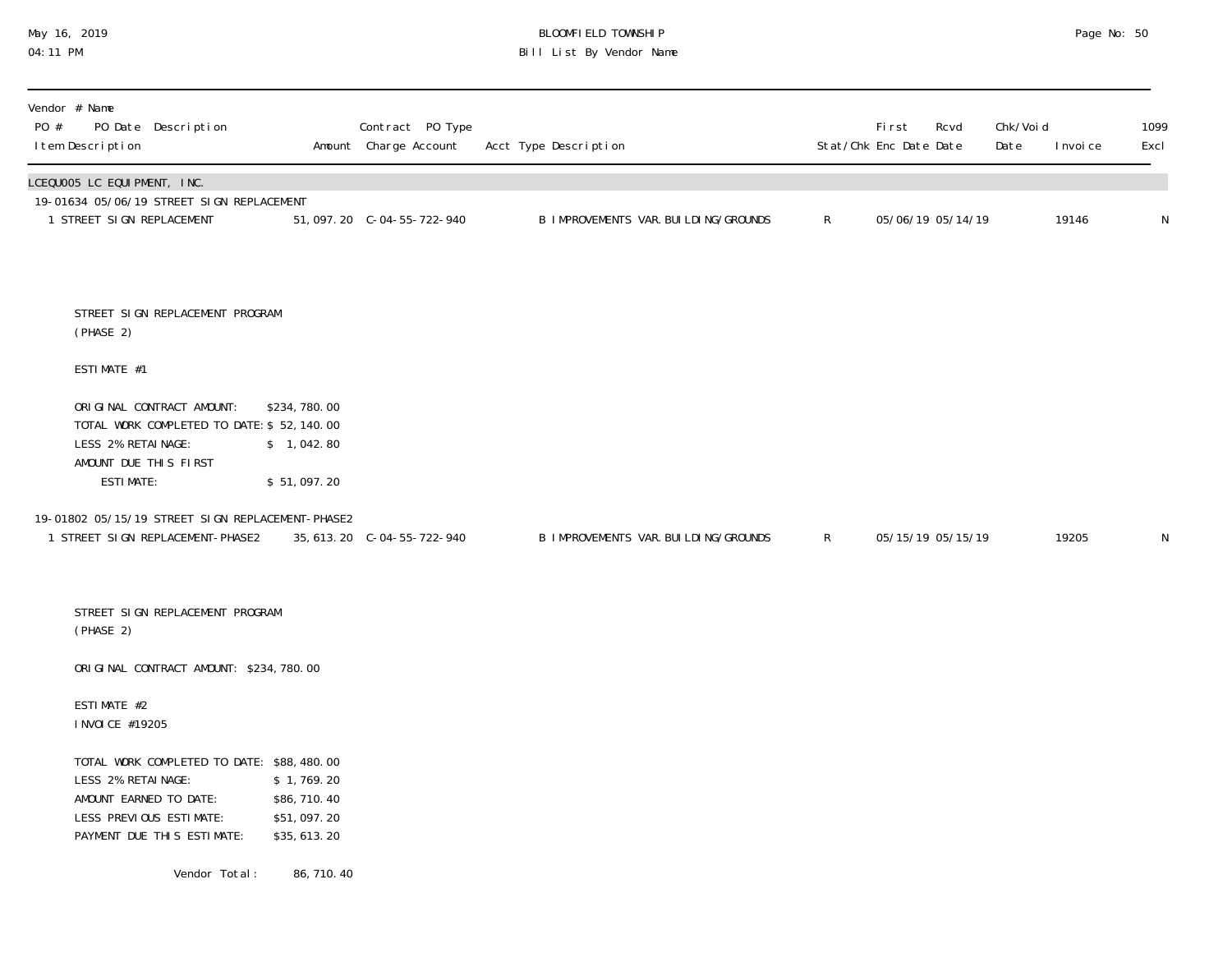# May 16, 2019 BLOOMFIELD TOWNSHIP Page No: 51 04:11 PM Bill List By Vendor Name

| Vendor # Name<br>PO #<br>PO Date Description<br>I tem Description                                                                                                                                  |           | Contract PO Type<br>Amount Charge Account                                  | Acct Type Description                                                                                       |                       | <b>First</b><br>Rcvd<br>Stat/Chk Enc Date Date              | Chk/Voi d<br>Date | I nvoi ce                                                     | 1099<br>Excl                     |
|----------------------------------------------------------------------------------------------------------------------------------------------------------------------------------------------------|-----------|----------------------------------------------------------------------------|-------------------------------------------------------------------------------------------------------------|-----------------------|-------------------------------------------------------------|-------------------|---------------------------------------------------------------|----------------------------------|
| LCPR0005 LC PROPERTY SERVICES<br>19-01535 04/26/19 BPA-REMOVAL METER POLES (71)<br>1 BPA-REMOVAL METER POLES (71)<br>I NVOI CE DATE: 04/16/19                                                      |           | 10,550.00 9-07-20-512-024                                                  | B CLEANING & MAINT. BUILDING & FACILITIES R                                                                 |                       | 04/26/19 05/16/19                                           |                   | $04 - 16 - 19$                                                | N                                |
| *NOTE: FINANCE REQUESTED 2ND QUOTE FROM<br>DEPARTMENT ON 4/24/19.                                                                                                                                  |           |                                                                            |                                                                                                             |                       |                                                             |                   |                                                               |                                  |
| Vendor Total:                                                                                                                                                                                      | 10,550.00 |                                                                            |                                                                                                             |                       |                                                             |                   |                                                               |                                  |
| LEAGUE OF MUNICIPALITIES<br>28968<br>19-01662 05/07/19 NJLM MINI-CONFERENCE 6/14/19<br>1 NJLM MINI-CONF 6/14/19 C. SARNO<br>2 NJLM MINI-CONF 6/14/19 J. DITNY<br>3 NJLM MINI-CONF 6/14/19 C. PROCH | 345.00    | 115.00 9-01-20-705-042<br>115.00 9-01-20-705-042<br>115.00 9-01-20-705-042 | <b>B EDUCATION &amp; TRAINING</b><br><b>B EDUCATION &amp; TRAINING</b><br><b>B EDUCATION &amp; TRAINING</b> | R<br>R<br>$\mathsf R$ | 05/07/19 05/14/19<br>05/07/19 05/14/19<br>05/07/19 05/14/19 |                   | $06 - 14 - 19$ (CS)<br>$06-14-19$ (JD)<br>$06 - 14 - 19$ (CP) | N<br>$\mathsf{N}$<br>$\mathbb N$ |
| Vendor Total:                                                                                                                                                                                      | 345.00    |                                                                            |                                                                                                             |                       |                                                             |                   |                                                               |                                  |
| LEONAO10 LEONA CARRIBON BAPTISTE                                                                                                                                                                   |           |                                                                            |                                                                                                             |                       |                                                             |                   |                                                               |                                  |
| 19-01655 05/06/19 POMCA LEVEL 3<br>1 POMCA LEVEL 3<br>TRAVEL AND MEAL FOR THE FOLLOWING DAYS @<br>38.92 MILEAGE FOR 67.10 MILES AND \$10.00<br>A DAY FOR MEALS                                     |           | 391.36 9-01-33-830-042                                                     | <b>B EDUCATION &amp; TRAINING</b>                                                                           | $\mathsf{R}$          | 05/06/19 05/16/19                                           |                   | 4232019                                                       | N                                |
| 2/25/2019<br>3/4/2019<br>3/18/2019<br>3/25/2019<br>4/1/2019<br>4/8/2019<br>4/15/2019<br>4/22/2019                                                                                                  |           |                                                                            |                                                                                                             |                       |                                                             |                   |                                                               |                                  |

Vendor Total: 391.36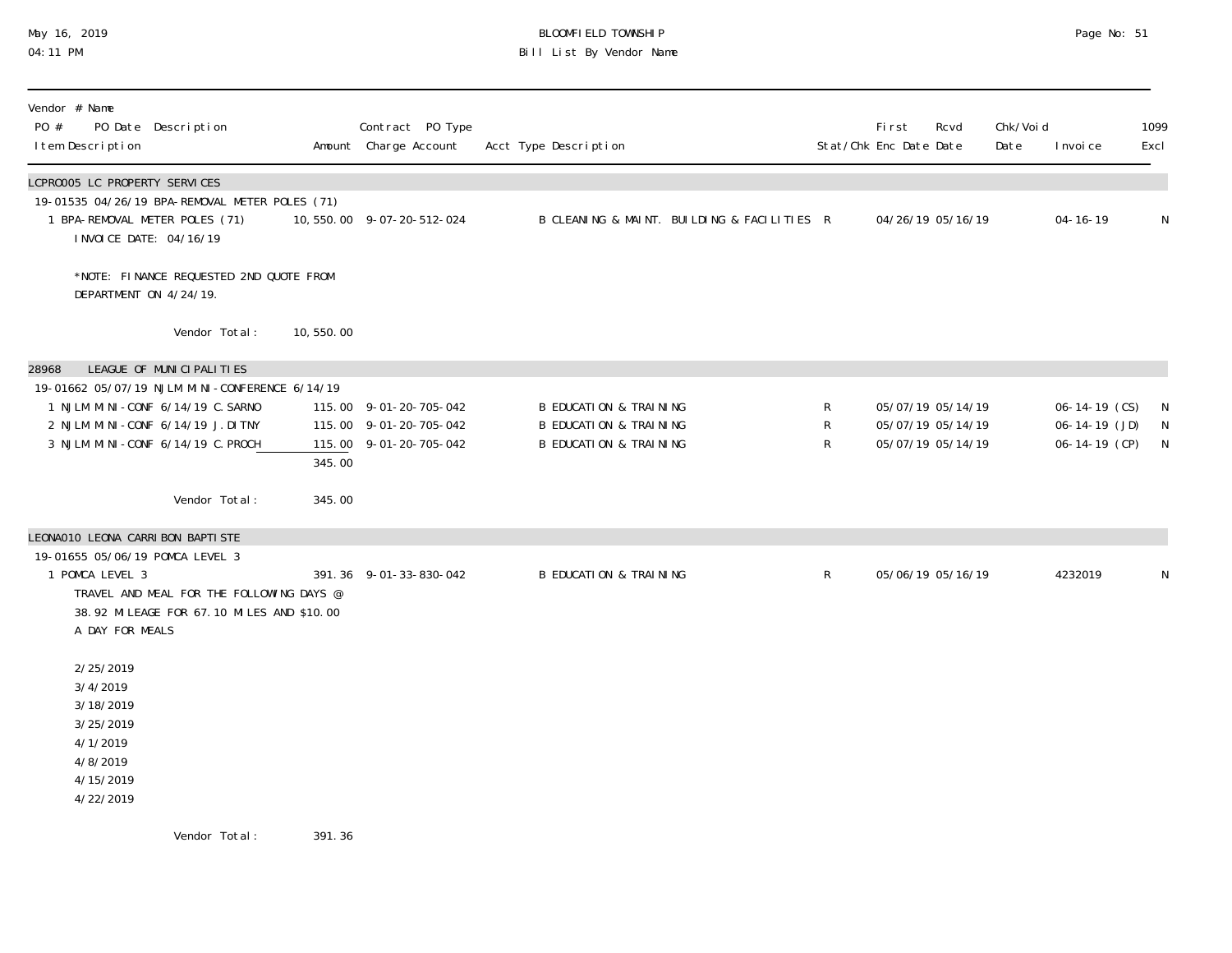## May 16, 2019 BLOOMFIELD TOWNSHIP Page No: 52 04:11 PM Bill List By Vendor Name

| Vendor # Name<br>PO #<br>PO Date Description<br>I tem Description                                                                                                                                                                                         |          | Contract PO Type<br>Amount Charge Account | Acct Type Description            |              | <b>First</b><br>Stat/Chk Enc Date Date | Rcvd<br>Date | Chk/Voi d<br>I nvoi ce | 1099<br>Excl |
|-----------------------------------------------------------------------------------------------------------------------------------------------------------------------------------------------------------------------------------------------------------|----------|-------------------------------------------|----------------------------------|--------------|----------------------------------------|--------------|------------------------|--------------|
| 29989<br>LOMBARDY DOOR SALES & SER<br>19-01445 04/22/19 REPAIR OVERHEAD DOOR-STATION 3<br>1 REPAIR OVERHEAD DOOR-STATION 3                                                                                                                                |          | 180.00 9-01-25-752-024                    | B MAINT. OF BLDG'S & FACILITIES  | R            | 04/22/19 05/14/19                      |              | 93399                  | ${\sf N}$    |
| SERVICE CALL FOR TRACK COMING OFF WALL<br>(DOOR TO THE RIGHT WHEN FACING BLDG.)<br>REANCHORED FRONT OPERATOR RAIL WITH<br>PUNCHED ANGLE BOTH SIDES OF RAIL WITH<br>MONGO ANCHORS AND 3/8" LAG BOLTS.<br>CYCLED DOOR TO CHECK FOR PROPER WORKING<br>ORDER. |          |                                           |                                  |              |                                        |              |                        |              |
| Vendor Total:                                                                                                                                                                                                                                             | 180.00   |                                           |                                  |              |                                        |              |                        |              |
| LOUISE M PALAGANO<br>38997                                                                                                                                                                                                                                |          |                                           |                                  |              |                                        |              |                        |              |
| 19-01289 04/11/19 NURSING-REFUND BLOODWORK<br>1 NURSI NG-REFUND BLOODWORK<br>REFUND FOR BLOODWORK CHEMISTRY                                                                                                                                               |          | 35.00 9-01-27-785-028                     | B CONSULTANT & PROFESSIONAL SERV | $\mathsf{R}$ | 04/11/19 05/14/19                      |              | 03082019               | N            |
| 04/04/2019<br>\$35.00                                                                                                                                                                                                                                     |          |                                           |                                  |              |                                        |              |                        |              |
| Vendor Total:                                                                                                                                                                                                                                             | 35.00    |                                           |                                  |              |                                        |              |                        |              |
| MARKAOO5 MARK AND NANCY BSALES                                                                                                                                                                                                                            |          |                                           |                                  |              |                                        |              |                        |              |
| 19-01763 05/08/19 REF. DUPL 20'19 TAX PAY 844/12<br>1 REF. DUPL 20' 19 TAX PAY 844/12<br>REFUND OF DUPLICATE 2ND QUARTER 2019 TAX<br>PAYMENT ON 844/12.                                                                                                   |          | 3, 954. 09 9-01-20-520-019                | B TAX 0/P - 2019 TAXES           | R            | 05/08/19 05/14/19                      |              |                        | N            |
| RETURN CHECK TO CINDY                                                                                                                                                                                                                                     |          |                                           |                                  |              |                                        |              |                        |              |
| Vendor Total:                                                                                                                                                                                                                                             | 3,954.09 |                                           |                                  |              |                                        |              |                        |              |
| MARTIOO5 MARTIN A. ACKLEY ASSOC, INC.                                                                                                                                                                                                                     |          |                                           |                                  |              |                                        |              |                        |              |
| 18-04717 12/28/18 NJDOT ESSEX AVENUE-SECTION 3<br>1 NJDOT ESSEX AVENUE-SECTION 3                                                                                                                                                                          |          | 1, 200. 00 G-02-40-302-008                | B NJDOT ESSEX AVE SEC 3          | R            | 12/28/18 05/15/19                      |              |                        | N            |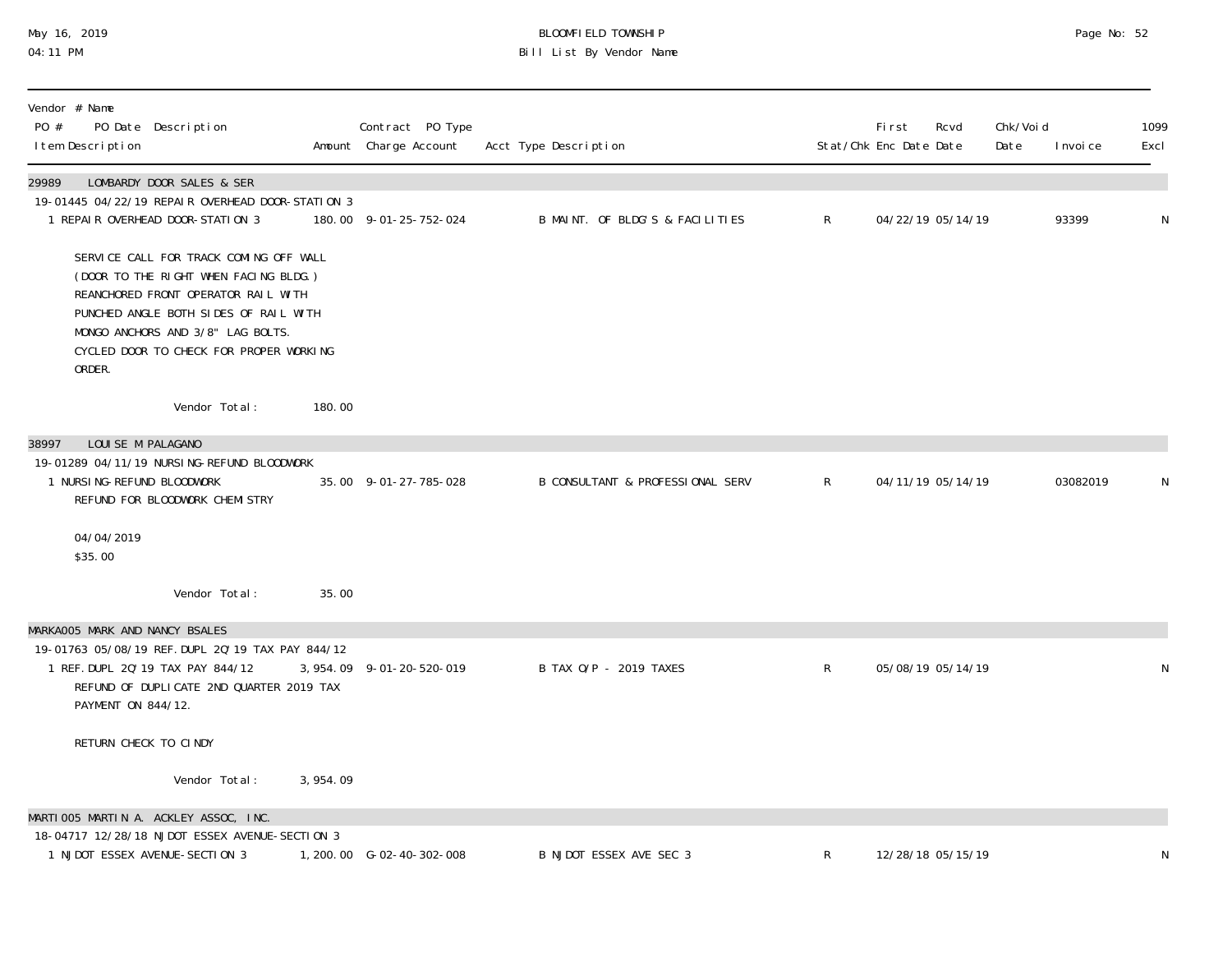# May 16, 2019 BLOOMFIELD TOWNSHIP Page No: 53 04:11 PM Bill List By Vendor Name

| Vendor # Name<br>PO #<br>I tem Description                                                                                      | PO Date Description                                                                                                                                                                                                                                                                                                                |            | Contract PO Type<br>Amount Charge Account                                  | Acct Type Description                                        |                              | <b>First</b><br>Rcvd<br>Stat/Chk Enc Date Date              | Chk/Voi d<br>Date | 1099<br>I nvoi ce<br>Excl |
|---------------------------------------------------------------------------------------------------------------------------------|------------------------------------------------------------------------------------------------------------------------------------------------------------------------------------------------------------------------------------------------------------------------------------------------------------------------------------|------------|----------------------------------------------------------------------------|--------------------------------------------------------------|------------------------------|-------------------------------------------------------------|-------------------|---------------------------|
| SECTION 3 IMPROVEMENTS                                                                                                          | MARTIOO5 MARTIN A. ACKLEY ASSOC, INC.<br>18-04717 12/28/18 NJDOT ESSEX AVENUE-SECTION 3<br>CORE DRILLING AND LABORATORY TESTING FOR<br>NJDOT PROJECT - 2019 ESSEX AVENUE                                                                                                                                                           | Continued  | Continued                                                                  |                                                              |                              |                                                             |                   |                           |
|                                                                                                                                 | FOR 1 LOT (5 CORES PER LOT) IN<br>ACCORDANCE WITH NJDOT LOCAL AID TESTING<br>REQUIREMENTS. ESSEX AVENUE FROM<br>CAMBRIDGE ROAD TO GLEN RIDGE PARKWAY                                                                                                                                                                               |            |                                                                            |                                                              |                              |                                                             |                   |                           |
|                                                                                                                                 | LUMP SUM PRICE \$1, 200.00                                                                                                                                                                                                                                                                                                         |            |                                                                            |                                                              |                              |                                                             |                   |                           |
|                                                                                                                                 | Vendor Total:                                                                                                                                                                                                                                                                                                                      | 1, 200, 00 |                                                                            |                                                              |                              |                                                             |                   |                           |
| 31370<br>19-01487 04/25/19 ESCROW PYMNTS.<br>1 118 ORANGE STREET-ZB<br>2 321 BROUGHTON AVENUE-ZB<br>3 1022-1030 BROAD STREET-ZB | MARUCCI ENGINEERING ASSOC. LLC                                                                                                                                                                                                                                                                                                     | 2,430.00   | 810.00 M-13-56-013-P82<br>810.00 M-13-56-013-P84<br>810.00 M-13-56-013-P86 | B 118 ORANGE ST.<br>B 321 BROUGHTON AVE.<br>B 1022 BROAD ST. | R<br>R<br>R                  | 04/25/19 05/15/19<br>04/25/19 05/15/19<br>04/25/19 05/15/19 |                   | N<br>N<br>N               |
| 19-01862 05/16/19 ESCROW PYMNT.<br>1 171 BLOOMFIELD AVENUE ZB<br>2 4 WESTINGHOUSE PLAZA PB                                      |                                                                                                                                                                                                                                                                                                                                    | 4,455.00   | 2, 160.00 M-13-56-013-P90<br>2, 295.00 M-13-56-013-P92                     | B 171 BLOOMFIELD AVE<br>B WESTINGHOUSE & MACARTHUR AVE.      | $\mathsf{R}$<br>$\mathsf{R}$ | 05/16/19 05/16/19<br>05/16/19 05/16/19                      |                   | N<br>$\mathsf N$          |
|                                                                                                                                 | Vendor Total:                                                                                                                                                                                                                                                                                                                      | 6,885.00   |                                                                            |                                                              |                              |                                                             |                   |                           |
| MATTHEW U. WATKINS<br>57256<br>19-01637 05/06/19 REIMBURSEMENT<br>1 REIMBURSEMENT<br>- JUNE 2019                                | USE OF CELL PHONE FOR 6 MONTHS - JANUARY                                                                                                                                                                                                                                                                                           |            | 329.94 9-01-31-820-077                                                     | <b>B TELECOMMUNICATIONS</b>                                  | $\mathsf{R}$                 | 05/06/19 05/16/19                                           |                   | N                         |
|                                                                                                                                 | $\mathbf{y}$ $\mathbf{y}$ $\mathbf{y}$ $\mathbf{y}$ $\mathbf{y}$ $\mathbf{y}$ $\mathbf{y}$ $\mathbf{y}$ $\mathbf{y}$ $\mathbf{y}$ $\mathbf{y}$ $\mathbf{y}$ $\mathbf{y}$ $\mathbf{y}$ $\mathbf{y}$ $\mathbf{y}$ $\mathbf{y}$ $\mathbf{y}$ $\mathbf{y}$ $\mathbf{y}$ $\mathbf{y}$ $\mathbf{y}$ $\mathbf{y}$ $\mathbf{y}$ $\mathbf{$ |            |                                                                            |                                                              |                              |                                                             |                   |                           |

Vendor Total: 329.94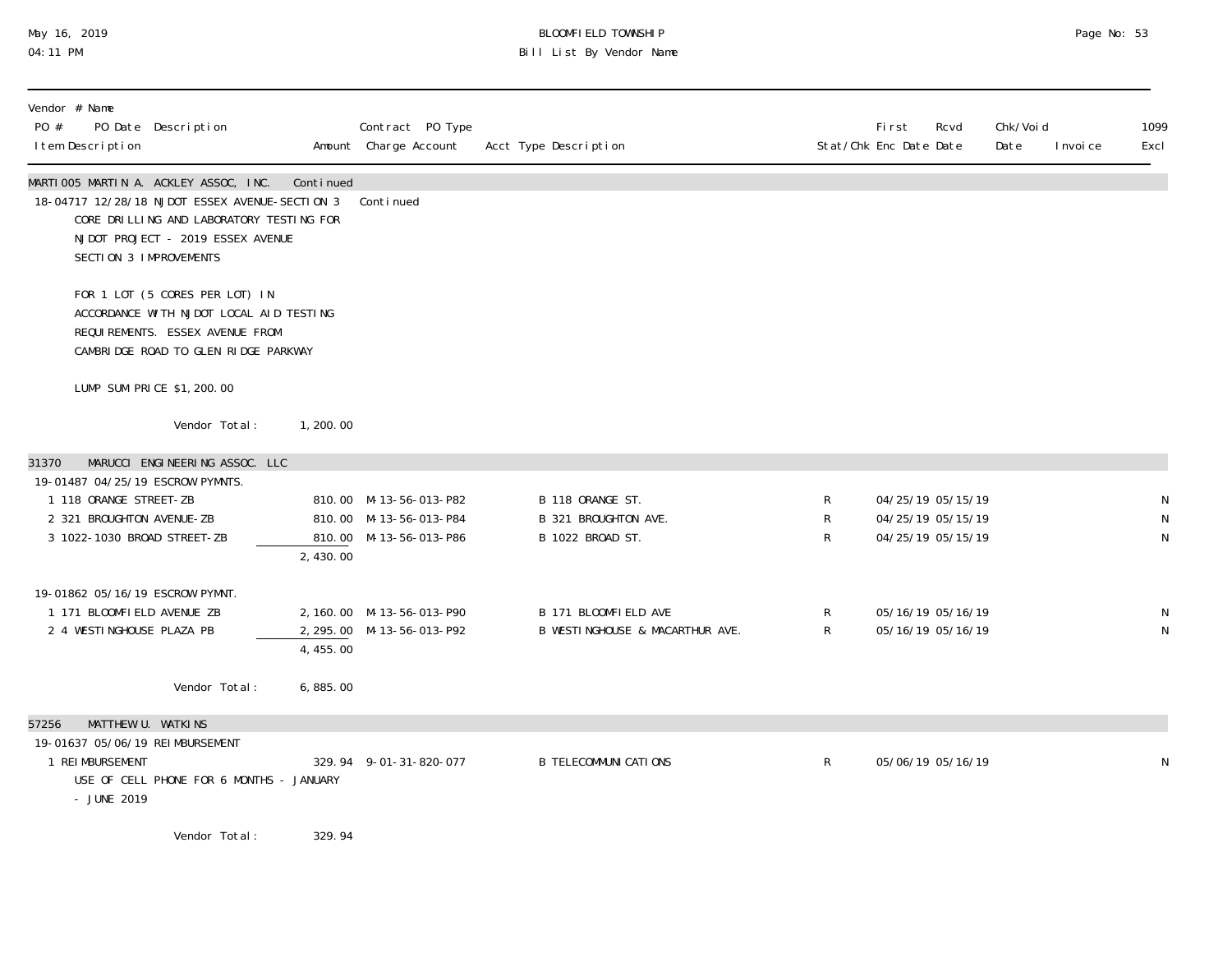## May 16, 2019 BLOOMFIELD TOWNSHIP Page No: 54 04:11 PM Bill List By Vendor Name

| Vendor # Name<br>PO #<br>PO Date Description<br>I tem Description                                                     |          | Contract PO Type<br>Amount Charge Account          | Acct Type Description                                 |                   | First<br>Stat/Chk Enc Date Date        | Rcvd              | Chk/Voi d<br>Date | I nvoi ce    | 1099<br>Excl |
|-----------------------------------------------------------------------------------------------------------------------|----------|----------------------------------------------------|-------------------------------------------------------|-------------------|----------------------------------------|-------------------|-------------------|--------------|--------------|
| MGL PRINTING SOLUTIONS<br>31801                                                                                       |          |                                                    |                                                       |                   |                                        |                   |                   |              |              |
| 19-01556 04/29/19 2019-2020 DOG & CAT TAGS<br>1 2019-2020 DOG & CAT TAGS<br>I NVOI CE NO. 163497<br>CUSTOMER NO. B059 |          | 981.00 D-03-20-853-023                             | <b>B PRINTING</b>                                     | $\mathsf{R}$      |                                        | 04/29/19 05/14/19 |                   | 163497       | N            |
| Vendor Total:                                                                                                         | 981.00   |                                                    |                                                       |                   |                                        |                   |                   |              |              |
| MI CHAO10 MI CHAEL CANTALUPO                                                                                          |          |                                                    |                                                       |                   |                                        |                   |                   |              |              |
| 18-01597 05/10/18 MENS LEAGUE FORFELT FEE REFUND<br>1 MENS LEAGUE FORFEIT FEE REFUND                                  |          | 80.00 R-14-20-854-030                              | <b>B MATERIALS &amp; SUPPLIES</b>                     | $\mathsf{R}$      | 05/10/18 05/15/19                      |                   |                   |              | N            |
| Vendor Total:                                                                                                         | 80.00    |                                                    |                                                       |                   |                                        |                   |                   |              |              |
| MI CHAEL FI TZPATRI CK<br>13964                                                                                       |          |                                                    |                                                       |                   |                                        |                   |                   |              |              |
| 19-01648 05/06/19 LEAD TABLING SUPPLIES<br>1 LEAD TABLING SUPPLIES<br>LEO THE LION COLORING BOOKS 50                  |          | 102.95 G-02-40-390-004                             | B 2019 CHILD LEAD GRANT                               | $\mathsf R$       | 05/06/19 05/15/19                      |                   |                   |              | N            |
| MINI TO DO LIST BOOK<br>2 LEAD TABLING SUPPLIES<br>50 PACKS OF CRAYONS                                                |          | 50.00 G-02-40-390-004                              | B 2019 CHILD LEAD GRANT                               | $\mathsf{R}$      |                                        | 05/06/19 05/15/19 |                   |              | N            |
|                                                                                                                       | 152.95   |                                                    |                                                       |                   |                                        |                   |                   |              |              |
| Vendor Total:                                                                                                         | 152.95   |                                                    |                                                       |                   |                                        |                   |                   |              |              |
| MICHAEL S. RUBIN, LLC<br>16826                                                                                        |          |                                                    |                                                       |                   |                                        |                   |                   |              |              |
| 19-00102 02/20/19 ESCROW PAYMENT<br>1 122 ORANGE STREET ZBA                                                           |          | 775.50 M-13-56-013-P50                             | B 122 ORANGE ST.                                      | $\mathsf{R}$      |                                        | 02/20/19 05/15/19 |                   | 1987         | N            |
| 19-01485 04/25/19 ESCROW PYMNT.                                                                                       |          |                                                    |                                                       |                   |                                        |                   |                   |              |              |
| 1 17 WILLIAMS STREET-ZB<br>2 1381 & 1409 BROAD STREET-PB                                                              | 2,079.00 | 495.00 M-13-56-013-P77<br>1,584.00 M-13-56-013-P71 | <b>B 17 WILLIAM STREET</b><br>B 1381 & 1409 BROAD ST. | R<br>$\mathsf{R}$ | 04/25/19 05/15/19<br>04/25/19 05/15/19 |                   |                   | 2041<br>2035 | N<br>N       |

Vendor Total: 2,854.50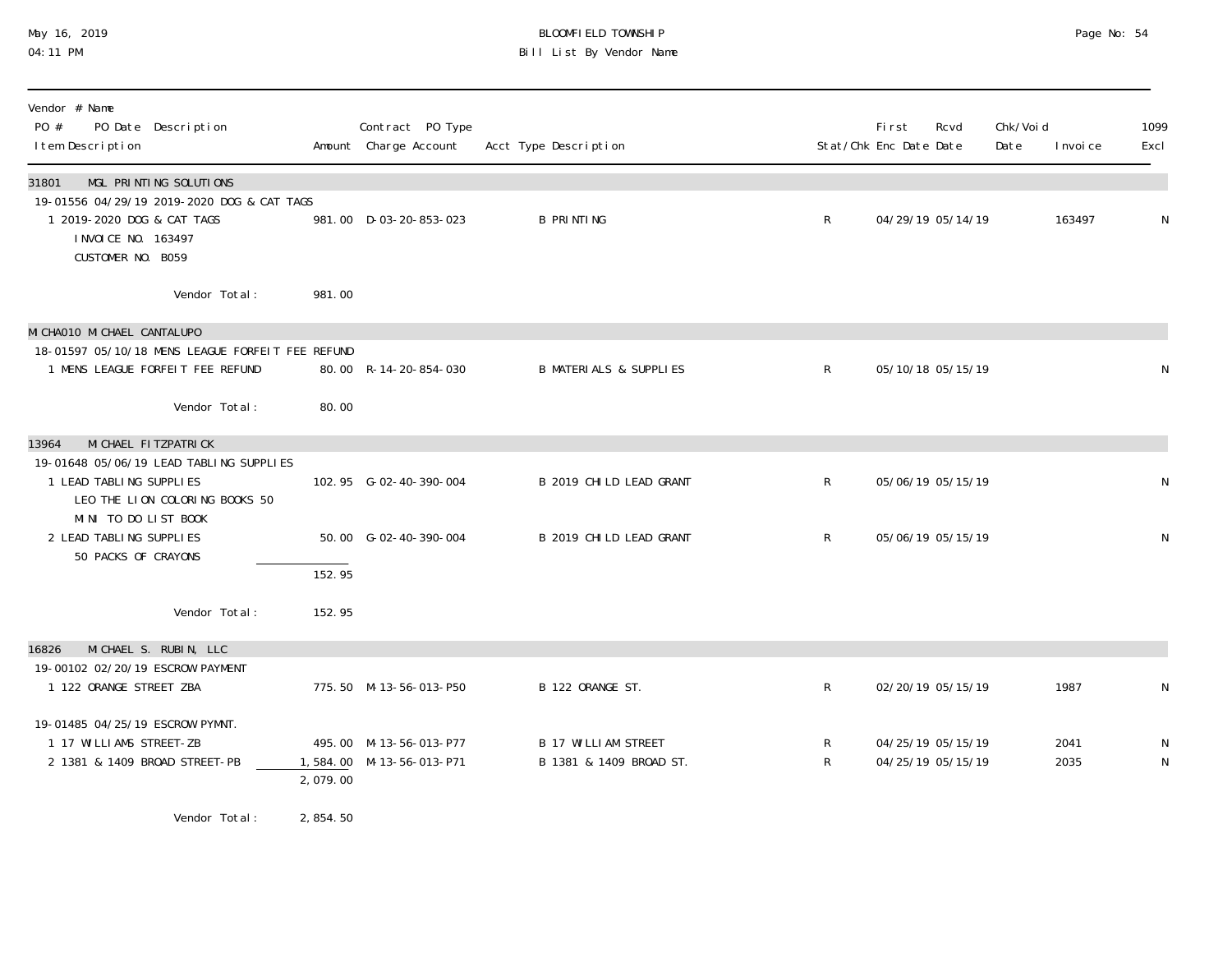## May 16, 2019 BLOOMFIELD TOWNSHIP Page No: 55 04:11 PM Bill List By Vendor Name

| Vendor # Name<br>PO #<br>PO Date Description<br>I tem Description                                                                                                                 | Contract PO Type<br>Amount Charge Account | Acct Type Description                  |              | <b>First</b><br>Stat/Chk Enc Date Date | Rcvd              | Chk/Voi d<br>Date | I nvoi ce | 1099<br>Excl |
|-----------------------------------------------------------------------------------------------------------------------------------------------------------------------------------|-------------------------------------------|----------------------------------------|--------------|----------------------------------------|-------------------|-------------------|-----------|--------------|
| MI CHELE BORGES<br>4013<br>19-01665 05/07/19 PURCHASING CONFERENCE REIMB.<br>1 PURCHASING CONFERENCE REIMB.<br>M. BORGES - RUTGERS PURCHASING CONFERENCE<br><b>REI MBURSEMENT</b> | 237.71 9-01-20-705-042                    | <b>B EDUCATION &amp; TRAINING</b>      | R            |                                        | 05/07/19 05/14/19 |                   |           | N            |
| 237.71<br>Vendor Total:                                                                                                                                                           |                                           |                                        |              |                                        |                   |                   |           |              |
| MI LLENNI UM STRATEGIES, LLC<br>32031<br>19-01449 04/23/19 MARCH 2019 CONSULTING<br>1 MARCH 2019 CONSULTING<br>MONTHLY RETAINER FOR PROJECT DEVELOPMENT                           | 6, 250. 00 9-01-20-701-028                | <b>B CONSULTANT &amp; PROFESSIONAL</b> | $\mathsf{R}$ |                                        | 04/23/19 05/14/19 |                   | 8523      | N            |
| Vendor Total:<br>6, 250.00                                                                                                                                                        |                                           |                                        |              |                                        |                   |                   |           |              |
| MINDS IN MOTION OF NJ, LLC<br>32115<br>19-01389 04/17/19 WINTER KIKO ROBOT WORK SHOP<br>1 WINTER KIKO ROBOT WORK SHOP                                                             | 1,625.00 R-14-20-854-030                  | <b>B MATERIALS &amp; SUPPLIES</b>      | $\mathsf{R}$ |                                        | 04/17/19 05/15/19 |                   | 1107      | N            |
| Vendor Total:<br>1,625.00                                                                                                                                                         |                                           |                                        |              |                                        |                   |                   |           |              |
| 32254<br>MJG PROMOTIONS<br>19-01387 04/17/19 (52) TRACK & FIELD SHIRTS<br>1 (52) TRACK & FIELD SHIRTS<br>INV# 52691                                                               | 620.00 R-14-20-854-030                    | <b>B MATERIALS &amp; SUPPLIES</b>      | $\mathsf{R}$ |                                        | 04/17/19 05/15/19 |                   | 52691     | N            |
| 19-01462 04/23/19 57 PEE WEE BASEBALL SHIRTS<br>1 57 PEE WEE BASEBALL SHIRTS                                                                                                      | 427.50 R-14-20-854-030                    | <b>B MATERIALS &amp; SUPPLIES</b>      | $\mathsf{R}$ |                                        | 04/23/19 05/15/19 |                   | 52658     | N            |
| 19-01746 05/08/19 COMM. POLICING GIVEAWAYS<br>1 COMM. POLICING GIVEAWAYS<br>MOOD PENCILS<br>QTY. 500                                                                              | 811.79 9-01-25-745-142                    | B COMMUNITY POLICING PROMOTIONAL ITEMS | R            |                                        | 05/08/19 05/15/19 |                   | 52886     | N            |
| <b>BANDS</b><br>QTY. 500                                                                                                                                                          |                                           |                                        |              |                                        |                   |                   |           |              |

MOOD PENS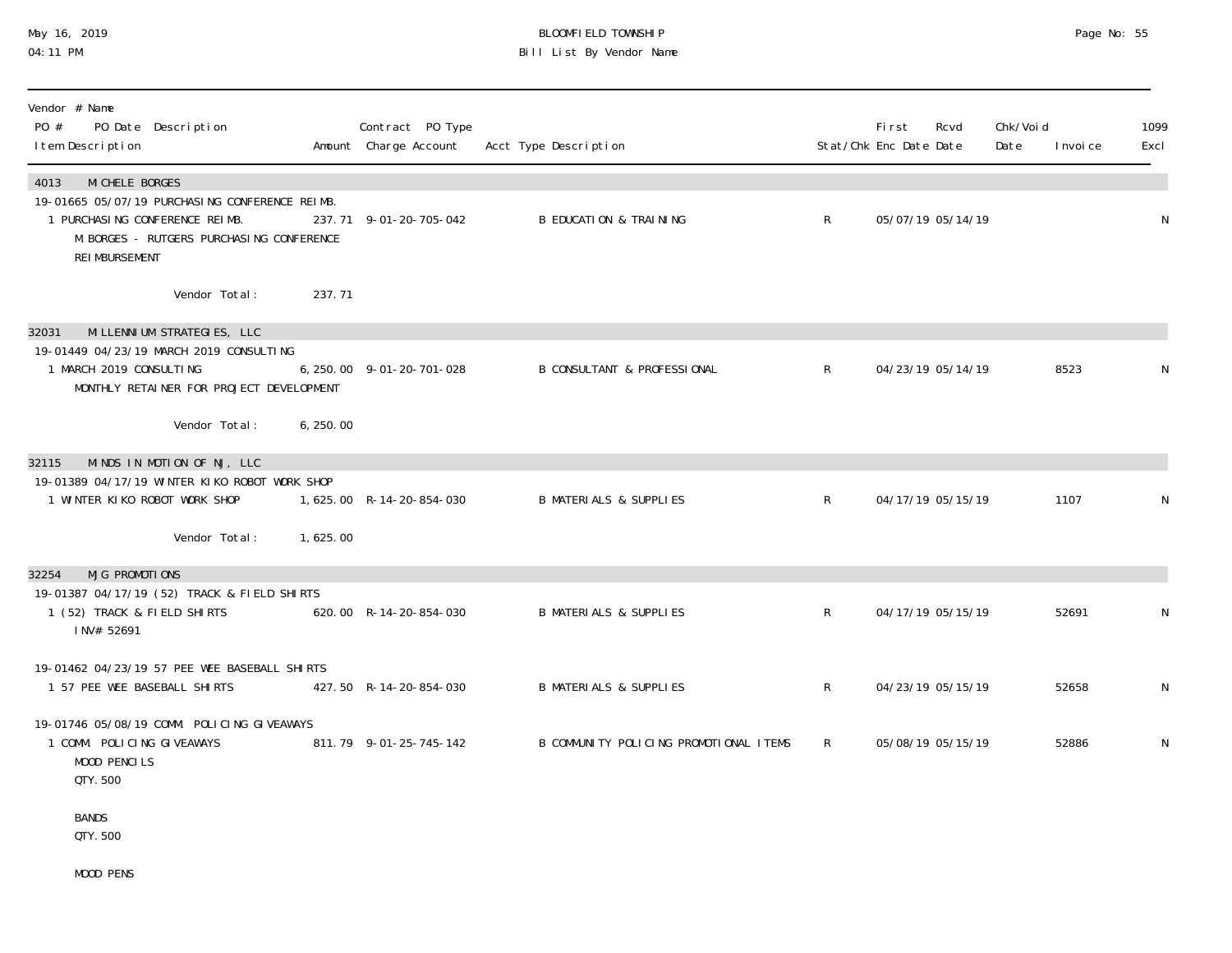## May 16, 2019 BLOOMFIELD TOWNSHIP Page No: 56 04:11 PM Bill List By Vendor Name

| PO #  | Vendor # Name<br>I tem Description   | PO Date Description                                                                                                                             |            | Contract PO Type<br>Amount Charge Account | Acct Type Description                       |              | <b>First</b><br>Rcvd<br>Stat/Chk Enc Date Date | Chk/Voi d<br>Date | I nvoi ce    | 1099<br>Excl |
|-------|--------------------------------------|-------------------------------------------------------------------------------------------------------------------------------------------------|------------|-------------------------------------------|---------------------------------------------|--------------|------------------------------------------------|-------------------|--------------|--------------|
| 32254 | <b>MJG PROMOTIONS</b><br>QTY. 500    | 19-01746 05/08/19 COMM. POLICING GIVEAWAYS                                                                                                      | Continued  | Continued                                 |                                             |              |                                                |                   |              |              |
|       | OFFICER SMILEY PENS<br>QTY. 250      |                                                                                                                                                 |            |                                           |                                             |              |                                                |                   |              |              |
|       | SHI PPI NG<br>\$89.29                |                                                                                                                                                 |            |                                           |                                             |              |                                                |                   |              |              |
|       |                                      | Vendor Total:                                                                                                                                   | 1,859.29   |                                           |                                             |              |                                                |                   |              |              |
| 32700 |                                      | MOODY'S INVESTORS SERVICE<br>19-01837 05/15/19 RATING FOR 2019 DEBT ISSUANCE<br>1 RATING FOR 2019 DEBT ISSUANCE                                 |            |                                           | B 2018 SECTION 20 EXPENSES                  | $\mathsf{R}$ | 05/15/19 05/15/19                              |                   | P0297572     | N            |
|       |                                      | Vendor Total:                                                                                                                                   | 39, 200.00 |                                           |                                             |              |                                                |                   |              |              |
| 32626 |                                      | MOUNTAI NTOP CONSTRUCTION<br>19-01238 04/08/19 LOBBY IN HQ                                                                                      |            |                                           |                                             |              |                                                |                   |              |              |
|       | 1 LOBBY IN HQ<br>INV#1729<br>1/29/19 |                                                                                                                                                 |            | 1,850.00 9-01-25-745-030                  | <b>B MATERIALS &amp; SUPPLIES</b>           | $\mathsf R$  | 04/08/19 05/14/19                              |                   | 1729         | N            |
|       | MANTELS OF WINDOWS                   | CASING AROUND DOORS & WINDOWS<br>PURCHASE & INSTALL TILE                                                                                        |            |                                           |                                             |              |                                                |                   |              |              |
|       |                                      | Vendor Total:                                                                                                                                   | 1,850.00   |                                           |                                             |              |                                                |                   |              |              |
| 38117 | 1 OUTSI DE INVESTI GATI ON           | MURPHY ORLANDO LLC<br>19-01476 04/24/19 OUTSIDE INVESTIGATION<br>Independant Outside investigation of<br>allegation made by Lt. Anthony Argento |            | 10, 713. 80 9-01-20-712-028               | <b>B CONSULTANT &amp; PROFESS. SERVICES</b> | $\mathsf R$  | 04/24/19 05/14/19                              |                   | APRIL 8 2019 | N            |
|       |                                      | Vendor Total:                                                                                                                                   | 10, 713.80 |                                           |                                             |              |                                                |                   |              |              |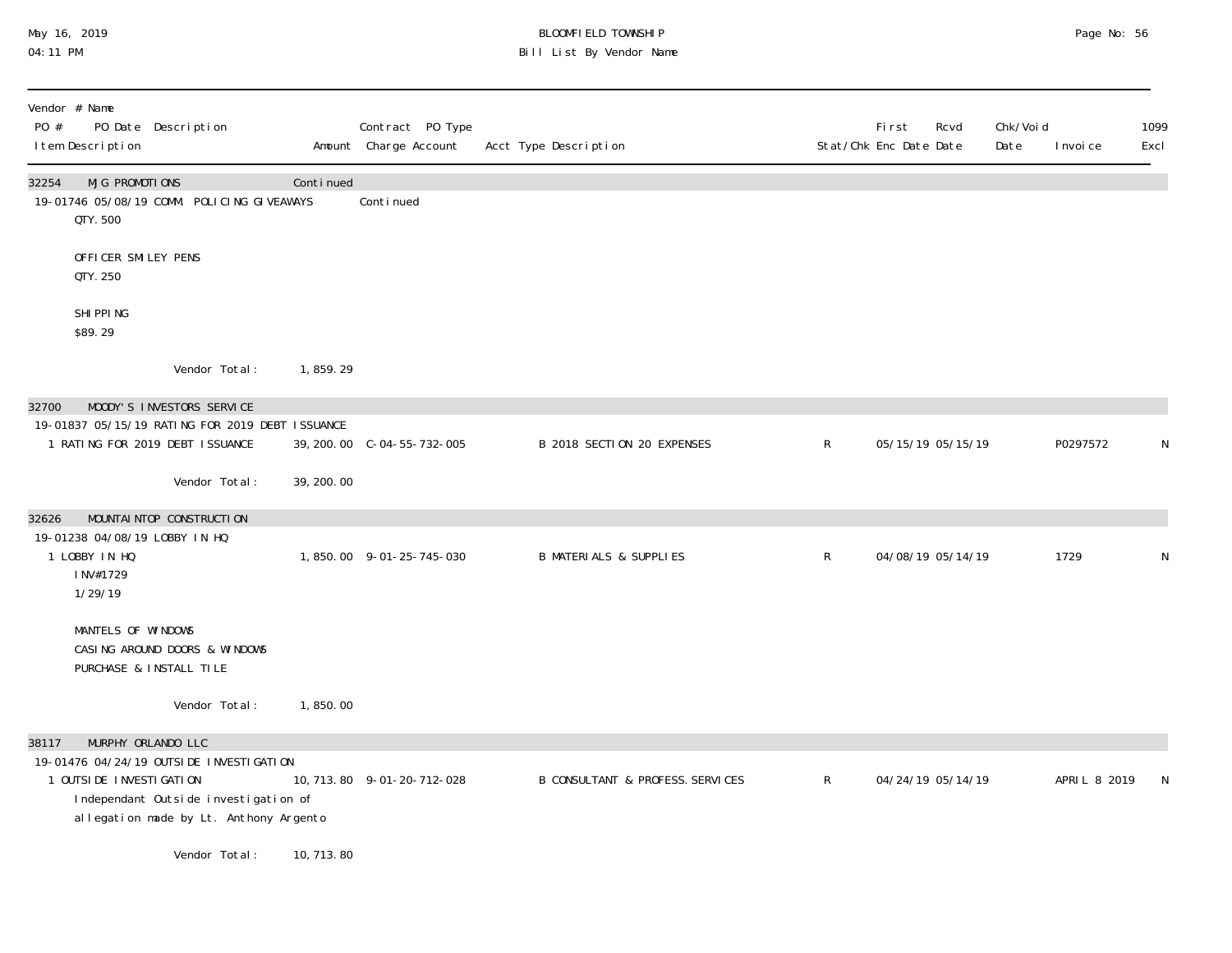## May 16, 2019 BLOOMFIELD TOWNSHIP Page No: 57 04:11 PM Bill List By Vendor Name

| Vendor # Name<br>PO #<br>PO Date Description<br>I tem Description                            |           | Contract PO Type<br>Amount Charge Account | Acct Type Description                      |              | <b>First</b><br>Stat/Chk Enc Date Date | Rcvd              | Chk/Voi d<br>Date | I nvoi ce  | 1099<br>Excl |
|----------------------------------------------------------------------------------------------|-----------|-------------------------------------------|--------------------------------------------|--------------|----------------------------------------|-------------------|-------------------|------------|--------------|
| MY PRIVATE LABEL, LLC<br>33244                                                               |           |                                           |                                            |              |                                        |                   |                   |            |              |
| 19-01200 04/03/19 CUSTOM MEDALS FOR TOWN WIDE<br>1 CUSTOM MEDALS FOR TOWN WIDE<br>TRACK MEET |           | 2, 133.00 R-30-20-854-031                 | <b>B SUMMER OF FUN</b>                     | R            |                                        | 04/03/19 04/18/19 |                   | 00683496   | N            |
| Vendor Total:                                                                                | 2, 133.00 |                                           |                                            |              |                                        |                   |                   |            |              |
| NATURE'S CHOICE CORP.<br>33855                                                               |           |                                           |                                            |              |                                        |                   |                   |            |              |
| 19-01147 04/03/19 FORMAL BID 6864                                                            |           |                                           |                                            |              |                                        |                   |                   |            |              |
| 1 FORMAL BID 6864                                                                            |           | 468.00 9-01-32-827-127                    | B GARB. &TRASH REMOVAL-CONTRACT.           | $\mathsf{R}$ |                                        | 04/03/19 05/15/19 |                   | 0054237-IN | N            |
| I NVOI CE 0054237-IN                                                                         |           |                                           |                                            |              |                                        |                   |                   |            |              |
| REMOVAL OF VEGATATIVE WASTE FROM DPW                                                         |           |                                           |                                            |              |                                        |                   |                   |            |              |
| YARD                                                                                         |           |                                           |                                            |              |                                        |                   |                   |            |              |
| 2 0054109-IN                                                                                 |           | 468.00 9-01-32-827-127                    | B GARB. &TRASH REMOVAL-CONTRACT.           | R            |                                        | 04/03/19 05/15/19 |                   | 0054109-IN | N            |
| 3 0054061-IN                                                                                 |           | 468.00 9-01-32-827-127                    | B GARB. & TRASH REMOVAL-CONTRACT.          | R            |                                        | 04/03/19 05/15/19 |                   | 0054061-IN | N            |
| 4 0054419-IN                                                                                 |           | 468.00 9-01-32-827-127                    | B GARB. & TRASH REMOVAL-CONTRACT.          | R            |                                        | 04/03/19 05/15/19 |                   | 0054419-IN | ${\sf N}$    |
| 5 0054736-IN                                                                                 |           | 468.00 9-01-32-827-127                    | B GARB. & TRASH REMOVAL-CONTRACT.          | R            |                                        | 04/03/19 05/15/19 |                   | 0054736-IN | $\mathsf{N}$ |
|                                                                                              | 2, 340.00 |                                           |                                            |              |                                        |                   |                   |            |              |
| 19-01382 04/17/19 FORMAL BID 6864                                                            |           |                                           |                                            |              |                                        |                   |                   |            |              |
| 1 FORMAL BID 6864                                                                            |           | 468.00 9-01-32-827-127                    | B GARB. &TRASH REMOVAL-CONTRACT.           | $\mathsf{R}$ |                                        | 04/17/19 05/14/19 |                   | 0055018-IN | N            |
| REMOVAL OF VEGATATIVE WASTE FROM DPW                                                         |           |                                           |                                            |              |                                        |                   |                   |            |              |
| YARD                                                                                         |           |                                           |                                            |              |                                        |                   |                   |            |              |
| I NVOI CE 0055018-IN                                                                         |           |                                           |                                            |              |                                        |                   |                   |            |              |
| 2 0055142-IN                                                                                 |           | 468.00 9-01-32-827-127                    | B GARB. & TRASH REMOVAL-CONTRACT.          | R            |                                        | 04/17/19 05/14/19 |                   | 0055142-IN | N            |
| 3 0053872-IN                                                                                 |           | 468.00 9-01-32-827-127                    | B GARB & TRASH REMOVAL-CONTRACT.           | R            |                                        | 04/17/19 05/14/19 |                   | 0053872-IN | N            |
| 4 0055277-IN                                                                                 |           | 468.00 9-01-32-827-127                    | B GARB. &TRASH REMOVAL-CONTRACT.           | R            |                                        | 04/17/19 05/14/19 |                   | 0055277-IN | $\mathsf N$  |
| 5 0055290-IN                                                                                 |           | 468.00 9-01-32-827-127                    | B GARB. & TRASH REMOVAL-CONTRACT.          | R            |                                        | 04/17/19 05/14/19 |                   | 0055290-IN | ${\sf N}$    |
| 6 0055379-IN                                                                                 |           | 468.00 9-01-32-827-127                    | B GARB. & TRASH REMOVAL-CONTRACT.          | R            |                                        | 04/17/19 05/14/19 |                   | 0055379-IN | $\mathsf N$  |
| 7 0055431-IN                                                                                 |           | 585.00 9-01-32-827-127                    | B GARB. & TRASH REMOVAL-CONTRACT.          | R            |                                        | 04/17/19 05/14/19 |                   | 0055431-IN | ${\sf N}$    |
| 8 0055444-IN                                                                                 |           | 585.00 9-01-32-827-127                    | B GARB & TRASH REMOVAL-CONTRACT.           | R            |                                        | 04/17/19 05/14/19 |                   | 0055444-IN | ${\sf N}$    |
| 9 0055505-IN                                                                                 |           | 585.00 9-01-32-827-127                    | B GARB & TRASH REMOVAL-CONTRACT.           | R            |                                        | 04/17/19 05/14/19 |                   | 0055505-IN | ${\sf N}$    |
| 10 0055541-IN                                                                                |           | 585.00 9-01-32-827-127                    | <b>B GARB &amp; TRASH REMOVAL-CONTRACT</b> | R            |                                        | 04/17/19 05/14/19 |                   | 0055541-IN | N            |
|                                                                                              | 5, 148.00 |                                           |                                            |              |                                        |                   |                   |            |              |

Vendor Total: 7,488.00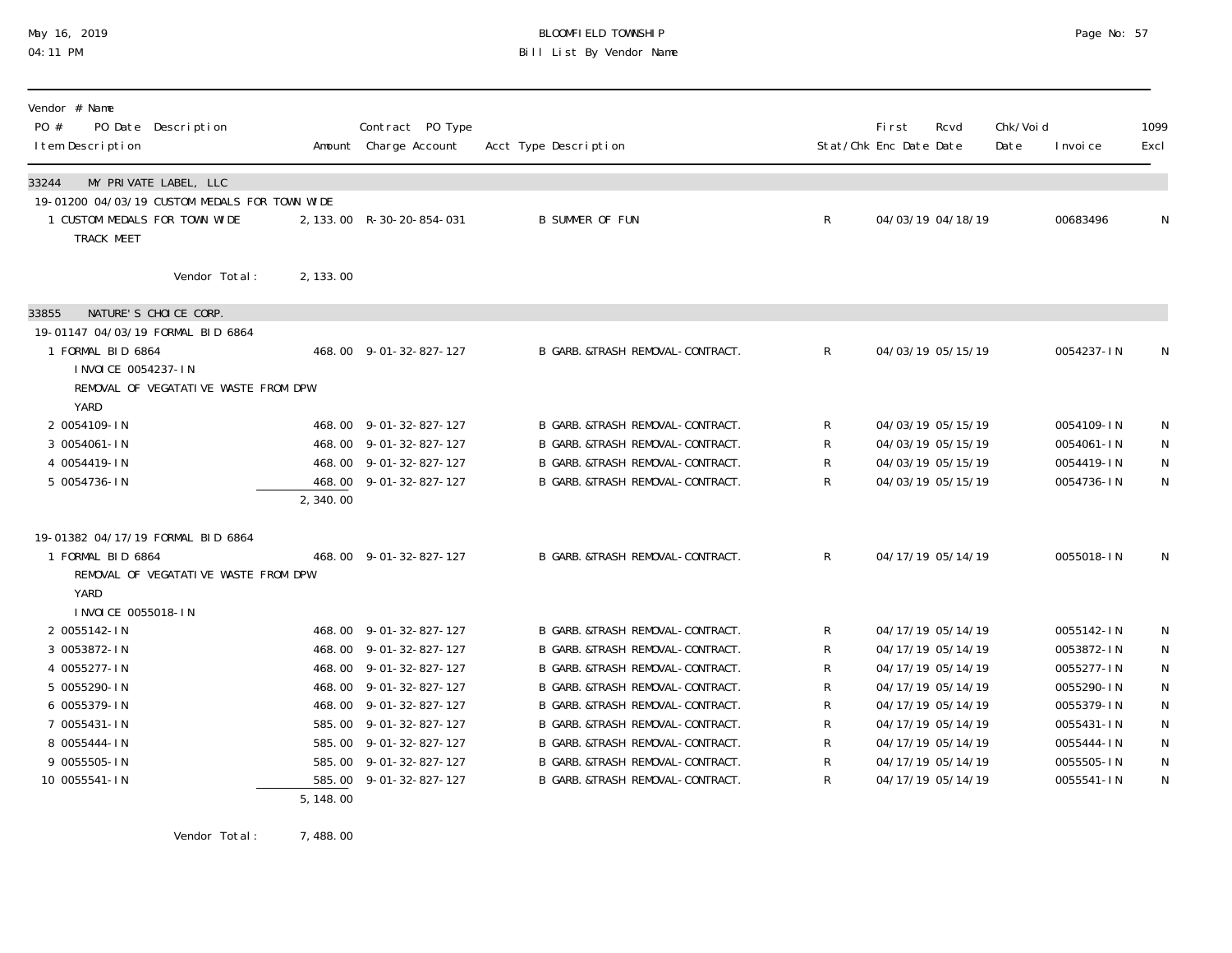## May 16, 2019 BLOOMFIELD TOWNSHIP Page No: 58 04:11 PM Bill List By Vendor Name

| Vendor # Name<br>PO #<br>PO Date Description<br>I tem Description                                                                                    |          | Contract PO Type<br>Amount Charge Account                                 | Acct Type Description                                                                     |                        | First<br>Stat/Chk Enc Date Date        | Rcvd              | Chk/Void<br>Date | I nvoi ce               | 1099<br>Excl        |
|------------------------------------------------------------------------------------------------------------------------------------------------------|----------|---------------------------------------------------------------------------|-------------------------------------------------------------------------------------------|------------------------|----------------------------------------|-------------------|------------------|-------------------------|---------------------|
| NETWORKFLEET, INC.<br>34192<br>19-01713 05/08/19 REC VERIZON NETWORKFLEET<br>1 REC VERIZON NETWORKFLEET<br>REC VERIZON NETWORKFLEET                  |          | 208.45 9-01-31-820-076                                                    | <b>B TELEPHONE</b>                                                                        | $\mathsf{R}$           |                                        | 05/08/19 05/15/19 |                  | 0SV000001728304 N       |                     |
| I NVOI CE# 0SV000001728304                                                                                                                           |          |                                                                           |                                                                                           |                        |                                        |                   |                  |                         |                     |
| Vendor Total:                                                                                                                                        | 208.45   |                                                                           |                                                                                           |                        |                                        |                   |                  |                         |                     |
| NEW JERSEY FIRE EQUIPMENT CO.<br>34219<br>18-02169 06/15/18 REPAIR SCOTT AIR PAK<br>1 BENCH TEST-POSI CHECK-REPORT<br>2 PARTS FURNI SHED & INSTALLED |          | 114.00 8-01-25-752-026<br>139.50 8-01-25-752-026                          | B MAINT. OF OTHER EQUIPMENT<br>B MAINT. OF OTHER EQUIPMENT                                | R<br>$\mathsf{R}$      | 06/15/18 05/15/19                      | 06/15/18 05/15/19 |                  | 57591<br>57591          | N                   |
| BENCH TEST POSI-CHECK 3 SCOTT<br>AIR PAK 5.5 NFPA 2013-CGA                                                                                           |          |                                                                           |                                                                                           |                        |                                        |                   |                  |                         |                     |
| EVALUATE SCOTT 5.5 AIR PAK NFPA 2013<br>CGA PAK ID #120 - NO PROBLEMS FOUND                                                                          | 253.50   |                                                                           |                                                                                           |                        |                                        |                   |                  |                         |                     |
| 19-01612 05/06/19 REPAIR/RECHRG AIR CYLINDERS<br>1 REPAIR/RECHRG AIR CYLINDERS<br>2 SCOTT 5.5 VALVE ASSY<br>3 SCOTT VALVE SEAL KIT                   |          | 120.00 9-01-25-752-026<br>874.80 9-01-25-752-026<br>91.80 9-01-25-752-026 | B MAINT. OF OTHER EQUIPMENT<br>B MAINT. OF OTHER EQUIPMENT<br>B MAINT. OF OTHER EQUIPMENT | $\mathsf{R}$<br>R<br>R | 05/06/19 05/15/19<br>05/06/19 05/15/19 | 05/06/19 05/15/19 |                  | 60649<br>60649<br>60649 | N<br>N<br>${\sf N}$ |
| PARTS FURNISHED AND INSTALLED @ NJSC<br>PRI CI NG                                                                                                    |          |                                                                           |                                                                                           |                        |                                        |                   |                  |                         |                     |
|                                                                                                                                                      | 1,086.60 |                                                                           |                                                                                           |                        |                                        |                   |                  |                         |                     |
| Vendor Total:                                                                                                                                        | 1,340.10 |                                                                           |                                                                                           |                        |                                        |                   |                  |                         |                     |
| NICE ELECTRIC, LLC<br>34250<br>19-01185 04/03/19 UPGRADE-348 FRANKLIN STREET<br>1 UPGRADE - 348 FRANKLIN STREET                                      |          | 1,420.00 C-04-55-713-947                                                  | B IMPROVEMENTS MUNICIPAL BUILDING & GROUND R                                              |                        |                                        | 04/03/19 05/14/19 |                  | 18-338                  | N                   |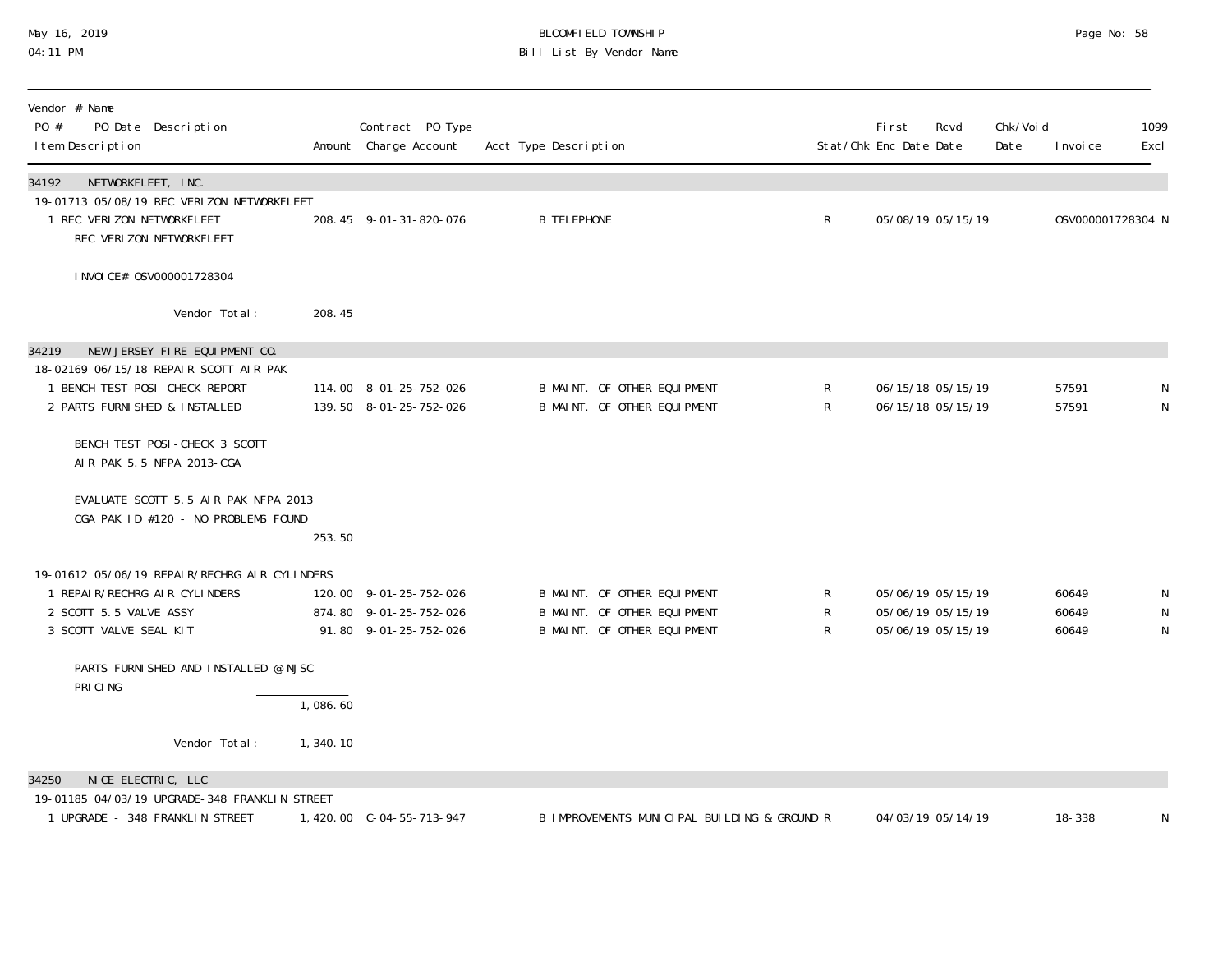# May 16, 2019 BLOOMFIELD TOWNSHIP Page No: 59 04:11 PM Bill List By Vendor Name

| Vendor # Name<br>PO #<br>PO Date Description<br>I tem Description                                                                                                                   |            | Contract PO Type<br>Amount Charge Account           | Acct Type Description                    |             | <b>First</b><br>Rcvd<br>Stat/Chk Enc Date Date | Chk/Voi d<br>Date | I nvoi ce  | 1099<br>Excl                |
|-------------------------------------------------------------------------------------------------------------------------------------------------------------------------------------|------------|-----------------------------------------------------|------------------------------------------|-------------|------------------------------------------------|-------------------|------------|-----------------------------|
| 34250<br>NICE ELECTRIC, LLC<br>19-01185 04/03/19 UPGRADE-348 FRANKLIN STREET<br>I NVOI CE #18-338                                                                                   | Continued  | Continued                                           |                                          |             |                                                |                   |            |                             |
| ELECTRI CAL UPGRADE/RENOVATI ON AT<br>348 FRANKLIN STREET, BLOOMFIELD, NJ<br>NEW HEALTH DEPARTMENT BUILDING                                                                         |            |                                                     |                                          |             |                                                |                   |            |                             |
| Vendor Total:                                                                                                                                                                       | 1,420.00   |                                                     |                                          |             |                                                |                   |            |                             |
| NICK POLIDORO<br>40203                                                                                                                                                              |            |                                                     |                                          |             |                                                |                   |            |                             |
| 19-01760 05/08/19 REIMBURSEMENT<br>1 REI MBURSEMENT<br>ATLANTIC UNIFORM<br>MK3 HOLDER<br>DOUBLE MAG POUCH<br>CUFF CASE<br>OUTTER DUTY BELT<br>FLASHLI GHT HOLDER<br>$(1$ NV#A44198) |            | 138.75 9-01-25-745-030                              | <b>B MATERIALS &amp; SUPPLIES</b>        | R           | 05/08/19 05/14/19                              |                   | A44198     | N                           |
| Vendor Total:                                                                                                                                                                       | 138.75     |                                                     |                                          |             |                                                |                   |            |                             |
| NI SHUANE GROUP<br>35152                                                                                                                                                            |            |                                                     |                                          |             |                                                |                   |            |                             |
| 19-01398 04/17/19 ESROW PYMNT.                                                                                                                                                      |            |                                                     |                                          |             |                                                |                   |            |                             |
| 1 321 BROUGHTON AVENUE-ZB<br>2 1022 BROAD STREET-ZB                                                                                                                                 | 2,095.75   | 1, 264.00 M-13-56-013-P84<br>831.75 M-13-56-013-P86 | B 321 BROUGHTON AVE.<br>B 1022 BROAD ST. | R<br>R      | 04/17/19 05/15/19<br>04/17/19 05/15/19         |                   | 492<br>491 | $\mathsf N$<br>$\mathsf{N}$ |
|                                                                                                                                                                                     |            |                                                     |                                          |             |                                                |                   |            |                             |
| 19-01486 04/25/19 ESCROW PYMNT.<br>1 48 DODD STREET-ZB                                                                                                                              |            | 1, 102. 00 M-13-56-013-P43                          | B 48 DODD ST.                            | R           | 04/25/19 05/14/19                              |                   | 493        | $\mathsf N$                 |
| Vendor Total:                                                                                                                                                                       | 3, 197. 75 |                                                     |                                          |             |                                                |                   |            |                             |
| NJ STATE ASSOCIATION OF POLICE<br>34731                                                                                                                                             |            |                                                     |                                          |             |                                                |                   |            |                             |
| 19-01696 05/08/19 ACCREDI TATION PROGRAM FEE                                                                                                                                        |            |                                                     |                                          |             |                                                |                   |            |                             |
| 1 ACCREDITATION PROGRAM FEE<br>INV#IN-4838                                                                                                                                          |            | 2,000.00 9-01-25-745-028                            | <b>B CONSULTANT &amp; PROFESSIONAL</b>   | $\mathsf R$ | 05/08/19 05/14/19                              |                   | IN-4838    | N                           |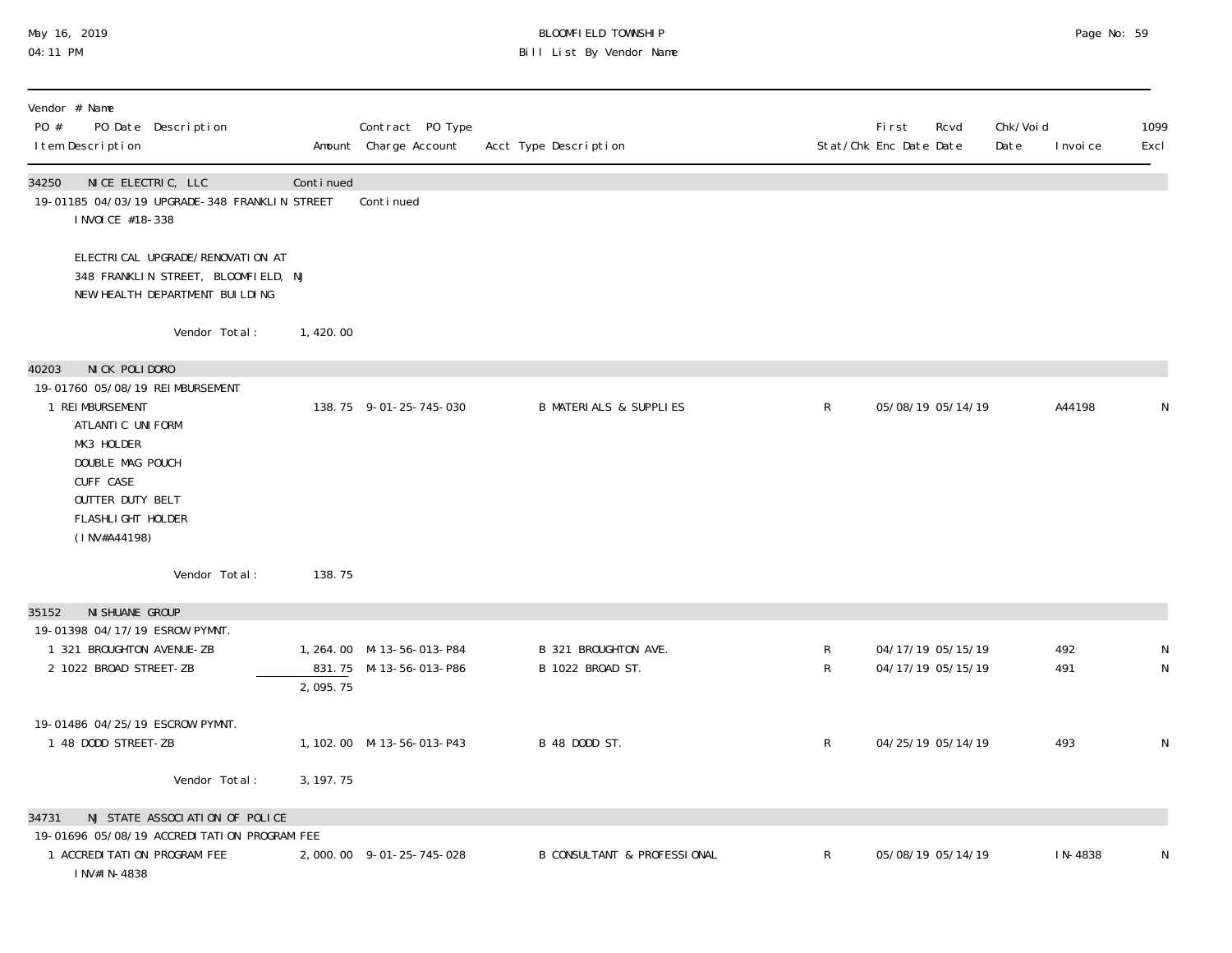# May 16, 2019 BLOOMFIELD TOWNSHIP Page No: 60 04:11 PM Bill List By Vendor Name

| Vendor # Name<br>PO #<br>I tem Description | PO Date Description                                                                                       |          | Contract PO Type<br>Amount Charge Account | Acct Type Description                       |              | First<br>Rcvd<br>Stat/Chk Enc Date Date | Chk/Voi d<br>Date | 1099<br>I nvoi ce<br>Excl |
|--------------------------------------------|-----------------------------------------------------------------------------------------------------------|----------|-------------------------------------------|---------------------------------------------|--------------|-----------------------------------------|-------------------|---------------------------|
| 34731<br>4/30/19                           | NJ STATE ASSOCIATION OF POLICE Continued<br>19-01696 05/08/19 ACCREDITATION PROGRAM FEE                   |          | Conti nued                                |                                             |              |                                         |                   |                           |
|                                            | Vendor Total:                                                                                             | 2,000.00 |                                           |                                             |              |                                         |                   |                           |
| 48699<br>POLICE NAME CHECK                 | NJ STATE POLICE SBI<br>19-00540 03/06/19 HEALTH OFFICE-NEW HIRE CHECKS<br>1 HEALTH OFFICE-NEW HIRE CHECKS |          | 36.00 9-01-27-785-028                     | <b>B CONSULTANT &amp; PROFESSIONAL SERV</b> | $\mathsf{R}$ | 03/06/19 05/14/19                       |                   | ${\sf N}$                 |
| DANYELLA BROOKS<br>\$18.00                 |                                                                                                           |          |                                           |                                             |              |                                         |                   |                           |
| DREW SCERBO<br>\$18.00                     |                                                                                                           |          |                                           |                                             |              |                                         |                   |                           |
| TOTAL=\$36.00                              |                                                                                                           |          |                                           |                                             |              |                                         |                   |                           |
| 1 HEALTH OFFICE-NAME CHECKS                | 19-00823 03/18/19 HEALTH OFFICE-NAME CHECKS<br>CRIMINAL NAME REQUEST                                      |          | 36.00 9-01-27-785-028                     | B CONSULTANT & PROFESSIONAL SERV            | $\mathsf{R}$ | 03/18/19 05/14/19                       |                   | 040219<br>N               |
| ROBERT MARTINEZ<br>\$18.00                 |                                                                                                           |          |                                           |                                             |              |                                         |                   |                           |
| JOANNA ADAMIAK<br>\$18.00                  |                                                                                                           |          |                                           |                                             |              |                                         |                   |                           |
| TOTAL=\$36.00                              |                                                                                                           |          |                                           |                                             |              |                                         |                   |                           |
|                                            | Vendor Total:                                                                                             | 72.00    |                                           |                                             |              |                                         |                   |                           |
| 31776                                      | NJ STATE VOLUNTEER FIREMANS'S<br>19-00675 03/06/19 YEARLY DUES - MEMBER ID 773                            |          |                                           |                                             |              |                                         |                   |                           |
|                                            | 1 YEARLY DUES - MEMBER ID 773                                                                             |          | 40.00 9-01-25-752-156                     | <b>B FIRE AUXILIARY</b>                     | R            | 03/06/19 05/14/19                       |                   | 773<br>N                  |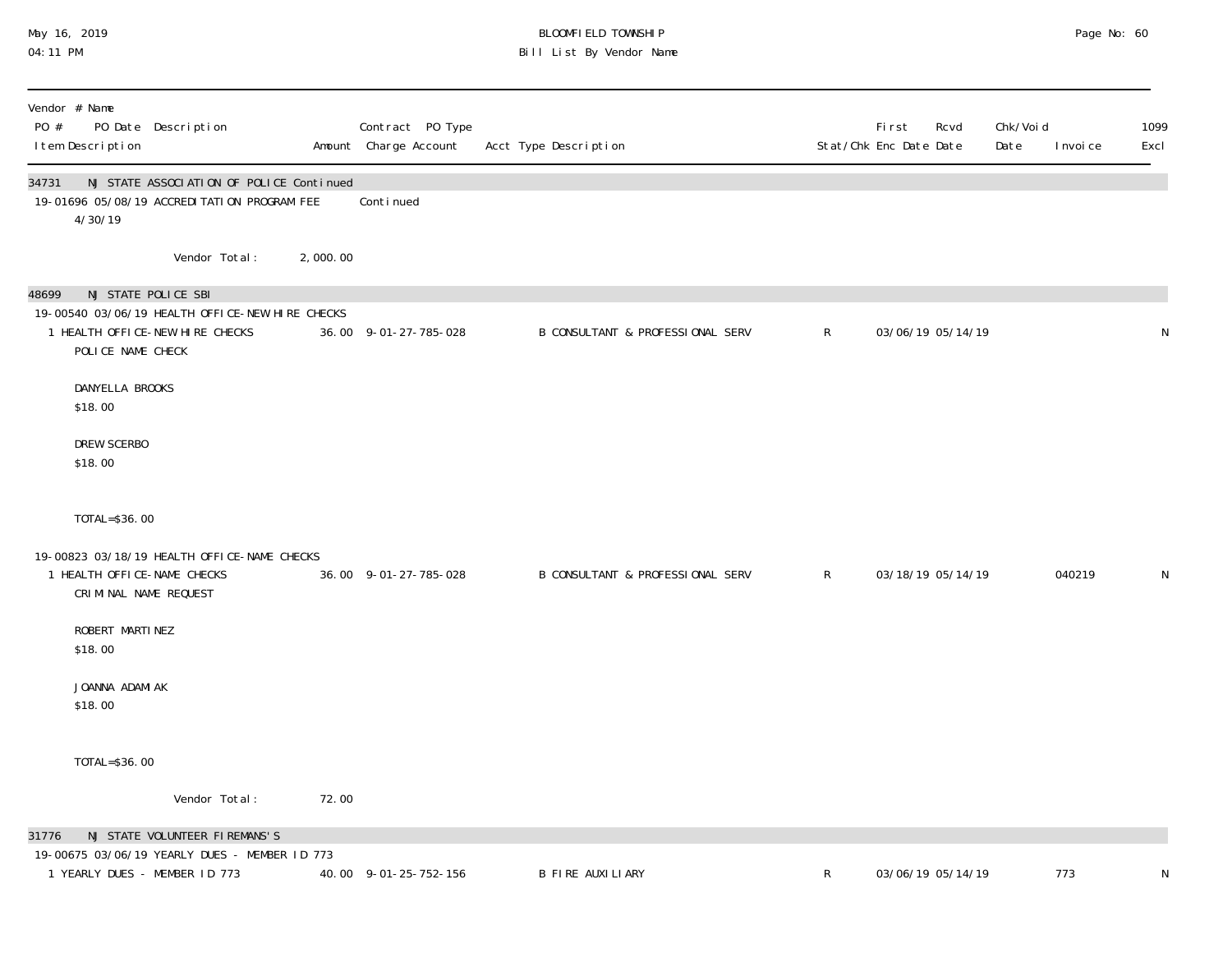# May 16, 2019 BLOOMFIELD TOWNSHIP Page No: 61 04:11 PM Bill List By Vendor Name

| Vendor # Name<br>PO #<br>PO Date Description<br>I tem Description                                                                                                                       |           | Contract PO Type<br>Amount Charge Account                | Acct Type Description                                                      |              | Rcvd<br><b>First</b><br>Stat/Chk Enc Date Date | Chk/Voi d<br>Date | I nvoi ce      | 1099<br>Excl   |
|-----------------------------------------------------------------------------------------------------------------------------------------------------------------------------------------|-----------|----------------------------------------------------------|----------------------------------------------------------------------------|--------------|------------------------------------------------|-------------------|----------------|----------------|
| NJ STATE VOLUNTEER FIREMANS'S Continued<br>31776<br>19-00675 03/06/19 YEARLY DUES - MEMBER ID 773<br>BLOOMFIELD VOLUNTEER FIRE RESCUE COMPANY                                           |           | Continued                                                |                                                                            |              |                                                |                   |                |                |
| RESCUE 1                                                                                                                                                                                |           |                                                          |                                                                            |              |                                                |                   |                |                |
| Vendor Total:                                                                                                                                                                           | 40.00     |                                                          |                                                                            |              |                                                |                   |                |                |
| NW FINANCIAL GROUP, LLC<br>35805<br>19-01333 04/15/19 DEV. ESCROW PYMNT.<br>1 614 BLMFLD. AVE. - ROYAL DEV.<br>2 614 BLMFLD. AVE. - ROYAL DEV.                                          | 9,225.00  | 3, 318. 75 M-13-56-013-P91<br>5, 906. 25 M-13-56-013-P91 | B ROYAL DEVELOPMENT - 614 BLMFD AVE<br>B ROYAL DEVELOPMENT - 614 BLMFD AVE | R<br>R       | 04/15/19 05/15/19<br>04/15/19 05/15/19         |                   | 24790<br>24613 | N<br>${\sf N}$ |
| Vendor Total:                                                                                                                                                                           | 9,225.00  |                                                          |                                                                            |              |                                                |                   |                |                |
| NEWYOOO5 NY TACTICAL OFFICERS ASSOC.<br>19-01207 04/03/19 TRAINING ASSI GNMENT<br>1 TRAINING ASSIGNMENT<br>"2019 NEW YORK TACTICAL TRAINING<br>CONFERENCE & EXPO "<br>APRIL 16-19, 2019 |           | 1, 399. 96 9-01-25-745-042                               | <b>B EDUCATION &amp; TRAINING</b>                                          | $\mathsf{R}$ | 04/03/19 05/15/19                              |                   | 112625145      | N              |
| LT. POLI DORO<br>SGT. LITTERIO<br>DET. POPOWI CZ<br>PO YOON                                                                                                                             |           |                                                          |                                                                            |              |                                                |                   |                |                |
| Vendor Total:                                                                                                                                                                           | 1,399.96  |                                                          |                                                                            |              |                                                |                   |                |                |
| O'DONNELL MC CORD PC<br>36703<br>19-01720 05/08/19 prof serv for april<br>1 prof serv for april<br>i nvoi ce # 043019<br>date 4/30/19                                                   |           | 4, 952.45 9-01-20-712-027                                | <b>B LEGALS SERVICES</b>                                                   | $\mathsf R$  | 05/08/19 05/16/19                              |                   | 043019         | N              |
| Vendor Total:                                                                                                                                                                           | 4, 952.45 |                                                          |                                                                            |              |                                                |                   |                |                |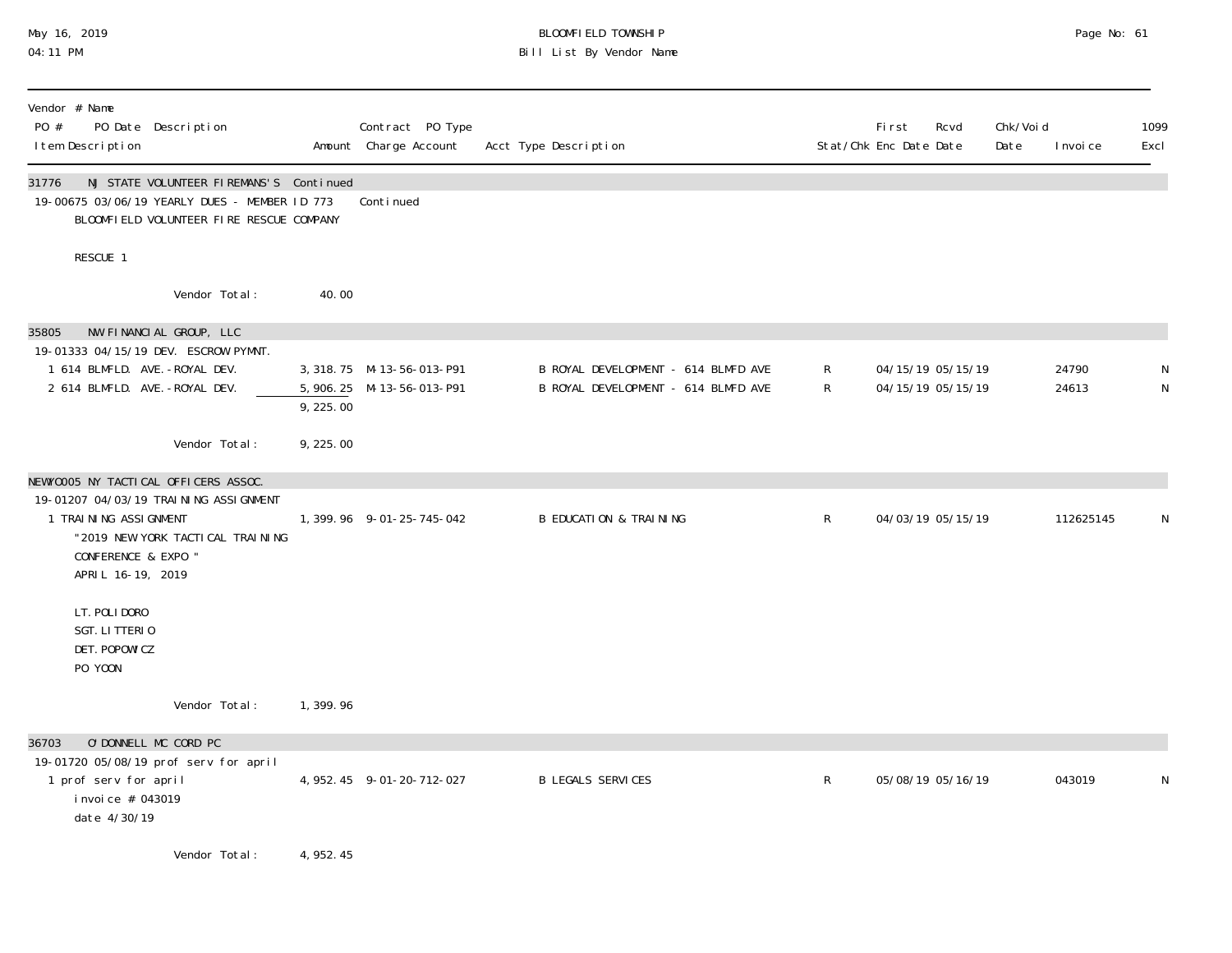## May 16, 2019 BLOOMFIELD TOWNSHIP Page No: 62 04:11 PM Bill List By Vendor Name

| Vendor # Name<br>PO #<br>PO Date Description<br>I tem Description                                                                                                          |             | Contract PO Type<br>Amount Charge Account | Acct Type Description            |                | First<br>Stat/Chk Enc Date Date | Rcvd              | Chk/Voi d<br>Date | I nvoi ce | 1099<br>Excl |
|----------------------------------------------------------------------------------------------------------------------------------------------------------------------------|-------------|-------------------------------------------|----------------------------------|----------------|---------------------------------|-------------------|-------------------|-----------|--------------|
| 37451<br>OFFICE SOLUTIONS, INC.<br>19-01422 04/17/19 TH VARIOUS SUPPORT SERVICES<br>1 TH VARIOUS SUPPORT SERVICES<br>TH SUPPORT FOR EXT 4112, 4138, 3086,<br>4197 AND 4138 |             | 445.00 9-01-31-820-076                    | <b>B TELEPHONE</b>               | $\mathsf{R}$   |                                 | 04/17/19 05/15/19 |                   | 76550     | N            |
| I NVOI CE# 76550<br>2 TH VARIOUS SUPPORT SERVICES<br>TH SUPPORT FOR LAW DEPT SWITCH                                                                                        |             | 270.00 9-01-31-820-076                    | <b>B TELEPHONE</b>               | $\mathsf{R}$   |                                 | 04/17/19 05/15/19 |                   | 76538     | N            |
| I NVOI CE# 76538                                                                                                                                                           | 715.00      |                                           |                                  |                |                                 |                   |                   |           |              |
| 19-01423 04/17/19 AVAYA ANNUAL SUPPORT RENEWAL<br>1 AVAYA ANNUAL SUPPORT RENEWAL<br>TH AVAYA SUPPORT SERVICES ANNUAL RENEWAL<br>2019                                       |             | 5, 900. 28 9-01-31-820-076                | <b>B TELEPHONE</b>               | $\mathsf{R}$   |                                 | 04/17/19 05/14/19 |                   | 76650     | N            |
| QUOTE# 35262<br>2 AVAYA ANNUAL SUPPORT RENEWAL<br>TH AVAYA HARWARE SUPPORT AND SERVICES<br>ANNUAL RENEWAL 2019                                                             |             | 9, 144.00 9-01-31-820-076                 | <b>B TELEPHONE</b>               | $\mathsf{R}$   |                                 | 04/17/19 05/14/19 |                   | 76651     | N            |
| QUOTE# 35263                                                                                                                                                               | 15,044.28   |                                           |                                  |                |                                 |                   |                   |           |              |
| Vendor Total:                                                                                                                                                              | 15, 759. 28 |                                           |                                  |                |                                 |                   |                   |           |              |
| ONE CALL CONCEPTS, INC.<br>37531                                                                                                                                           |             |                                           |                                  |                |                                 |                   |                   |           |              |
| 18-04443 12/13/18 INV 8115045 MARKOUTS 12-BLO<br>1 INV 8115045 MARKOUTS 12-BLO                                                                                             |             | 620.00 8-05-26-511-028                    | B CONSULTANT & PROFESSIONAL SERV | $\mathsf{R}^-$ |                                 | 12/13/18 05/15/19 |                   | 8115045   | N            |
| REGULAR LOCATES<br>2 INV 8115045 MARKOUTS 12-BLO<br>VOI CE TI CKET DELI VERY                                                                                               | 655.00      | 35.00 8-05-26-511-028                     | B CONSULTANT & PROFESSIONAL SERV | $\mathsf{R}$   |                                 | 12/13/18 05/15/19 |                   | 8115045   | N            |
| 19-01372 04/17/19 INV 9035045<br>1 INV 9035045                                                                                                                             |             | 382.16 9-05-26-511-137                    | B MAIN. OF COMMUNICATION EQUIPM. | $\mathsf{R}$   |                                 | 04/17/19 05/14/19 |                   | 9035045   | N            |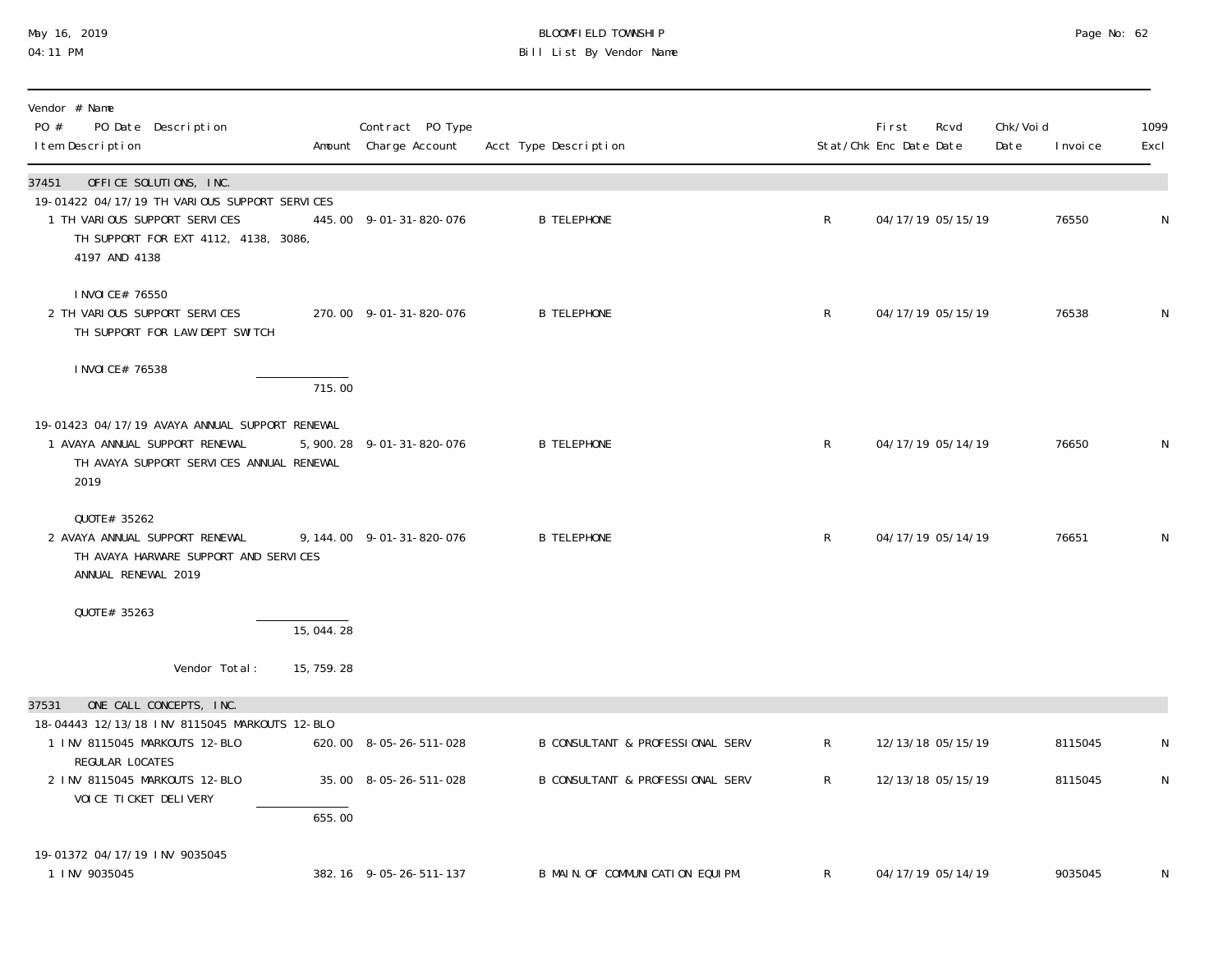## May 16, 2019 BLOOMFIELD TOWNSHIP Page No: 63 04:11 PM Bill List By Vendor Name

| Vendor # Name<br>PO #<br>PO Date Description<br>I tem Description                                                          |           | Contract PO Type<br>Amount Charge Account | Acct Type Description            |                | First<br>Stat/Chk Enc Date Date | Rcvd              | Chk/Voi d<br>Date | I nvoi ce   | 1099<br>Excl |
|----------------------------------------------------------------------------------------------------------------------------|-----------|-------------------------------------------|----------------------------------|----------------|---------------------------------|-------------------|-------------------|-------------|--------------|
| ONE CALL CONCEPTS, INC.<br>37531<br>19-01372 04/17/19 INV 9035045<br>MARCH 2019 SERVICE                                    | Continued | Continued                                 |                                  |                |                                 |                   |                   |             |              |
| REGULAR LOCATES<br>2 INV 9035045<br>VOI CE TI CKET DELI VERY                                                               | 412.16    | 30.00 9-05-26-511-137                     | B MAIN. OF COMMUNICATION EQUIPM. | $\mathsf{R}$   |                                 | 04/17/19 05/14/19 |                   | 9035045     | N            |
| Vendor Total:                                                                                                              | 1,067.16  |                                           |                                  |                |                                 |                   |                   |             |              |
| P & A AUTO PARTS<br>38714                                                                                                  |           |                                           |                                  |                |                                 |                   |                   |             |              |
| 19-01338 04/15/19 DPW TRUCK 720/726 15036-93290<br>1 DPW TRUCK 720/726 15036-93290<br>LUBE /FUEL/ FUEL FILTER              |           | 51.72 9-01-26-767-034                     | B MOTOR VEHICLE PARTS & ACCESS.  | R              |                                 | 04/15/19 05/14/19 |                   | 15036-93290 | N            |
| 19-01436 04/22/19 POLICE VEHICLE PARTS<br>1 POLICE VEHICLE PARTS<br>15036-94249                                            |           | 45.36 9-01-26-767-034                     | B MOTOR VEHICLE PARTS & ACCESS.  | $\mathsf{R}$   |                                 | 04/22/19 05/15/19 |                   | 15036-94249 | N            |
| OIL FILTERS<br>2 POLICE VEHICLE PARTS<br>15036-94132<br>OIL FILTERS                                                        |           | 45.36 9-01-26-767-034                     | B MOTOR VEHICLE PARTS & ACCESS.  | $\mathsf{R}^-$ |                                 | 04/22/19 05/15/19 |                   | 15036-94132 | N            |
|                                                                                                                            | 90.72     |                                           |                                  |                |                                 |                   |                   |             |              |
| 19-01604 05/06/19 DPW VEHICLE PARTS<br>1 DPW VEHICLE PARTS<br>I NVOI CE 15036-94480<br>DPW STOCK                           |           | 93.08 9-01-26-767-034                     | B MOTOR VEHICLE PARTS & ACCESS.  | $\mathsf{R}$   |                                 | 05/06/19 05/16/19 |                   | 15036-94480 | N            |
| FLITER LUBE AND ALL BLD<br>2 DPW VEHICLE PARTS<br>I NVOI CE 15036-94360<br>TRUCK 518<br>PLATE MG75893<br>LUBE FUEL AND AIR |           | 89.92 9-01-26-767-034                     | B MOTOR VEHICLE PARTS & ACCESS.  | $\mathsf{R}$   |                                 | 05/06/19 05/16/19 |                   | 15036-94360 | N            |
|                                                                                                                            | 183.00    |                                           |                                  |                |                                 |                   |                   |             |              |
| Vendor Total:                                                                                                              | 325.44    |                                           |                                  |                |                                 |                   |                   |             |              |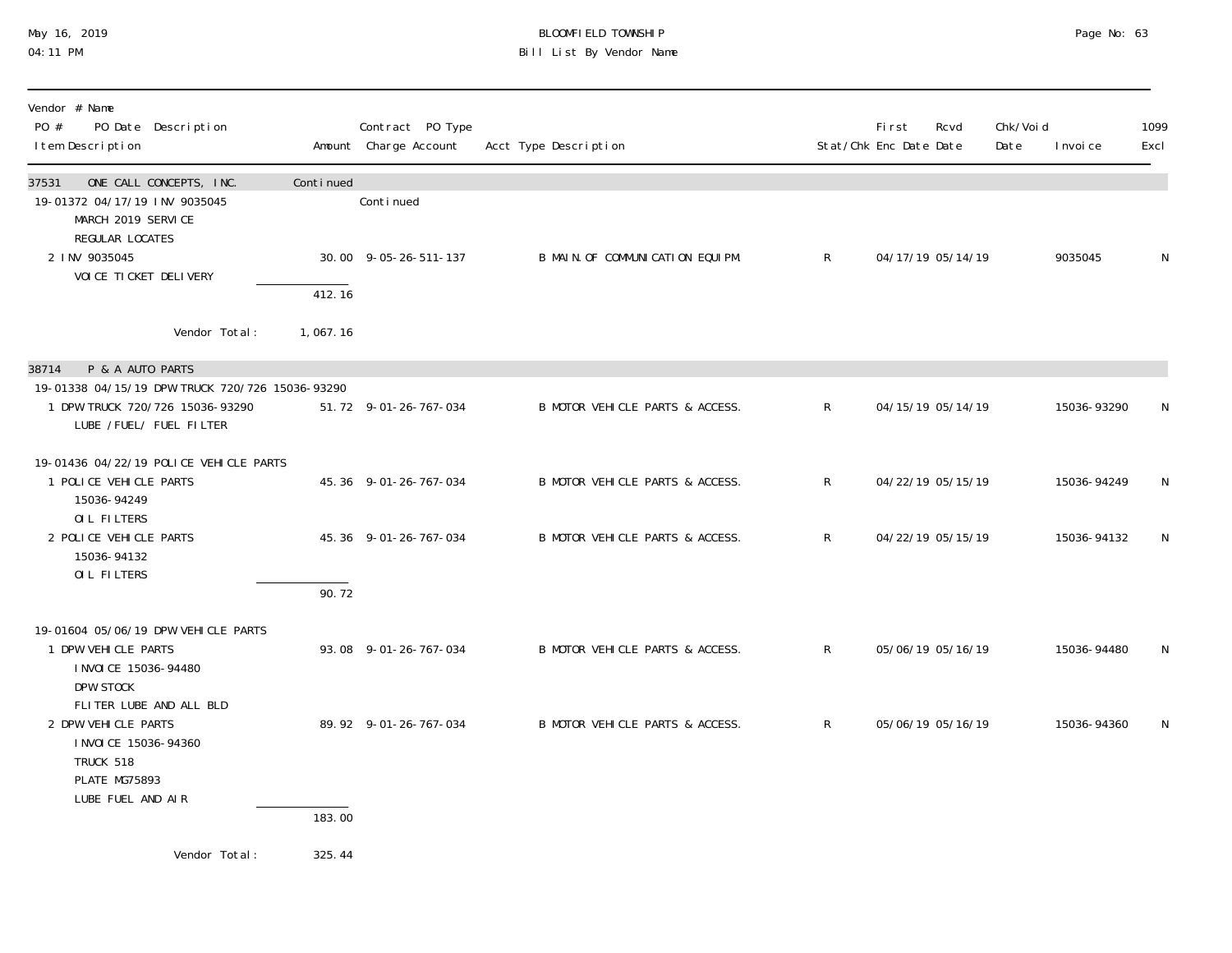## May 16, 2019 BLOOMFIELD TOWNSHIP Page No: 64 04:11 PM Bill List By Vendor Name

| Vendor # Name<br>PO #<br>PO Date Description<br>I tem Description                                                                                                   |          | Contract PO Type<br>Amount Charge Account | Acct Type Description                       |                | First<br>Stat/Chk Enc Date Date | Rcvd              | Chk/Void<br>Date | I nvoi ce | 1099<br>Excl |
|---------------------------------------------------------------------------------------------------------------------------------------------------------------------|----------|-------------------------------------------|---------------------------------------------|----------------|---------------------------------|-------------------|------------------|-----------|--------------|
| 39160<br>PARKMOBILE, LLC<br>19-01526 04/26/19 TRANSACTIONS END USER: MAR-19<br>1 TRANSACTIONS END USER: MAR-19<br>INV #: INV12982<br>INV DATE: 03/31/19             |          | 3,517.80 9-07-20-512-028                  | B CONSULTANT & PROFESSIONAL SERVICES        | $\mathsf{R}^-$ |                                 | 04/26/19 05/16/19 |                  | I NV12982 | $\mathsf N$  |
| Vendor Total:                                                                                                                                                       | 3,517.80 |                                           |                                             |                |                                 |                   |                  |           |              |
| 39458<br>PET VALU, INC.<br>17-37591 11/27/17<br>1 232 BLMFLD AVE PB ESCROW RFND<br>Vendor Total:                                                                    | 2,050.00 | 2,050.00 M-13-56-013-P25                  | <b>B 232 BLOOMFIELD AVENUE</b>              | $\mathsf{R}$   |                                 | 11/27/17 05/15/19 |                  |           | N            |
| PHI LLI PS PREISS GRYGIEL, LLC.<br>39716                                                                                                                            |          |                                           |                                             |                |                                 |                   |                  |           |              |
| 19-01400 04/17/19 ESCROW PYMNT.<br>1 13-17 LAWRENCE STREET-PB                                                                                                       |          | 687.50 M-13-56-013-N81                    | B 61 FERNCLIFF RD.                          | $\mathsf{R}$   |                                 | 04/17/19 05/15/19 |                  | 28541     | N            |
| Vendor Total:                                                                                                                                                       | 687.50   |                                           |                                             |                |                                 |                   |                  |           |              |
| POWEROO5 POWERFLOW YOGA, LLC.<br>19-00884 03/18/19 WOMEN'S MONTH YOGA CLASS<br>1 WOMEN'S MONTH YOGA CLASS<br>3/9/19                                                 |          | 100.00 R-14-20-854-030                    | <b>B MATERIALS &amp; SUPPLIES</b>           | $\mathsf{R}$   |                                 | 03/18/19 05/15/19 |                  | 0125      | N            |
| Vendor Total:                                                                                                                                                       | 100.00   |                                           |                                             |                |                                 |                   |                  |           |              |
| PRAXAIR DISTRIBUTION INC.<br>47392<br>19-01373 04/17/19 INV 88370772 CYL RENT SUMMARY<br>1 INV 88370772 CYL RENT SUMMARY<br>I NDUSTRI AL ACETYLENE<br><b>OXYGEN</b> |          | 19.94 9-01-26-767-030                     | <b>B MATERIALS &amp; SUPPLIES</b>           | $\mathsf{R}$   |                                 | 04/17/19 05/14/19 |                  | 88370772  | N            |
| Vendor Total:                                                                                                                                                       | 19.94    |                                           |                                             |                |                                 |                   |                  |           |              |
| PRECISION TECHNOLOGY SOLUTIONS<br>40663<br>19-01514 04/26/19 BPA-PRECISN REMOTE SUPPORT SVC                                                                         |          |                                           |                                             |                |                                 |                   |                  |           |              |
| 1 BPA-PRECISN REMOTE SUPPORT SVC                                                                                                                                    |          | 216.00 9-07-20-512-024                    | B CLEANING & MAINT. BUILDING & FACILITIES R |                |                                 | 04/26/19 05/16/19 |                  | 76345     | N            |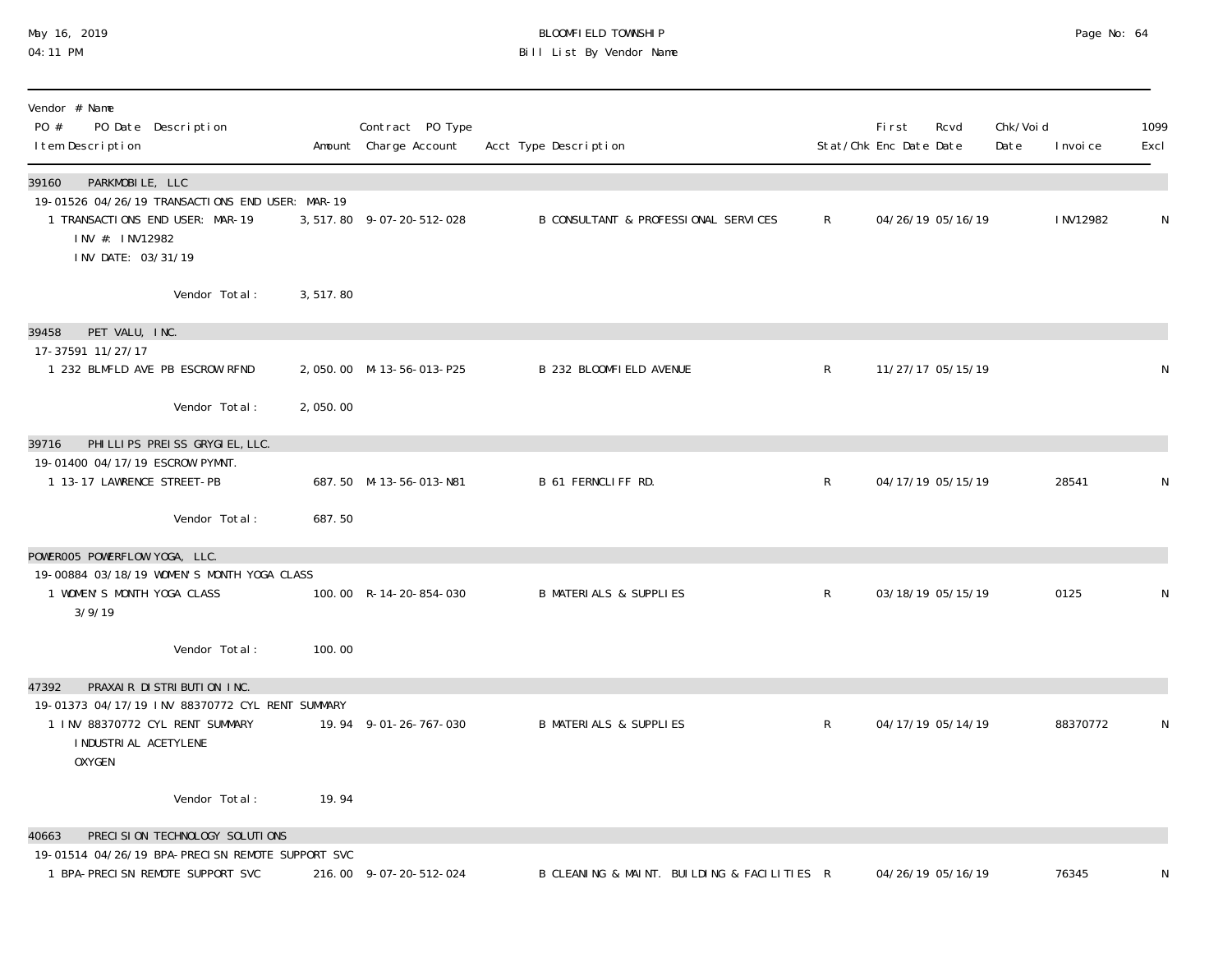## May 16, 2019 BLOOMFIELD TOWNSHIP Page No: 65 04:11 PM Bill List By Vendor Name

| Vendor # Name<br>PO #<br>PO Date Description<br>I tem Description                                                                                                                                                                                                        |             | Contract PO Type<br>Amount Charge Account | Acct Type Description                       |              | Fi rst<br>Stat/Chk Enc Date Date | Rcvd              | Chk/Voi d<br>Date | I nvoi ce | 1099<br>Excl |
|--------------------------------------------------------------------------------------------------------------------------------------------------------------------------------------------------------------------------------------------------------------------------|-------------|-------------------------------------------|---------------------------------------------|--------------|----------------------------------|-------------------|-------------------|-----------|--------------|
| PRECISION TECHNOLOGY SOLUTIONS Continued<br>40663<br>19-01514 04/26/19 BPA-PRECISN REMOTE SUPPORT SVC Continued<br>INV #: 76345<br>INV DATE: 3/16/19<br>REASON: ANNUAL COST FOR PRECISION'S<br>REMOTE SUPPORT SERVICE FOR PURPOSES OF<br>REMOTE LOGIN TO RESOLVE ISSUES. |             |                                           |                                             |              |                                  |                   |                   |           |              |
| 19-01522 04/26/19 BPA-GATE ARM PROTECT/BILL DISP<br>1 BPA-GATE ARM PROTECT/BILL DISP<br>INV #: 76735<br>INV DATE: 4/18/19<br>REASON: GATE ARM PROTECTION FOAMS; BILL<br>CASSETTE DI SPENSER.                                                                             |             | 1, 233.60 9-07-20-512-024                 | B CLEANING & MAINT. BUILDING & FACILITIES R |              | 04/26/19 05/16/19                |                   |                   | 76735     | $\mathsf N$  |
| Vendor Total:                                                                                                                                                                                                                                                            | 1, 449.60   |                                           |                                             |              |                                  |                   |                   |           |              |
| PREMI 005 PREMI ER PRODUCT DEVELOPMNT LLC<br>19-01456 04/23/19 LIONGATE                                                                                                                                                                                                  |             |                                           |                                             |              |                                  |                   |                   |           |              |
| 1 LI ONGATE<br>I NVOI CE NO: 363                                                                                                                                                                                                                                         |             | 10, 137. 35 T-31-56-020-001               | B RESERVE FOR OPEN SPACE TRUST FUND         | $\mathsf{R}$ |                                  | 04/23/19 05/14/19 |                   | 363       | N            |
| Vendor Total:                                                                                                                                                                                                                                                            | 10, 137. 35 |                                           |                                             |              |                                  |                   |                   |           |              |
| QUALITY ELECTRICAL CONST. CO<br>43627                                                                                                                                                                                                                                    |             |                                           |                                             |              |                                  |                   |                   |           |              |
| 19-01496 04/25/19 PAYMENT # 2 FOR ATHLETIC FIELD<br>1 PAYMENT # 2 FOR ATHLETIC FIELD<br>LI GHTI NG PROJECT                                                                                                                                                               |             | 18, 105. 50 B-19-17-454-028               | B CONSULTANT & PROFESSIONAL SERVICES        | R            | 04/25/19 05/15/19                |                   |                   |           | N            |
| Vendor Total:                                                                                                                                                                                                                                                            | 18, 105. 50 |                                           |                                             |              |                                  |                   |                   |           |              |
| R. S. KNAPP CO. INC.<br>27301                                                                                                                                                                                                                                            |             |                                           |                                             |              |                                  |                   |                   |           |              |
| 19-01646 05/06/19 PLOTTER PAPER-ENGINEERING DEPT<br>1 PLOTTER PAPER-ENGINEERING DEPT                                                                                                                                                                                     |             | 347.71 9-01-26-772-030                    | <b>B MATERIALS &amp; SUPPLIES</b>           | R            |                                  | 05/06/19 05/15/19 |                   | L00592223 | N            |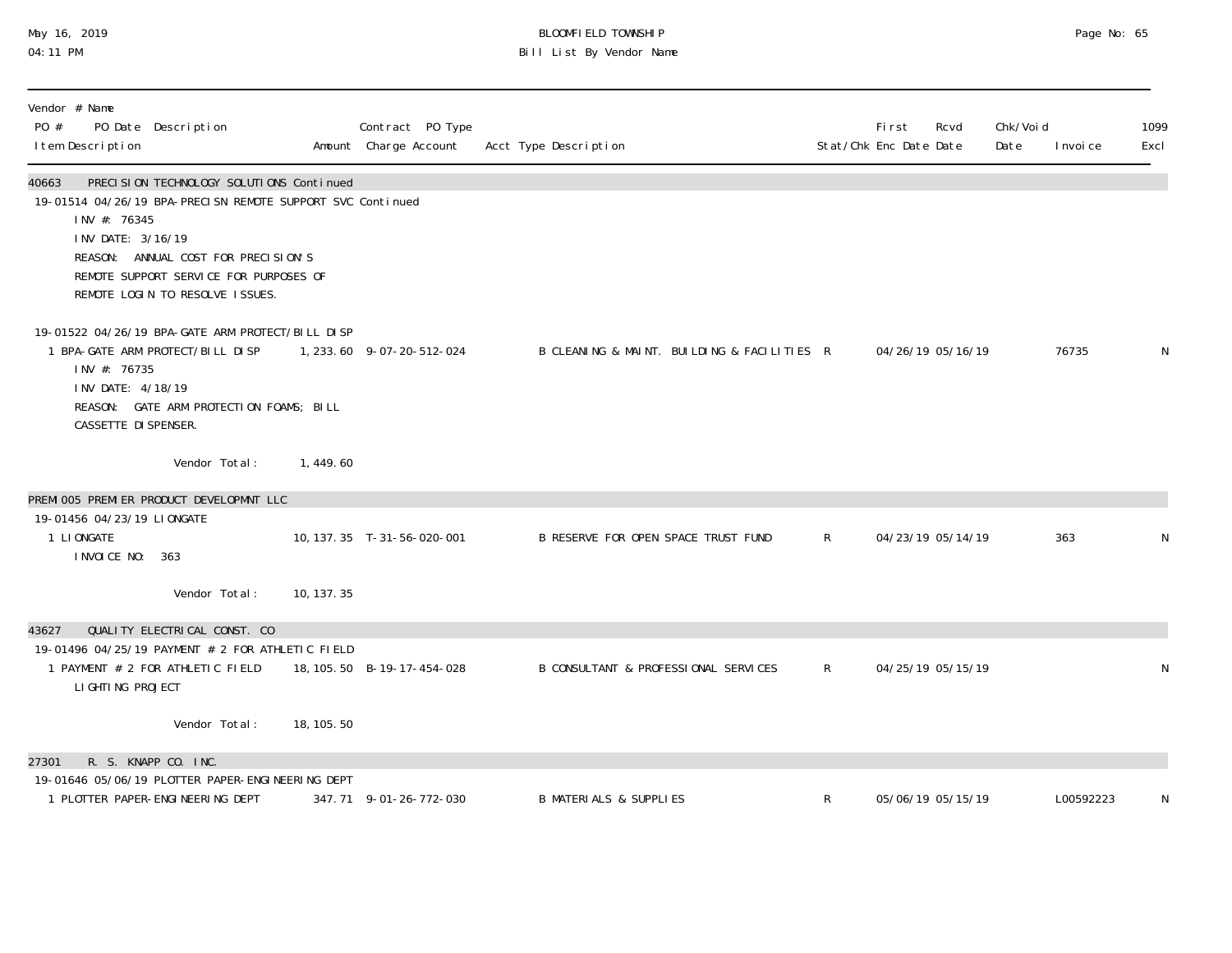# May 16, 2019 BLOOMFIELD TOWNSHIP Page No: 66 04:11 PM Bill List By Vendor Name

| Vendor # Name<br>PO #<br>PO Date Description<br>I tem Description                                                                                                                                                                                                                                          |                  | Contract PO Type<br>Amount Charge Account                                 | Acct Type Description                                                                     |             | <b>First</b><br>Stat/Chk Enc Date Date                      | Rcvd | Chk/Voi d<br>Date | I nvoi ce            | 1099<br>Excl |
|------------------------------------------------------------------------------------------------------------------------------------------------------------------------------------------------------------------------------------------------------------------------------------------------------------|------------------|---------------------------------------------------------------------------|-------------------------------------------------------------------------------------------|-------------|-------------------------------------------------------------|------|-------------------|----------------------|--------------|
| R. S. KNAPP CO. INC.<br>27301<br>19-01646 05/06/19 PLOTTER PAPER-ENGINEERING DEPT Continued<br>I NVOI CE #L00592223<br>ACCOUNT #0000050196<br>ORDER #L00159037                                                                                                                                             | Continued        |                                                                           |                                                                                           |             |                                                             |      |                   |                      |              |
| PURCHASE OF PLOTTER PAPER FOR OPERATION<br>OF ENGINEERING DEPARTMENT SERVICES                                                                                                                                                                                                                              |                  |                                                                           |                                                                                           |             |                                                             |      |                   |                      |              |
| Vendor Total:                                                                                                                                                                                                                                                                                              | 347.71           |                                                                           |                                                                                           |             |                                                             |      |                   |                      |              |
| RAI NBOO5 RAI NBOW CLEANERS<br>19-01537 04/26/19 CLEAN/INSPECT COATS & PANTS<br>1 ADVANCE CLEAN/INSPECTION-COATS<br>2 ADVANCE CLEAN/INSPECTION-PANTS<br>3 REPAIRS AS REQUESTED<br>COATS - BARRA, MAMAY, ZURLO, ILARIA<br>PANTS - ZURLO, MAMAY, ILARIA<br>Vendor Total:<br>READY REFRESH BY NESTLE<br>43991 | 345.00<br>345.00 | 160.00 9-01-25-752-026<br>120.00 9-01-25-752-026<br>65.00 9-01-25-752-026 | B MAINT. OF OTHER EQUIPMENT<br>B MAINT. OF OTHER EQUIPMENT<br>B MAINT. OF OTHER EQUIPMENT | R<br>R<br>R | 04/26/19 05/15/19<br>04/26/19 05/15/19<br>04/26/19 05/15/19 |      |                   | 1007<br>1007<br>1007 | N<br>N<br>N  |
| 19-00641 03/06/19 BOTTLED WATER-ENGINEERING DEPT<br>1 BOTTLED WATER-ENGINEERING DEPT                                                                                                                                                                                                                       |                  | 65.91 9-01-26-772-030                                                     | <b>B MATERIALS &amp; SUPPLIES</b>                                                         | $R_{\perp}$ | 03/06/19 05/15/19                                           |      |                   | 19A0430507913 N      |              |
| I NVOI CE #19A0430507913<br>ACCOUNT #0430507913                                                                                                                                                                                                                                                            |                  |                                                                           |                                                                                           |             |                                                             |      |                   |                      |              |
| BOTTLED WATER FOR THE ENGINEERING<br>DEPARTMENT-MUNICIPAL BUILDING                                                                                                                                                                                                                                         |                  |                                                                           |                                                                                           |             |                                                             |      |                   |                      |              |
| BILLING PERIOD: 12/13/18-1/12/19                                                                                                                                                                                                                                                                           |                  |                                                                           |                                                                                           |             |                                                             |      |                   |                      |              |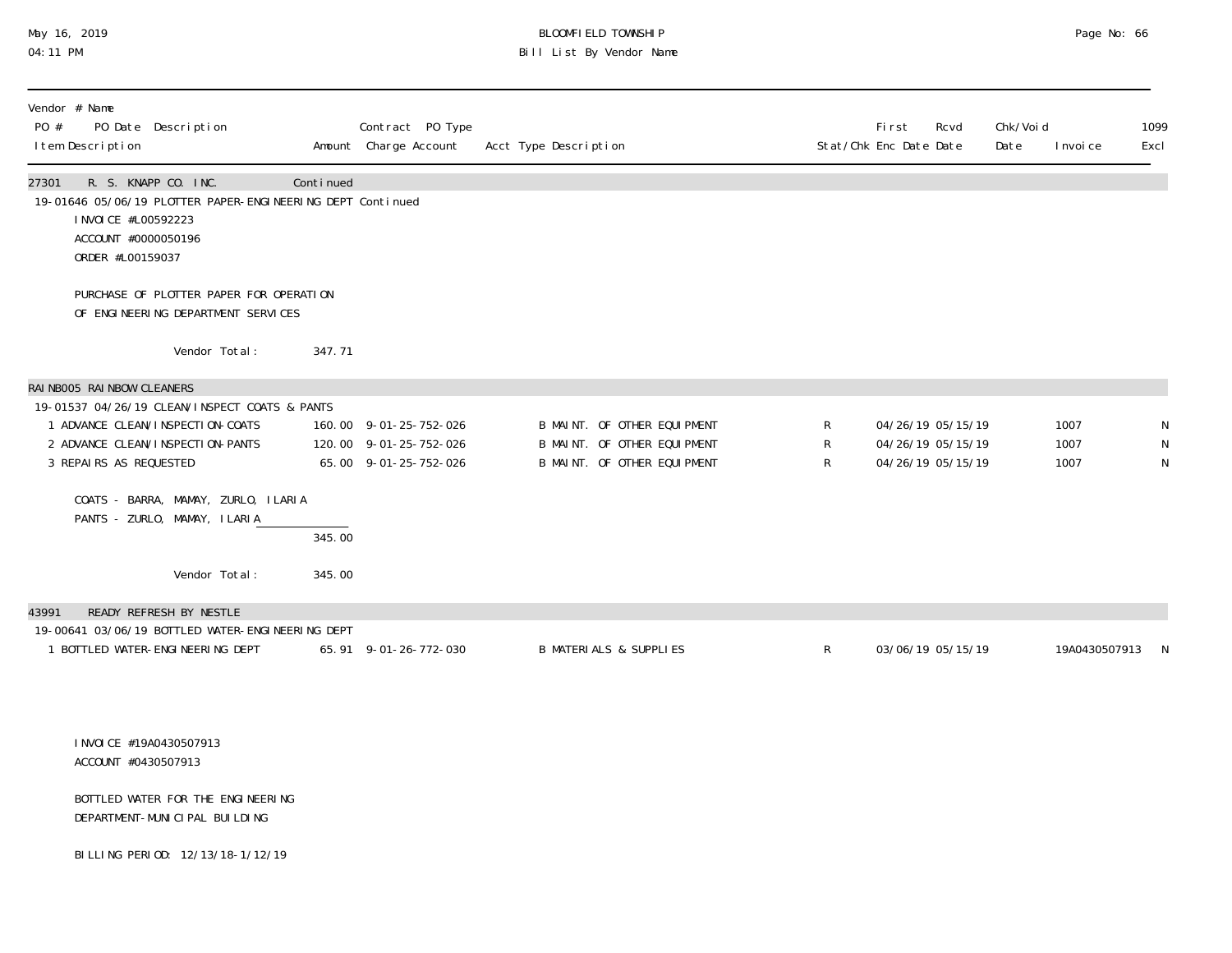# May 16, 2019 BLOOMFIELD TOWNSHIP Page No: 67 04:11 PM Bill List By Vendor Name

| Vendor # Name<br>PO #<br>PO Date Description<br>I tem Description                                                                                                                        |           | Contract PO Type<br>Amount Charge Account | Acct Type Description             |              | First<br>Stat/Chk Enc Date Date | Rcvd              | Chk/Voi d<br>Date | I nvoi ce       | 1099<br>Excl |
|------------------------------------------------------------------------------------------------------------------------------------------------------------------------------------------|-----------|-------------------------------------------|-----------------------------------|--------------|---------------------------------|-------------------|-------------------|-----------------|--------------|
| READY REFRESH BY NESTLE<br>43991<br>19-00642 03/06/19 BOTTLED WATER-ENGINEERING DEPT<br>1 BOTTLED WATER-ENGINEERING DEPT                                                                 | Continued | 60.91 9-01-26-772-030                     | <b>B MATERIALS &amp; SUPPLIES</b> | $\mathsf{R}$ |                                 | 03/06/19 05/15/19 |                   | 19B0430507913 N |              |
| I NVOI CE #10b0430507913<br>ACCOUNT #0430507913                                                                                                                                          |           |                                           |                                   |              |                                 |                   |                   |                 |              |
| BOTTLED WATER FOR THE ENGINEERING<br>DEPARTMENT-MUNICIPAL BUILDING                                                                                                                       |           |                                           |                                   |              |                                 |                   |                   |                 |              |
| BILLING PERIOD: 1/13/19-2/12/19                                                                                                                                                          |           |                                           |                                   |              |                                 |                   |                   |                 |              |
| Vendor Total:                                                                                                                                                                            | 126.82    |                                           |                                   |              |                                 |                   |                   |                 |              |
| REMINGTON AND VERNICK ENGINEER<br>44405<br>19-01562 04/29/19 PROFESSIONAL SERVICES<br>1 PROFESSIONAL SERVICES                                                                            |           | 186.00 G-02-40-302-006                    | B 2015 MYRTLE ST/JFK DRIVE        | $\mathsf{R}$ |                                 | 04/29/19 05/14/19 |                   | 0702T006-24     | N            |
| I NVOI CE #0702T006-24                                                                                                                                                                   |           |                                           |                                   |              |                                 |                   |                   |                 |              |
| ENGINEERING DESIGN, INSPECTION SERVICES<br>AND CONTRACT ADMINISTRATION FY 2015<br>MRYTLE STREET AND JFK INTERSECTION<br>IMPROVEMENTS AND FY 2016 JFK DRIVE<br>NORTH AND SOUTH (SECTION1) |           |                                           |                                   |              |                                 |                   |                   |                 |              |
| CONTRACT AMOUNT:<br>\$74,535.00<br>WORK COMPLETED TO DATE: \$71,542.05<br>LESS PREVIOUS PAYMENT:<br>(\$71, 356.05)<br>AMOUNT DUE:<br>\$ 186.00                                           |           |                                           |                                   |              |                                 |                   |                   |                 |              |
| Vendor Total:                                                                                                                                                                            | 186.00    |                                           |                                   |              |                                 |                   |                   |                 |              |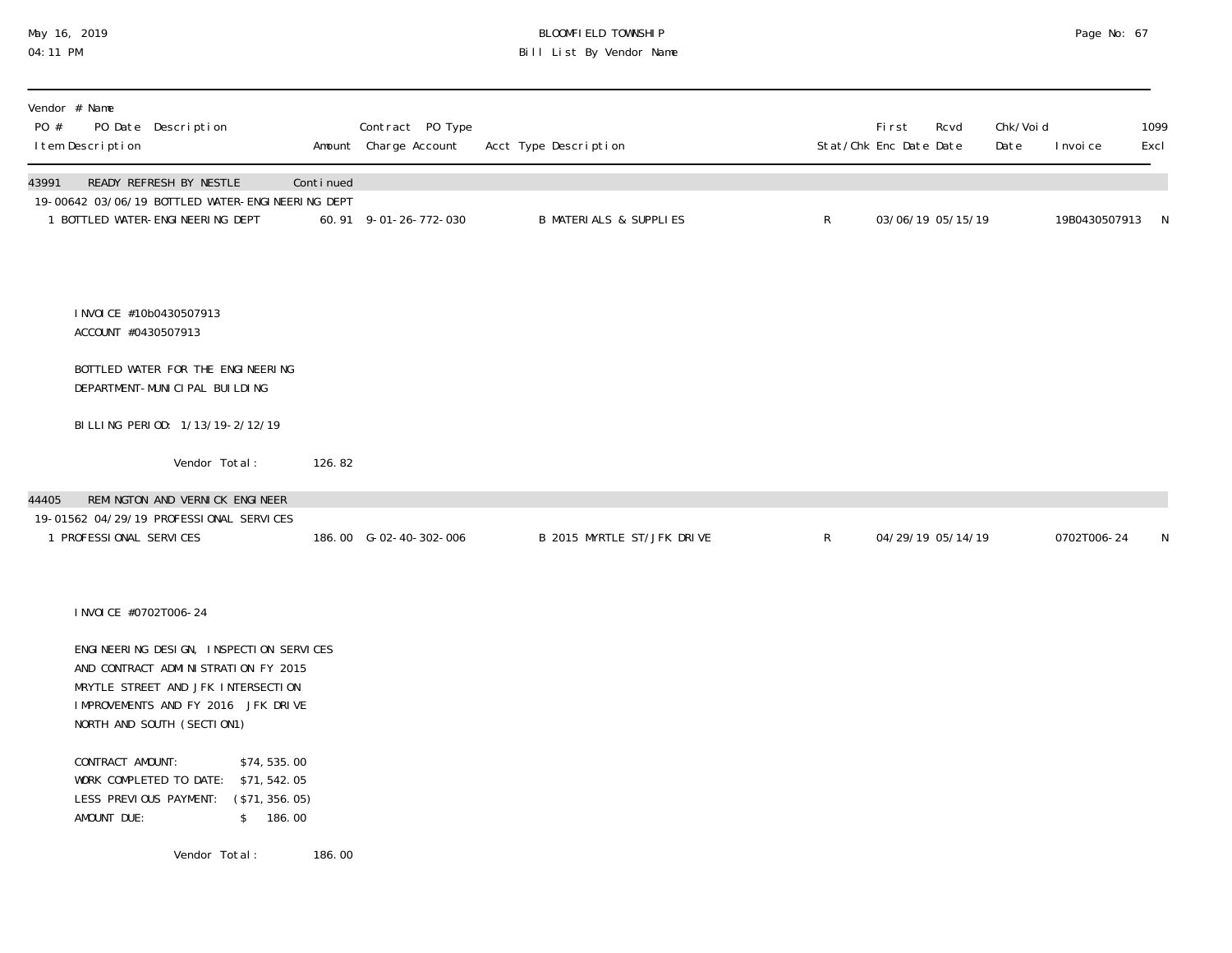#### May 16, 2019 BLOOMFIELD TOWNSHIP Page No: 68 04:11 PM Bill List By Vendor Name

| Vendor # Name<br>PO #<br>PO Date Description<br>I tem Description                                                                                                                                       |            | Contract PO Type<br>Amount Charge Account | Acct Type Description             |              | <b>First</b><br>Stat/Chk Enc Date Date | Rcvd              | Chk/Voi d<br>Date | I nvoi ce   | 1099<br>Excl |
|---------------------------------------------------------------------------------------------------------------------------------------------------------------------------------------------------------|------------|-------------------------------------------|-----------------------------------|--------------|----------------------------------------|-------------------|-------------------|-------------|--------------|
| RESOLOO5 RESOLUTI ON GROUP INTERNATI ONAL<br>19-01583 05/01/19 TRAINING ASSIGNMENT<br>1 TRAINING ASSIGNMENT<br>"CONFLICT RESOLUTION EXECUTIVE OVERVIEW<br>COURSE" (ETHI CAL PROTECTOR)<br>MAY 1-3, 2019 |            | 898.20 9-01-25-745-042                    | <b>B EDUCATION &amp; TRAINING</b> | $\mathsf{R}$ |                                        | 05/01/19 05/15/19 |                   | PD 1-2019   | N            |
| SGT. LITTERIO<br>PO VITIELLO                                                                                                                                                                            |            |                                           |                                   |              |                                        |                   |                   |             |              |
| Vendor Total:                                                                                                                                                                                           | 898.20     |                                           |                                   |              |                                        |                   |                   |             |              |
| RICHVOO5 RICHVIEW CONSULTING                                                                                                                                                                            |            |                                           |                                   |              |                                        |                   |                   |             |              |
| 19-01377 04/17/19 MARCH TREE CONSULTANT<br>1 MARCH TREE CONSULTANT<br>i NVOI CE: 683                                                                                                                    |            | 1, 473. 25 9-01-26-776-029                | <b>B OTHER CONTRACTUAL ITEMS</b>  | $\mathsf{R}$ |                                        | 04/17/19 05/15/19 |                   | 683         | N            |
| Vendor Total:                                                                                                                                                                                           | 1, 473. 25 |                                           |                                   |              |                                        |                   |                   |             |              |
| ROLAND SCHUBERT<br>47113                                                                                                                                                                                |            |                                           |                                   |              |                                        |                   |                   |             |              |
| 19-01659 05/06/19 SPANI SH INTERPRETING<br>1 SPANI SH INTERPRETING<br>SPANI SH INTERPRETING FOR THE FOLLOWING<br>DAYS:                                                                                  |            | 900.00 9-01-33-830-028                    | B CONSULTANT & PROFESSIONAL SERV  | $\mathsf{R}$ |                                        | 05/06/19 05/14/19 |                   | APRI L 2019 | N            |
| APRIL 3<br>APRIL 8<br>APRIL 9<br>APRIL 17<br>APRIL 22<br>APRIL 23, 2019                                                                                                                                 |            |                                           |                                   |              |                                        |                   |                   |             |              |
| Vendor Total:                                                                                                                                                                                           | 900.00     |                                           |                                   |              |                                        |                   |                   |             |              |
| SAMUEL DE MAIO<br>8506                                                                                                                                                                                  |            |                                           |                                   |              |                                        |                   |                   |             |              |
| 19-01734 05/08/19 PETTY CASH REPLENI SHMENT<br>1 PETTY CASH REPLENI SHMENT<br>BATCH#2                                                                                                                   |            | 246.02 9-01-25-745-036                    | B OFFICE SUPPLIES (PETTY CASH)    | $\mathsf{R}$ |                                        | 05/08/19 05/14/19 |                   |             | ${\sf N}$    |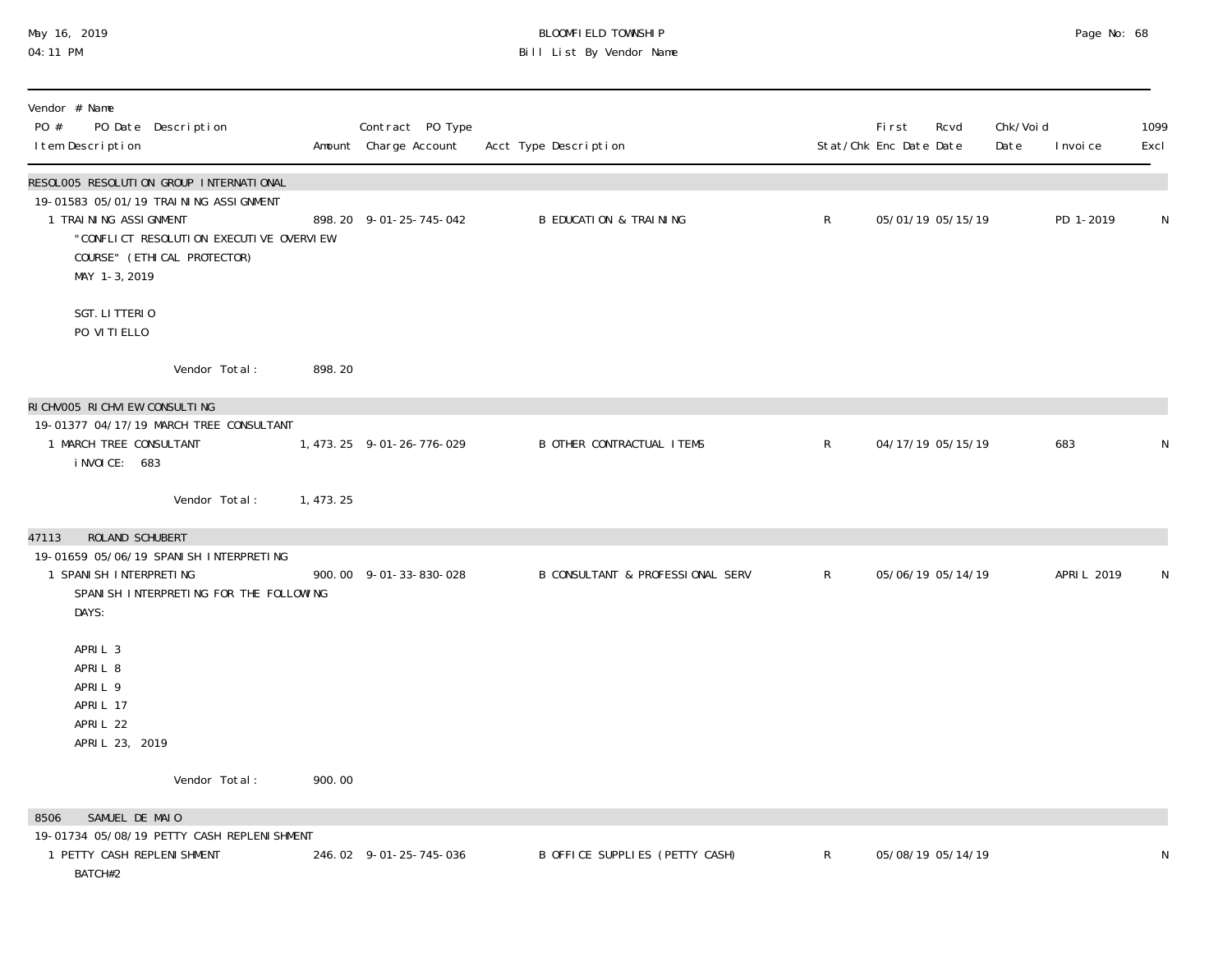## May 16, 2019 BLOOMFIELD TOWNSHIP Page No: 69 04:11 PM Bill List By Vendor Name

| Vendor # Name<br>PO #<br>PO Date Description<br>I tem Description                                                                                                                                      |           | Contract PO Type<br>Amount Charge Account                                                                                           | Acct Type Description                                                                                                                    |                       | <b>First</b><br>Stat/Chk Enc Date Date                                                                | Rcvd | Chk/Voi d<br>Date | I nvoi ce                                      | 1099<br>Excl |
|--------------------------------------------------------------------------------------------------------------------------------------------------------------------------------------------------------|-----------|-------------------------------------------------------------------------------------------------------------------------------------|------------------------------------------------------------------------------------------------------------------------------------------|-----------------------|-------------------------------------------------------------------------------------------------------|------|-------------------|------------------------------------------------|--------------|
| SAMUEL DE MAIO<br>8506<br>19-01734 05/08/19 PETTY CASH REPLENI SHMENT<br>RECEI PTS#5-12                                                                                                                | Continued | Conti nued                                                                                                                          |                                                                                                                                          |                       |                                                                                                       |      |                   |                                                |              |
| Vendor Total:                                                                                                                                                                                          | 246.02    |                                                                                                                                     |                                                                                                                                          |                       |                                                                                                       |      |                   |                                                |              |
| SATI SOO5 SATI SH D. & ASHA A. RAGHA<br>19-00254 02/20/19 REF. 2018 TAX OVERPAY 1293/132<br>1 REF. 2018 TAX OVERPAY 1293/132<br>REFUND OF 2018 TAX OVERPAYMENT ON<br>1293/132<br>RETURN CHECK TO CINDY |           | 2, 382.00 8-01-20-520-018                                                                                                           | B TAX O/P - CURRENT 2018                                                                                                                 | R                     | 02/20/19 02/21/19                                                                                     |      |                   |                                                |              |
| Vendor Total:                                                                                                                                                                                          | 2,382.00  |                                                                                                                                     |                                                                                                                                          |                       |                                                                                                       |      |                   |                                                |              |
| SCARINCI HOLLENBECK, LLC<br>47191<br>19-01126 04/01/19 SERVICES RENDERED<br>1 SERVICES RENDERED<br>GENERAL REPRESENTATION<br>13347.01000                                                               |           | 1,095.00 9-01-20-712-027                                                                                                            | <b>B LEGALS SERVICES</b>                                                                                                                 | R                     | 04/01/19 05/14/19                                                                                     |      |                   | 211258                                         |              |
| 19-01721 05/08/19 labor counsel<br>1 labor counsel<br>2 CWA<br>3 Local 68<br>4 Crossing Guard<br>5 Deputy Chief Negotiations                                                                           | 8, 145.00 | 5, 550.00 9-01-20-712-027<br>690.00 9-01-20-712-027<br>1,035.00 9-01-20-712-027<br>660.00 9-01-20-712-027<br>210.00 9-01-20-712-027 | <b>B LEGALS SERVICES</b><br><b>B LEGALS SERVICES</b><br><b>B LEGALS SERVICES</b><br><b>B LEGALS SERVICES</b><br><b>B LEGALS SERVICES</b> | R<br>R<br>R<br>R<br>R | 05/08/19 05/16/19<br>05/08/19 05/16/19<br>05/08/19 05/16/19<br>05/08/19 05/16/19<br>05/08/19 05/16/19 |      |                   | 215441<br>215442<br>215443<br>215444<br>215445 | N<br>N       |
| Vendor Total:                                                                                                                                                                                          | 9,240.00  |                                                                                                                                     |                                                                                                                                          |                       |                                                                                                       |      |                   |                                                |              |
| SCIENTIFIC WATER CONDITIONING,<br>47111                                                                                                                                                                |           |                                                                                                                                     |                                                                                                                                          |                       |                                                                                                       |      |                   |                                                |              |
| 19-01752 05/08/19 WATER GUARD SERVICE-QUARTERLY<br>1 WATER GUARD SERVICE-QUARTERLY                                                                                                                     |           | 472.50 9-01-26-772-024                                                                                                              | B CLEAN. &MAIN. OF BLDG'S & FACIL.                                                                                                       | R                     | 05/08/19 05/16/19                                                                                     |      |                   | 49569                                          |              |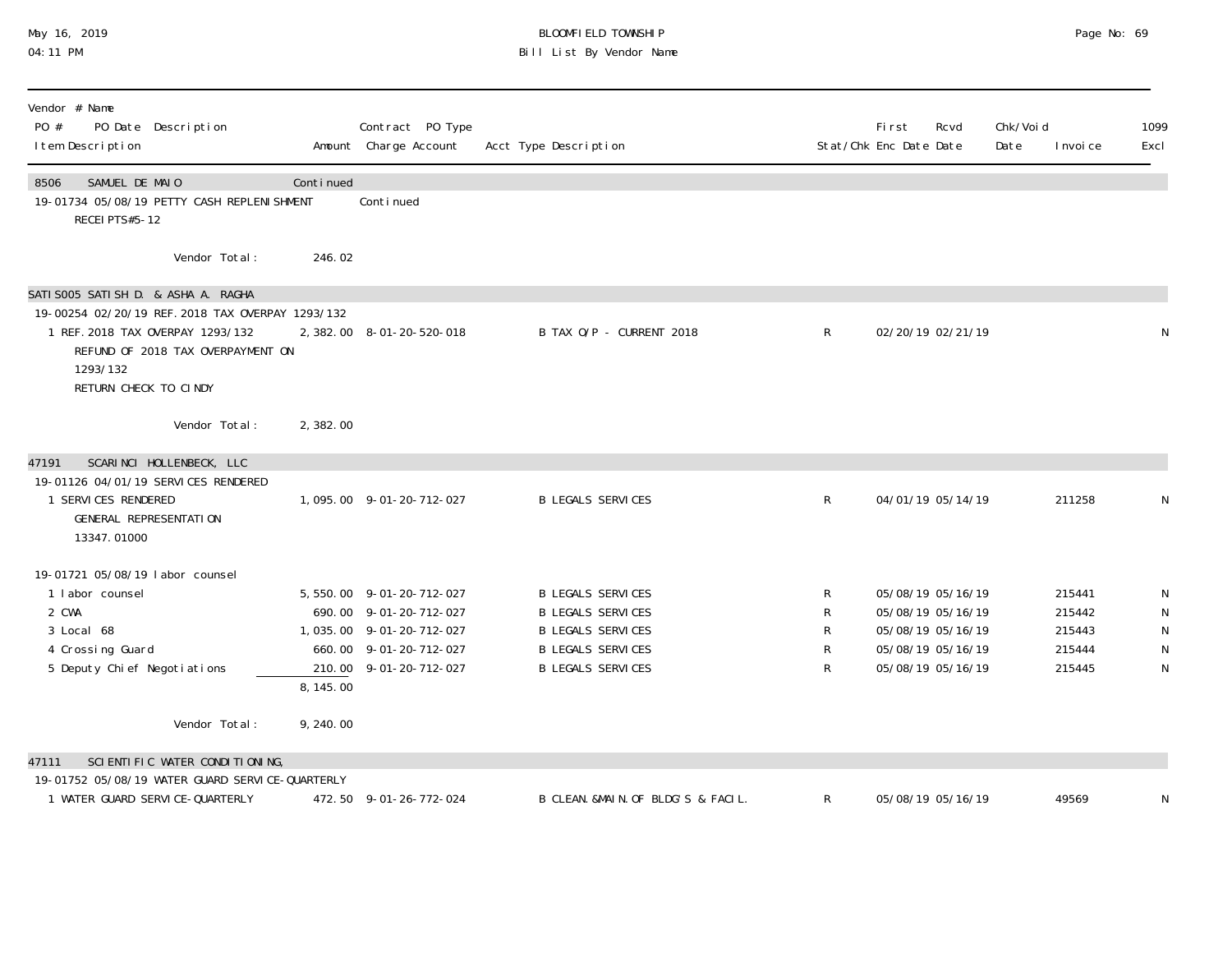## May 16, 2019 BLOOMFIELD TOWNSHIP Page No: 70 04:11 PM Bill List By Vendor Name

| PO #  | Vendor # Name<br>I tem Description | PO Date Description                                                                                                      |           | Contract PO Type<br>Amount Charge Account | Acct Type Description             |                | First<br>Rcvd<br>Stat/Chk Enc Date Date | Chk/Voi d<br>Date | I nvoi ce        | 1099<br>Excl |
|-------|------------------------------------|--------------------------------------------------------------------------------------------------------------------------|-----------|-------------------------------------------|-----------------------------------|----------------|-----------------------------------------|-------------------|------------------|--------------|
| 47111 | I NVOI CE #49569                   | SCIENTIFIC WATER CONDITIONING, Continued<br>19-01752 05/08/19 WATER GUARD SERVICE-QUARTERLY Continued                    |           |                                           |                                   |                |                                         |                   |                  |              |
|       |                                    | WATER GUARD SERVICE/QUARTERLY BILLING<br>MAY, JUNE AND JULY 2019                                                         |           |                                           |                                   |                |                                         |                   |                  |              |
|       | <b>BUILDING</b>                    | MUNICIPAL BUILDING AND LAW ENFORCEMENT                                                                                   |           |                                           |                                   |                |                                         |                   |                  |              |
|       |                                    | Vendor Total:                                                                                                            | 472.50    |                                           |                                   |                |                                         |                   |                  |              |
| 47485 |                                    | SHI INTERNATIONAL CORP.                                                                                                  |           |                                           |                                   |                |                                         |                   |                  |              |
|       |                                    | 19-01429 04/17/19 PD TIP 411 ANNUAL RENEWAL 2019<br>1 PD TIP 411 ANNUAL RENEWAL 2019<br>PD TI P411 ANNUAL RENEWAL 2019   |           | 10,500.00 9-01-20-707-024                 | B POLICE COMPUTER MAINT. & SUPPOR | $\mathsf{R}$   | 04/17/19 05/14/19                       |                   | 16698236         | N            |
|       | QUOTE# 16698236                    |                                                                                                                          |           |                                           |                                   |                |                                         |                   |                  |              |
|       |                                    | 19-01467 04/23/19 SPATIAL DATA LOGIC 2019RENEWAL<br>1 SPATI AL DATA LOGIC 2019RENEWAL<br>2019 SPATIAL DATA LOGIC RENEWAL |           | 42, 500. 00 9-01-20-707-029               | <b>B OTHER CONTRACTUAL ITEMS</b>  | $\mathsf{R}^-$ | 04/23/19 05/14/19                       |                   | QUOTE 16794593 N |              |
|       | QUOTE# 16794593                    |                                                                                                                          |           |                                           |                                   |                |                                         |                   |                  |              |
|       |                                    | INCLIDES 50 TRAINING CREDITS PER YEAR                                                                                    |           |                                           |                                   |                |                                         |                   |                  |              |
|       |                                    | SPATIAL DATA LOGIC - PART# SL3002.5                                                                                      |           |                                           |                                   |                |                                         |                   |                  |              |
|       |                                    | Vendor Total:                                                                                                            | 53,000.00 |                                           |                                   |                |                                         |                   |                  |              |
|       | SIMONOO5 SIMON SAYS LLC.           |                                                                                                                          |           |                                           |                                   |                |                                         |                   |                  |              |
|       |                                    | 19-01477 04/24/19 AFTER THE FIRE PRESENTATION<br>1 AFTER THE FIRE PRESENTATION                                           |           | 1,000.00 9-01-25-752-042                  | B EDUCATION AND TRAINING          | $\mathsf{R}$   | 04/24/19 05/14/19                       |                   | 1318             | N            |
|       |                                    | DOCUMENTARY VIEWING AND DISCUSSION WITH<br>SHAWN SIMONS AND ALVARAO LLANOS<br>FOR BLOOMFIELD HIGH SCHOOL SENIORS.        |           |                                           |                                   |                |                                         |                   |                  |              |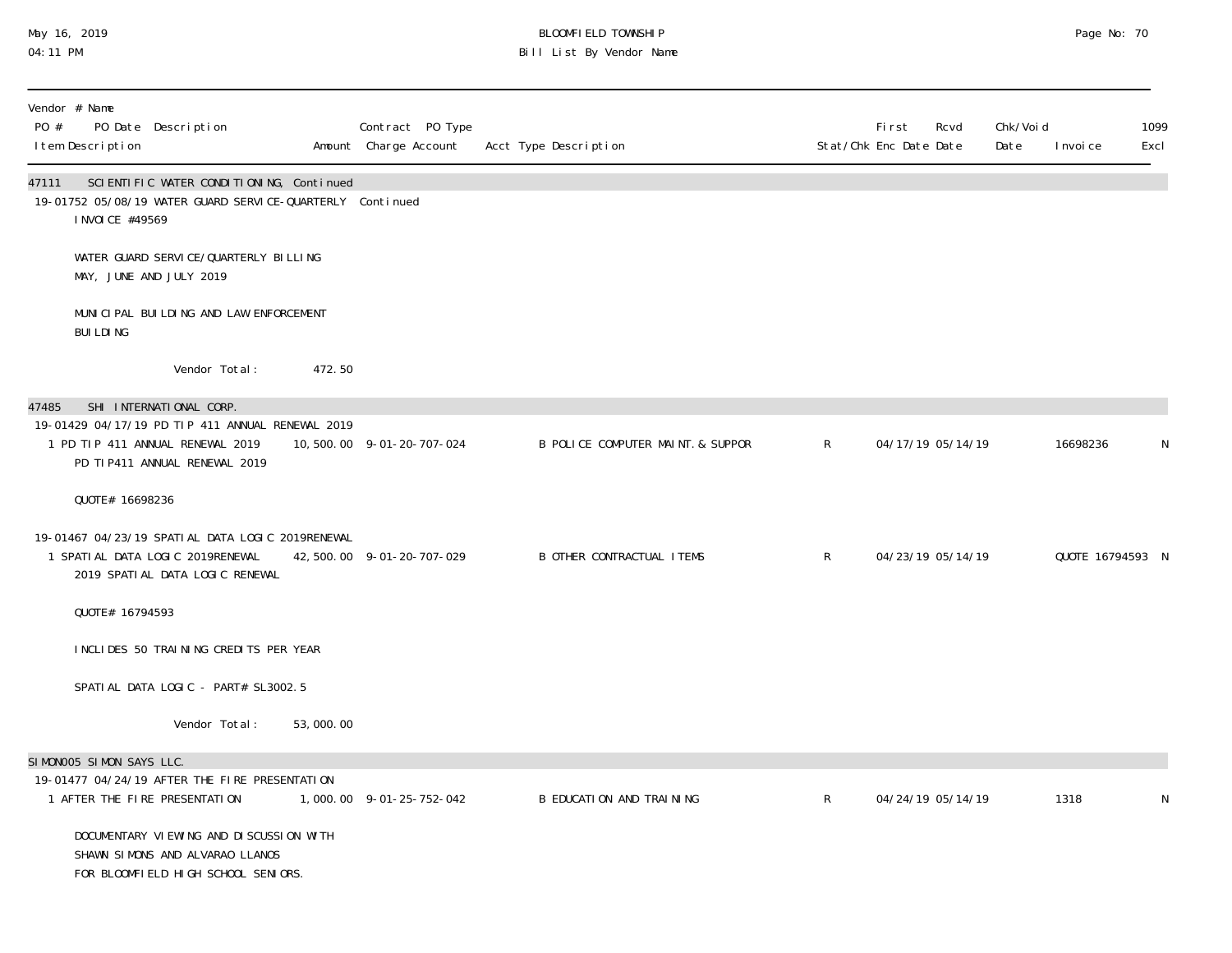#### May 16, 2019 BLOOMFIELD TOWNSHIP Page No: 71 04:11 PM Bill List By Vendor Name

| Vendor # Name<br>PO #<br>PO Date Description<br>I tem Description                                                                               |           | Contract PO Type<br>Amount Charge Account | Acct Type Description                          |                 | Fi rst<br>Stat/Chk Enc Date Date | Rcvd              | Chk/Void<br>Date | I nvoi ce | 1099<br>Excl |
|-------------------------------------------------------------------------------------------------------------------------------------------------|-----------|-------------------------------------------|------------------------------------------------|-----------------|----------------------------------|-------------------|------------------|-----------|--------------|
| SIMONOO5 SIMON SAYS LLC.<br>19-01477 04/24/19 AFTER THE FIRE PRESENTATION<br>DATE OF PRESENTATION: 4/30/19                                      | Continued | Continued                                 |                                                |                 |                                  |                   |                  |           |              |
| Vendor Total:                                                                                                                                   | 1,000.00  |                                           |                                                |                 |                                  |                   |                  |           |              |
| SONIA MULERO LSW<br>32903<br>19-01611 05/06/19 NASW MEMBERSHIP<br>1 NASW MEMBERSHIP<br>Vendor Total:                                            | 265.00    | 265.00 9-01-27-794-044                    | B PROFESSIONAL ASSOCIATION DUES                | $\mathsf{R}$    | 05/06/19 05/15/19                |                   |                  |           | N            |
| SPEEDY SEWER & DRAIN CORP.<br>48327<br>18-04819 12/31/18 INV 8633-104 BYRD AVE                                                                  |           |                                           |                                                |                 |                                  |                   |                  |           |              |
| 1 INV 8633-104 BYRD AVE<br>BYRD AVE EMERGENCY SERVICE<br>PSEG HIT COPPER WATER PIPE<br>5 FOOT SECTION OF COPPER PIPE REPLACED                   |           | 1,417.50 C-04-55-716-987                  | B RELINING, RECONSTRUCT., UPGRADES SEWER SYS R |                 |                                  | 12/31/18 05/15/19 |                  | 8633-104  | N            |
| 19-01340 04/15/19 INVOICE 8633-106<br>1 INVOICE 8633-106<br>3/13/19<br>REMOVE METER PIT AND REPIPE INSIDE<br>EXXON STATION<br>75 BELLEVILLE AVE |           | 2, 123. 30 9-05-26-511-055                | B PLUMBING SUPPLIES, ETC.                      | $R_{\parallel}$ |                                  | 04/15/19 05/15/19 |                  | 8633-106  | $\mathsf{N}$ |
| 3/18/19<br>ABANDON METER PIT<br>FILLED AND REMOVE CAST IRON MANHOLE<br>NEW CURBBOX                                                              |           |                                           |                                                |                 |                                  |                   |                  |           |              |
| 19-01614 05/06/19 PLUMBING REPAIRS-MUNICIPAL BLD<br>1 PLUMBING REPAIR-MUNICIPAL BLDG                                                            |           | 292.50 9-01-26-772-024                    | B CLEAN. &MAIN. OF BLDG'S & FACIL.             | $\mathsf{R}$    |                                  | 05/06/19 05/14/19 |                  | 3011-362  | N            |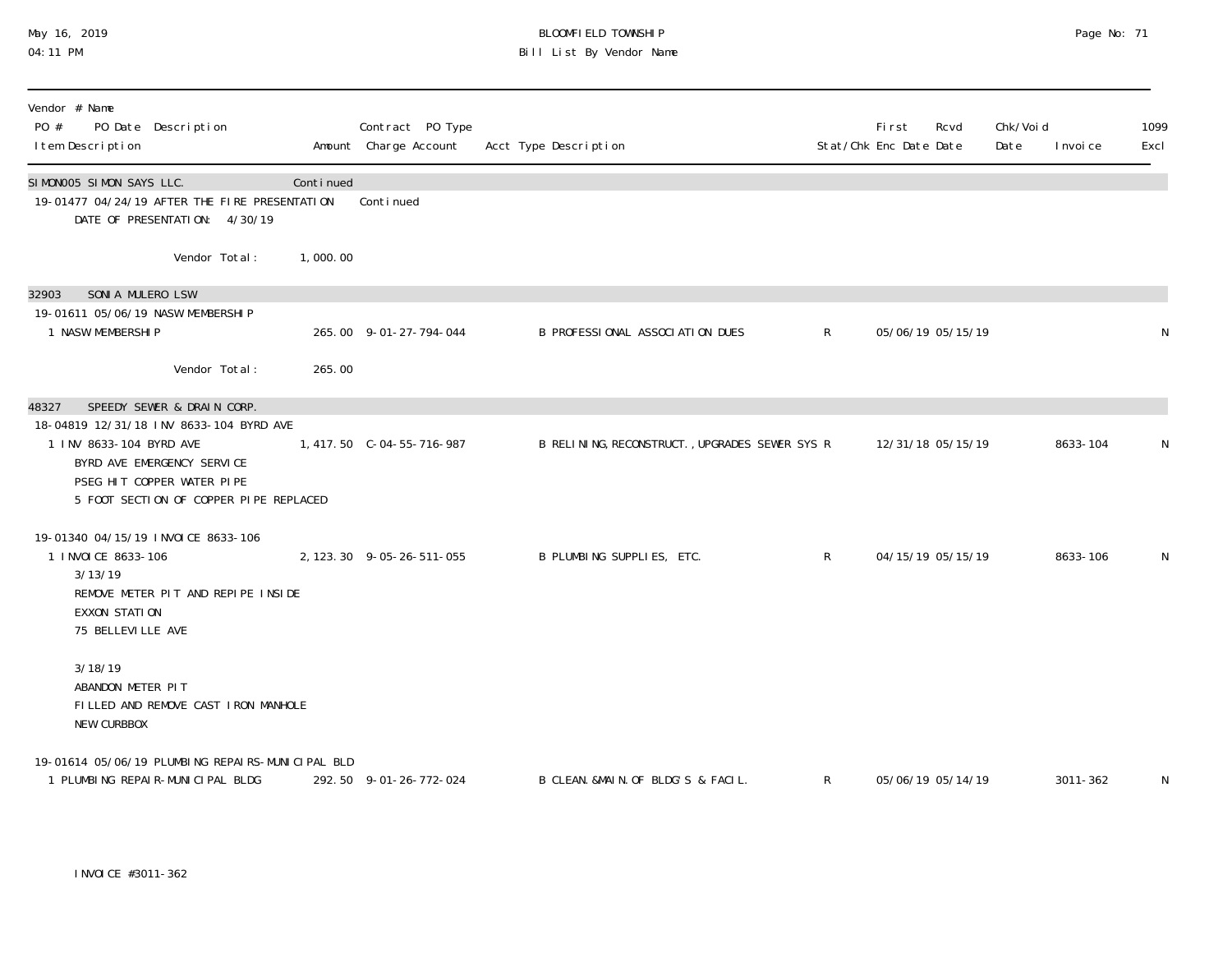## May 16, 2019 BLOOMFIELD TOWNSHIP Page No: 72 04:11 PM Bill List By Vendor Name

| Vendor # Name<br>PO #<br>PO Date Description<br>I tem Description                                                                            |            | Contract PO Type<br>Amount Charge Account | Acct Type Description                   |              | <b>First</b><br>Rcvd<br>Stat/Chk Enc Date Date | Chk/Voi d<br>Date | I nvoi ce | 1099<br>Excl |
|----------------------------------------------------------------------------------------------------------------------------------------------|------------|-------------------------------------------|-----------------------------------------|--------------|------------------------------------------------|-------------------|-----------|--------------|
| SPEEDY SEWER & DRAIN CORP.<br>48327<br>19-01614 05/06/19 PLUMBING REPAIRS-MUNICIPAL BLD Continued<br>JOB DATE: 3/19/2019                     | Continued  |                                           |                                         |              |                                                |                   |           |              |
| REPAIR TOILET IN THE EMT OFFICE IN THE<br>MUNICIPAL BUILDING                                                                                 |            |                                           |                                         |              |                                                |                   |           |              |
| 19-01615 05/06/19 PLUMBING REPAIR-MUNICIPAL BLDG<br>1 PLUMBING REPAIR-MUNICIPAL BLDG                                                         |            | 276.00 9-01-26-772-024                    | B CLEAN. &MAIN. OF BLDG'S & FACIL.      | $\mathsf{R}$ | 05/06/19 05/14/19                              |                   | 3011-363  | N            |
| I NVOI CE #3011-363<br>JOB DATE: 4/3/2019                                                                                                    |            |                                           |                                         |              |                                                |                   |           |              |
| REPAIR FAUCET IN WOMENS ROOM BASEMENT<br>AREA IN THE MUNICIPAL BUILDING                                                                      |            |                                           |                                         |              |                                                |                   |           |              |
| Vendor Total:                                                                                                                                | 4, 109. 30 |                                           |                                         |              |                                                |                   |           |              |
| SPRUCE INDUSTRIES, INC.<br>48590<br>19-01374 04/17/19 INV 5085779 INSECT REPELLENT<br>1 INV 5085779 INSECT REPELLENT<br>MCCPC CAT #25        |            | 179.40 9-01-26-769-024                    | B MAINTENANCE OF BUILDINGS & FACILITIES | $\mathsf{R}$ | 04/17/19 05/15/19                              |                   | 5085779   | N            |
| Vendor Total:                                                                                                                                | 179.40     |                                           |                                         |              |                                                |                   |           |              |
| STAN'S SPORT CENTER, INC.<br>48611<br>18-02534 07/17/18 (42) PEE WEE BASEBALL SHIRTS<br>1 (42) PEE WEE BASEBALL SHIRTS<br>I NVOI CE# 1007357 |            | 315.00 R-14-20-854-030                    | <b>B MATERIALS &amp; SUPPLIES</b>       | $\mathsf{R}$ | 07/17/18 05/15/19                              |                   | 1007357   | N            |
| 18-03241 09/06/18 (20) SOFTBALL UNIFORMS<br>1 (20) SOFTBALL UNIFORMS                                                                         |            | 1, 186.00 8-01-28-795-066                 | <b>B RECREATION SUPPLIES</b>            | $\mathsf{R}$ | 09/06/18 05/15/19                              |                   | 1053501   | N            |
| Vendor Total:                                                                                                                                | 1,501.00   |                                           |                                         |              |                                                |                   |           |              |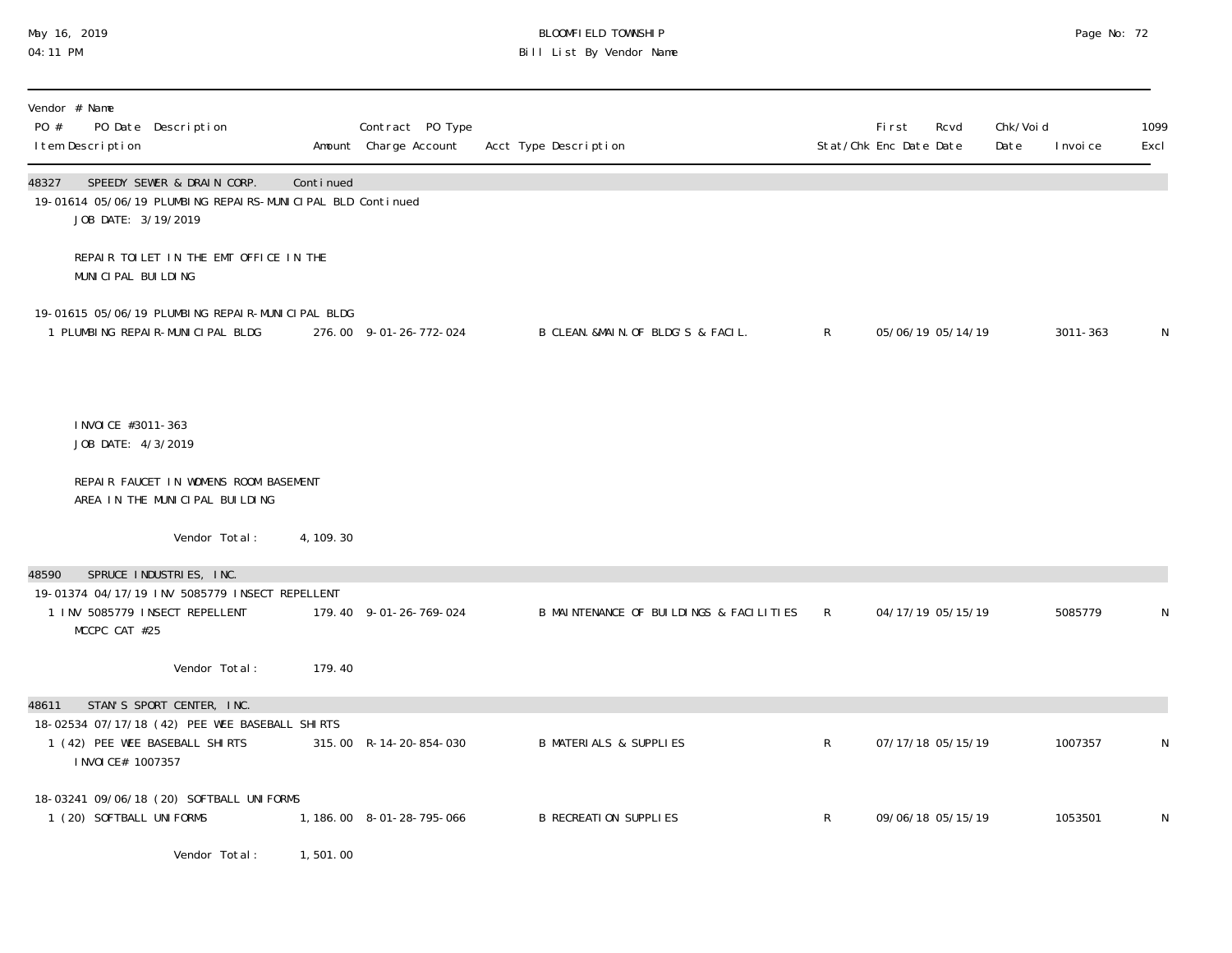# May 16, 2019 BLOOMFIELD TOWNSHIP Page No: 73 04:11 PM Bill List By Vendor Name

| Vendor # Name<br>PO #<br>PO Date Description<br>I tem Description                                                                                           |        | Contract PO Type<br>Amount Charge Account | Acct Type Description                    |              | First<br>Stat/Chk Enc Date Date | Rcvd              | Chk/Voi d<br>Date | I nvoi ce       | 1099<br>Excl |
|-------------------------------------------------------------------------------------------------------------------------------------------------------------|--------|-------------------------------------------|------------------------------------------|--------------|---------------------------------|-------------------|-------------------|-----------------|--------------|
| STEPHO10 STEPHANIE CANDELARIA<br>19-01656 05/06/19 POMCA LEVEL 3<br>1 POMCA LEVEL 3<br>POMCA LEVEL 3<br>TRAVEL 67.10 MILES @ \$38.92<br>AND MEALS @ \$10.00 |        | 391.36 9-01-33-830-042                    | <b>B EDUCATION &amp; TRAINING</b>        | R            |                                 | 05/06/19 05/16/19 |                   | 4/23/2019       | N            |
| 2/25/2019<br>3/4/2019<br>3/18/2019<br>3/25/2019<br>4/1/2019<br>4/8/2019<br>4/15/2019<br>4/22/2019                                                           |        |                                           |                                          |              |                                 |                   |                   |                 |              |
| Vendor Total:                                                                                                                                               | 391.36 |                                           |                                          |              |                                 |                   |                   |                 |              |
| STOCKTON UNIVERSITY<br>48749<br>19-01034 03/26/19 TRAINING ASSI GNMENT<br>1 TRAINING ASSIGNMENT<br>"2019 NJ IA INVESTIGATION PROGRAM"<br>MAY 15-16, 2019    |        | 299.00 9-01-25-745-042                    | <b>B EDUCATION &amp; TRAINING</b>        | $\mathsf R$  |                                 | 03/26/19 05/14/19 |                   | FLEX REG 2147 N |              |
| CAPT. SPATOLA                                                                                                                                               |        |                                           |                                          |              |                                 |                   |                   |                 |              |
| Vendor Total:                                                                                                                                               | 299.00 |                                           |                                          |              |                                 |                   |                   |                 |              |
| STORR TRACTOR CO.<br>48731                                                                                                                                  |        |                                           |                                          |              |                                 |                   |                   |                 |              |
| 19-01589 05/06/19 INV 1010039<br>1 INV 1010039<br>BUSHING AND BLADE                                                                                         |        | 232.50 9-01-26-767-058                    | <b>B OTHER EQUI PMENT &amp; SUPPLIES</b> | $\mathsf{R}$ |                                 | 05/06/19 05/16/19 |                   | 1010039         | N            |
| Vendor Total:                                                                                                                                               | 232.50 |                                           |                                          |              |                                 |                   |                   |                 |              |
| SUBURBAN DI SPOSAL INC.<br>48779                                                                                                                            |        |                                           |                                          |              |                                 |                   |                   |                 |              |
| 19-01503 04/25/19 ROLL-OFF CONTAINERS-MARCH 2019<br>1 ROLL-OFF CONTAINERS-MARCH 2019                                                                        |        | 2, 475.00 9-01-32-827-127                 | B GARB. &TRASH REMOVAL-CONTRACT.         | R            |                                 | 04/25/19 05/15/19 |                   | 5641            | N            |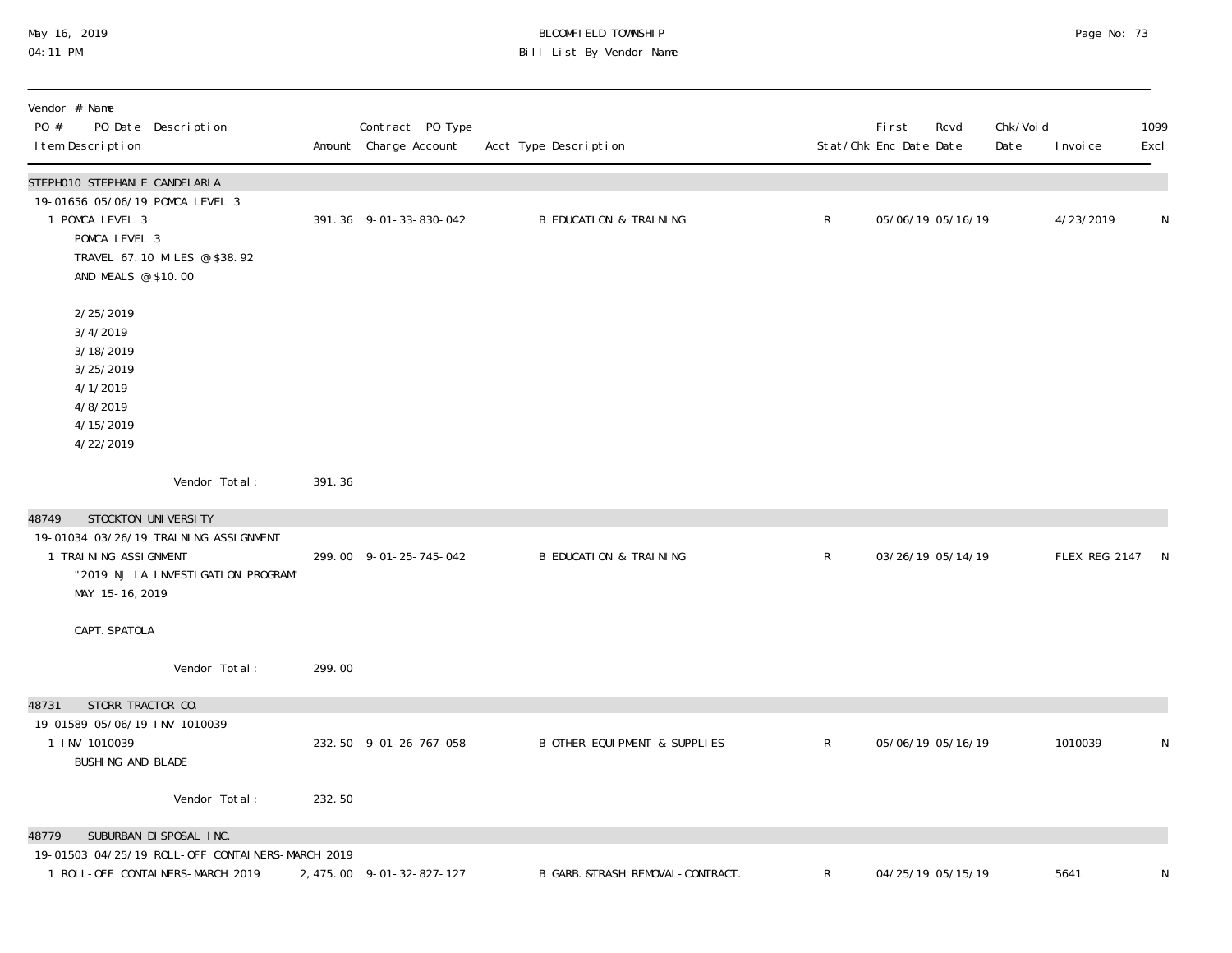## May 16, 2019 BLOOMFIELD TOWNSHIP Page No: 74 04:11 PM Bill List By Vendor Name

| PO #  | Vendor # Name<br>I tem Description                    | PO Date Description                                                                                                  |             | Contract PO Type<br>Amount Charge Account | Acct Type Description            |                                      |              | <b>First</b><br>Stat/Chk Enc Date Date | Rcvd | Chk/Voi d<br>Date | I nvoi ce | 1099<br>Excl |
|-------|-------------------------------------------------------|----------------------------------------------------------------------------------------------------------------------|-------------|-------------------------------------------|----------------------------------|--------------------------------------|--------------|----------------------------------------|------|-------------------|-----------|--------------|
| 48779 | I NVOI CE #5641<br>MONTH OF MARCH 2019                | SUBURBAN DI SPOSAL INC.<br>19-01503 04/25/19 ROLL-OFF CONTAINERS-MARCH 2019 Continued                                | Continued   |                                           |                                  |                                      |              |                                        |      |                   |           |              |
|       |                                                       | 9 ROLL-OFF CONTAINERS-TRASH<br>AT \$275.00 EACH \$2,475.00                                                           |             |                                           |                                  |                                      |              |                                        |      |                   |           |              |
|       |                                                       | 19-01506 04/25/19 RECYCLING COLLECTION-APRIL2019<br>1 RECYCLING COLLECTION-MARCH2019                                 |             | 55, 250.00 N-15-20-855-028                | B CONSULTANT & PROFESSIONAL SERV |                                      | $\mathsf{R}$ | 04/25/19 05/15/19                      |      |                   | 5670      | N            |
|       | I NVOI CE #5670                                       |                                                                                                                      |             |                                           |                                  |                                      |              |                                        |      |                   |           |              |
|       | MONTH OF APRIL 2019                                   | RECYCLING COLLECTION SERVICES FOR THE                                                                                |             |                                           |                                  |                                      |              |                                        |      |                   |           |              |
|       |                                                       | 19-01507 04/25/19 SOLID WASTE DI SPOSAL-APRI L2019<br>1 SOLID WASTE DI SPOSAL-APRI L2019 134, 250.00 9-01-32-827-127 |             |                                           | B GARB. &TRASH REMOVAL-CONTRACT. |                                      | R            | 04/25/19 05/15/19                      |      |                   | 5641      | N            |
|       | I NVOI CE #5641                                       |                                                                                                                      |             |                                           |                                  |                                      |              |                                        |      |                   |           |              |
|       |                                                       | SOLID WASTE COLLECTION SERVICES FOR<br>APRIL 1, 2019 THRU APRIL 30, 2019                                             |             |                                           |                                  |                                      |              |                                        |      |                   |           |              |
|       |                                                       | Vendor Total:                                                                                                        | 191, 975.00 |                                           |                                  |                                      |              |                                        |      |                   |           |              |
| 50121 | <b>T&amp;M ASSOCIATES</b><br>11 PROFESSIONAL SERVICES | 18-00873 03/13/18 PROFESSIONAL SERVICES                                                                              |             | B<br>363.80 B-19-17-453-028               |                                  | B CONSULTANT & PROFESSIONAL SERVICES | $\mathsf{R}$ | 03/13/18 05/15/19                      |      |                   | 362630    |              |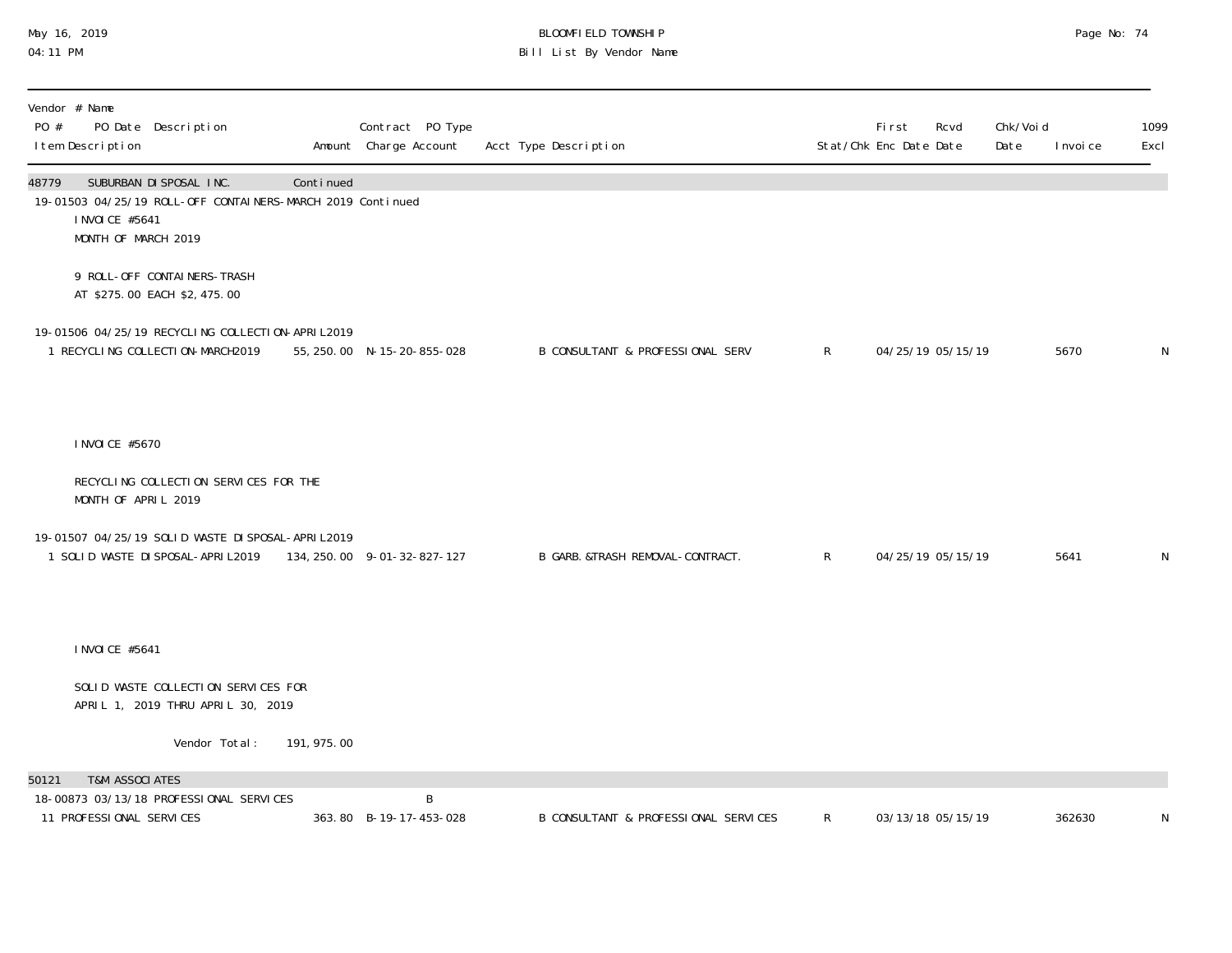# May 16, 2019 BLOOMFIELD TOWNSHIP Page No: 75 Bill List By Vendor Name

| PO #  | Vendor # Name<br>I tem Description                                                | PO Date Description                                                   |                                                           |           | Contract PO Type<br>Amount Charge Account | Acct Type Description                |              | <b>First</b><br>Stat/Chk Enc Date Date | Chk/Voi d<br>Rcvd<br>Date | I nvoi ce | 1099<br>Excl |
|-------|-----------------------------------------------------------------------------------|-----------------------------------------------------------------------|-----------------------------------------------------------|-----------|-------------------------------------------|--------------------------------------|--------------|----------------------------------------|---------------------------|-----------|--------------|
| 50121 | <b>T&amp;M ASSOCIATES</b><br>I NOI CE #362630                                     | 18-00873 03/13/18 PROFESSIONAL SERVICES                               |                                                           | Continued | Conti nued                                |                                      |              |                                        |                           |           |              |
|       | OAKLAND AVENUE                                                                    | DESIGN AND CONTRACT ENGINEERING<br>INSPECTIONS FOR BALDWIN STREET AND |                                                           |           |                                           |                                      |              |                                        |                           |           |              |
|       | CONTRACT AMOUNT:<br>AMOUNT PAID TO DATE:<br>LESS PREVIOUS PAYMENT:<br>AMOUNT DUE: |                                                                       | \$58,430.00<br>\$52,040.08<br>(\$51, 676. 28)<br>\$363.80 |           |                                           |                                      |              |                                        |                           |           |              |
|       | THRU MARCH 8, 2019                                                                |                                                                       |                                                           |           |                                           |                                      |              |                                        |                           |           |              |
|       | NO. 11                                                                            |                                                                       |                                                           |           |                                           |                                      |              |                                        |                           |           |              |
|       | 1 PROFESSIONAL SERVICES                                                           | 19-01559 04/29/19 PROFESSIONAL SERVICES                               |                                                           |           | 430.63 W-06-55-592-500                    | <b>B IMPROVEMENTS &amp; UPGRADES</b> | R            | 04/29/19 05/14/19                      |                           | TMC362628 | N            |
|       | I NVOI CE #TMC362628                                                              |                                                                       |                                                           |           |                                           |                                      |              |                                        |                           |           |              |
|       | THRU MARCH 8, 2019                                                                | LEAD AND COPPER PLAN FOLLOW UP                                        |                                                           |           |                                           |                                      |              |                                        |                           |           |              |
|       | 1 PROFESSIONAL SERVICES                                                           | 19-01561 04/29/19 PROFESSIONAL SERVICES                               |                                                           |           | 322.00 W-06-55-592-500                    | <b>B IMPROVEMENTS &amp; UPGRADES</b> | $\mathsf{R}$ | 04/29/19 05/14/19                      |                           | TMC362627 | N            |

INVOICE: TMC362627

WATER METER REPLACEMENT PROGRAM DESIGN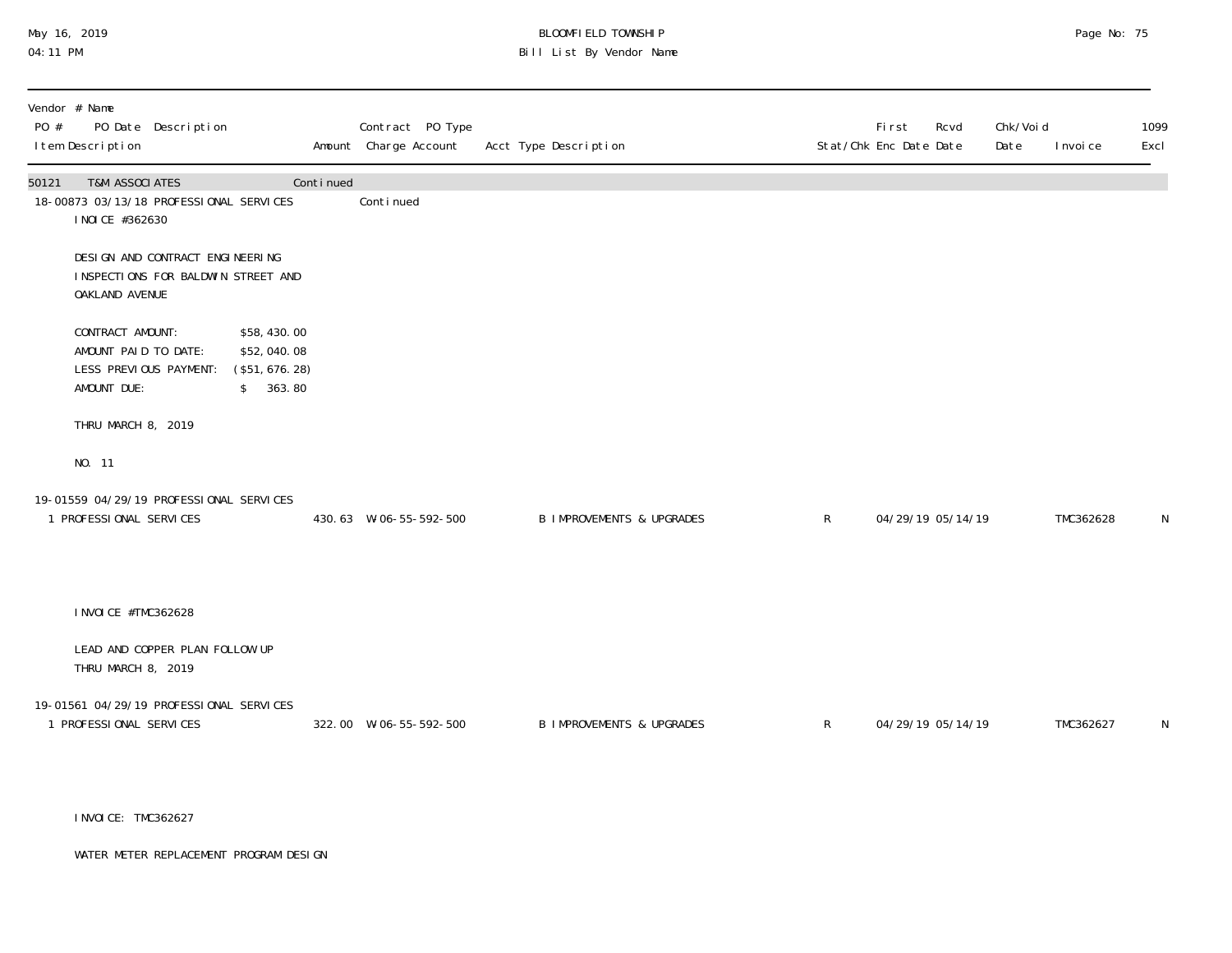# May 16, 2019 BLOOMFIELD TOWNSHIP Page No: 76 04:11 PM Bill List By Vendor Name

| Vendor # Name<br>PO #<br>PO Date Description<br>I tem Description                                                                                            |            | Contract PO Type<br>Amount Charge Account | Acct Type Description             |              | Fi rst<br>Stat/Chk Enc Date Date | Rcvd              | Chk/Voi d<br>Date | I nvoi ce | 1099<br>Excl |
|--------------------------------------------------------------------------------------------------------------------------------------------------------------|------------|-------------------------------------------|-----------------------------------|--------------|----------------------------------|-------------------|-------------------|-----------|--------------|
| <b>T&amp;M ASSOCIATES</b><br>50121<br>19-01561 04/29/19 PROFESSIONAL SERVICES<br>THRU MARCH 8, 2019                                                          | Continued  | Continued                                 |                                   |              |                                  |                   |                   |           |              |
| Vendor Total:                                                                                                                                                | 1, 116. 43 |                                           |                                   |              |                                  |                   |                   |           |              |
| T. M. FITZGERALD & ASSOCIATES<br>51005<br>19-00940 03/18/19 BLUE RECYCLING BINS<br>1 BLUE RECYCLING BINS<br>20 GALLON BLUE RECYCLING BIN<br>WITH DRAIN HOLES |            | 9, 409.40 N-15-20-855-023                 | <b>B PRINTING</b>                 | R            |                                  | 03/18/19 05/15/19 |                   | 192580314 |              |
| 2 BLUE RECYCLING BINS<br>HOT STAMPED SECOND SIDE                                                                                                             | 9,709.70   | 300.30 N-15-20-855-023                    | <b>B PRINTING</b>                 | R            |                                  | 03/18/19 05/15/19 |                   | 192580314 | N            |
| Vendor Total:                                                                                                                                                | 9,709.70   |                                           |                                   |              |                                  |                   |                   |           |              |
| TERRE CO OF N.J. INC<br>49813<br>19-01588 05/06/19 7452020 MASON SAND<br>1 INV 7452020 MASON SAND<br>Vendor Total:                                           | 14.70      | 14.70 9-05-26-511-030                     | <b>B MATERIALS &amp; SUPPLIES</b> | $\mathsf{R}$ |                                  | 05/06/19 05/16/19 |                   | 2762824   |              |
| THE BREAKERS<br>4134                                                                                                                                         |            |                                           |                                   |              |                                  |                   |                   |           |              |
| 19-01817 05/15/19 LODGING- ACOPEC CONFERENCE<br>1 LODGING- ACOPEC CONFERENCE<br>DI RECTOR DEMAIO                                                             |            | 810.00 T-32-56-227-002                    | B POLICE CONFIDENTIAL FUNDS       | $\mathsf{R}$ |                                  | 05/15/19 05/16/19 |                   |           | N            |
| JUNE 25-28, 2019                                                                                                                                             |            |                                           |                                   |              |                                  |                   |                   |           |              |
| Vendor Total:                                                                                                                                                | 810.00     |                                           |                                   |              |                                  |                   |                   |           |              |
| THE ESSEX COUNTY UTILITIES<br>6592<br>19-01755 05/08/19 TIPPING FEE TYPE 10-GARBAGE                                                                          |            |                                           |                                   |              |                                  |                   |                   |           |              |
| 1 TIPPING FEE TYPE 10-GARBAGE                                                                                                                                |            | 67, 655. 27 9-01-32-827-127               | B GARB. &TRASH REMOVAL-CONTRACT.  | R            |                                  | 05/08/19 05/14/19 |                   | 00430-MI  |              |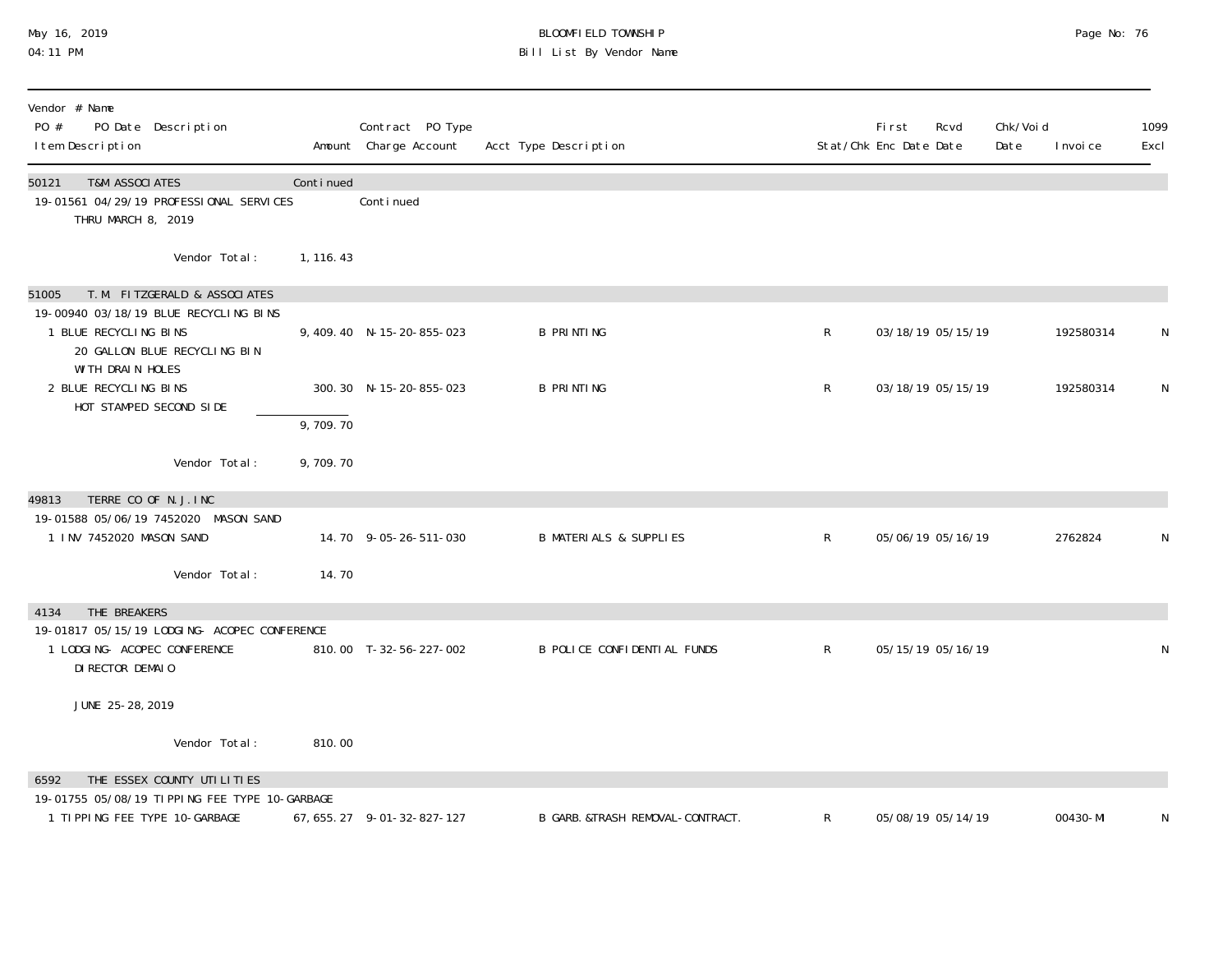## May 16, 2019 BLOOMFIELD TOWNSHIP Page No: 77 04:11 PM Bill List By Vendor Name

| Vendor # Name<br>PO #<br>PO Date Description<br>I tem Description                                                              |             | Contract PO Type<br>Amount Charge Account | Acct Type Description                       |              | <b>First</b><br>Rcvd<br>Stat/Chk Enc Date Date | Chk/Voi d<br>Date | I nvoi ce | 1099<br>Excl |
|--------------------------------------------------------------------------------------------------------------------------------|-------------|-------------------------------------------|---------------------------------------------|--------------|------------------------------------------------|-------------------|-----------|--------------|
| THE ESSEX COUNTY UTILITIES<br>6592<br>19-01755 05/08/19 TIPPING FEE TYPE 10-GARBAGE<br>ACCOUNT #4007020<br>I NVOI CE #00430-MI | Continued   | Conti nued                                |                                             |              |                                                |                   |           |              |
| APRIL 16, 2019 THRU APRIL 30, 2019                                                                                             |             |                                           |                                             |              |                                                |                   |           |              |
| Vendor Total:                                                                                                                  | 67, 655. 27 |                                           |                                             |              |                                                |                   |           |              |
| 47569<br>THE SIGN POST NJ                                                                                                      |             |                                           |                                             |              |                                                |                   |           |              |
| 19-01348 04/15/19 SUPPLI ES-NAMEPLATE<br>1 NEW MBER NAME PLATE-STIVERS ZB                                                      |             | 17.50 9-01-21-720-036                     | <b>B OFFICE SUPPLIES</b>                    | $\mathsf{R}$ | 04/15/19 05/15/19                              |                   | 4228      | N            |
| 19-01390 04/17/19 36x192 SIGN FOR BIG WRIGHTS<br>1 36x192 SIGN FOR BIG WRIGHTS<br>FI ELD                                       |             | 947.00 9-01-28-795-065                    | <b>B PLAYGROUND EQUIPMENT &amp; REPAIRS</b> | $\mathsf{R}$ | 04/17/19 05/15/19                              |                   | 83        | $\mathsf N$  |
| 19-01438 04/22/19 INVOICE 4224<br>1 INVOICE 4224<br>14 BIG TRUCK DAY SIGNS<br>500 BIG TRUCK POSTCARDS                          |             | 330.00 9-05-26-511-023                    | <b>B PRINTING</b>                           | $\mathsf{R}$ | 04/22/19 05/15/19                              |                   | 4224      | N            |
| 19-01549 04/29/19 LAWN SIGNS FOR GREENER BLMF<br>1 LAWN SIGNS FOR GREENER BLMF                                                 |             | 100.00 G-02-40-390-001                    | B SUSTAINABLE JERSEY GRANT 2018             | $\mathsf{R}$ | 04/29/19 05/14/19                              |                   | 25961     | N            |
| Vendor Total:                                                                                                                  | 1,394.50    |                                           |                                             |              |                                                |                   |           |              |
| TREASURER STATE NEW JERSEY<br>34512                                                                                            |             |                                           |                                             |              |                                                |                   |           |              |
| 19-01644 05/06/19 CODE ENFORCEMENT CERTIFICATION<br>1 CODE ENFORCEMENT CERTIFICATION                                           |             | 91.00 9-01-25-752-142                     | <b>B EDUCATION &amp; TRAINING</b>           | $\mathsf{R}$ | 05/06/19 05/15/19                              |                   |           | N            |
| GENNARO I LARI A<br>FIRE INSPECTOR CERTIFICATION                                                                               |             |                                           |                                             |              |                                                |                   |           |              |
| Vendor Total:                                                                                                                  | 91.00       |                                           |                                             |              |                                                |                   |           |              |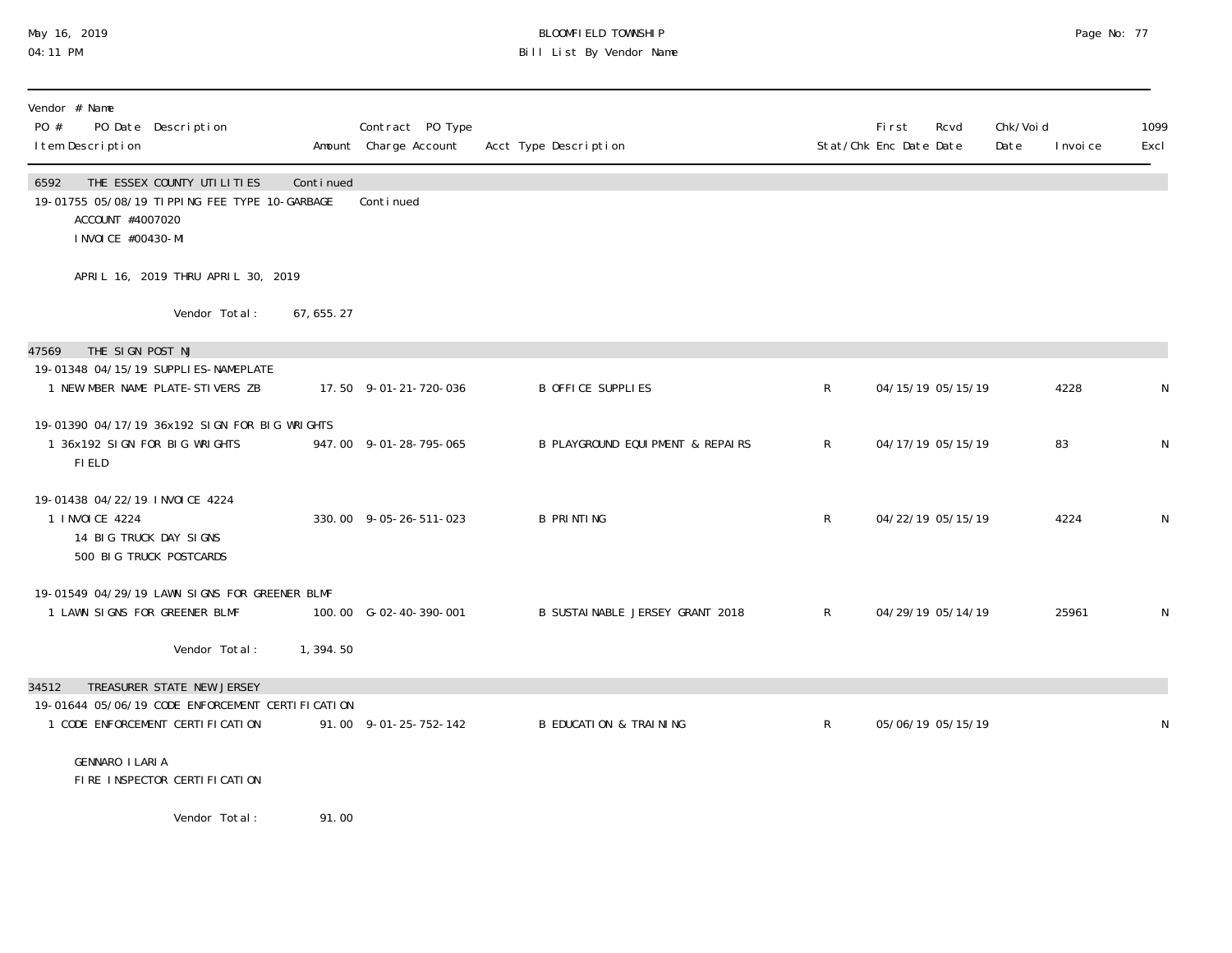## May 16, 2019 BLOOMFIELD TOWNSHIP Page No: 78 04:11 PM Bill List By Vendor Name

| Vendor # Name<br>PO #<br>PO Date Description<br>I tem Description                                                                                                            |        | Contract PO Type<br>Amount Charge Account | Acct Type Description                       |              | <b>First</b><br>Stat/Chk Enc Date Date | Rcvd              | Chk/Voi d<br>Date | I nvoi ce | 1099<br>Excl |
|------------------------------------------------------------------------------------------------------------------------------------------------------------------------------|--------|-------------------------------------------|---------------------------------------------|--------------|----------------------------------------|-------------------|-------------------|-----------|--------------|
| TRIUS INC.<br>51060<br>19-01336 04/15/19 INVOICE S1056599<br>1 I NVOI CE S1056599<br>DPW PLOW AND SALTER STOCK PARTS<br>HOPPER MOTOR<br>SPADE TERMINAL<br><b>PLOW MARKER</b> |        | 972.92 9-01-26-767-034                    | B MOTOR VEHICLE PARTS & ACCESS.             | $\mathsf{R}$ |                                        | 04/15/19 05/15/19 |                   | S1056599  | N            |
| Vendor Total:                                                                                                                                                                | 972.92 |                                           |                                             |              |                                        |                   |                   |           |              |
| TRI US010 TRI US PEST MANAGEMENT                                                                                                                                             |        |                                           |                                             |              |                                        |                   |                   |           |              |
| 19-01028 03/26/19 BPA PEST SERVC MNTHLY 03/07/19<br>1 BPA PEST SERVC MNTHLY 03/07/19<br>INV #: 97333<br>INV DATE: 03/07/19                                                   |        | 35.00 9-07-20-512-024                     | B CLEANING & MAINT. BUILDING & FACILITIES R |              |                                        | 03/26/19 05/14/19 |                   | 97333     | N            |
| *PLEASE MAIL IN STUB REMITTANCE WITH<br>CHECK PAYMENT                                                                                                                        |        |                                           |                                             |              |                                        |                   |                   |           |              |
| 19-01529 04/26/19 BPA PEST SERVC MNTHLY 04/04/19<br>1 BPA PEST SERVC MNTHLY 04/04/19<br>INV #: 98308<br>INV DATE: 04/04/19                                                   |        | 35.00 9-07-20-512-024                     | B CLEANING & MAINT. BUILDING & FACILITIES R |              |                                        | 04/26/19 05/16/19 |                   | 98308     | N            |
| *PLEASE MAIL IN STUB REMITTANCE WITH<br>CHECK PAYMENT                                                                                                                        |        |                                           |                                             |              |                                        |                   |                   |           |              |
| Vendor Total:                                                                                                                                                                | 70.00  |                                           |                                             |              |                                        |                   |                   |           |              |
| 51499<br>TURN OUT FIRE & SAFETY<br>18-04238 11/29/18 TURNOUT GEAR/STATIONWEAR                                                                                                |        | B                                         |                                             |              |                                        |                   |                   |           |              |
| 50 NOMEX NFPA TROUSER                                                                                                                                                        |        | 223.98 C-04-55-726-985                    | B PURCHASE OF TURN-OUT GEAR FIRE DEPT       | R            |                                        | 11/29/18 05/15/19 |                   | 202856    | N            |
| TURNOUT GEAR/STATI ONWEAR                                                                                                                                                    |        |                                           |                                             |              |                                        |                   |                   |           |              |
| PAYMENT #12                                                                                                                                                                  |        |                                           |                                             |              |                                        |                   |                   |           |              |
| CAPT. MARTIN KACZMARCZYK                                                                                                                                                     |        |                                           |                                             |              |                                        |                   |                   |           |              |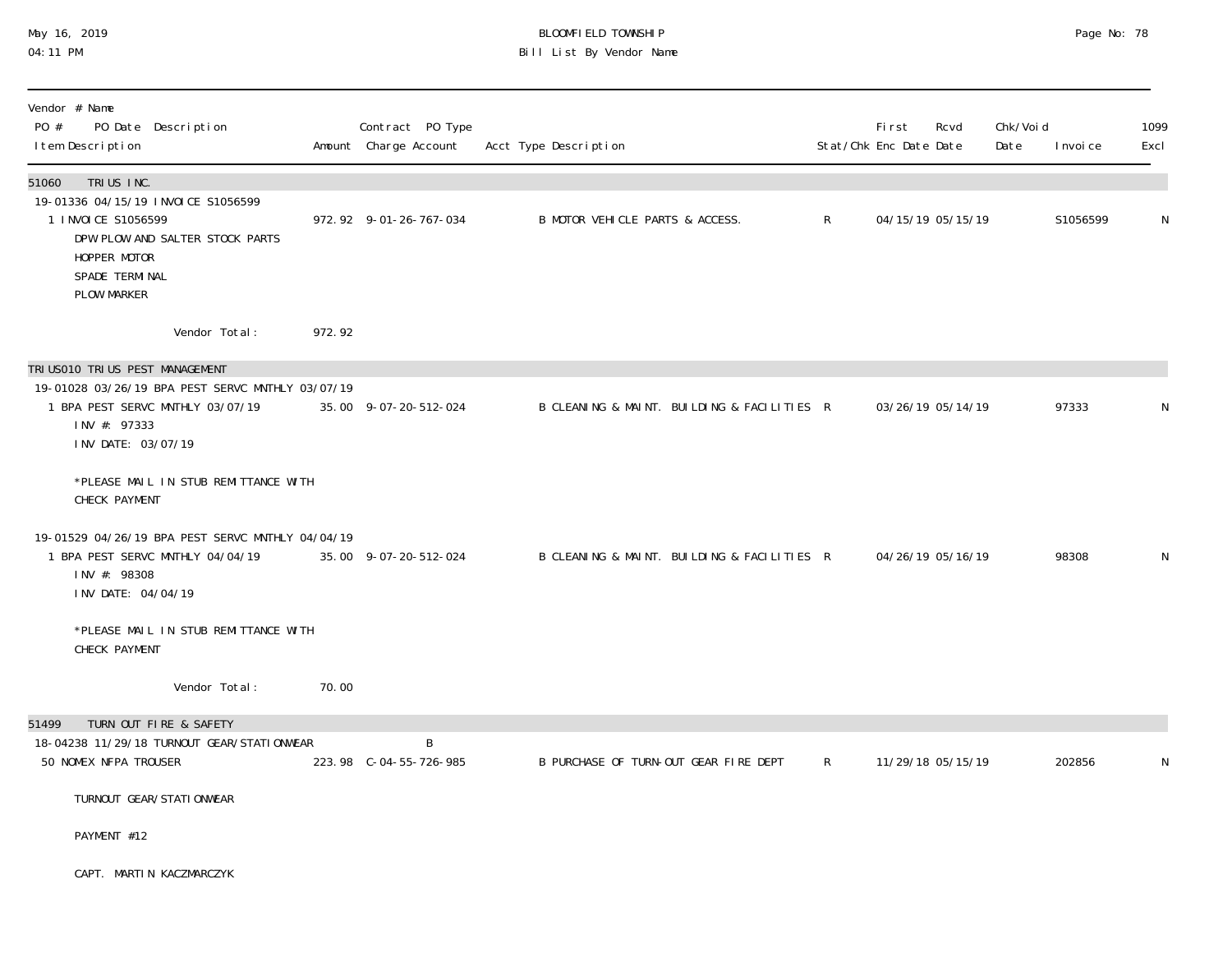# May 16, 2019 BLOOMFIELD TOWNSHIP Page No: 79 04:11 PM Bill List By Vendor Name

| Vendor # Name<br>PO #<br>PO Date Description<br>I tem Description                                                                                  |           | Contract PO Type<br>Amount Charge Account     | Acct Type Description                                                          |              | <b>First</b><br>Rcvd<br>Stat/Chk Enc Date Date | Chk/Voi d<br>Date | Excl<br>I nvoi ce | 1099   |
|----------------------------------------------------------------------------------------------------------------------------------------------------|-----------|-----------------------------------------------|--------------------------------------------------------------------------------|--------------|------------------------------------------------|-------------------|-------------------|--------|
| 51499<br>TURN OUT FIRE & SAFETY<br>18-04238 11/29/18 TURNOUT GEAR/STATIONWEAR<br>STATE CONTRACT #A80947, A80948, A80953<br>#A81360, A81329, A78923 | Continued | Conti nued                                    |                                                                                |              |                                                |                   |                   |        |
| 51 S/S TEX-TROP POLYESTER SHIRT<br>52 BRASS BELT BUCKLE FOR GARRISON                                                                               |           | 97.98 C-04-55-726-985<br>9.99 C-04-55-726-985 | B PURCHASE OF TURN-OUT GEAR FIRE DEPT<br>B PURCHASE OF TURN-OUT GEAR FIRE DEPT | R<br>R       | 11/29/18 05/15/19<br>11/29/18 05/15/19         |                   | 202846<br>202846  | N<br>N |
| TURNOUT GEAR/STATI ONWEAR                                                                                                                          |           |                                               |                                                                                |              |                                                |                   |                   |        |
| PAYMENT #13                                                                                                                                        |           |                                               |                                                                                |              |                                                |                   |                   |        |
| FIRE CHIEF LOUIS VENEZIA                                                                                                                           |           |                                               |                                                                                |              |                                                |                   |                   |        |
| STATE CONTRACT #A80947, A80948, A80953,<br>#A81360, A81329, A78923                                                                                 | 331.95    |                                               |                                                                                |              |                                                |                   |                   |        |
| Vendor Total:                                                                                                                                      | 331.95    |                                               |                                                                                |              |                                                |                   |                   |        |
| UNIVERSAL GRAPHICS COMPANY<br>53353<br>19-01018 03/25/19 BUSINESS CARDS<br>1 BUSINESS CARDS<br>INV#417                                             |           | 1, 333.00 9-01-25-745-023                     | <b>B PRINTING</b>                                                              | $\mathsf{R}$ | 03/25/19 05/14/19                              |                   | 417               | N      |
| CAPT. KERNEY, WI EGAND, SPATOLA, RICCI, SI SCO                                                                                                     |           |                                               |                                                                                |              |                                                |                   |                   |        |
| LT. I COLARI                                                                                                                                       |           |                                               |                                                                                |              |                                                |                   |                   |        |
| SGT. MENZEL, SMI TH, MOSKAL, ALFONSO                                                                                                               |           |                                               |                                                                                |              |                                                |                   |                   |        |
| DET. FALCO, LOOGES, NORRIS, VARGAS, NARDI ELLO, ROMANO, CHARLES, NUNEZR, RUIZ                                                                      |           |                                               |                                                                                |              |                                                |                   |                   |        |
| 19-01635 05/06/19 RODENT DOOR HANGERS<br>1 RODENT DOOR HANGERS                                                                                     |           | 1, 195.00 9-01-30-816-028                     | B CONSULTANT & PROFESSIONAL SERVICES                                           | R            | 05/06/19 05/14/19                              |                   | 450               | N      |
| 19-01643 05/06/19 CASH MATCH-MUNICIPAL ALLIANCE<br>1 CASH MATCH-MUNICIPAL ALLIANCE                                                                 |           | 450.00 G-02-40-306-005                        | B 2018 MUNICIPAL ALLIANCE GRANT MATCH                                          | R            | 05/06/19 05/14/19                              |                   | 445               | N      |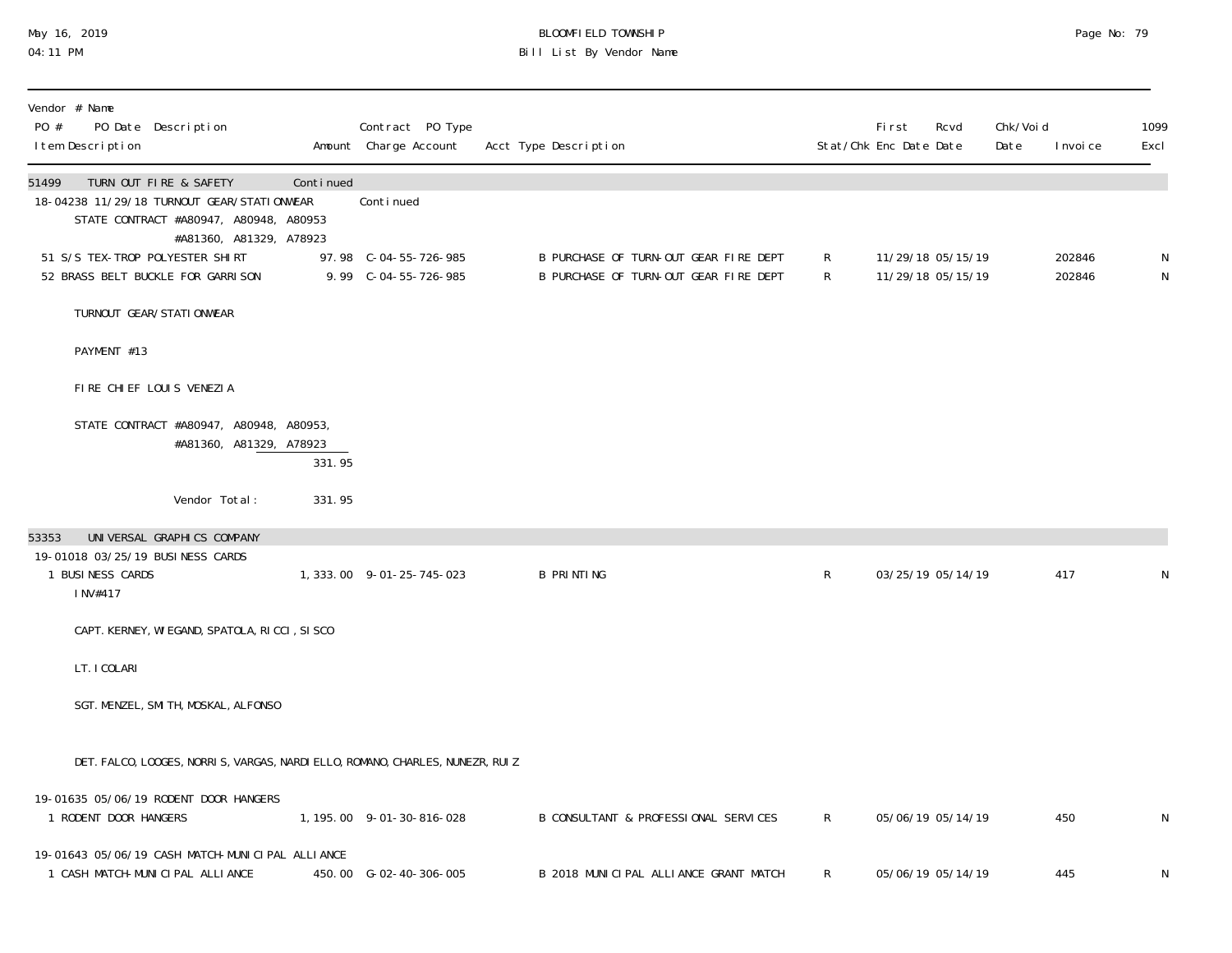## May 16, 2019 BLOOMFIELD TOWNSHIP Page No: 80 04:11 PM Bill List By Vendor Name

| Vendor # Name<br>PO #<br>PO Date Description<br>I tem Description                                                                                                                                                                                                                     |                                |                                   | Contract PO Type<br>Amount Charge Account                                                                                    | Acct Type Description                                                                                                                                   |                       | <b>First</b><br>Rcvd<br>Stat/Chk Enc Date Date                                                        | Chk/Voi d<br>Date | 1099<br>I nvoi ce<br>Excl                       |
|---------------------------------------------------------------------------------------------------------------------------------------------------------------------------------------------------------------------------------------------------------------------------------------|--------------------------------|-----------------------------------|------------------------------------------------------------------------------------------------------------------------------|---------------------------------------------------------------------------------------------------------------------------------------------------------|-----------------------|-------------------------------------------------------------------------------------------------------|-------------------|-------------------------------------------------|
| UNIVERSAL GRAPHICS COMPANY<br>53353<br>19-01643 05/06/19 CASH MATCH-MUNICIPAL ALLIANCE Continued<br>200 60-M<br>\$250.00                                                                                                                                                              |                                | Continued                         |                                                                                                                              |                                                                                                                                                         |                       |                                                                                                       |                   |                                                 |
| BLOOMFIELD MUNICIPAL ALLIANCE COMMITTEE<br>BROCHURES 8 1/2X11 FOLD TO #10                                                                                                                                                                                                             |                                |                                   |                                                                                                                              |                                                                                                                                                         |                       |                                                                                                       |                   |                                                 |
|                                                                                                                                                                                                                                                                                       | Vendor Total:                  | 2,978.00                          |                                                                                                                              |                                                                                                                                                         |                       |                                                                                                       |                   |                                                 |
| 53372                                                                                                                                                                                                                                                                                 | US BANK CUST FOR PC7 FIRSTRUST |                                   |                                                                                                                              |                                                                                                                                                         |                       |                                                                                                       |                   |                                                 |
| 19-01622 05/06/19 REDEEM TSC #18-00075, 795/6<br>1 TSC #18-00075, 795/6<br>2 RECORDING FEE<br>3 SUBS PAID<br>4 INTEREST AND 2% EARNED<br>5 PREMI UM HELD<br>TSC #18-00075, 795/6 REDEEMED ON 5/21/19<br>BY BARRINGTON BANK<br>CHECK MUST BE DATED BY 5/21/19<br>RETURN CHECK TO CINDY | Vendor Total:                  | $\overline{1,074.33}$<br>1,074.33 | 219.14 T-13-22-856-C30<br>65.00 T-13-22-856-C30<br>360.19 T-13-22-856-C30<br>30.00 T-13-22-856-C30<br>400.00 T-13-22-856-C30 | B TAX TITLE LIEN REDEMPTION<br>B TAX TITLE LIEN REDEMPTION<br>B TAX TITLE LIEN REDEMPTION<br>B TAX TITLE LIEN REDEMPTION<br>B TAX TITLE LIEN REDEMPTION | R<br>R<br>R<br>R<br>R | 05/06/19 05/15/19<br>05/06/19 05/15/19<br>05/06/19 05/15/19<br>05/06/19 05/15/19<br>05/06/19 05/15/19 |                   | N<br>${\sf N}$<br>$\mathsf N$<br>${\sf N}$<br>N |
| VERI ZON<br>55017                                                                                                                                                                                                                                                                     |                                |                                   |                                                                                                                              |                                                                                                                                                         |                       |                                                                                                       |                   |                                                 |
| 19-01708 05/08/19 TH VARIOUS VERIZON BILLS<br>1 TH VARIOUS VERIZON BILLS<br>955-678-182-0001-07                                                                                                                                                                                       | 160.31                         |                                   | 160.31 9-01-31-820-076                                                                                                       | <b>B TELEPHONE</b>                                                                                                                                      | R                     | 05/08/19 05/15/19                                                                                     |                   | ${\sf N}$                                       |
| 2 TH VARIOUS VERIZON BILLS                                                                                                                                                                                                                                                            |                                |                                   | 440.74 9-01-31-820-076                                                                                                       | <b>B TELEPHONE</b>                                                                                                                                      | R                     | 05/08/19 05/15/19                                                                                     |                   | N                                               |
| 973-680-4141<br>3 TH VARIOUS VERIZON BILLS<br>973-680-4155                                                                                                                                                                                                                            | 440.74<br>60.72                | 661.77                            | 60.72 9-01-31-820-076                                                                                                        | <b>B TELEPHONE</b>                                                                                                                                      | R                     | 05/08/19 05/15/19                                                                                     |                   | N                                               |
| 19-01767 05/14/19 BPU AC#2507856740001-23 APR'19<br>1 BPU AC#2507856740001-23 APR' 19<br>PRIMARY PHONE: 973-680-1016 340                                                                                                                                                              |                                |                                   | 123.61 9-07-20-512-077                                                                                                       | <b>B TELECOMMUNI CATI ONS</b>                                                                                                                           | $\mathsf{R}$          | 05/14/19 05/15/19                                                                                     |                   | 04-24-19 (0123) N                               |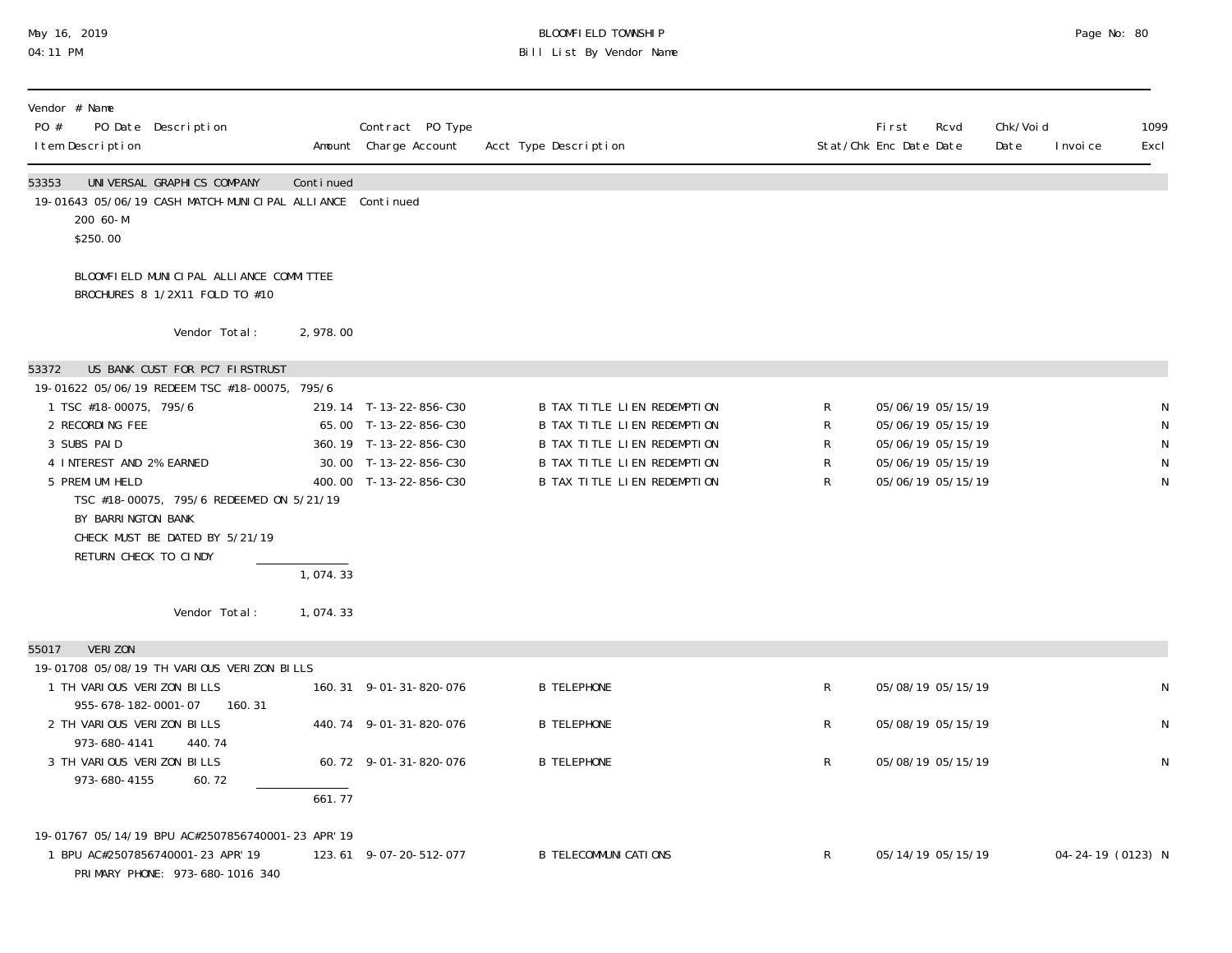# May 16, 2019 BLOOMFIELD TOWNSHIP Page No: 81 04:11 PM Bill List By Vendor Name

| Vendor # Name<br>PO #<br>PO Date Description<br>I tem Description                                                                                                                                                                      |           | Contract PO Type<br>Amount Charge Account | Acct Type Description                   |                | <b>First</b><br>Rcvd<br>Stat/Chk Enc Date Date | Chk/Voi d<br>Date | I nvoi ce         | 1099<br>Excl |
|----------------------------------------------------------------------------------------------------------------------------------------------------------------------------------------------------------------------------------------|-----------|-------------------------------------------|-----------------------------------------|----------------|------------------------------------------------|-------------------|-------------------|--------------|
| VERI ZON<br>55017<br>19-01767 05/14/19 BPU AC#2507856740001-23 APR' 19 Continued<br>ACC# 250-785-674-0001-23<br>$4/25 - 5/24$<br>BILL DATE: 04/24/19                                                                                   | Continued |                                           |                                         |                |                                                |                   |                   |              |
| *PLEASE DETACH & RETURN STUB REMITTANCE<br>WI TH CHECK                                                                                                                                                                                 |           |                                           |                                         |                |                                                |                   |                   |              |
| Vendor Total:                                                                                                                                                                                                                          | 785.38    |                                           |                                         |                |                                                |                   |                   |              |
| VERI ZON<br>55034<br>19-01768 05/14/19 BPA PHONE CHGS ACC#0107 APR'19<br>1 BPA PHONE CHGS ACC#0107 APR' 19<br>ACCT# 854-438-316-0001-07<br>4/26 TO 5/25<br>Bill Date: 4/25/19<br>*PLEASE DETACH & MAIL REMITTANCE WITH<br><b>CHECK</b> |           | 206.38 9-07-20-512-077                    | <b>B TELECOMMUNI CATIONS</b>            | R              | 05/14/19 05/15/19                              |                   | 04-25-19 (0107) N |              |
| Vendor Total:                                                                                                                                                                                                                          | 206.38    |                                           |                                         |                |                                                |                   |                   |              |
| VERIZON WIRELESS<br>55021<br>19-01709 05/08/19 TH VERIZON CELL MAR-APR 2019<br>1 TH VERIZON CELL MAR-APR 2019<br>TH CELLPHONE MAR-APR 2019                                                                                             |           | 3, 748.87 9-01-31-820-077                 | <b>B TELECOMMUNI CATIONS</b>            | $\mathsf{R}$   | 05/08/19 05/15/19                              |                   | 9828795916        | N            |
| I NVOI CE# 9828795916<br>19-01769 05/14/19 BPA PHONE CHGS AC#00001 APR' 19<br>1 BPA PHONE CHGS AC#00001 APR' 19<br>ACC# 886741068-00001<br>APR 02 - MAY 01<br>INV#: 9827316809<br>BILL DATE: 05/01/19                                  |           | 546.89 9-07-20-512-076                    | <b>B TELEPHONE WIRELESS CELL PHONES</b> | $\mathsf{R}^-$ | 05/14/19 05/15/19                              |                   | 9829293238        | N            |
| *PLEASE DETACH AND SEND REMITTANCE SLIP                                                                                                                                                                                                |           |                                           |                                         |                |                                                |                   |                   |              |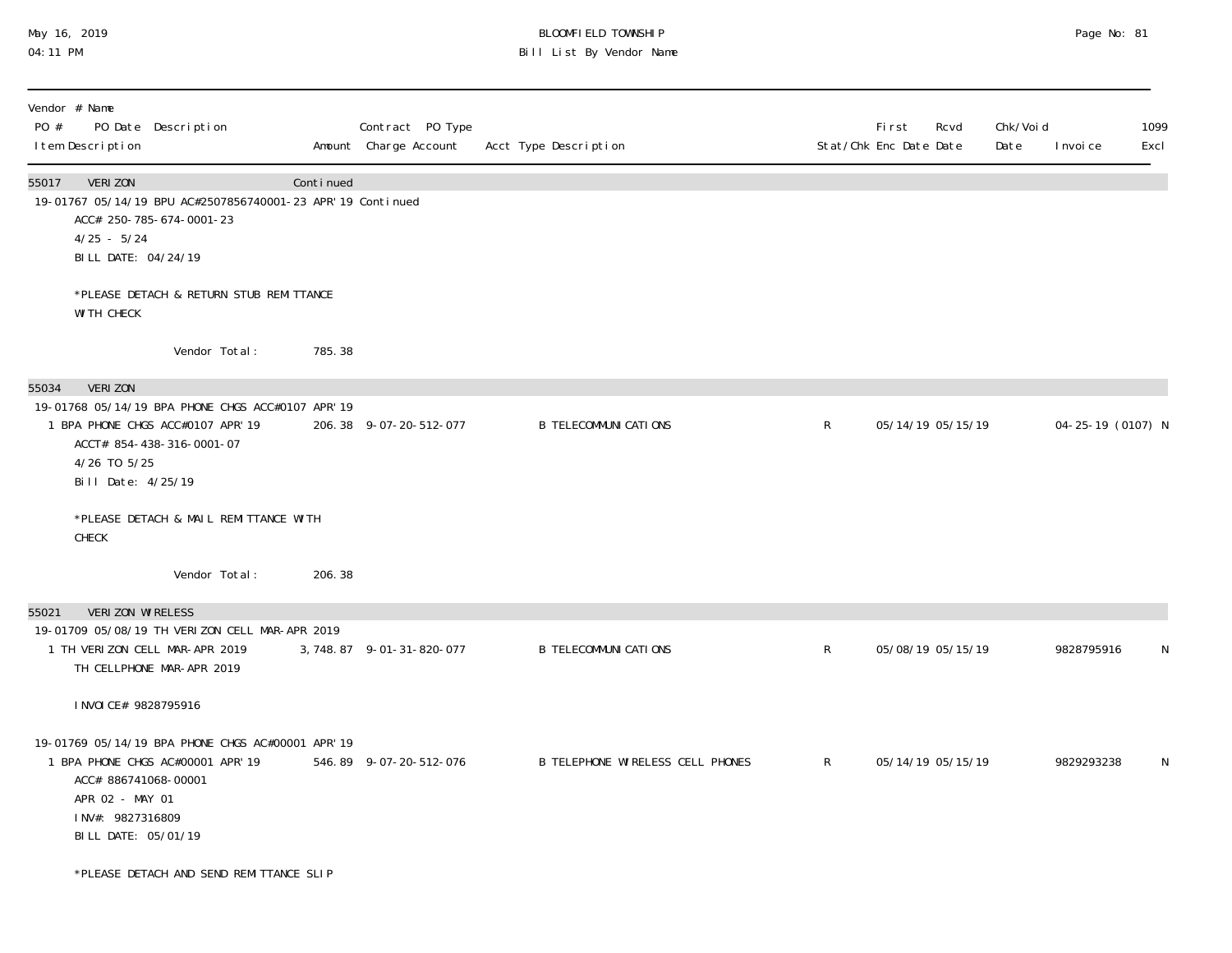# May 16, 2019 BLOOMFIELD TOWNSHIP Page No: 82 04:11 PM Bill List By Vendor Name

| Vendor # Name<br>PO #<br>PO Date Description<br>I tem Description                                                                                                                                                     |                                                  | Contract PO Type<br>Amount Charge Account                                                         | Acct Type Description                                                                                                                      |                  | First<br>Rcvd<br>Stat/Chk Enc Date Date                                          | Chk/Voi d<br>Date | I nvoi ce                                        | 1099<br>Excl             |
|-----------------------------------------------------------------------------------------------------------------------------------------------------------------------------------------------------------------------|--------------------------------------------------|---------------------------------------------------------------------------------------------------|--------------------------------------------------------------------------------------------------------------------------------------------|------------------|----------------------------------------------------------------------------------|-------------------|--------------------------------------------------|--------------------------|
| VERIZON WIRELESS<br>55021<br>19-01769 05/14/19 BPA PHONE CHGS AC#00001 APR' 19 Continued<br>WI TH CHECK PAYMENT                                                                                                       | Continued                                        |                                                                                                   |                                                                                                                                            |                  |                                                                                  |                   |                                                  |                          |
| Vendor Total:                                                                                                                                                                                                         | 4, 295. 76                                       |                                                                                                   |                                                                                                                                            |                  |                                                                                  |                   |                                                  |                          |
| VI SI ON MEDI A MARKETI NG<br>55424<br>19-01453 04/23/19 PROFESSIONAL CONSULTING<br>1 PROFESSIONAL CONSULTING<br>CONSULTING FOR MARCH 2019<br>PHOTOGRAPHY SERVICES (3-20)                                             |                                                  | 5, 035.00 9-01-20-701-028                                                                         | <b>B CONSULTANT &amp; PROFESSIONAL</b>                                                                                                     | $\mathsf{R}$     | 04/23/19 05/14/19                                                                |                   | 5496                                             | N                        |
| Vendor Total:                                                                                                                                                                                                         | 5,035.00                                         |                                                                                                   |                                                                                                                                            |                  |                                                                                  |                   |                                                  |                          |
| VI SUAL COMPUTER SOLUTIONS, INC.<br>55354<br>19-01652 05/06/19 TRAFFIC CONTROL SERVICES<br>1 TRAFFIC CONTROL SERVICES<br>TRAFFIC CONTROL SERVICES ON BLOOMFIELD<br>AVENUE ON JULY 30, 2018 AND AUGUST 20,<br>2018     |                                                  | 630.00 W-06-55-592-500                                                                            | <b>B IMPROVEMENTS &amp; UPGRADES</b>                                                                                                       | $\mathsf{R}$     | 05/06/19 05/14/19                                                                |                   | 110002238                                        | N                        |
| 9 HOURS ON 7/30/2019<br>16 HOURS ON 8/20/2019<br>TOTAL DUE:<br>2 TRAFFIC CONTROL SERVICES                                                                                                                             | \$630.00<br>\$1,120.00<br>\$1,750.00<br>1,750.00 | 1, 120.00 W-06-55-592-500                                                                         | <b>B IMPROVEMENTS &amp; UPGRADES</b>                                                                                                       | $\mathsf{R}$     | 05/14/19 05/14/19                                                                |                   | 110002267                                        | N                        |
| Vendor Total:                                                                                                                                                                                                         | 1,750.00                                         |                                                                                                   |                                                                                                                                            |                  |                                                                                  |                   |                                                  |                          |
| W.B. MASON CO., INC.<br>57317<br>19-01014 03/25/19 BULLETIN BOARD FOR DC OFFICE<br>1 BVCCR0830830A-B0ARD PLNR 1"X2"<br>2 BVCFM1310 MAGNET DATA CDS<br>3 WAU80211 PAPER, 250, VELBRSTL<br>4 BVCMX04433168 BOARD, COMBO |                                                  | 372.89 9-01-25-752-035<br>81.92 9-01-25-752-035<br>13.24 9-01-25-752-035<br>40.24 9-01-25-752-035 | B JANI TORI AL & HOUSEHOLD SUPPLY<br>B JANITORIAL & HOUSEHOLD SUPPLY<br>B JANITORIAL & HOUSEHOLD SUPPLY<br>B JANITORIAL & HOUSEHOLD SUPPLY | R<br>R<br>R<br>R | 03/25/19 05/14/19<br>03/25/19 05/14/19<br>03/25/19 05/14/19<br>03/25/19 05/14/19 |                   | 164951775<br>164951775<br>164951775<br>164951775 | N<br>N<br>${\sf N}$<br>N |

TABLE OF ORGANIZATION BOARD FOR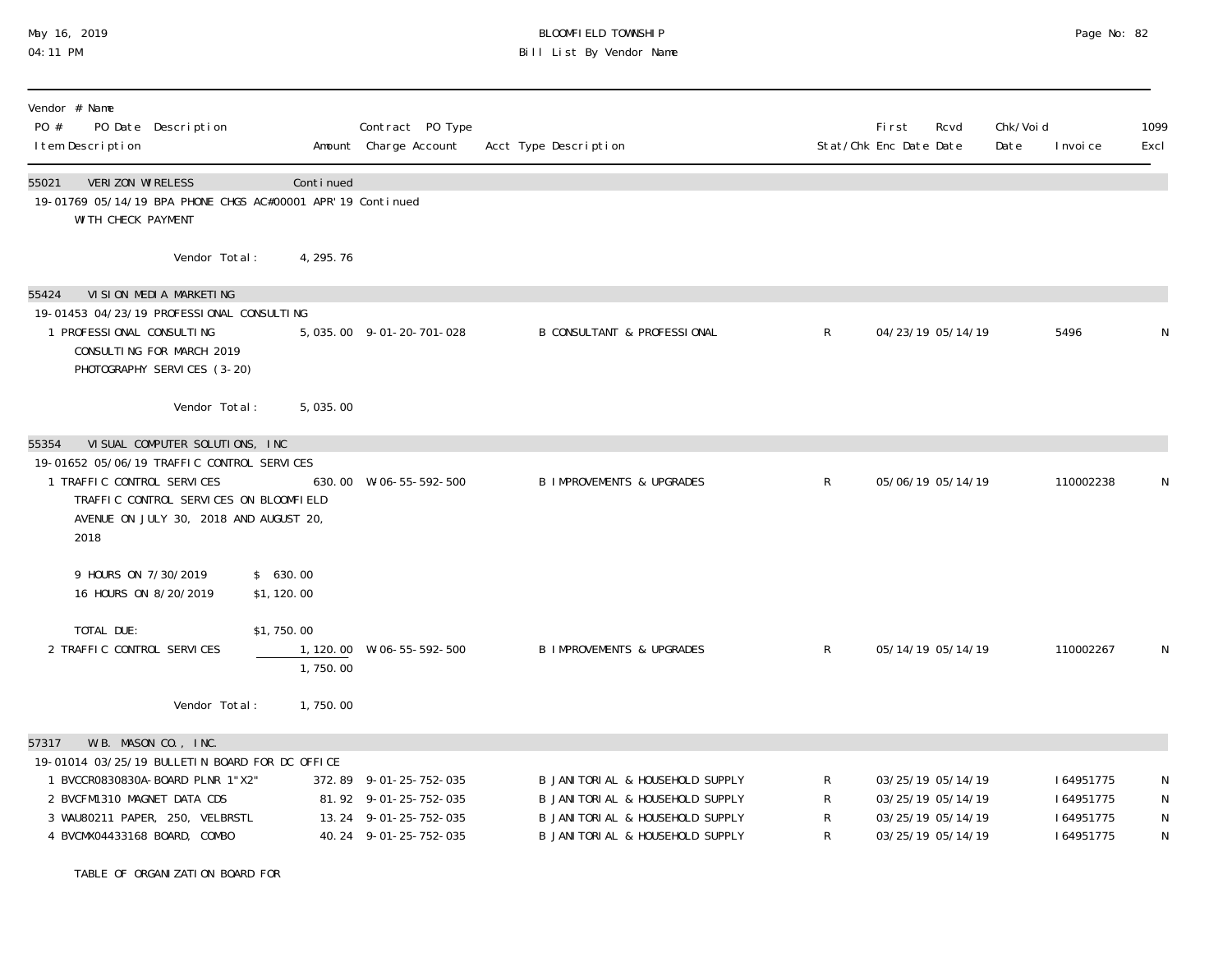# May 16, 2019 BLOOMFIELD TOWNSHIP Page No: 83 Bill List By Vendor Name

| Vendor # Name<br>PO #<br>PO Date Description<br>I tem Description                                                                    |            | Contract PO Type<br>Amount Charge Account | Acct Type Description                        |              | <b>First</b><br>Stat/Chk Enc Date Date | Rcvd | Chk/Voi d<br>Date | I nvoi ce | 1099<br>Excl |
|--------------------------------------------------------------------------------------------------------------------------------------|------------|-------------------------------------------|----------------------------------------------|--------------|----------------------------------------|------|-------------------|-----------|--------------|
| W.B. MASON CO., INC.<br>57317<br>19-01014 03/25/19 BULLETIN BOARD FOR DC OFFICE<br>DEPUTY CHIEFS OFFICE.                             | Continued  | Continued                                 |                                              |              |                                        |      |                   |           |              |
| MAGNETIC DATA CARDS AND PAPER                                                                                                        |            |                                           |                                              |              |                                        |      |                   |           |              |
| COMBO BOARD FOR FPB                                                                                                                  | 508.29     |                                           |                                              |              |                                        |      |                   |           |              |
| 19-01354 04/15/19 DESKSI GN<br>1 DESKSI GN                                                                                           |            | 33.69 9-01-33-830-036                     | B OFFICE SUPPLIES                            | $\mathsf{R}$ | 04/15/19 05/15/19                      |      |                   | 164868704 | N            |
| Vendor Total:                                                                                                                        | 541.98     |                                           |                                              |              |                                        |      |                   |           |              |
| WELDON ASPHALT CO.<br>57600<br>19-01591 05/06/19 ASPHALT<br>1 ASPHALT<br>I NVOI CE: 3065132<br>I-5 FABC 16.3 TONS<br>1 TAC KOTE PAIL |            | 1, 130. 32 9-05-26-511-030                | <b>B MATERIALS &amp; SUPPLIES</b>            | $\mathsf{R}$ | 05/06/19 05/16/19                      |      |                   | 3065132   | N            |
| TI CKETS<br>88749 89124<br>89123<br>89202 89201<br>89291                                                                             |            |                                           |                                              |              |                                        |      |                   |           |              |
| Vendor Total:                                                                                                                        | 1, 130. 32 |                                           |                                              |              |                                        |      |                   |           |              |
| WI LLD005 WI LLDAN ENERGY SOLUTIONS<br>19-01550 04/29/19 ENERGY EFFICIENCY IMPROVEMENTS                                              |            |                                           |                                              |              |                                        |      |                   |           |              |
| 1 ENERGY EFFICIENCY IMPROVEMENTS                                                                                                     |            | 12, 586. 27 C-04-55-713-947               | B IMPROVEMENTS MUNICIPAL BUILDING & GROUND R |              | 04/29/19 05/16/19                      |      |                   | 1461      | N            |

INVOICE #1461

ENERGY EFFICIENCY IMPROVMENTS TO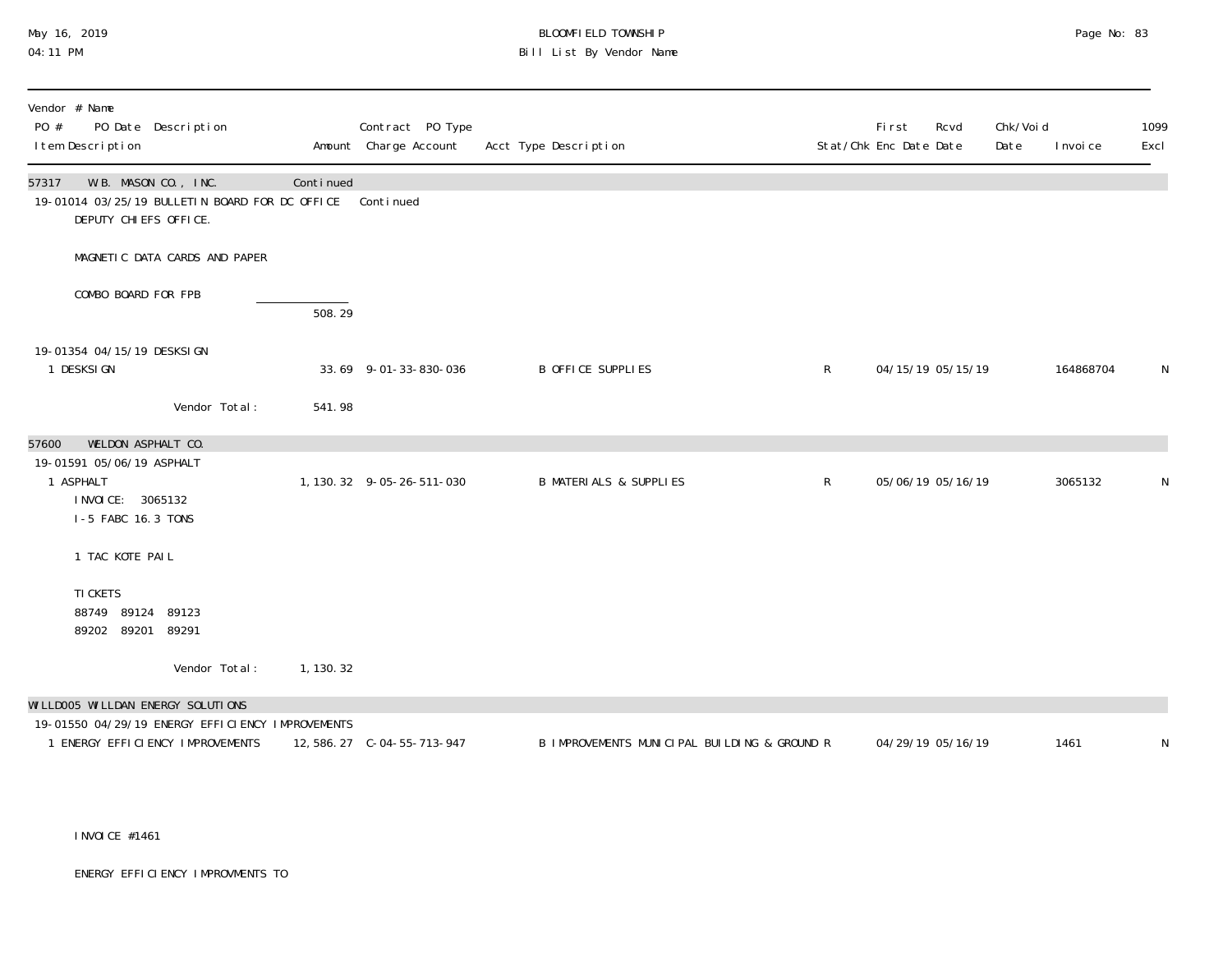### May 16, 2019 BLOOMFIELD TOWNSHIP Page No: 84 04:11 PM Bill List By Vendor Name

| Vendor # Name<br>PO # | I tem Description | PO Date Description                                                                                                                       |               |             | Contract PO Type<br>Amount Charge Account | Acct Type Description                        |   | <b>First</b><br>Stat/Chk Enc Date Date | Rcvd              | Chk/Voi d<br>Date | I nvoi ce | 1099<br>Excl |
|-----------------------|-------------------|-------------------------------------------------------------------------------------------------------------------------------------------|---------------|-------------|-------------------------------------------|----------------------------------------------|---|----------------------------------------|-------------------|-------------------|-----------|--------------|
|                       | <b>BUILDING</b>   | WILLDOO5 WILLDAN ENERGY SOLUTIONS<br>19-01550 04/29/19 ENERGY EFFICIENCY IMPROVEMENTS Continued<br>MUNICIPAL BUILDING AND LAW ENFORCEMENT |               | Continued   |                                           |                                              |   |                                        |                   |                   |           |              |
|                       | CONTRACT AMOUNT:  |                                                                                                                                           | \$25, 172. 52 |             |                                           |                                              |   |                                        |                   |                   |           |              |
|                       | PHASE             | INITIAL PAYMENT DUE \$12,586.27<br>HALF OF CUSTOMER COST AT SCOPE OF WORK                                                                 |               |             |                                           |                                              |   |                                        |                   |                   |           |              |
|                       |                   | AMOUNT DUE THIS INVOICE: \$12,586.27                                                                                                      |               |             |                                           |                                              |   |                                        |                   |                   |           |              |
|                       |                   | 19-01551 04/29/19 ENERGY EFFICLENCY IMPROVEMENTS<br>1 ENERGY EFFICIENCY IMPROVMENTS                                                       |               |             | 19, 954. 26 C-04-55-713-947               | B IMPROVEMENTS MUNICIPAL BUILDING & GROUND R |   |                                        | 04/29/19 05/16/19 |                   | 1463      | N            |
|                       | I NVOI CE #1463   |                                                                                                                                           |               |             |                                           |                                              |   |                                        |                   |                   |           |              |
|                       |                   | ENERGY EFFICIENCY IMPROVMENTS FOR<br>BLOOMFIELD PUBLIC LIBRARY                                                                            |               |             |                                           |                                              |   |                                        |                   |                   |           |              |
|                       |                   | CONTRACT AMOUNT \$39, 908.52                                                                                                              |               |             |                                           |                                              |   |                                        |                   |                   |           |              |
|                       |                   | I NI TI AL PAYMENT \$19, 954. 26 - HALF OF<br>CUSTOMBER COST AT SCOPE OF WORK PHASE                                                       |               |             |                                           |                                              |   |                                        |                   |                   |           |              |
|                       |                   | AMOUNT DUE THIS INVOICE: \$19,954.26                                                                                                      |               |             |                                           |                                              |   |                                        |                   |                   |           |              |
|                       |                   | Vendor Total:                                                                                                                             |               | 32, 540. 53 |                                           |                                              |   |                                        |                   |                   |           |              |
|                       |                   | YOURMOO5 YOUR MARK OUTFITTERS<br>19-01493 04/25/19 (35) WRESTLING SINGLETS<br>1 (35) WRESTLING SINGLETS                                   |               |             | 2,030.00 9-01-28-795-066                  | <b>B RECREATION SUPPLIES</b>                 | R |                                        | 04/25/19 05/15/19 |                   | 5524      | N            |
|                       | INV# 5524         | Vendor Total:                                                                                                                             |               | 2,030.00    |                                           |                                              |   |                                        |                   |                   |           |              |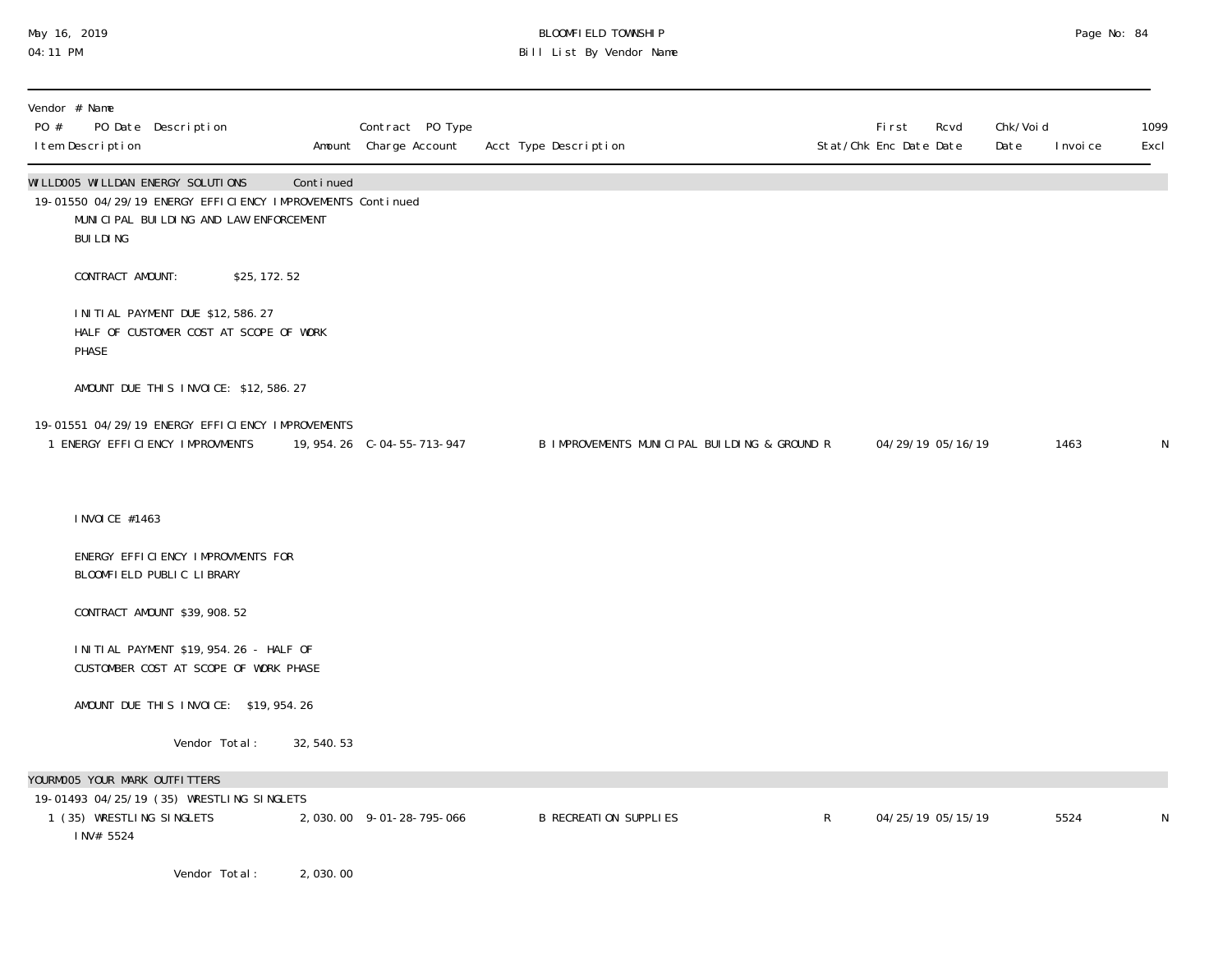## May 16, 2019 BLOOMFIELD TOWNSHIP Page No: 85 04:11 PM Bill List By Vendor Name

| Vendor # Name<br>PO Date Description<br>PO #<br>Item Description |                            | Contract PO Type<br>Amount Charge Account Acct Type Description |  |  |      | Rcvd<br>Stat/Chk Enc Date Date | Chk/Voi d<br>Date<br>I nvoi ce | 1099<br>Excl |
|------------------------------------------------------------------|----------------------------|-----------------------------------------------------------------|--|--|------|--------------------------------|--------------------------------|--------------|
| Total Purchase Orders:                                           | 264 Total P.O. Line Items: | 407 Total List Amount: 1,222,679.00 Total Void Amount:          |  |  | 0.00 |                                |                                |              |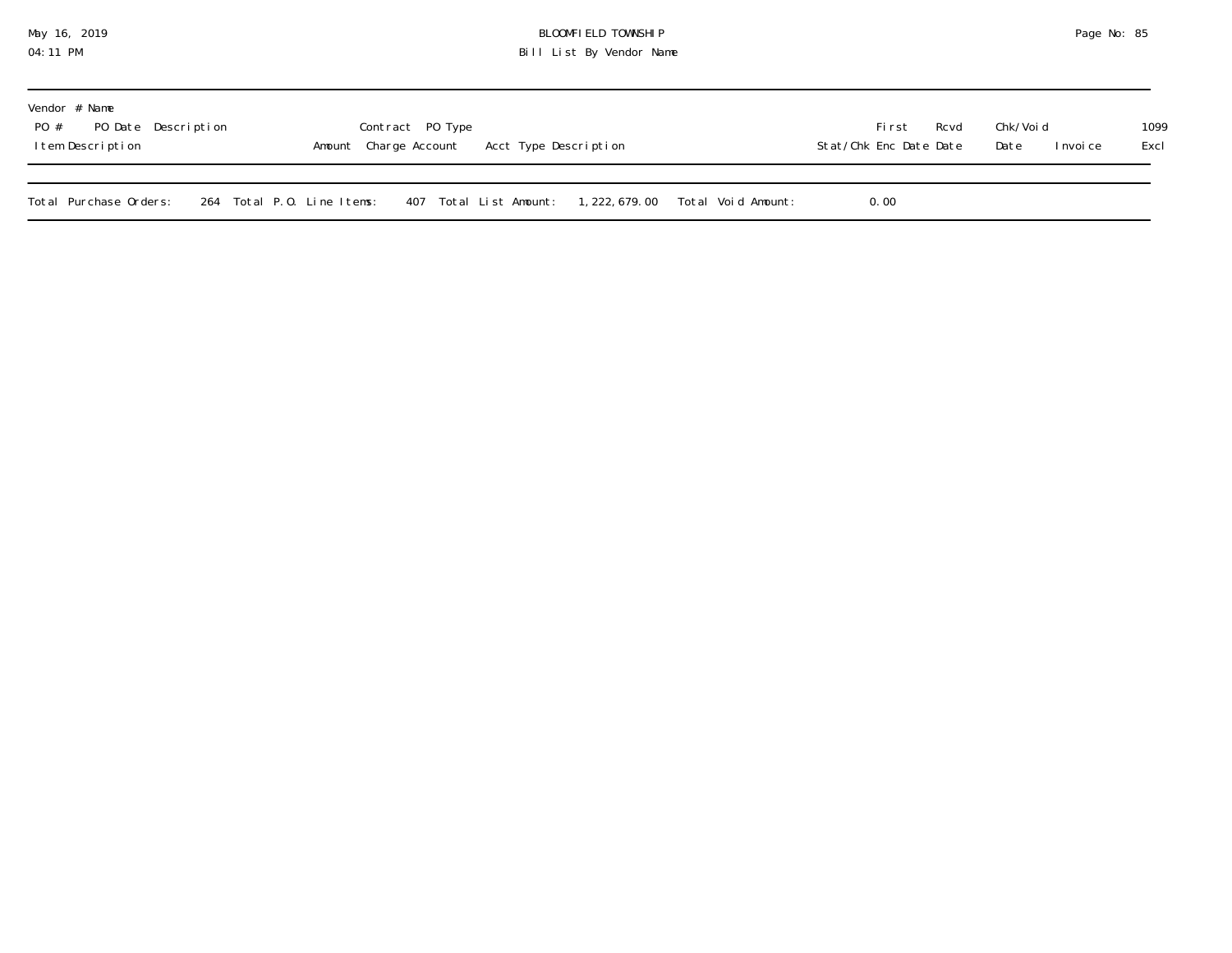## May 16, 2019 BLOOMFIELD TOWNSHIP Page No: 86 04:11 PM Bill List By Vendor Name

| Totals by Year-Fund<br>Fund Description  | Fund     | Budget Rcvd                       | Budget Held  | Budget Total                         | Revenue Total             | G/L Total                     | Total                                 |
|------------------------------------------|----------|-----------------------------------|--------------|--------------------------------------|---------------------------|-------------------------------|---------------------------------------|
| <b>CURRENT</b>                           | $8 - 01$ | 10,007.62                         | 0.00         | 10,007.62                            | 0.00                      | 0.00                          | 10,007.62                             |
| WATER OPERATING                          | $8 - 05$ | 655.00                            | 0.00         | 655.00                               | 0.00                      | 0.00                          | 655.00                                |
| PARKING UTILITY OPERATING<br>Year Total: | $8 - 07$ | 275.17<br>$\overline{10, 937.79}$ | 0.00<br>0.00 | 275.17<br>$\overline{10, 937.79}$    | 0.00<br>$\overline{0.00}$ | 0.00<br>$\overline{0.00}$     | 275.17<br>$\overline{10, 937}$ . 79   |
| <b>CURRENT</b>                           | $9 - 01$ | 490, 309. 44                      | 0.00         | 490, 309. 44                         | 0.00                      | 0.00                          | 490, 309. 44                          |
|                                          | $9 - 03$ | 0.00                              | 0.00         | 0.00                                 | 0.00                      | 2,900.00                      | 2,900.00                              |
| WATER OPERATING                          | $9 - 05$ | 75,004.56                         | 0.00         | 75,004.56                            | 0.00                      | 0.00                          | 75,004.56                             |
| PARKING UTILITY OPERATING<br>Year Total: | $9 - 07$ | 22,580.90<br>587, 894. 90         | 0.00<br>0.00 | 22,580.90<br>587, 894. 90            | 0.00<br>$\overline{0.00}$ | 0.00<br>$\overline{2,900.00}$ | 22,580.90<br>590, 794. 90             |
| C. D. B. G.                              | $B-19$   | 18, 469. 30                       | 0.00         | 18, 469. 30                          | 0.00                      | 0.00                          | 18, 469. 30                           |
| GEN CAP                                  | $C-04$   | 261, 124. 43                      | 0.00         | 261, 124. 43                         | 0.00                      | 0.00                          | 261, 124. 43                          |
| DOG                                      | $D-03$   | 56, 236.00                        | 0.00         | 56, 236.00                           | 0.00                      | 0.00                          | 56, 236.00                            |
| FEDERAL AND STATE GRANT FUND             | $G-02$   | 5, 813. 15                        | 0.00         | 5, 813. 15                           | 0.00                      | 0.00                          | 5, 813. 15                            |
| SELF INSURANCE                           | $1 - 12$ | 975.00                            | 0.00         | 975.00                               | 0.00                      | 0.00                          | 975.00                                |
| <b>MASTER ESCROW</b>                     | $M-13$   | 35, 407.75                        | 0.00         | 35, 407. 75                          | 0.00                      | 0.00                          | 35, 407.75                            |
| <b>RECYCLING</b>                         | $N-15$   | 64, 959. 70                       | 0.00         | 64, 959. 70                          | 0.00                      | 0.00                          | 64, 959. 70                           |
| DEDI CATI ON RECREATI ON                 | $R-14$   | 10,071.34                         | 0.00         | 10,071.34                            | 0.00                      | 0.00                          | 10,071.34                             |
| Year Total:                              | $R-30$   | 2, 133.00<br>12, 204.34           | 0.00<br>0.00 | 2, 133.00<br>$\overline{12, 204.34}$ | 0.00<br>$\overline{0.00}$ | 0.00<br>0.00                  | 2, 133.00<br>$\overline{12, 204.}$ 34 |
| <b>GENERAL TRUST</b>                     | $T-13$   | 152, 306. 66                      | 0.00         | 152, 306. 66                         | 0.00                      | 0.00                          | 152, 306. 66                          |
|                                          | $T-31$   | 10, 137.35                        | 0.00         | 10, 137. 35                          | 0.00                      | 0.00                          | 10, 137. 35                           |